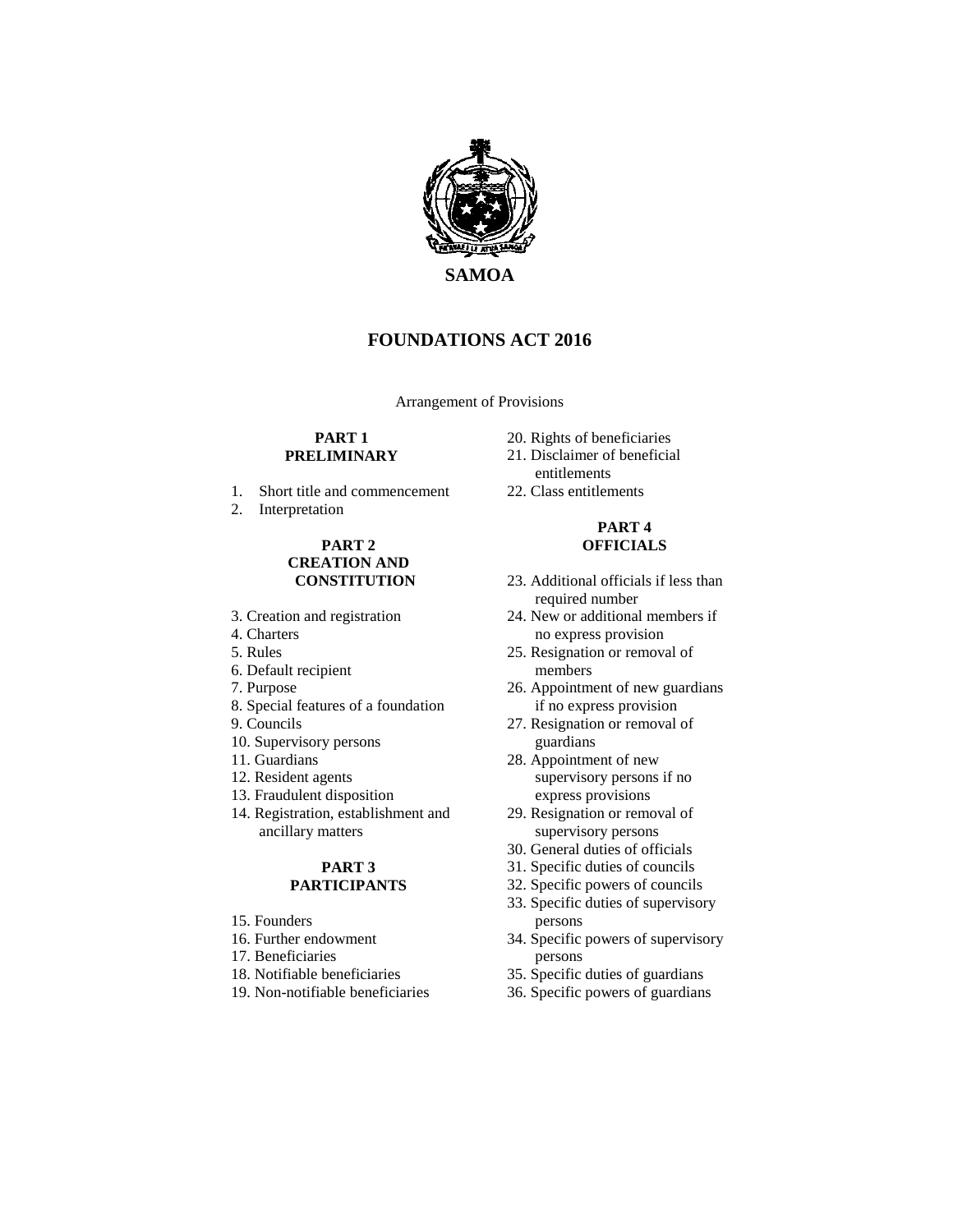- 37. Duty not to profit from office
- 38. Duty to give information
- 39. Duty to keep and maintain records
- 40. Duty of members to act together
- 41. Impartiality of members
- 42. Delegation by councils
- 43. Corporate members
- 44. Non-disclosure of deliberations
- 45. Liability for breach of duty
- 46. Power to relieve officials from personal liability

#### **PART 5 JURISDICTION AND POWERS OF THE COURT**

- 47. Jurisdiction
- 48. Application of Samoa law to questions of validity
- 49. Approval of particular transactions
- 50. Judgment against officials
- 51. Applications for directions
- 52. General powers of the Court
- 53. Powers of the Court for default
- 54. Payment of costs

#### **PART 6 OFFENCES**

- 55. False or misleading information
- 56. Other offences and penalties

### **PART 7 MIGRATION**

- 57. Overseas foundations as Samoans foundations
- 58. Registration must be authorised by law of another country
- 59. Prohibition from registration
- 60. Application
- 61. Effect of registration
- 62. Cancellation
- 63. Removal of registration
- 64. Removal from Register if constitution provides
- 65. Other grounds for non-removal from Register
- 66. Notice to creditors and participants before removal
- 67. Application for removal from the Register
- 68. Effect of removal
- 69. Cancellation of removal
- 70. Power of the Court to remove from the Register
- 71. Declaration of compliance
- 72. Documents in a language other than English
- 73. Registration or transfer does not affect continuity of foundation's existence
- 74. Terminology used in another country

### **PART 7A MERGER OF FOUNDATIONS**

- 74A. Application
- 74B. Written plan of merger
- 74C. Application for a certificate of registration
- 74D. Registrar to register surviving entity
- 74E. Effect of certificate of registration
- 74F. Registrar's power to strike off

#### **PART 8 AMENDMENT OF CONSTITUTION**

- 75. Amendment of powers
- 76. Amendment by the Court

#### **PART 8A REGISTER STRIKE OFF AND RESTORATION**

76A. Strike off and restoration

#### **PART 9 WINDING-UP**

77. Winding-up and termination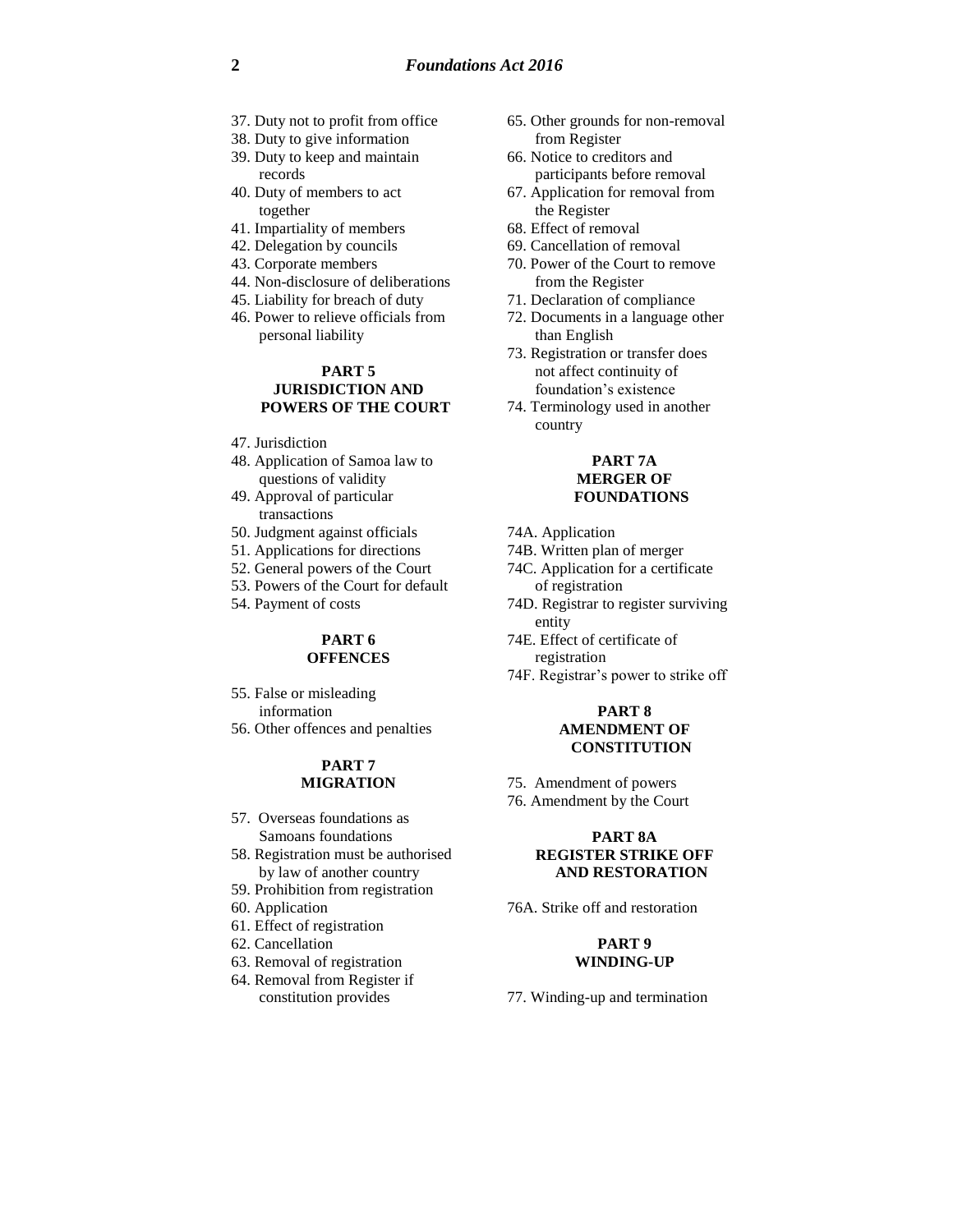- 78. Official liquidators
- 79. Winding-up on council's winding-up events
- 80. Winding-up on Court windingup events
- 81. General provisions on windingup
- 82. Statement of affairs and reports of the liquidator and the council
- 83. Liquidators
- 84. Further general matters about winding-up
- 85. Personal liability for certain defaults after bankruptcy
- 86. Distribution of property upon winding-up
- 87. Removal from Register
- 88. Re-instatement following winding-up order

#### **PART 10 MISCELLANEOUS**

89. Regulations and forms 90. Penalties 90A. Registrar may impose monetary sanctions 91. Income Tax Act amended

Schedules

### **FOUNDATIONS ACT 2016**

\_\_\_\_\_\_\_\_\_\_

**2016, No. 17**

# **AN ACT to regulate the establishment and management of a foundation and for related purposes.**

*[Assent and commencement date: 20 October 2016]*

**BE IT ENACTED** by the Legislative Assembly of Samoa in Parliament assembled as follows:

# **PART 1 PRELIMINARY**

**1. Short title and commencement** – This Act may be cited as the Foundations Act 2016 and commences on the date of assent.

**2. Interpretation** – In this Act unless the context otherwise requires:

"accounting records" includes any underlying documentation, such as invoices, receipts and contracts, and details of property given by a person to the foundation (including the name and address of that person);

"address" of a person, means (unless the Registrar determines otherwise in any particular case) the physical address, telephone numbers or email or other electronic address;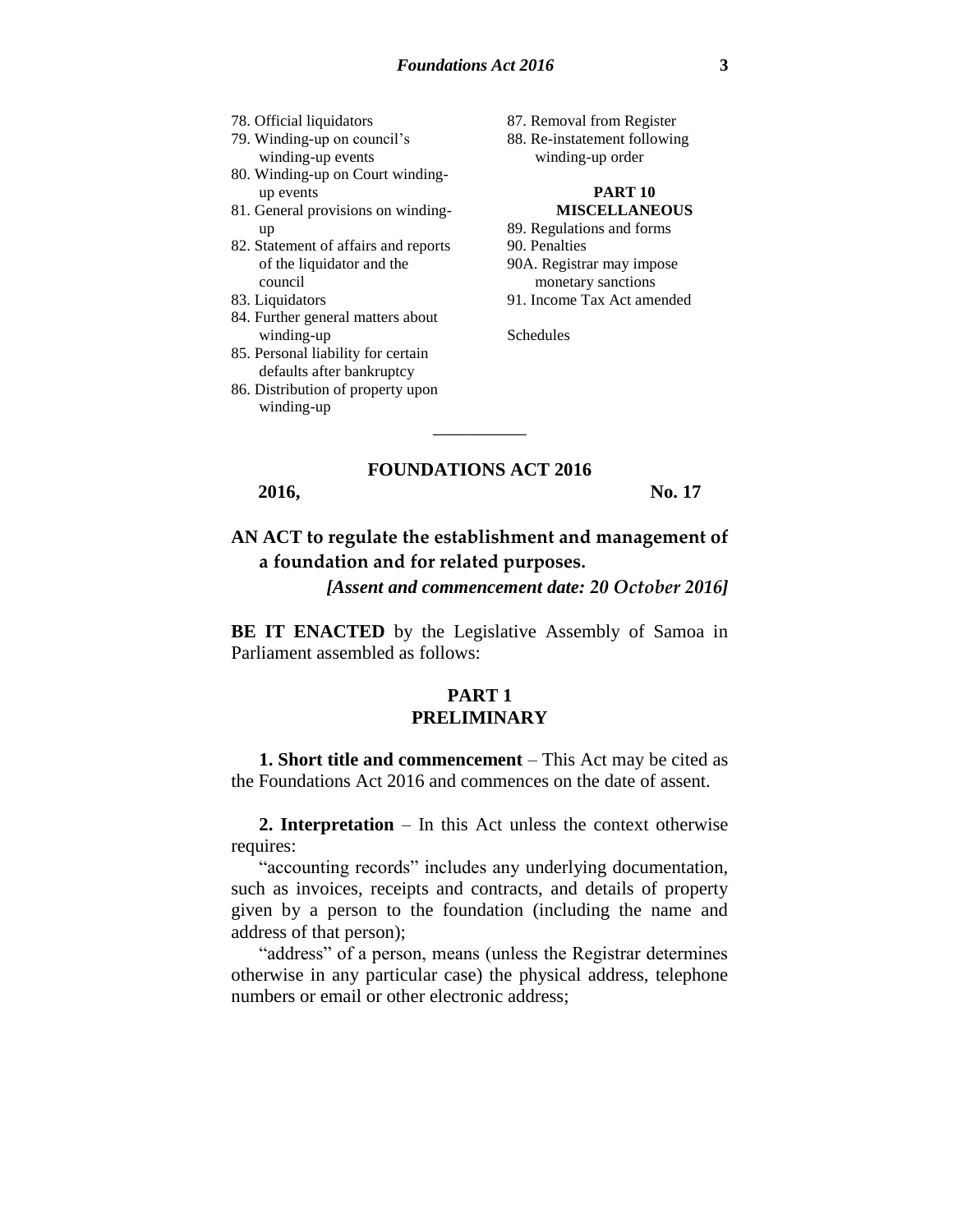"approved form" means a form approved under section 89(2);

"bankrupt" means a person who becomes insolvent under any laws of Samoa or another country;

"beneficiary" means a person who may benefit from a foundation and who is:

(a) so identified in the constitution by name; or

- (b) whose identity is ascertainable from the terms of the constitution by reference to -
	- (i) a class; or

(ii) a relationship to another person, whether or not living at the time of the creation of the foundation or at the time by reference to which, under the terms of the constitution, members of a class are to be determined and may be a notifiable beneficiary or a non-notifiable beneficiary;

"breach of duty" means a breach of any duty imposed on an official under this Act, including a duty imposed under section 30, 31, 33 or 35, or the constitution;

"capital endowment":

(a) means the initial capital of the foundation; and

(b) includes any further property which may subsequently be given to the foundation by any person if the constitution so permits.

"charter" means the charter of a foundation specified under section 4;

"commencement of winding-up" means the commencement of the winding-up of a foundation on the earlier of the following:

(a) the date of the occurrence of the council's winding-up event; or

(b) the date of the winding-up order under section 80(1). "constitution" means:

- (a) the charter which governs a foundation; and
- (b) the rules which provides for the running and administration of a foundation;

"council" means the council of a foundation required under section 9;

"council's winding-up event" means an event in Schedule 6;

"Court" means the Supreme Court;

"Court's winding-up event" means an event in Schedule 7;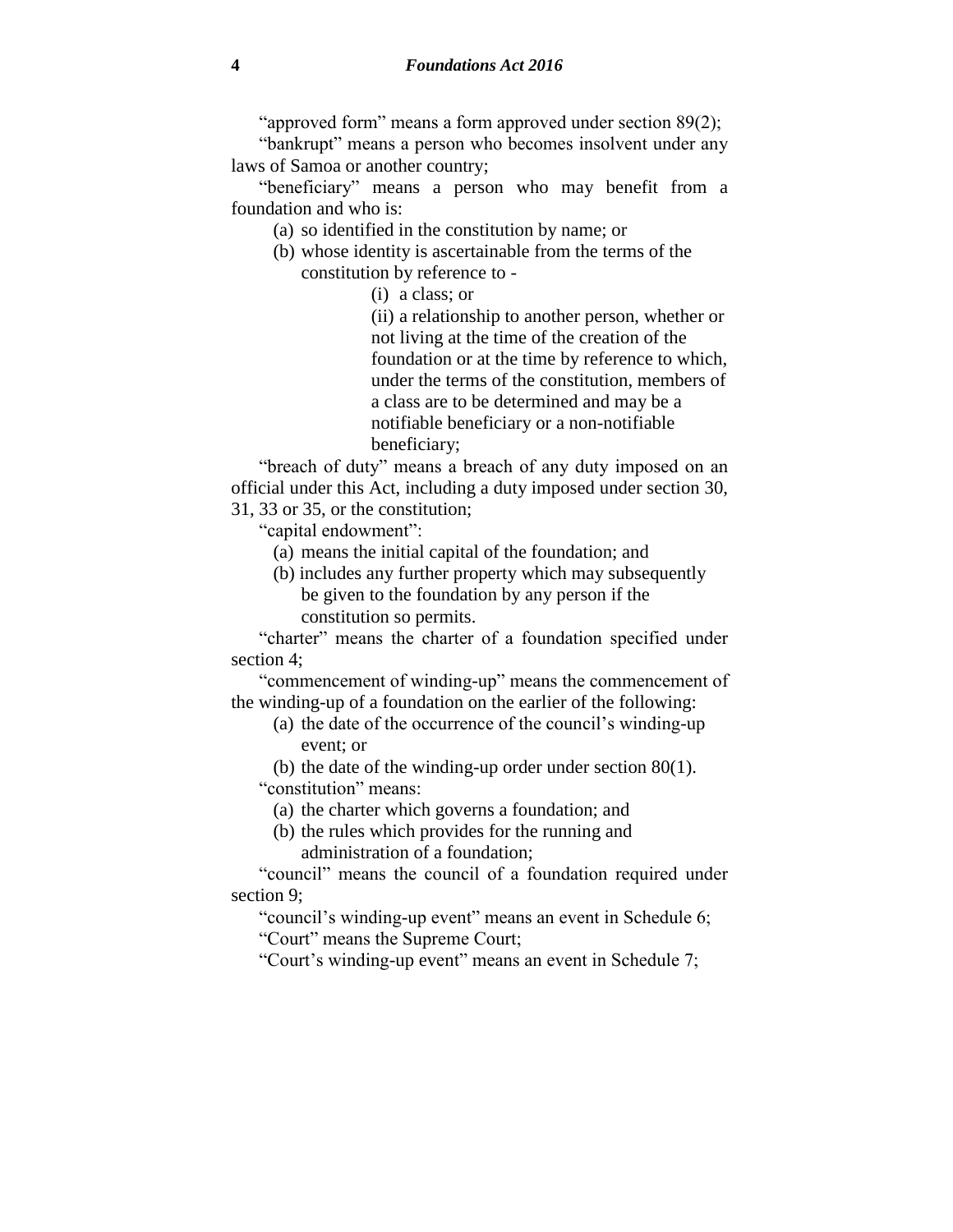"country" includes state, province, principality or other defined area with the country;

"default recipient" means any person to whom all the property of the foundation must pass if the foundation is terminated;

"disposition" includes any means by which property or any interest in it is created, transferred, dealt with, extinguished or charged;

"endowment" means the dedicating of property to a foundation; "entitlement" means an entitlement to any interest in the property of a foundation;

"establishment" the establishment of a foundation under clause 5 of Schedule 4;

"foreign benefitting foundation" means a Samoan foundation:

- (a) of which the founder or other person who has endowed the foundation directly or indirectly is not a resident person or resident trust; and
- (b) where the purpose cannot benefit a resident person or resident trust.

"foreign heirship right" means any rights, claim or interest arising under the law of another country in, against or to the property of any person arising, accruing or existing in consequence of, or in anticipation of, that person's death, except any right, claim or interest created by will or expressed in any other voluntary disposition by that person or resulting from an express limitation in the disposition of the property to that person;

"formalities", for a disposition of property:

- (a) means the documentary and other actions required generally by the law of Samoa or another country for the disposition of the property; and
- (b) includes any special formalities required by reason of the party affecting the disposition being a minor, a person under legal disability or a corporation.

"foundation" means the legal entity created by the founder under this Act;

"founder" means, subject to section 16, a person who creates a foundation by:

- (a) endowing the foundation with its initial capital;
- (b) subscribing to the constitution by signing it in his or her own name, either personally or by his or her resident agent on his or her behalf; and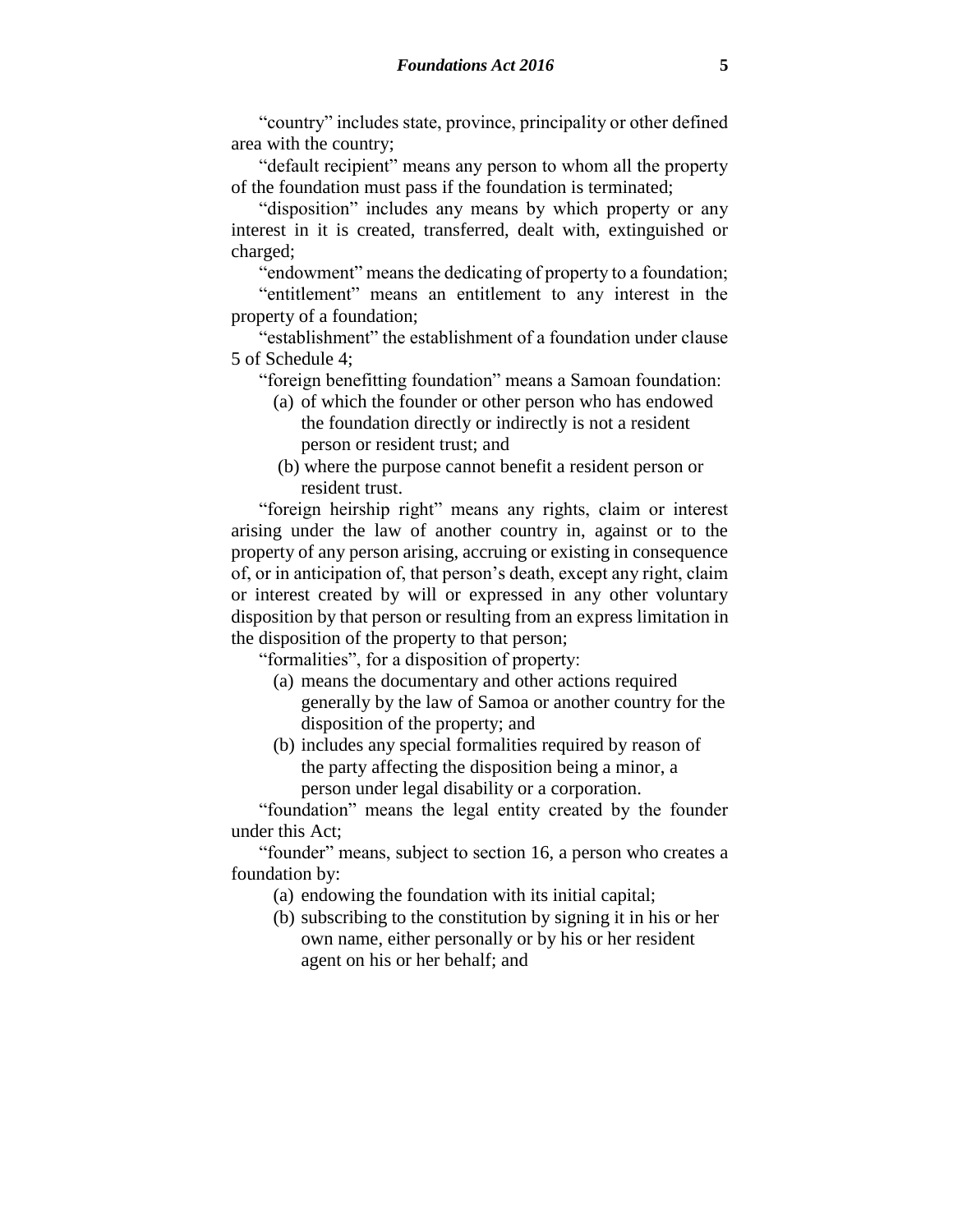(c) otherwise complying with the requirements of this Act in respect of the registration and establishment of the foundation.

"function" includes a right, power, discretion, privilege, obligation, liability or duty;

"guardian" means a person who holds that role in a foundation by its constitution or under this Act;

"initial capital" means the capital, which may comprise any property, endowed by the founder upon the foundation in order that the requirements of the charter may be met and that the foundation may be established;

"incapable" means that an individual:

- (a) is mentally incapable within the meaning of the Mental Health Act 2007; or
- (b) is declared by two (2) medical practitioners of at least 10 years relevant practice to be incapable of properly carrying out the role and the duties of a member of the council or other official; or
- (c) is serving a prison sentence in excess of six (6) months; or
- (d) has been and is kidnapped; or
- (e) is subject to house arrest; or
- (f) has failed to respond to communications from the council for a period of six (6) months.

"interest" means an interest in the property of a foundation; "member" means a member of a council;

"Minister" means Minister of Finance;

"minor" means a person under the age of 18 years;

"notifiable beneficiary" means a beneficiary entitled to the matters under section 18;

"non-notifiable beneficiary" means a beneficiary who is not entitled to information on the foundation under section 19;

"officer":

- (a) means a person appointed under section 43 or clause 5 of Schedule 3 to manage a foundation on the instructions of the council; and
- (b) includes the secretary;

"official":

- (a) means a member of the council of a foundation; and
- (b) includes an officer of the foundation, any supervisory person or any guardian;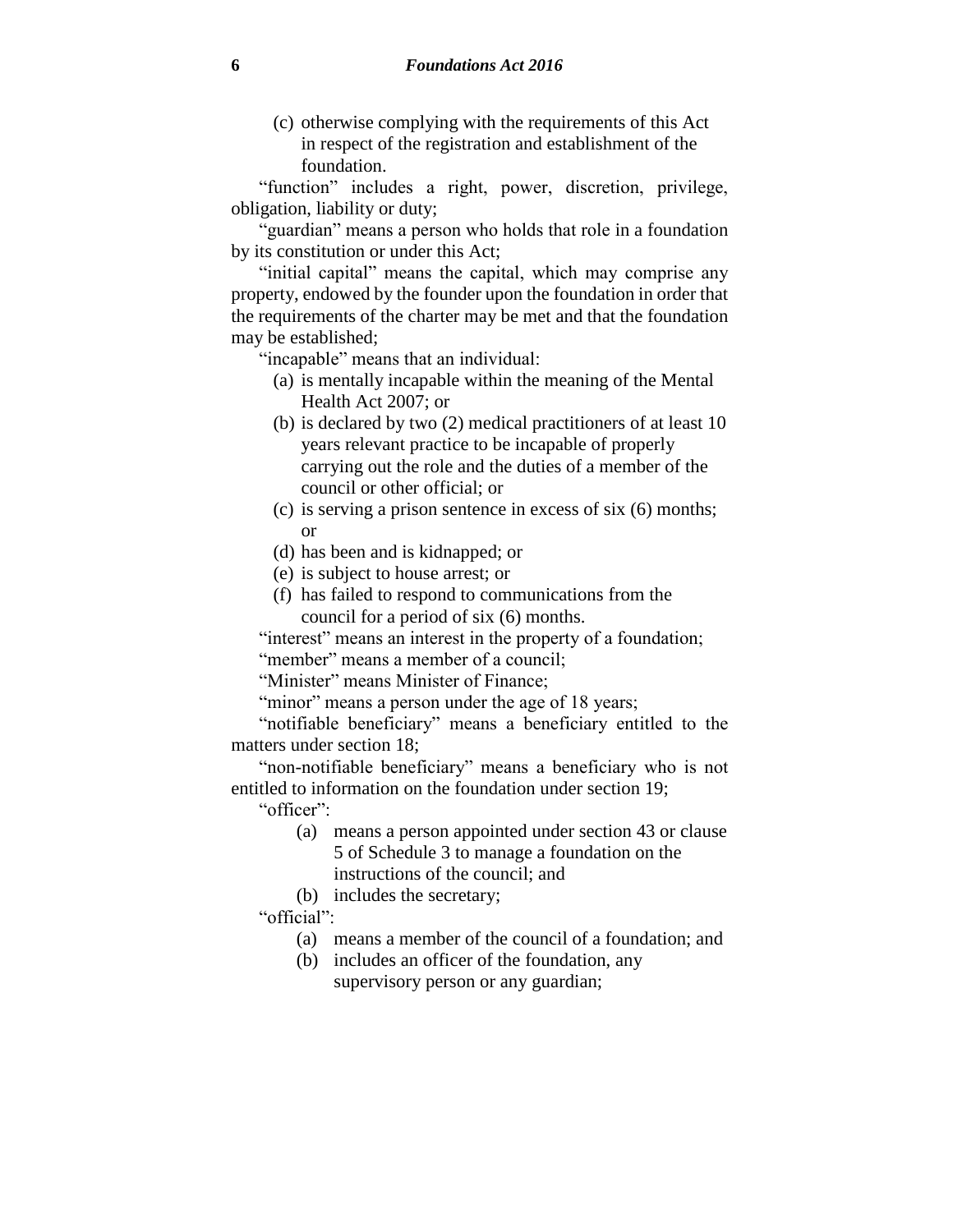"official liquidator" means a person appointed as such under section 78;

"participants" of a foundation:

- (a) means
	- (i) the founder;
	- (ii) any notifiable beneficiaries;
	- (iii) any guardian; and
- (b) includes any other person identified as a participant by the constitution.
- "person" has the same meaning as provided in the Acts Interpretation Act 2015;

"personal relationship":

- (a) includes
	- (i) all forms of relationship by blood, adoption, marriage or cohabitation regardless of whether the law of Samoa or another country recognises the validity, legitimacy or existence of the relationship; or
	- (ii) a former personal relationship which has in law or in fact terminated; and
- (b) also exists between two (2) persons if a personal relationship exists between each of them and a third person.

"personal representative" means the executor or administrator of the estate of a deceased person or the guardian of a person;

"profit" includes gain or advantage;

"property":

- (a) means any assets, whether corporeal or incorporeal, movable or immovable, tangible or intangible, however acquired; and
- (b) includes any legal document or instrument, including electronic or digital, evidencing title to or interest in, any assets in paragraph (a), such as bank cheques, money orders, shares, securities, bonds, bank drafts and letters of credit.

"purpose":

- (a) means any purpose or object (whether to benefit any person or a class of persons or to carry out any purpose whether charitable or non-charitable), for which the foundation is established; and
- (b) includes -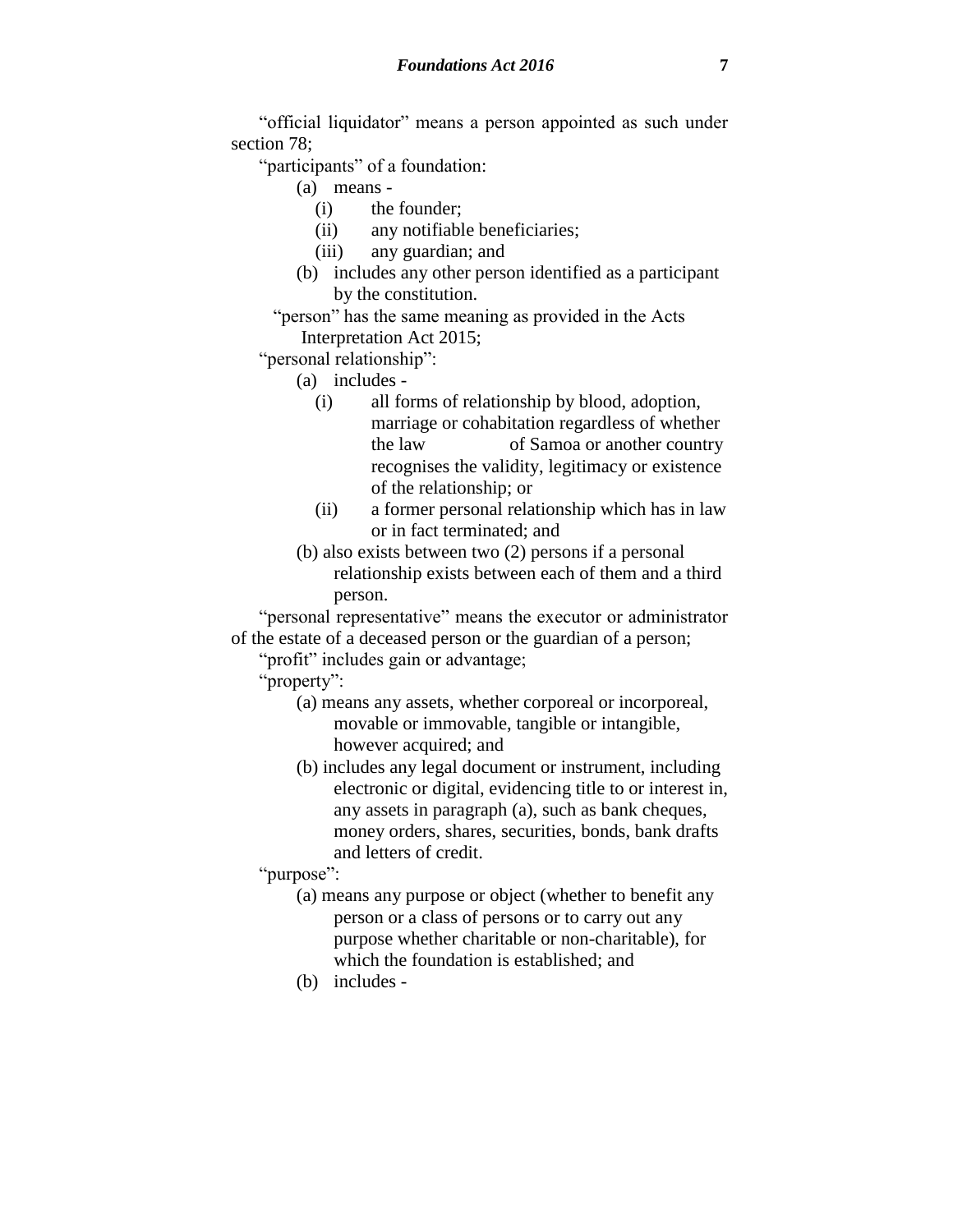- (i) the management of the property of the foundation; and
- (ii) any purpose or object which is not unlawful, immoral or contrary to the public policy of the law of Samoa except that the foundation cannot carry out any commercial activities except those necessary for, and ancillary or incidental to, its purpose.
- "records of a foundation" includes:
	- (a) any document filed with the Registrar;
	- (b) the constitution;
	- (c) the accounting records; and
	- (d) any other document required to be kept by the foundation under this Act or any other enactment.

"Registrar" means the Registrar of International and Foreign Companies appointed under the International Companies Act 1988;

"Register" means the Register of foundations established and maintained under clause 3 of Schedule 4;

"resident agent" means:

- (a) a Samoan licensed trustee company appointed as such if no official of the foundation is a Samoan licensed trustee company;
- (b) if an official of the foundation is a Samoan licensed trustee company, the official is taken to be so appointed; or
- (c) if more than one official of the foundation is a Samoan licensed trustee company, the officials must choose which of them is to be taken to be so appointed.

"rules" means the rules of a foundation specified under section 5;

"secretary" means a Samoan licensed trustee company (which may also be the resident agent) appointed as such under the Act;

"supervisory person" means a person appointed as such under section 10.

(2) If the carrying out of any power or action under this Act is by a person in the order of priority listed in section  $24(2)(a)$  to  $(g)$ , a person listed in the lower order of priority in that section must not carry out the power or action unless the person in the higher order of priority is dead or incapable.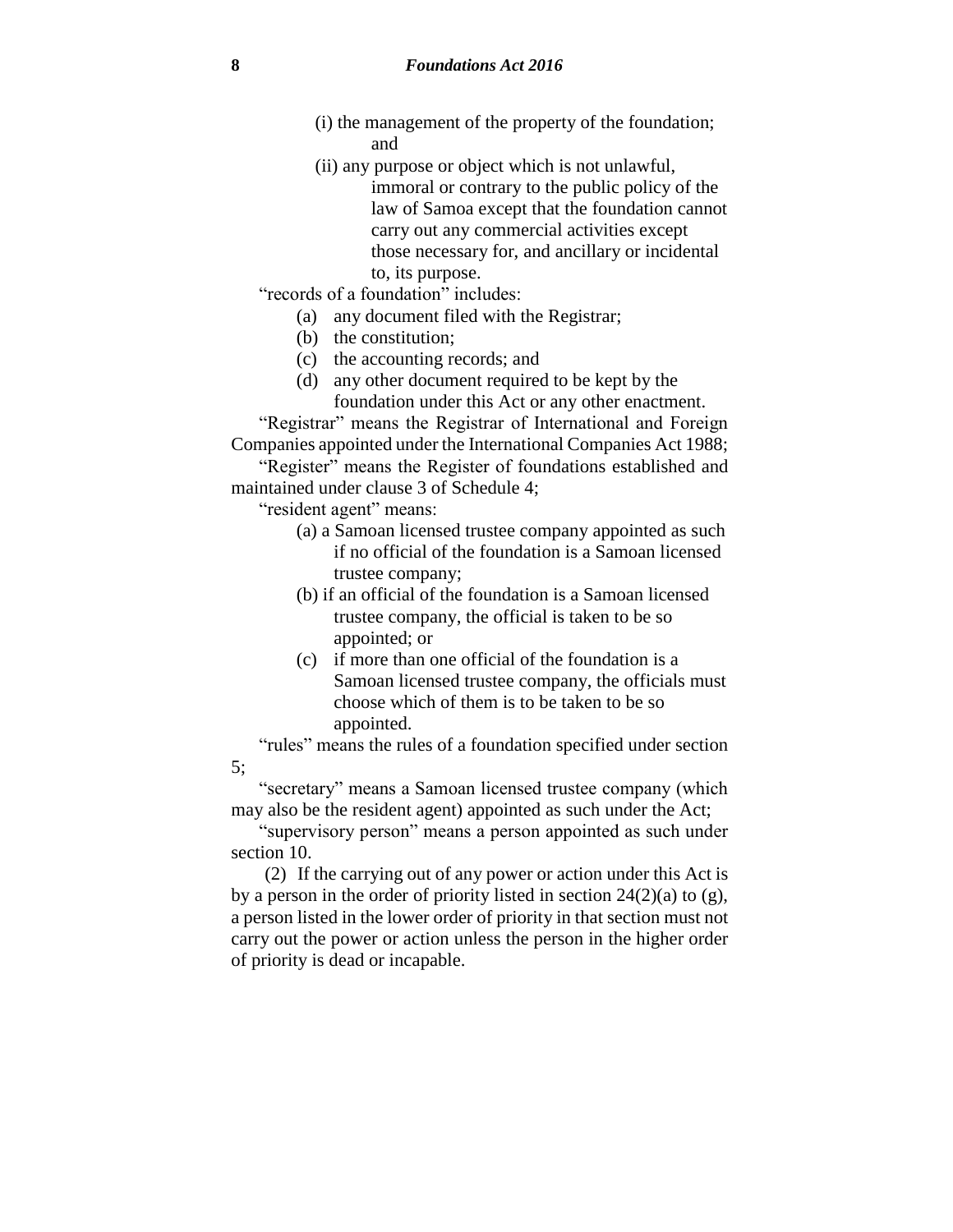# **PART 2 CREATION AND CONSTITUTION**

### **3. Creation and registration – (1)** A founder of a foundation must:

- (a) endow the foundation with the initial capital;
- (b) subscribe to the constitution by signing it in his or her own name, either personally or by his or her resident agent on his or her behalf; and
	- (c) by complying with this Act on the registration and establishment of the foundation.
- **(2)** The resident agent must:
	- (a) apply to register the foundation, in the form and manner published by the Registrar; and
	- (b) submit any other document or information required by the Registrar, including the documents and information in Schedule 1 and clause 6(3) of Schedule 4.

**(3)** The application for registration must be accompanied by a declaration signed on behalf of the resident agent stating:

- (a) that the resident agent has in its possession and will retain in its possession a copy of the constitution of the foundation approved by both the founder and the resident agent;
- (b) that the address specified in the declaration
	- (i) is the address of the resident agent in Samoa;
	- (ii) is the registered office of the foundation; and
	- (iii) is the business address of the foundation;
- (c) that, if so required by this Act, a guardian of the foundation has been appointed and confirming the full name and address of the guardian;
- (d) whether or not the resident agent is also the secretary of the foundation and, if not, confirming or stating the name and address in Samoa of the secretary;
- (e) that the details contained in the charter are correct and are an accurate reflection of the purpose; and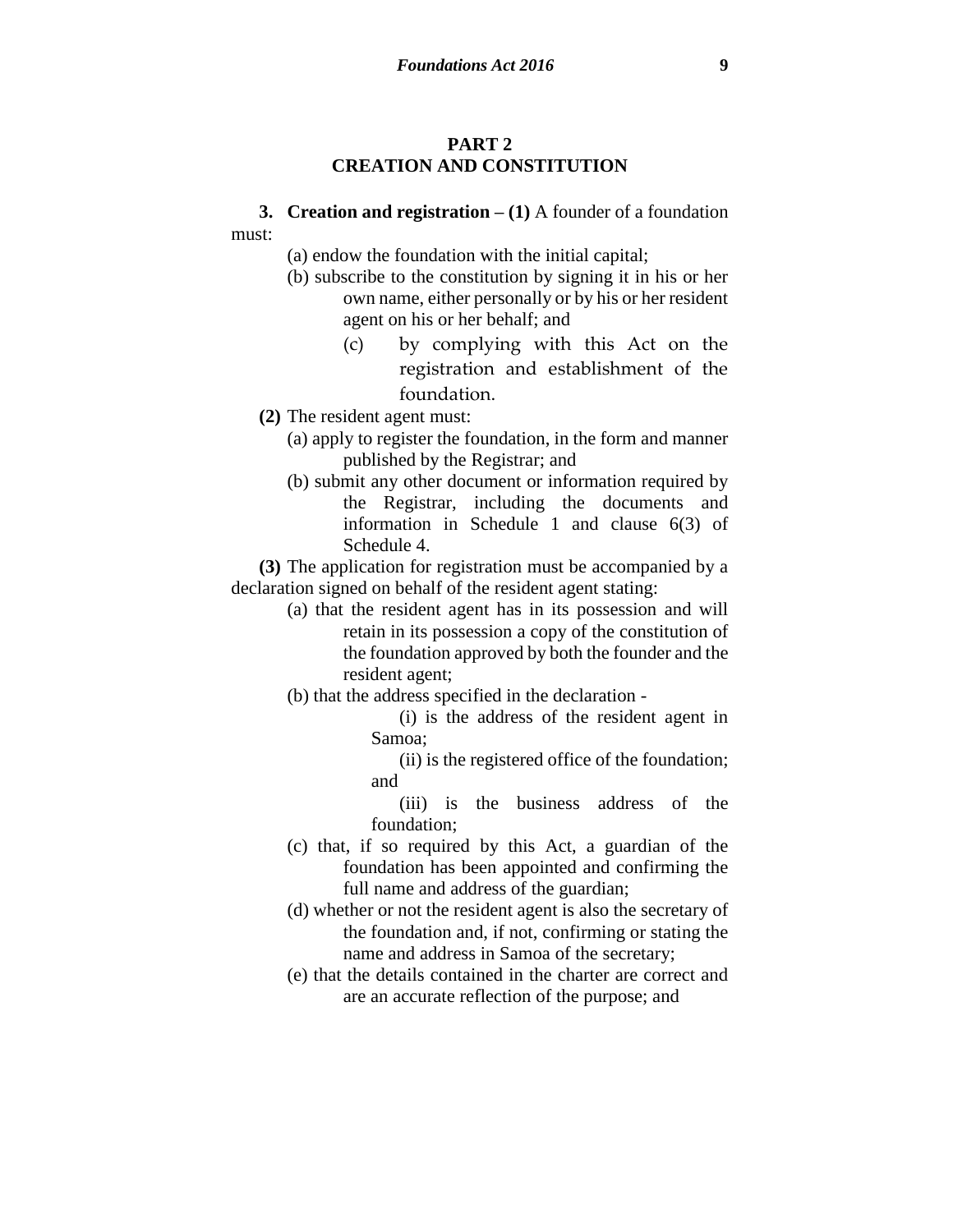- (f) whether or not there are, or are intended to be, any nonnotifiable beneficiaries.
- **4. Charters – (1)** A foundation must have a charter.
- **(2)** The charter:
	- (a) must contain the information set out in Schedule 1; and
	- (b) may contain any other matter and in particular
		- (i) the manner in which the charter or the rules may be amended;

(ii) any provisions which must or may be included in the rules; or

(iii) the provisions set out in Schedule 3 are taken to apply unless and to the extent that they or any of them are expressly excluded by the charter or the rules as initially registered or as subsequently varied.

**(3)** The charter is valid if created in any other language but, if that language is not English:

- (a) there must be an accurate English translation certified by an independent person with the necessary competence to provide the translation; and
- (b) a copy of the English translation must be retained by the resident agent.

**5. Rules** – **(1)** A foundation must have rules which comply with this Act (this requirement is met if the charter contains the matter required to be in the rule).

**(2)** The rules:

(a) must provide for the matters set out in Schedule 2; and (b) may contain any other matter and in particular –

> (i) the manner in which the charter or the rules may be amended;

> (ii) the appointment, retirement, removal and remuneration of officers;

(iii) the provisions set out in Schedule 3 are taken to apply unless and to the extent that they or any of them are excluded by the charter or the rules as initially registered or as subsequently varied.

- **(3)** The rules are valid if they are written in any language.
- **(4)** However, if the language of the rules is not in English: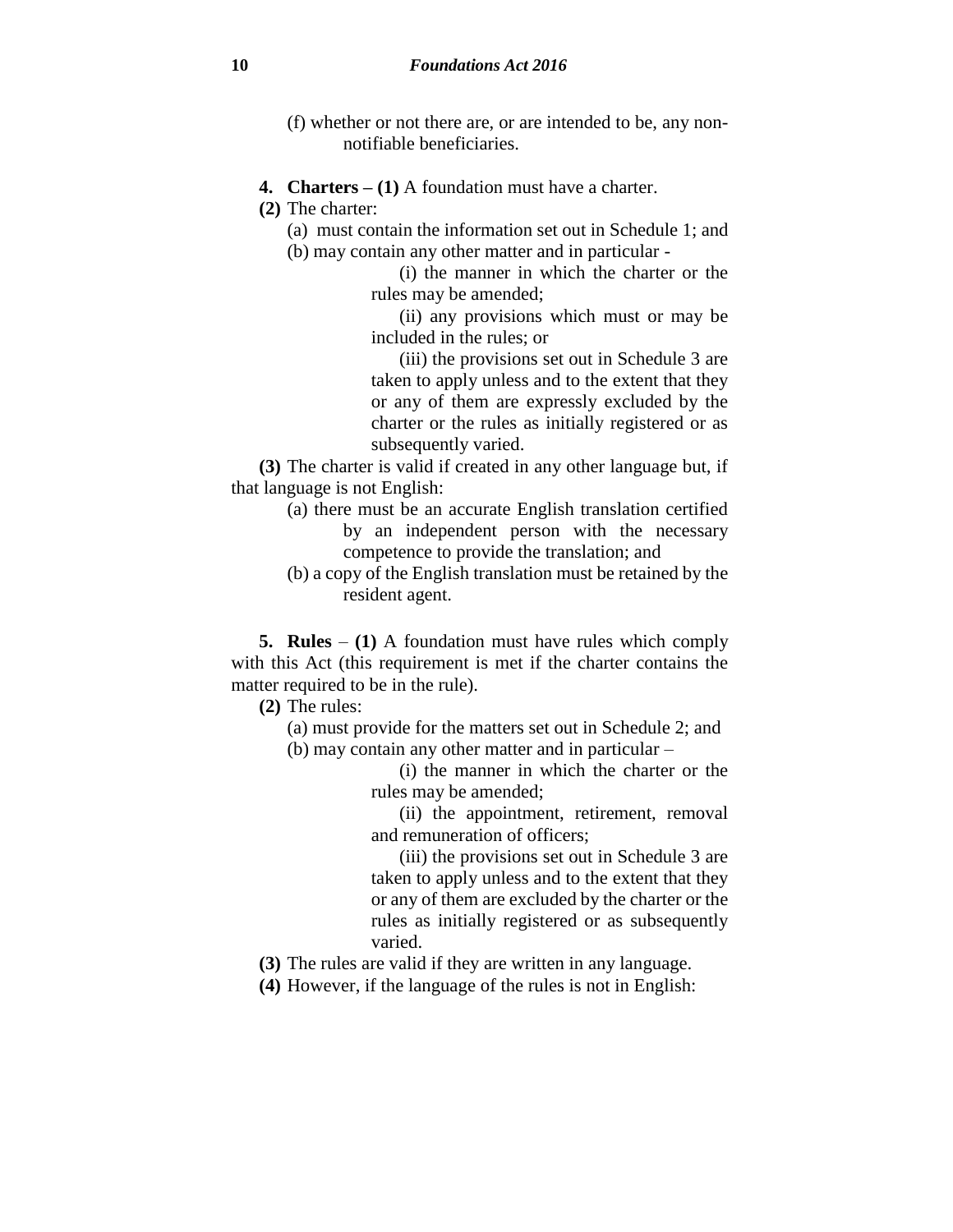- (a) there must be an accurate English translation certified by an independent person with the necessary competence to provide the translation; and
- (b) a copy of the English translation must be retained by the resident agent.

**6. Default recipient – (1)** A constitution may identify the default recipient and the proportions of the property of the foundation which each person constituting the default recipient must receive on the termination of the foundation, if the default recipient is constituted by more than one person.

**(2)** Subject to the terms of the constitution, the default recipient:

(a) is not entitled to information about the foundation;

(b) has no interest; and

(c) is not a participant of the foundation.

**(3)** If:

(a) no default recipient is named in the constitution; or

(b) no person constituting the default recipient exists,

property of the foundation existing at the termination of the foundation vests in the State.

**7. Purpose – (1)** The charter must state the purpose of the foundation.

**(2)** The purpose of a foundation may only be amended:

- (a) if there is an express power to amend the foundation in the charter; or
- (b) by order of the Court under subsection (3).

**(3)** If there is no express power to amend the purpose in the charter, the purpose may be amended by an order of the Court on application ("application") of:

(a) the Attorney General; or

(b) the council; or

(c) the participants.

**(4)** Subject to subsection (5), the Court may amend the purpose if:

(a) the purpose has been, as far as may be, fulfilled;

- (b) the purpose cannot be carried out, or not according to its spirit;
- (c) the purpose provides a use for part only of the property of the foundation;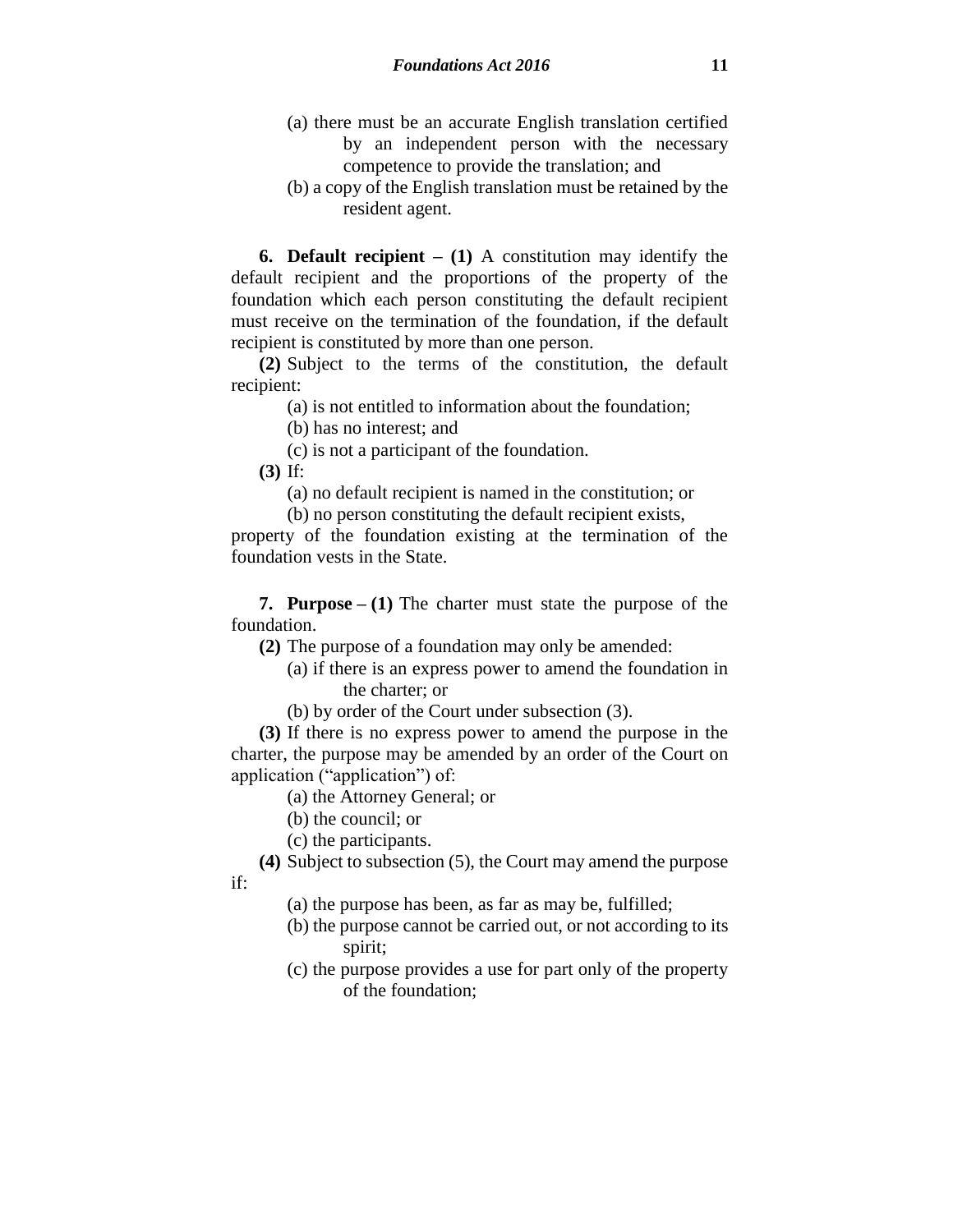(d) the purpose was laid down by reference to a class of persons or a matter which has for any reason since ceased to be -

(i) suitable; or

(ii) practicable for the administration of the foundation;

- (e) for a charitable purpose, the purpose has ceased to be charitable (being useless or harmful to the community or otherwise); or
- (f) the purpose has ceased in any other way to provide a suitable and effective method of using the property of the foundation,

and in these cases the property, or the remainder of the property, is to be held for any other charitable or non-charitable purpose or objects as the Court in accordance with the application, may declare to be consistent with the original intention of the founder or the spirit in which the foundation was established.

**(5)** The application may only be made upon notice to the participants.

**8. Special features of a foundation – (1)** (*Protective foundation*): The constitution of a foundation may make:

(a) the entitlement of a beneficiary liable to termination; and

- (b) without limiting paragraph (a), the entitlement of the beneficiary to the income or capital of the whole or any part of the property of the foundation subject to -
	- (i) a restriction on alteration or disposal; or

(ii) a diminution or termination if the beneficiary becomes a bankrupt or any of his or her property becomes liable to sequestration for the benefit of his or her creditors.

- **(2)** For purpose of subsection (1):
	- (a) a foundation under which the entitlement of a beneficiary is subject to restriction, diminution or termination under that subsection is a protective foundation; and
	- (b) any provision in the constitution of a foundation requiring that the entitlement of a beneficiary is to be treated as, or deemed to be, a protective foundation is to be construed as a requirement that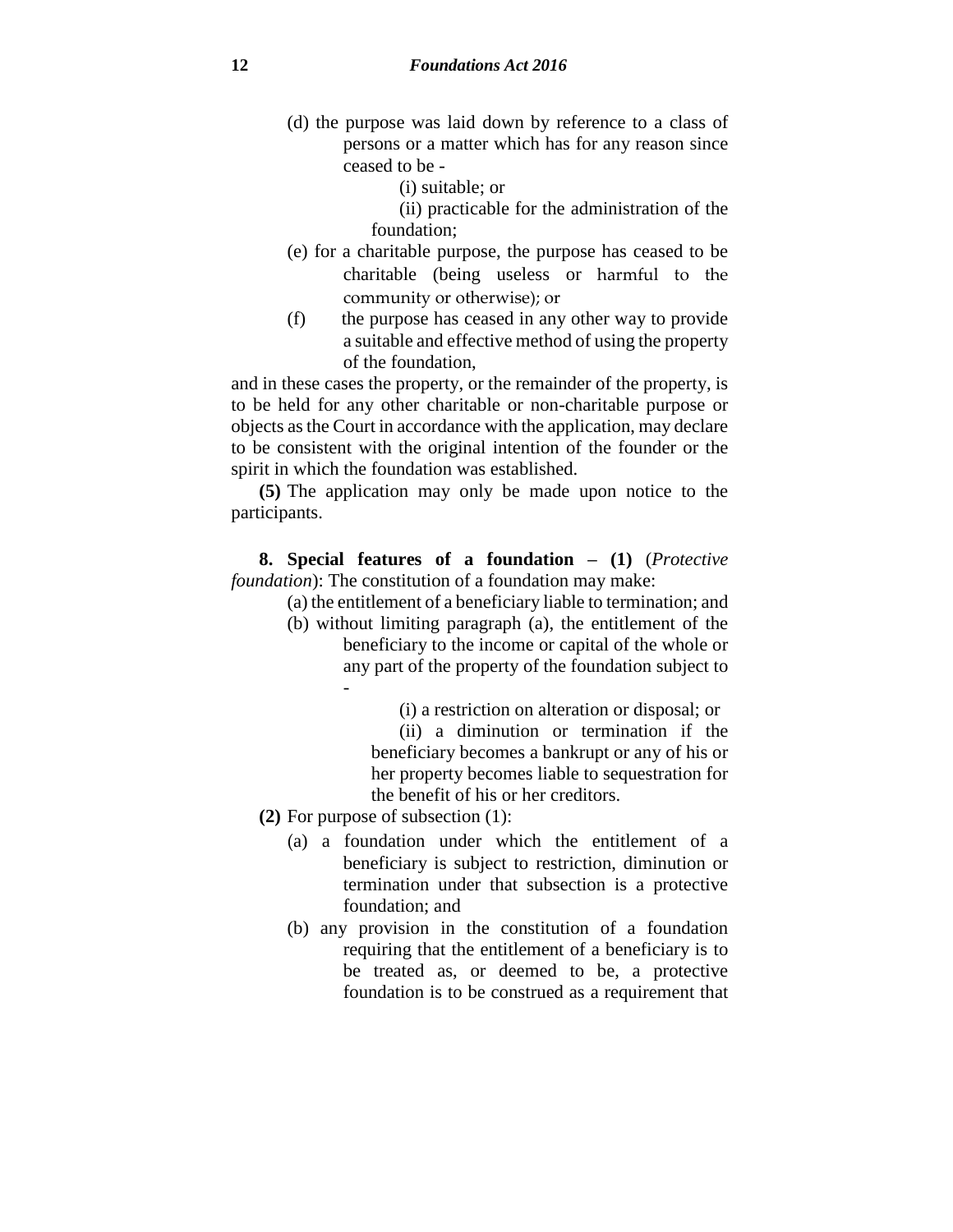the entitlement of the beneficiary be subject to any restriction, diminution or termination under subsection  $(1)$ .

**(3)** (*Charitable purpose*): The purpose of a foundation is charitable if:

- (a) the purpose is for any one or more of the following purposes -
	- (i) the relief or eradication of property;

(ii) the advancement of education;

(iii) the promotion of art, science or religion;

(iv) the protection of the environment;

(v) the advancement of human rights or fundamental freedom;

(vi) any other purpose which is beneficial to the community; and

(b) the fulfillment of any purpose in paragraph (a) is for the benefit of the community or a substantial section of the community having

regard to the type and nature of that purpose.

**(4)** The following further provisions apply to subsection (3) having regard to the charitable purposes of a foundation:

> (a) the purpose may be regarded as charitable whether it is -

(i) to be carried out in Samoa or another country; and

(ii) beneficial to the community in Samoa or another country;

(b) if the constitution does not by its purpose indicate -

(i) a particular charitable purpose or charitable beneficiary; or

(ii) a means by which a particular charitable purpose or beneficiary may be selected,

the Court may select one or more charitable purposes or charitable beneficiaries pursuant to the founder's intention to the extent it can be ascertained;

> (c) subject to paragraph (d), if a particular charitable purpose becomes unlawful, impracticable, impossible to achieve, contrary to public policy in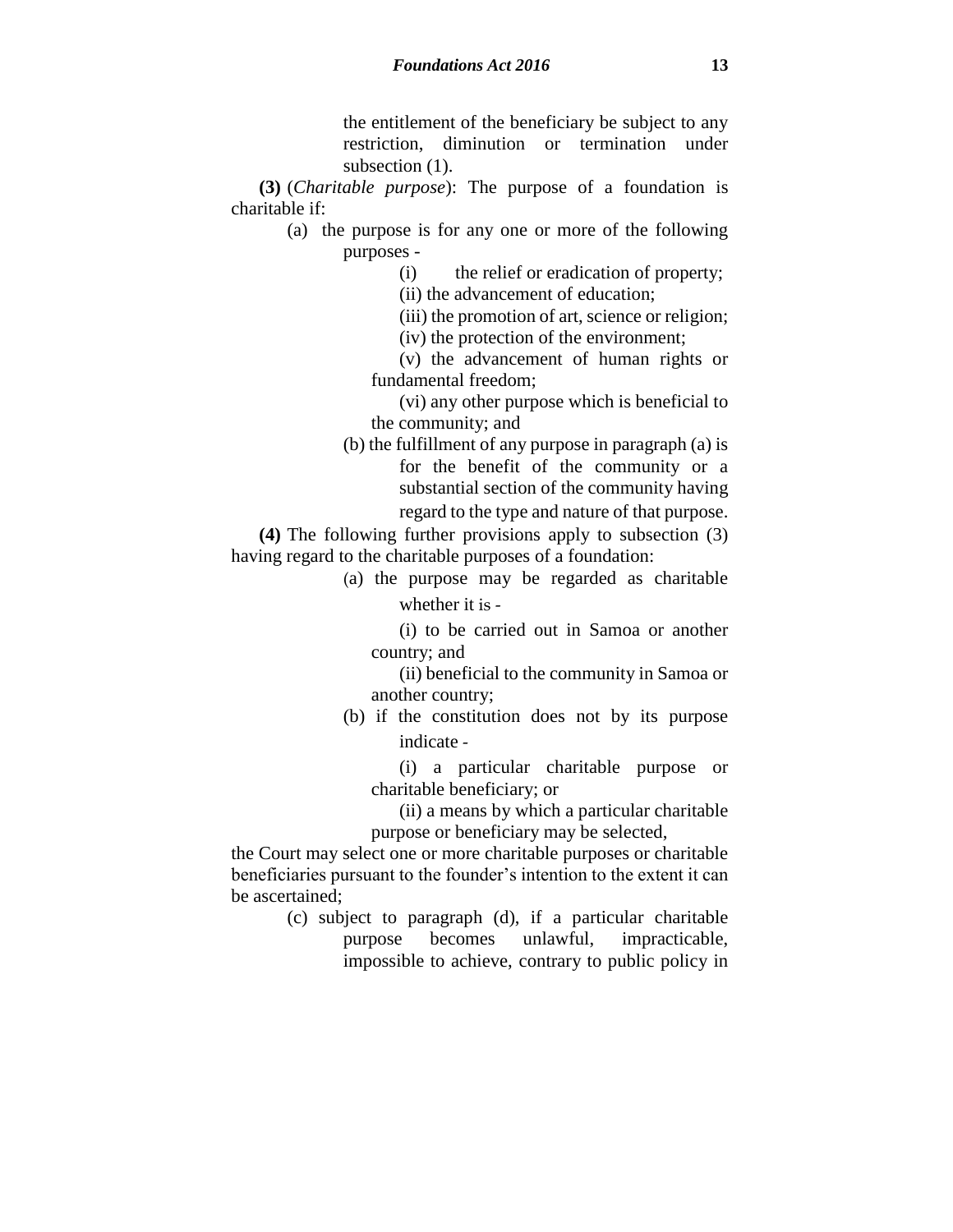Samoa, or obsolete in that, by means of changed circumstances, it fails to meet the purpose -

(i) the constitution does not fail in whole or part;

(ii) the property of the foundation does not revert to the founder or the founder's successor in entitlement (the Court may apply *cypres* to vary or terminate the foundation by directing that the property of the foundation be applied or distributed, in whole or in part, in a manner consistent with the founder's intention);

- (d) a provision in the constitution that would result in the distribution of the property of that foundation to a non-charitable beneficiary overrides the power of the Court under paragraph (c)(ii) to apply cypres to vary or terminate the foundation only if, when the provision takes effect, the relevant property of the foundation is to revert to the founder and the founder is still living; and
- (e) the charitable purposes of a foundation may be enforced by the founder, if still living, maintaining a proceeding to enforce those purposes or by the Court.

**(5)** (*Combination of a foundation with a limited partnership*): If the property of a Samoan foundation is the beneficial entitlement to the interest of a limited partner in a limited partnership, whether governed by the law of Samoa or another country:

- (a) the founder, the council, any participant or any official has no duty -
	- (i) to diversify the interest; or
	- (ii) to consider the investments or business of the limited partnership;
- (b) the powers and duties of the council, of the supervisory person, of the guardian and of the officials are subservient to the powers of the general partner of the limited partnership; and
- (c) the founder, the council, any participant or any official is not liable for any loss directly or indirectly caused to the property of the foundation by reason of the management and control of the limited partnership by the general partner of that limited partnership.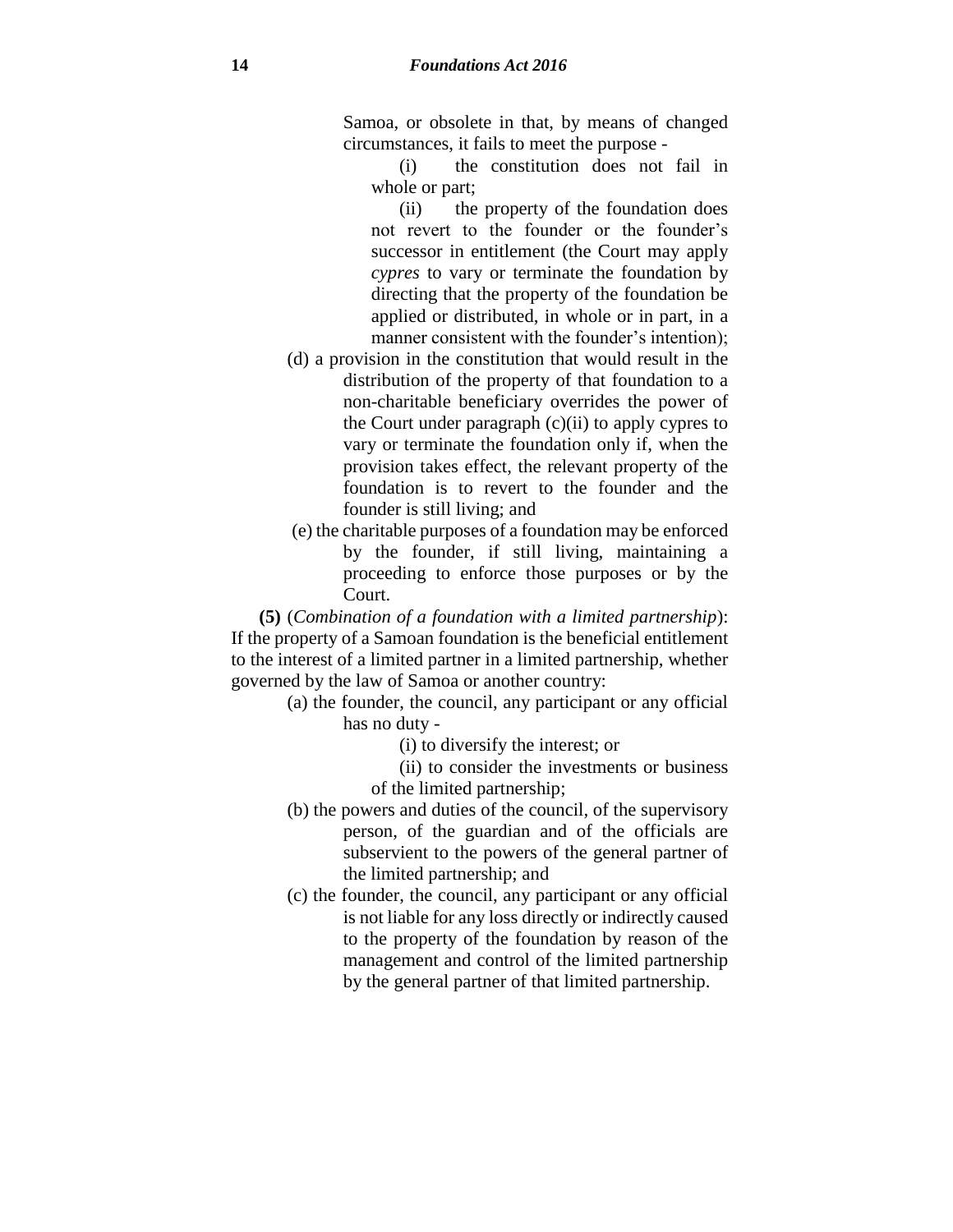**9. Councils – (1)**A foundation must have a council to administer the foundation's property and to see that the foundation's purpose is carried out.

**(2)** Subject to the constitution, the council must have at least two (2) members.

**(3)** The founder or a body corporate is eligible to be a member.

**(4)** A person is not eligible to be appointed as a member if the person:

- (a) is incapable;
- (b) is a minor;
- (c) is a bankrupt or, being a corporation, is subject to any proceedings which may result in that corporation being wound-up or liquidated or in respect of which a liquidator or receiver, has been appointed;
- (d) has been convicted, in Samoa or another country, of an offence involving fraud or dishonesty;
- (e) is prevented or disqualified by this Act or any other law of Samoa or another country, from being a member or from being a director of a company; or
- (f) is an officer, supervisory person or guardian.
- **(5)** A member:
	- (a) must have that member's name and address recorded in the Register under clause  $3(1)(a)(ii)$  of Schedule 4;
	- (b) must ensure that the council keeps accurate accounting records; and
	- (c) is an official and must comply with Part 4.

**(6)** A person must not be appointed as a member, or be so referred to in the Register, unless the person has consented in writing to being a member.

**(7)** The appointment of a person as a member is void if the person is a guardian.

**10. Supervisory persons – (1)** A foundation may have a supervisory person and, if so, the charter must provide for the appointment of the first supervisory person.

**(2)** A person, except an official (other than the supervisory person) of the foundation or the guardian of the foundation, may be appointed a supervisory person, including any of the participants (other than the guardian).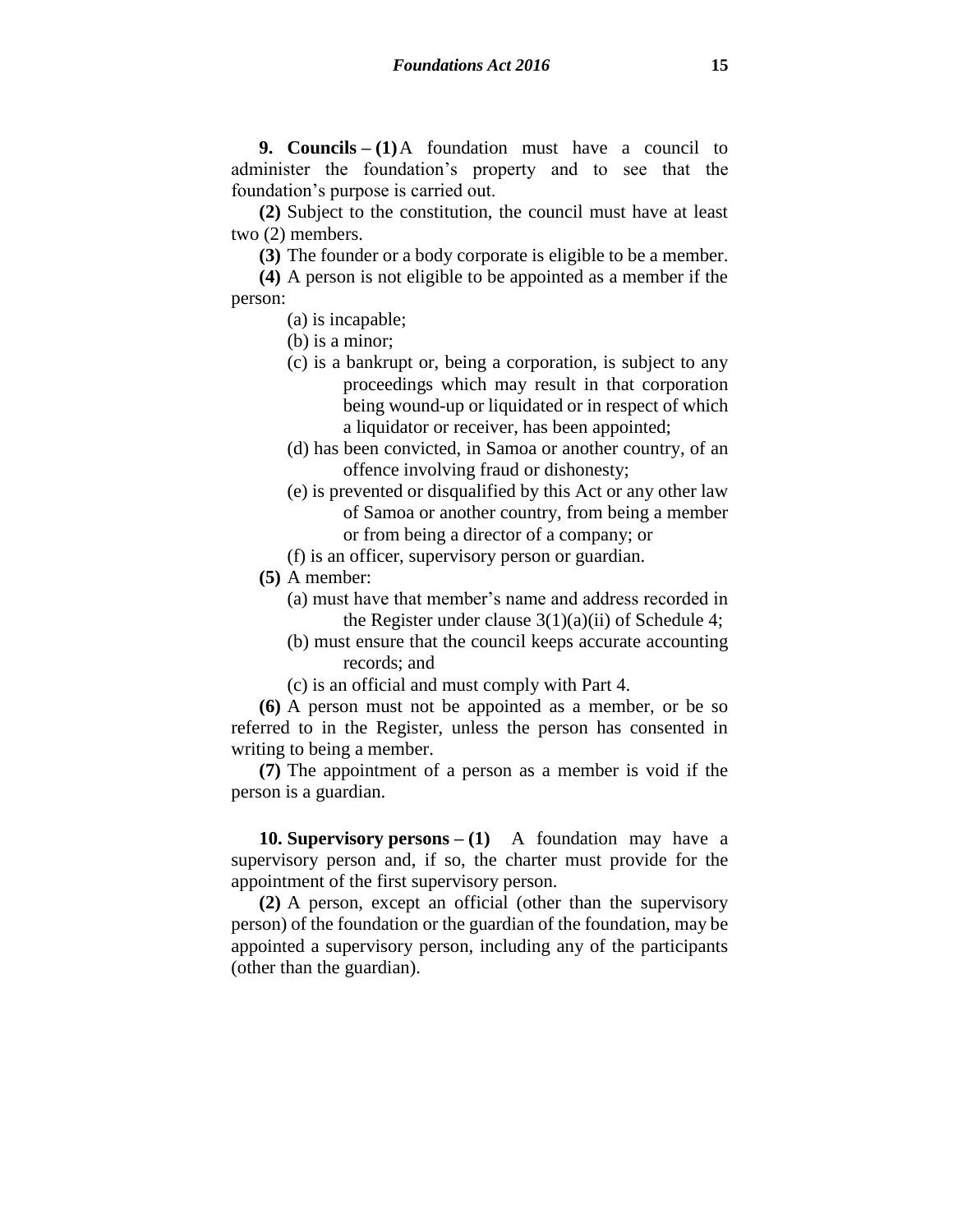**(3)** Unless otherwise provided in the charter and the rules, the supervisory person:

- (a) is to be appointed or removed under sections 28 and 29; and
- (b) has the powers under section 34.

# **11. Guardians – (1)** A foundation:

(a) must have a guardian if -

(i) the purpose includes any purpose, for which there is no beneficiary where the role of the guardian is to protect and ensure that purpose;

(ii) there are any non-notifiable beneficiaries where the role of the guardian is to protect and look after the interest of the non-notifiable beneficiaries;

(iii) the constitution does not provide for the appointment of a supervisory person; or

(iv) the constitution makes no provision for the addition, removal or exclusion of beneficiaries under section 17(1); and,

the person may hold that role in a foundation by its constitution and under this Act to be the recipient of all or any of the founder's rights and powers under section 15(8), because such rights and power were not assigned; and

(b) may otherwise have a guardian.

**(2)** A guardian:

(a) has the duties under section 35; and

(b) has the powers under section 36.

**(3)** A person (except a member of the council or a supervisory person or an officer of the foundation) may be appointed as a guardian of the foundation, including any of the participants.

**(4)** Unless otherwise provided in the charter, a guardian is to be appointed or removed under sections 26 and 27.

**(5)** A guardian:

- (a) must be so named in the Register under clause  $3(1)(a)(iv)$  of Schedule 4;
- (b) must keep and retain accurate accounts and records of the guardianship for so long as the guardianship subsists and for six (6) years after appointment; and
- (c) is an official and must comply with Part 4.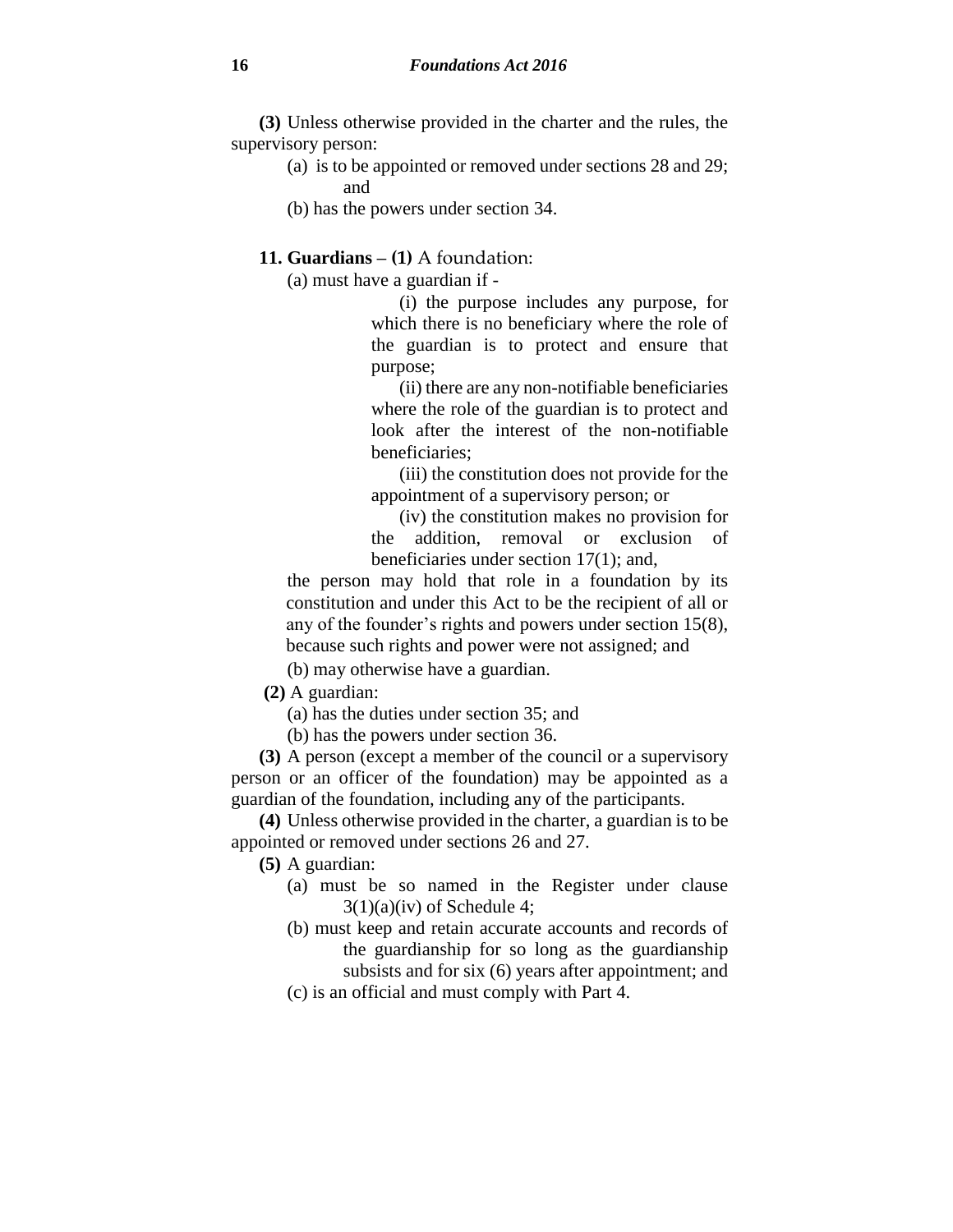**(6)** A person must not be appointed as a guardian, or be so referred to in the Register, unless that person has consented in writing to being the guardian of the foundation.

**12. Resident agents** – **(1)** A foundation must have a resident agent.

**(2)** A resident agent may request copies of:

(a) the records of the foundation; and

(b) any other documents or information necessary for the resident agent to comply with its fiduciary duties.

**(3)** If a resident agency can properly demonstrate to the Registrar in writing that he or she:

- (a) has taken all steps to carry out his or her duty under subsection (2); and
- (b) has been unsuccessful due to circumstances beyond his or her control,

the resident agent is not liable for the default.

**(4)** Apart from section 76A(8) and clause 21(1) of Schedule 4 of this Act, a resident agent may resign by notice in writing to the Registrar and to the foundation, provided there is a replacement resident agent immediately appointed by the foundation or, failing the foundation, by the Registrar.

**13. Fraudulent disposition – (1)** If it is proved beyond reasonable doubt, by a claiming creditor, that a Samoan foundation, or property disposed of to a Samoan foundation:

- (a) was created or disposed of by or on behalf of the founder with principal intent to defraud that creditor of the founder; and
- (b) did, at the time the creation or disposition took place, render the founder, insolvent or without property by which that creditor's claim, if successful, could have been satisfied,

the creation or disposition is not void or voidable but the property of the foundation is to be available to satisfy that creditor's claim to the extent which, but for that creation or disposition, it would have been available to satisfy that creditor's claim immediately prior to the creation or disposition.

**(2)** In determining under subsection (1) whether the creation of a Samoan foundation or a disposition to a Samoan foundation has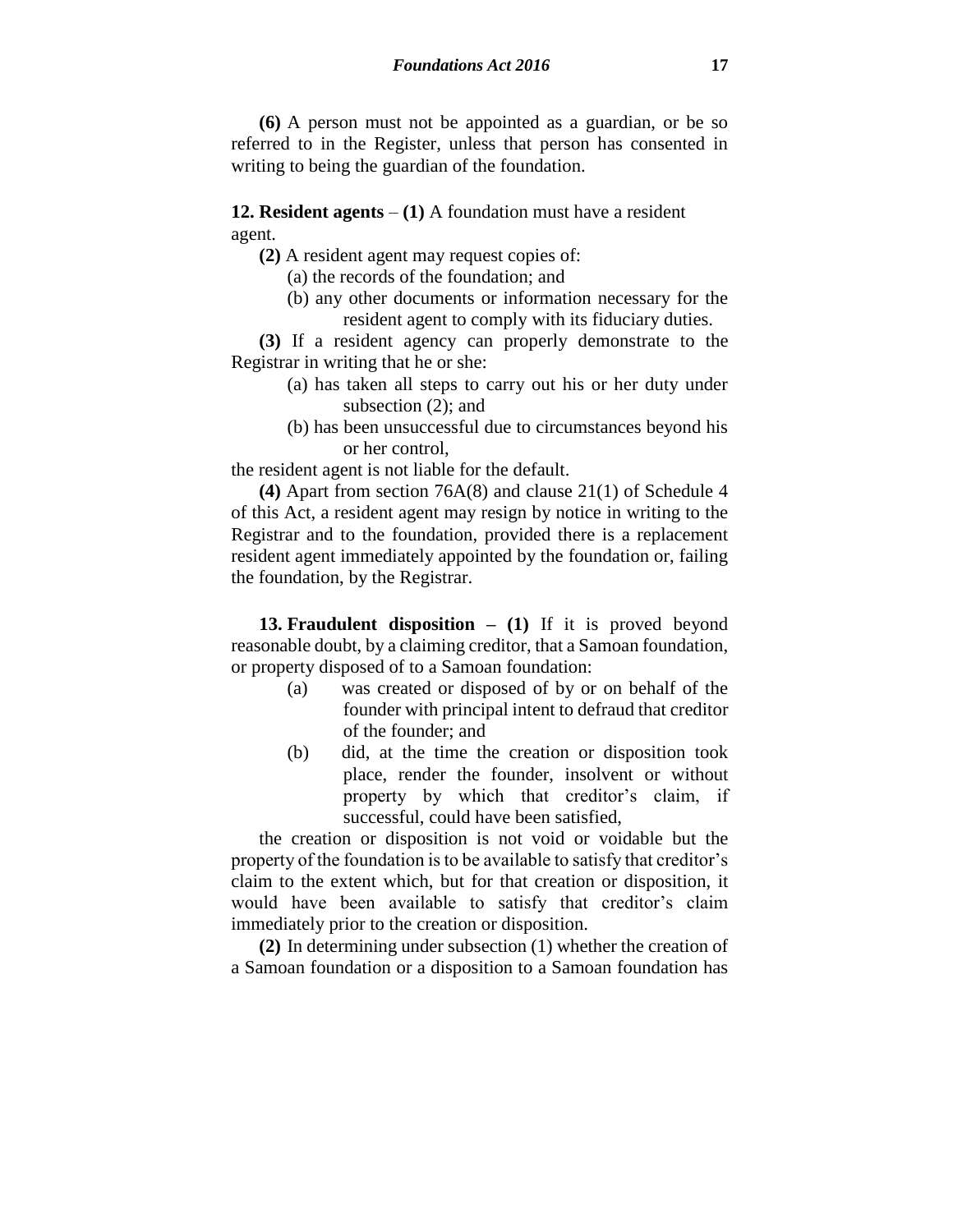rendered the founder insolvent or without property by which a creditor's claim, if successful, may be satisfied:

- (a) the fair market value of the founder's property (not being the property of that foundation) is taken into account, at the time immediately after the creation or disposition; and
- (b) if the fair market value of the property exceeded the value of the creditor's claim, at that time, then the Samoan foundation so created or the disposition to it, is, for the purposes of this Act, taken not to have been so created, or made, with principal intent to defraud the creditor.

**(3)** The creation of a Samoan foundation and a disposition of property to the Samoan foundation are not fraudulent as against a creditor of a founder:

- (a) if its creation or the disposition takes place after the expiration of two (2) years from the date that creditor's cause of action accrued; or
- (b) if its creation or the disposition takes place before the expiration of two (2) years from the date that creditor's cause of action accrued and that creditor fails to commence that action before the expiration of one year from the date of the creation or disposition.

**(4)** The creation of a Samoan foundation and a disposition of property to the Samoan foundation is not fraudulent as against a creditor of a founder if the creation or the disposition of property took place before that creditor's cause of action against the founder accrued or had arisen.

**(5)** A founder must not be imputed with intent to defraud a creditor if the founder:

> (a) has created a Samoan foundation or has disposed of property to the Samoan foundation within two (2) years from the date of the creditor's cause of action accruing; or

(b) is a beneficiary.

**(6)** If the property of a Samoan foundation is liable to satisfy a creditor's claim in the manner provided for in subsection (1) but cannot be so used because the property has been disposed of, other than to a bona fide purchaser for value, the disposition is void.

**(7)** In this section: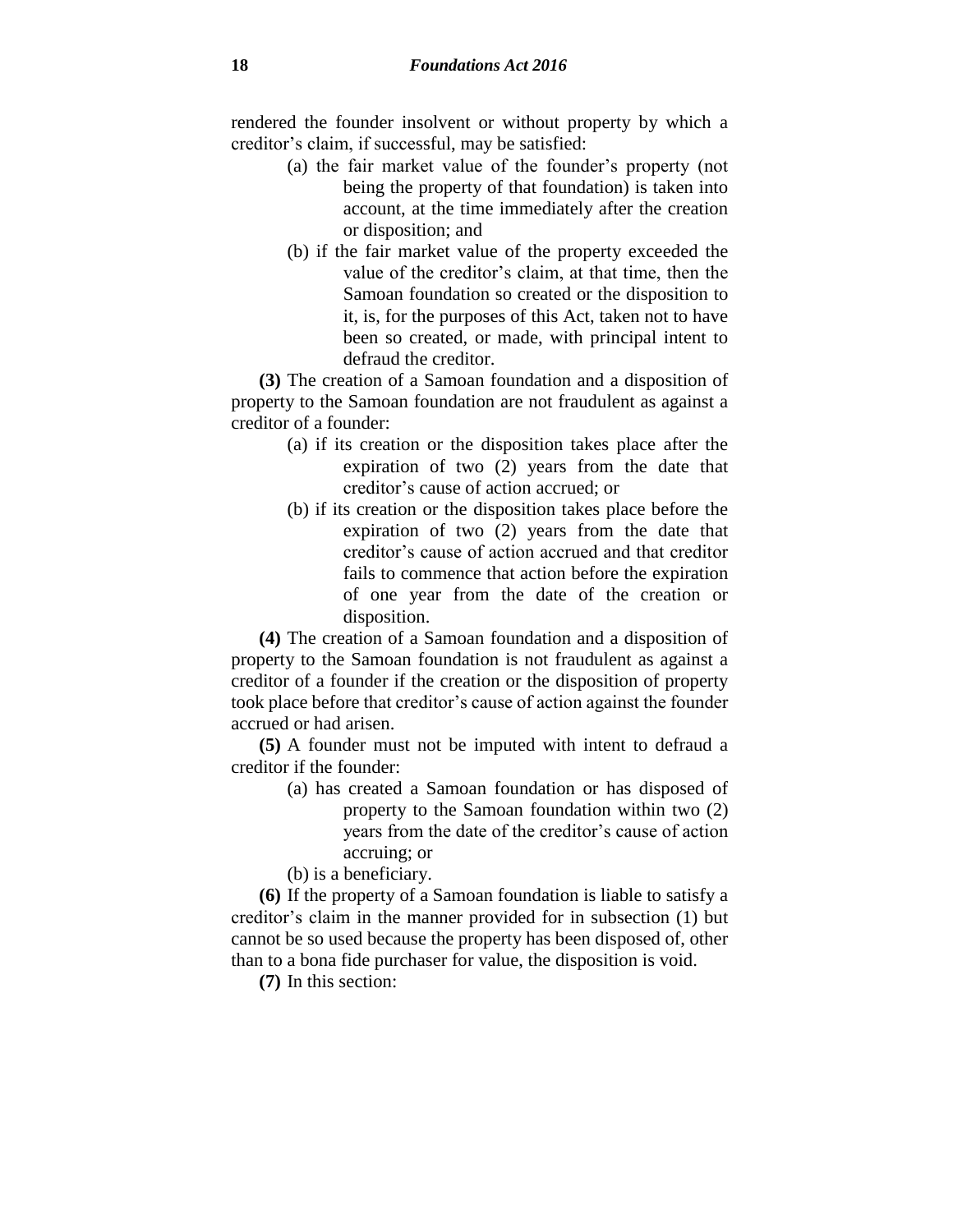"creditor" includes a person who alleges a cause of action; "date when the cause of a creditor's action accrued" means:

- (a) the date of that act or omission which is to be relied upon by either party to wholly establish the cause of action and, if there is more than one act or the omission is a continuing one, the date of the first act or the date on which the omission first occurred; and
- (b) for a judgment, the date of that act or omission giving rise to the judgment, or if there is more than one act or the omission is a continuing one, the date of the first act or the date on which the omission first occurred which gave rise to the judgment.

**14. Registration, establishment and ancillary matters** – Schedule 4 sets out the registration, establishment and any other matters (including disqualification) relating to a foundation.

# **PART 3 PARTICIPANTS**

**15. Founders – (1)** A founder has the rights and powers (if any) in respect of the foundation and its property as provided for in its charter and rules.

**(2)** The rights and powers (which a founder may have in respect of the foundation and its property) may be assigned to another person unless the charter or the rules provide otherwise.

**(3)** A person (other than the founder):

- (a) may have the rights and powers in respect of the foundation and its property as may be provided for in its charter and rules; and
- (b) may assign any of those rights and powers to any other person (including the founder) unless the charter or the rules of the foundation provide otherwise.

**(4)** Unless the charter or the rules provide otherwise, the rights and powers may be assigned by:

(a) an assignee of the founder;

(b) an assignee of the person under subsection (3); or

(c) by an assignee of an assignee under paragraph (a) or (b).

**(5)** An assignment is irrevocable unless it is expressed to be revocable or the charter or the rules provide otherwise.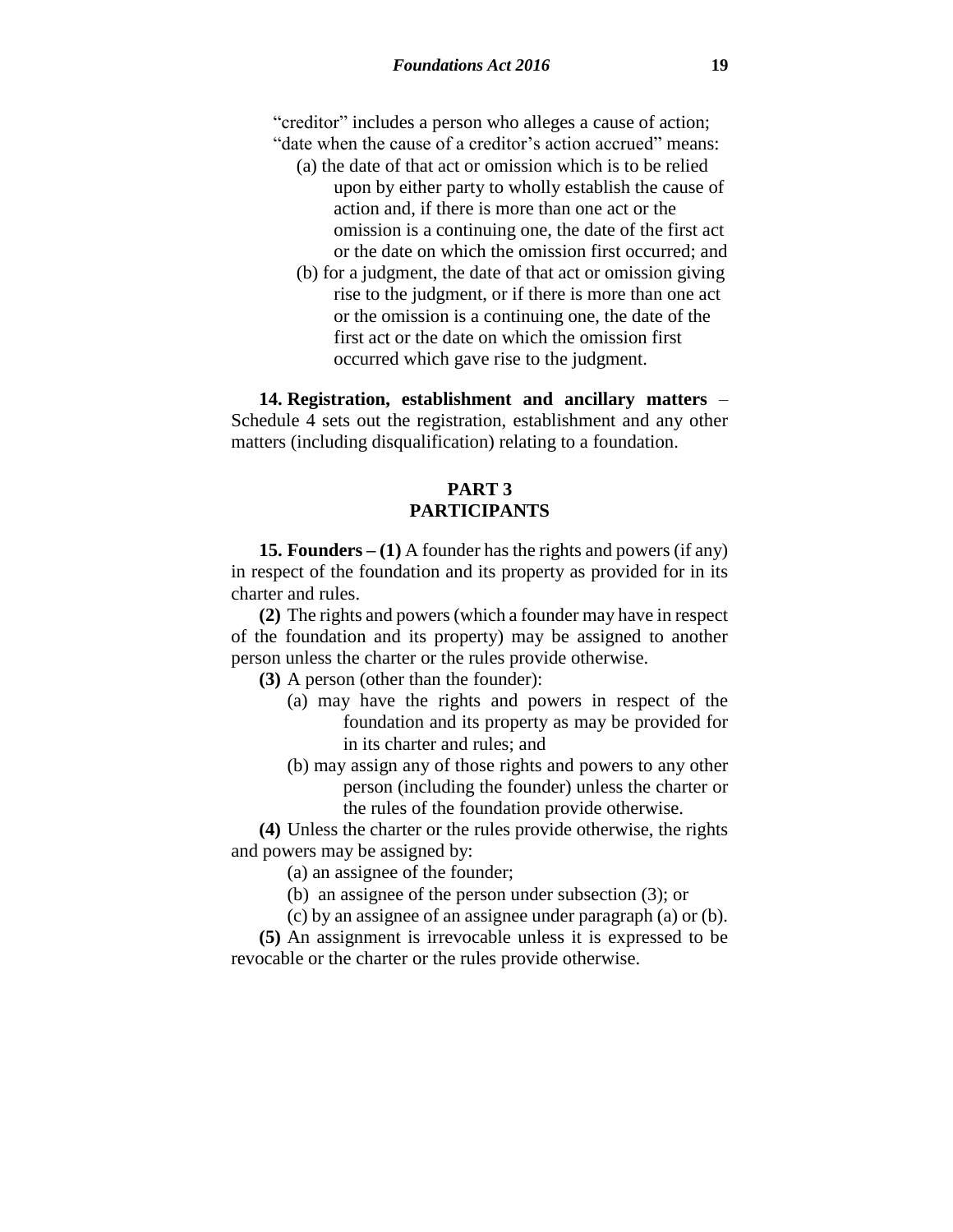**(6)** A revocable assignment is revoked on the death of its assignee, unless the assignment expressly provides otherwise.

**(7)** An assignment is valid from the date a notice and a copy of the assignment have been given to both the council and the resident agent (if given on 2 different dates, then the latter date).

- **(8)** If:
	- (a) a founder or any other person has rights and powers in respect of the foundation and its property; or
	- (b) a person has been assigned (whether by the founder, or by that other person, or by an assignee of either of them or by any subsequent assignee of an assignee) any rights or powers of a founder or of any other person in respect of a foundation and its property,

and the founder or the person or any person under paragraph (b): (aa) dies; or

> (bb) for the founder or that other person or any person under paragraph (b) that is not an individual, ceases to exist,

those rights and powers (subject to subsection (9)) vest in the guardian of the foundation unless its charter or rules provide otherwise and, if the foundation does not have a guardian and its charter or rules do not provide otherwise, those rights and powers vest in the council of the foundation.

**(9)** The default power to appoint and remove a guardian under sections 26 and 27 must not vest in the guardian but rather in the council under subsection (8).

**16. Further endowment –** Unless the rules provide otherwise, the endowment of a foundation by a person other than the founder who provides the initial capital does not:

- (a) except for the purposes of sections  $8(4)$ (e), 13 and 48, make the person a founder; or
- (b) vest in the person a right vested in a founder of the foundation.

**17. Beneficiaries – (1)** The powers of addition or removal of a person as a beneficiary or for the exclusion from benefit of a beneficiary either revocably or irrevocably:

- (a) may be provided in the constitution; or
- (b) if they are not provided in the constitution, are taken to be vested in the guardian.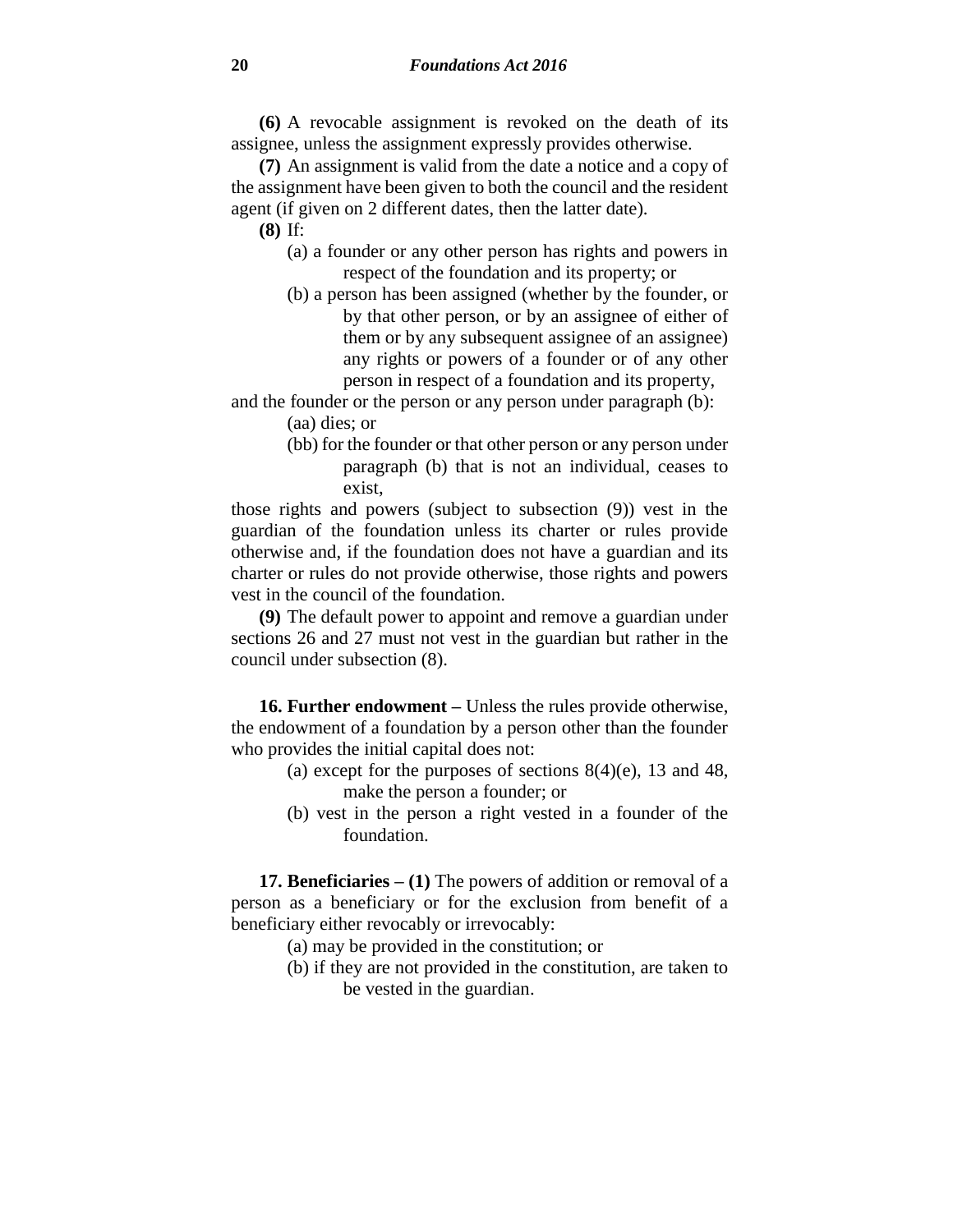**(2)** The constitution may:

- (a) impose an objection on a beneficiary as a condition of benefit; or
- (b) provide whether and, if so, in what manner a nonnotifiable beneficiary may become a notifiable beneficiary or vice versa.

**(3)** A founder or an official may also be a beneficiary of the foundation.

**(4)** If it is unclear from the constitution whether a beneficiary is a notifiable beneficiary or a non-notifiable beneficiary, then that beneficiary is to be treated as a notifiable beneficiary.

**(5)** If, for a beneficiary, the constitution is silent or unclear as to the matter in subsection  $(2)(b)$ , the status of the beneficiary may only be altered by order of the Court.

**18. Notifiable beneficiaries – (1)** A notifiable beneficiary is entitled to:

- (a) copies of the constitution;
- (b) disclosure of records and accounts of the foundation, on written request to the council; or
- (c) make an application to the Court to request an order to prohibit -

(i) a change to the purpose under section 7; or

(ii) the winding-up of the foundation.

**(2)** Unless the constitution provides otherwise, subsection (1) does not entitle a notifiable beneficiary to the information under section 44.

**19. Non-notifiable beneficiaries –** Subject to the constitution, a non-notifiable beneficiary is not entitled to any information about the foundation.

**20. Rights of beneficiaries – (1)** A beneficiary under a foundation:

- (a) has no interest in the foundation's property; and
- (b) is not owed by the foundation or by either the participants or the officials of the foundation a duty that is or is analogous to a fiduciary duty.

**(2)** However, if: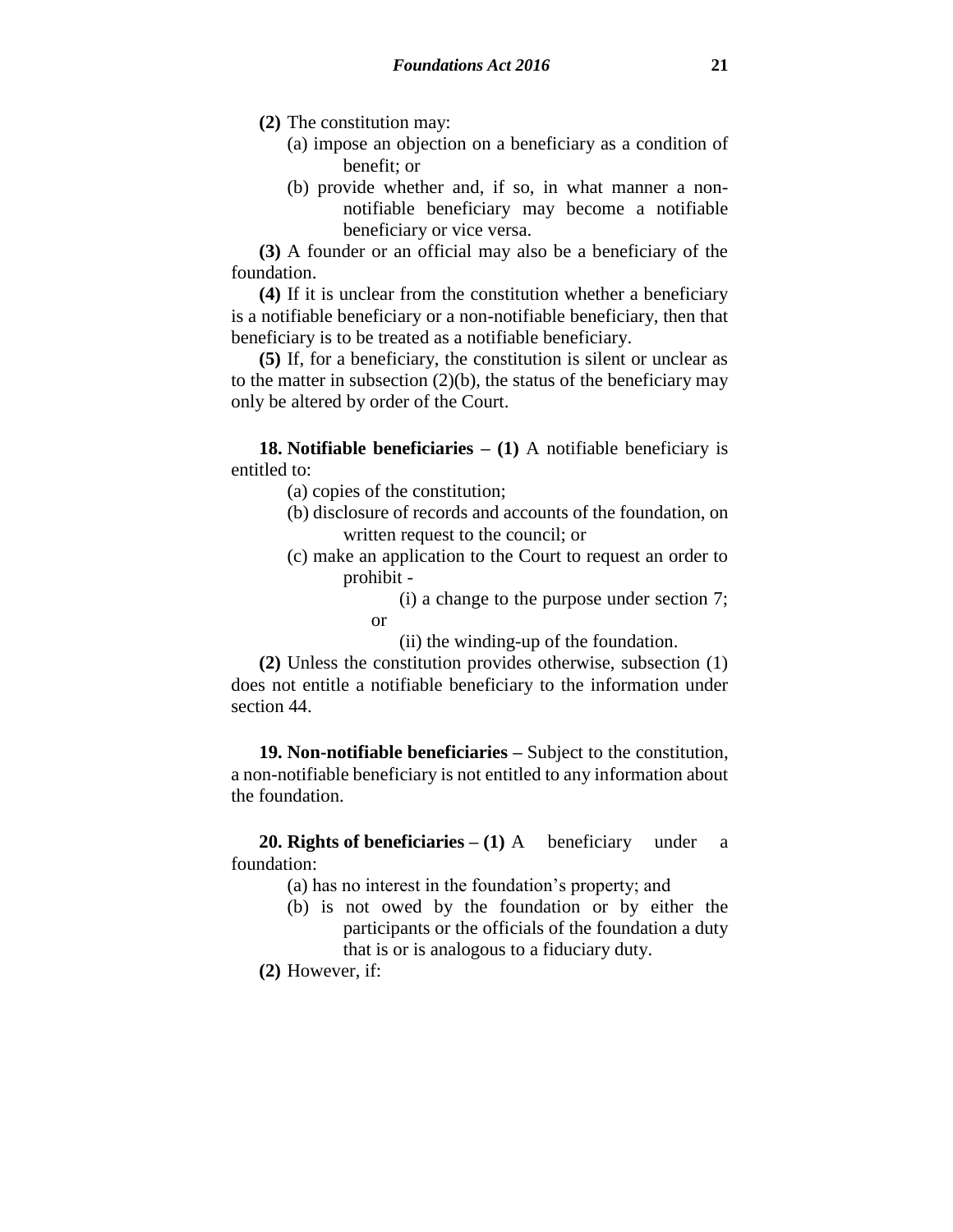- (a) a beneficiary of a foundation becomes entitled to a benefit under the foundation pursuant to the charter or the rules; and
- (b) the benefit is not provided,

the beneficiary may seek an order of the Court for the foundation to provide the benefit.

**(3)** Except as provided by subsection (4), the beneficiary must seek the order within three (3) years from the time when the beneficiary became aware of his or her entitlement to the benefit.

**(4)** If the beneficiary has not attained the age of 18 years when he or she became aware of his or her entitlement to the benefit, the period referred to in subsection (3) begins to run on the day on which the beneficiary attains that age.

**21. Disclaimer of beneficial entitlements – (1)** Unless the constitution provides otherwise, a beneficiary may disclaim any entitlement which the beneficiary may receive in the foundation or any part of the entitlement, whether or not the beneficiary has received any benefit from the entitlement.

**(2)** A disclaimer:

(a) must be in writing; and

(b) may, subject to the constitution -

(i) be temporary; and

(ii) if the disclaimer so provides, be revoked in the manner and circumstances specified in the disclaimer.

**(3)** A disclaimer is effective from the date it is delivered to the council.

**22. Class entitlements –** Unless the constitution provides otherwise, if a foundation is made in favour of a class of persons:

- (a) the class closes when it is no longer possible for any other person to become a member of the class; and
- (b) if the entitlement of the class relates to income, and no member of the class exists, the income is to be
	- accumulated and retained until a member of the class exists or the class closes.

## **PART 4 OFFICIALS**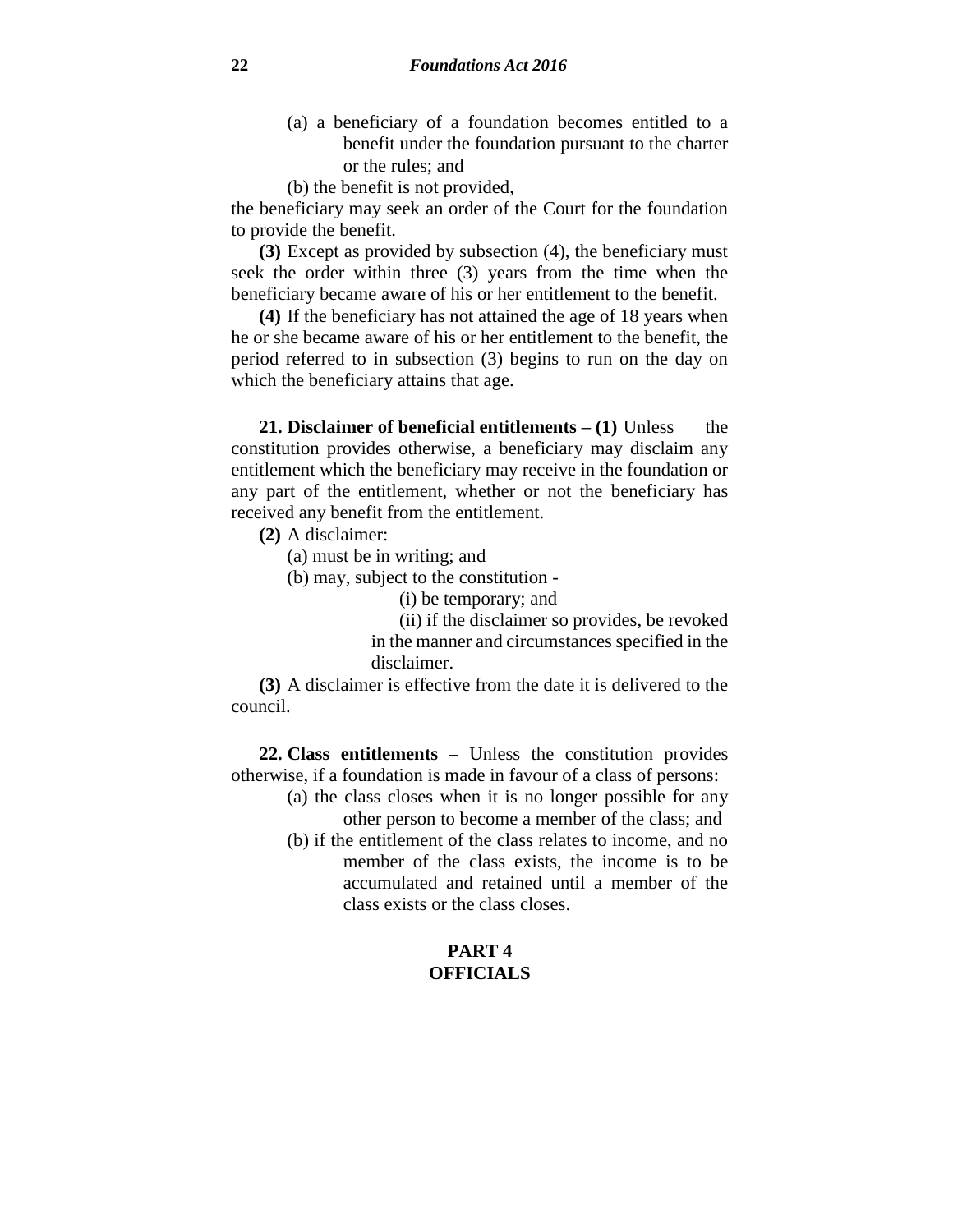**23. Additional officials if less than required number** – **(1)** Subject to the constitution, if:

- (a) the number of members of the council falls below the number required under section 9(2); or
- (b) there is no guardian, and a guardian is required by this Act or the constitution,

the necessary additional officials must be appointed as soon as practicable under the constitution or, if the constitution is silent, under this Act.

**(2)** Until the necessary appointments are made under subsection (1), and subject to the constitution, the existing officials must act only to preserve the property of the foundation.

**24. New or additional members if no express provision – (1)** This section applies if:

- (a) despite Schedule 2, the constitution contains no provision for the appointment of a new or additional member of the council; or
- (b) that provision has lapsed or failed; or
- (c) the person authorised to make the appointment is incapable.

**(2)** If subsection (1) applies, a new or additional member of the council may be appointed by the following persons in the following order of priority:

- (a) the council (including the last remaining member if not incapable);
- (b) the founder;
- (c) any supervisory person;
- (d) any guardian;
- (e) the personal representative or liquidator of the last remaining member;
- (f) the Registrar; or
- (g) the Court, on the application of any person under section 52(2).

**(3)** A member appointed under subsection (2) has the same functions, and may act in all respects, as if the member had been originally appointed as a member.

**(4)** A member with power to appoint a new or additional member who fails to exercise the power may be removed from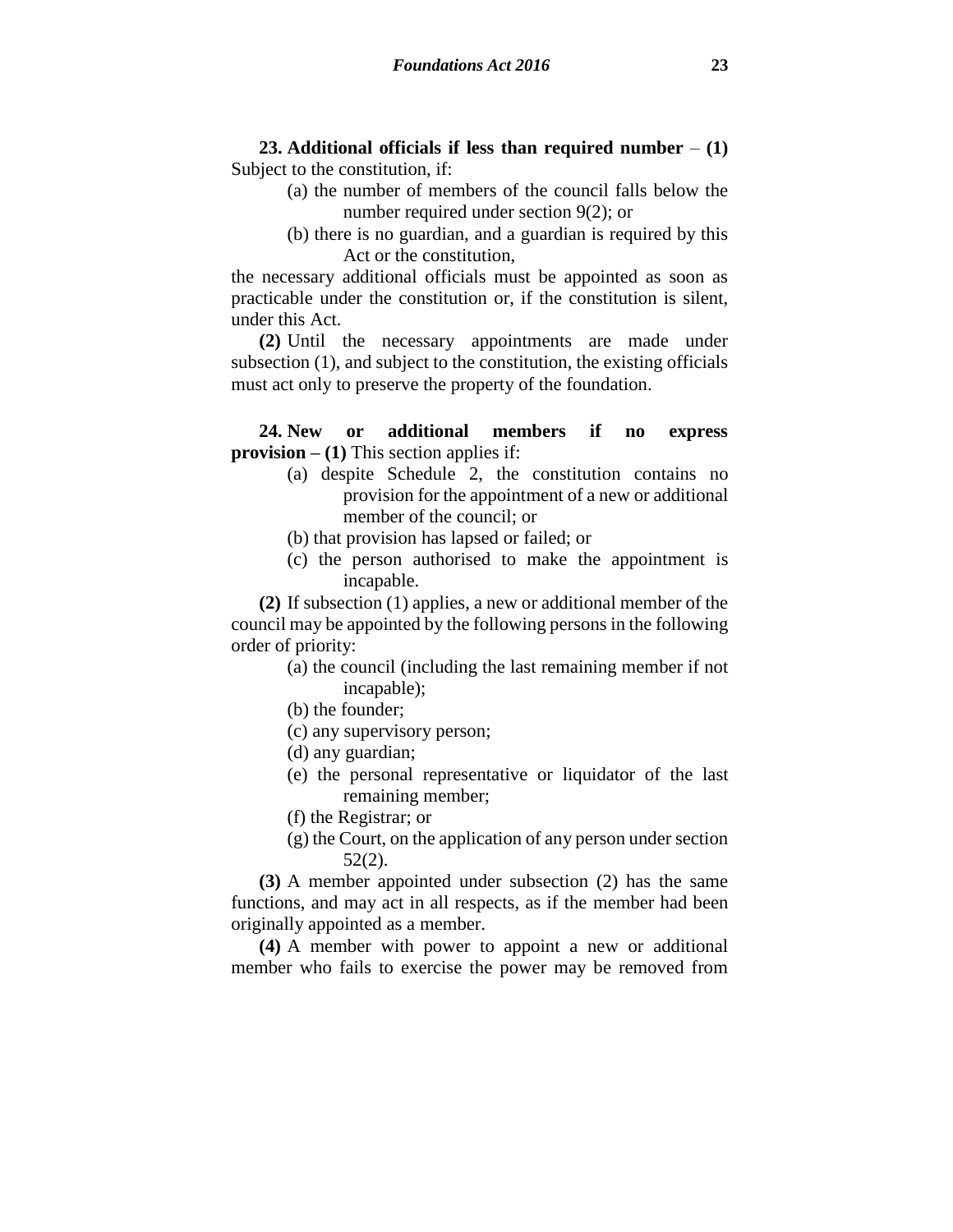office by the Court, on the application of any person under section 52(2).

**25. Resignation or removal of members**  $- (1)$  **Unless the** constitution provides otherwise, a member may resign by delivering a written notice of resignation to the council.

**(2)** A member may be removed from or ceases to hold office pursuant to the constitution.

**(3)** Subject to subsection (4) and unless the constitution provides otherwise, a resignation takes effect:

- (a) on delivery of the notice; or
- (b) on a later date or on the happening of a later event as may be specified in the notice.

**(4)** A resignation is void if it:

- (a) is given to facilitate a breach of duty; or
- (b) would result in there being fewer members than the number required under section 9(2).

**(5)** This subsection applies if the council has reason to believe that a member:

- (a) is unwilling or is refusing to act; or
- (b) could no longer qualify to be a member under section  $9(4)(a)$  and (c) to (f).

**(6)** If subsection (5) applies, the council must seek to remove that member and to appoint a replacement by the following persons in the following order of priority:

(a) the founder;

- (b) any supervisory person;
- (c) any guardian; or
- (d) the Court on the application of the council or the last remaining member, if the founder, the supervisory person or the guardian does not act within a reasonable time or is unwilling to act.
- **(7)** The resignation or removal of a member is effective from:
	- (a) the date of the notice of resignation is signed by the member;
	- (b) the date of the notice of removal is signed by the founder, the supervisory person, or the guardian; or
	- (c) the date specified by the order of the Court.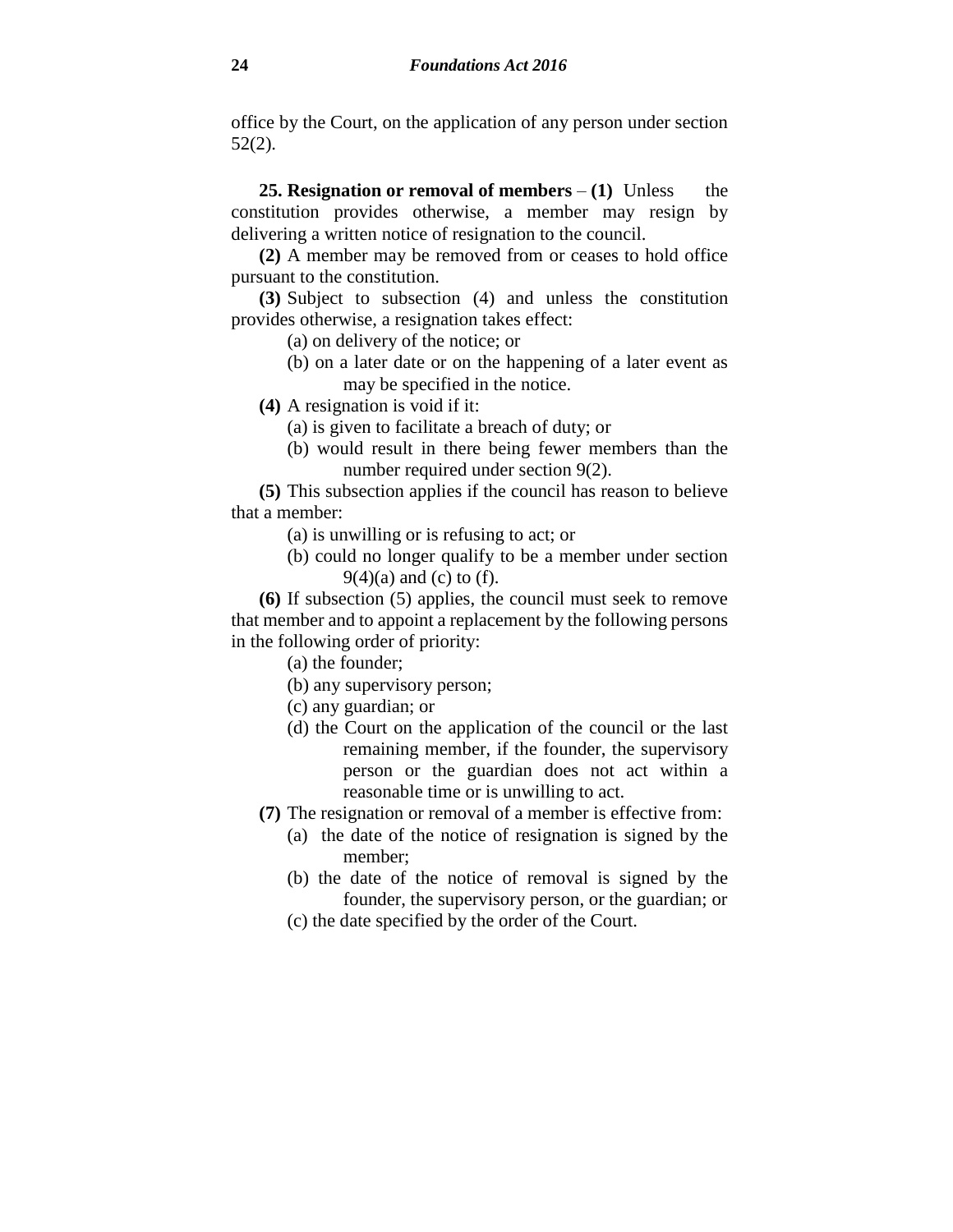**26. Appointment of new guardians if no express provision** – **(1)** This subsection applies if the foundation requires a guardian in order to comply with this Act or the charter, and:

- (a) despite section 11(1) and clause 2 of Schedule 2, the constitution contains no provision for the appointment of a new guardian;
- (b) the provision has lapsed or failed; or
- (c) the person with power to make any such appointment is incapable.

**(2)** If subsection (1) applies, a new guardian may be appointed by the following persons in the following order of priority:

(a) the founder;

- (b) any assignee or successor to the power of the founder to appoint a new guardian;
- (c) the personal representative of the founder, if the founder is deceased;
- (d) the Court, on the application of a person under section 52(2).

**(3)** A guardian appointed under this section has the same functions, and may act in all respects, as if the guardian had been originally appointed as a guardian.

**27. Resignation or removal of guardians – (1)** Unless the constitution provides otherwise, a guardian may resign from office by delivering a written notice of resignation to the council.

**(2)** A guardian may be removed from or ceases to hold office pursuant to the constitution.

**(3)** Subject to subsection (4) and the constitution, a resignation is effective from:

(a) the date of delivery of the notice to the council; or

(b) on a later date, or on the happening of a later event, as may be specified in the notice.

**(4)** A resignation given to facilitate a breach of the guardian's duties is void.

**(5)** This subsection applies if the council has reason to believe that the guardian:

(a) is unwilling or is refusing to act; or

(b) is bankrupt or incapable or otherwise unfit to act.

**(6)** If subsection (5) applies, the council must seek to remove the guardian and to appoint a replacement by the following persons in the following order of priority: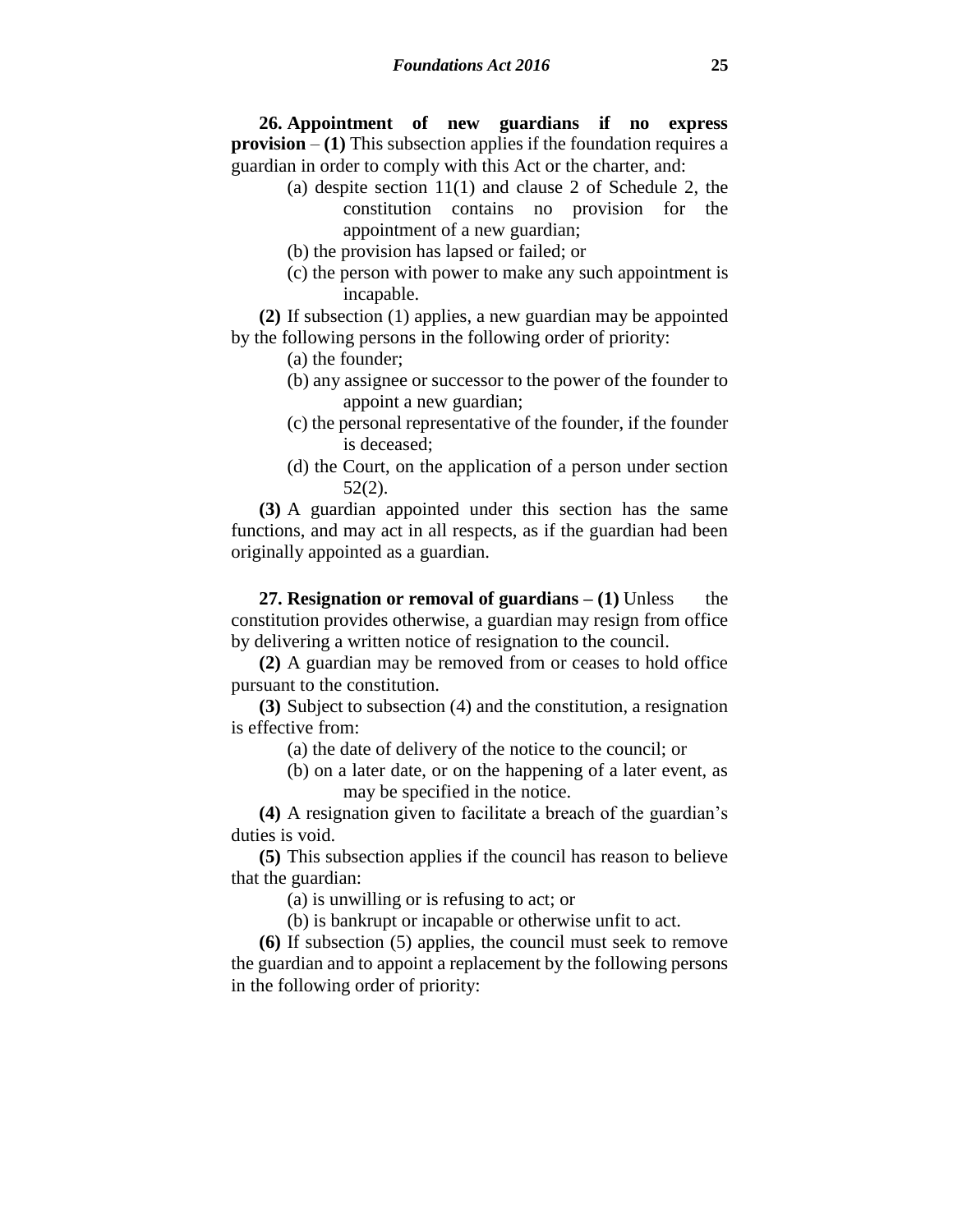(a) the founder;

- (b) any assignee or successor to the power of the founder to remove the guardian;
- (c) the Court on the application of the council or the last remaining member.

**(7)** The removal of the guardian under subsection (6) is effective from:

- (a) the date of the notice of removal signed by the founder or by the founder's assignee or successor under subsection (6)(b) and addressed to the guardian; or
- (b) the date specified by the order of the Court.

**28. Appointment of new supervisory persons if no express provisions** – **(1)** This subsection applies if the foundation has a supervisory person, and:

- (a) the constitution contains no provision for the appointment of a new supervisory person;
- (b) the provision has lapsed or failed; or
- (c) the person with power to make the appointment is incapable.

**(2)** If subsection (1) applies, a new supervisory person may be appointed by the following persons in the following order of priority:

(a) the founder;

- (b) any assignee or successor to the power of the founder to appoint a new supervisory person;
- (c) the personal representative of the founder if the founder is deceased;
- (d) the Court, on the application of any person under section 52(2).

**(3)** A supervisory person appointed under this section has the same functions, and may act in all respects, as if he or she had originally been appointed as a supervisory person.

**29. Resignation or removal of supervisory persons – (1)** Unless the constitution provides otherwise, a supervisory person may resign from office by delivering a written notice of resignation to the council.

**(2)** A supervisory person is removed from or ceases to hold office pursuant to the constitution.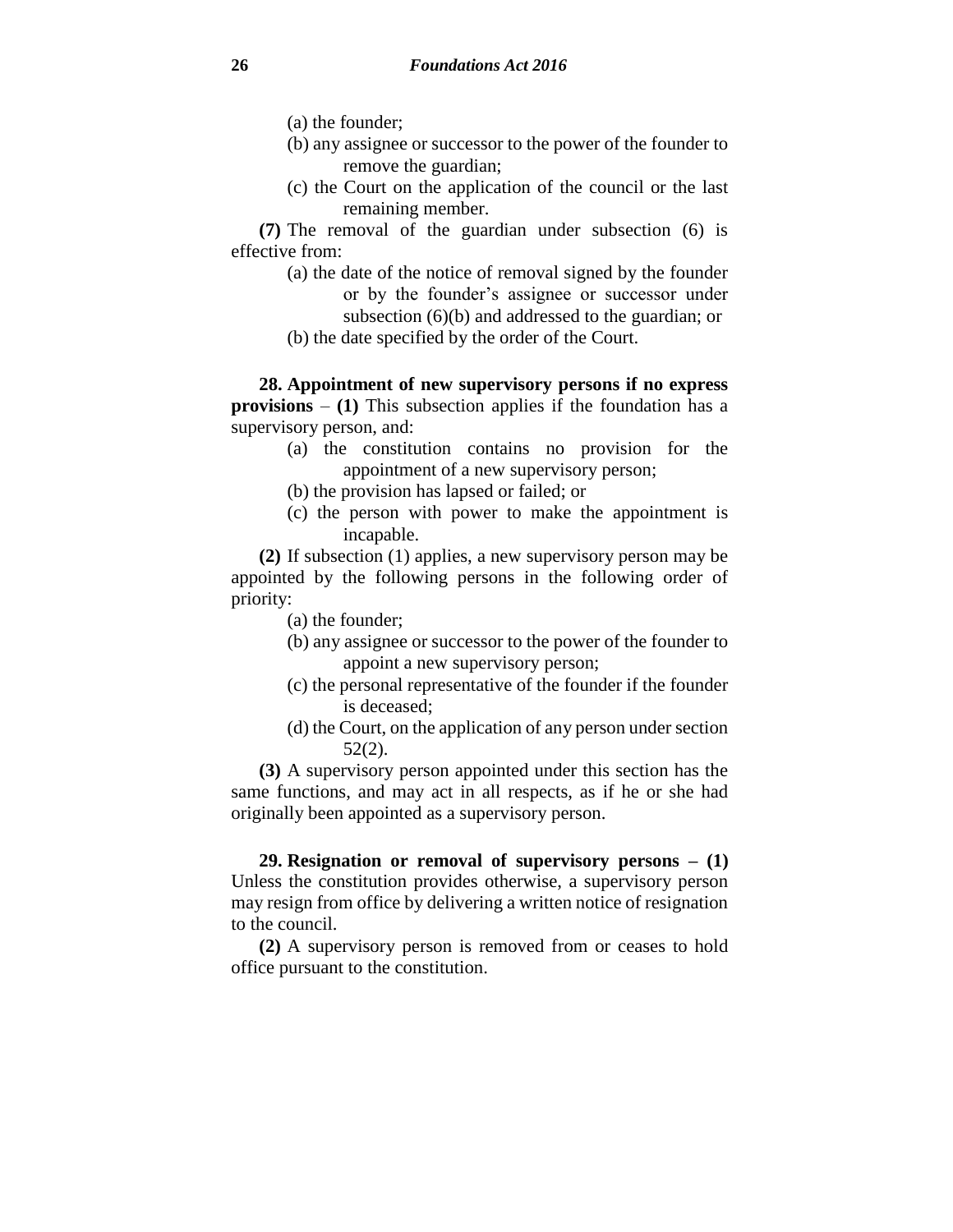**(3)** Subject to subsection (4) and the constitution, a resignation is effective:

- (a) from the date of delivery of the written notice to the council; or
- (b) from a later date or on the happening of a later event, as may be specified in the notice.

**(4)** A resignation given to facilitate a breach of the supervisory person's duties is void.

**(5)** This subsection applies if the founder, or any assignee of or successor to this power, or otherwise the Court upon application by any person under section 52(2) has reason to believe that the supervisory person:

- (a) is unwilling or is refusing to act; or
- (b) is bankrupt or incapable or otherwise unfit to act.

**(6)** If subsection (5) applies, any one of the following may remove the supervisory person and appoint a replacement:

- (a) the founder, while the founder is living and not incapable;
- (b) any assignee or successor to the power of the founder to remove the supervisory person and appoint a replacement;
- (c) the Court.
- **(7)** The removal under subsection (6) is effective:
	- (a) from the date the notice of removal is signed by the founder, or his or her assignee or successor under subsection  $(6)(a)$  or  $(b)$ , and addressed to the supervisory person; or
	- (b) from the date specified by order of the Court.

**30. General duties of officials –** An official has the following duties:

- (a) to act pursuant to the charter and rules and only for the advancement and achievement of the purpose;
- (b) to act honestly and in good faith with a view of the best interests of the foundation;
- (c) to exercise any core, diligence and skill as a reasonably prudent person would exercise in comparable circumstances;
- (d) subject to the constitution, not to profit from the official's office under section 37;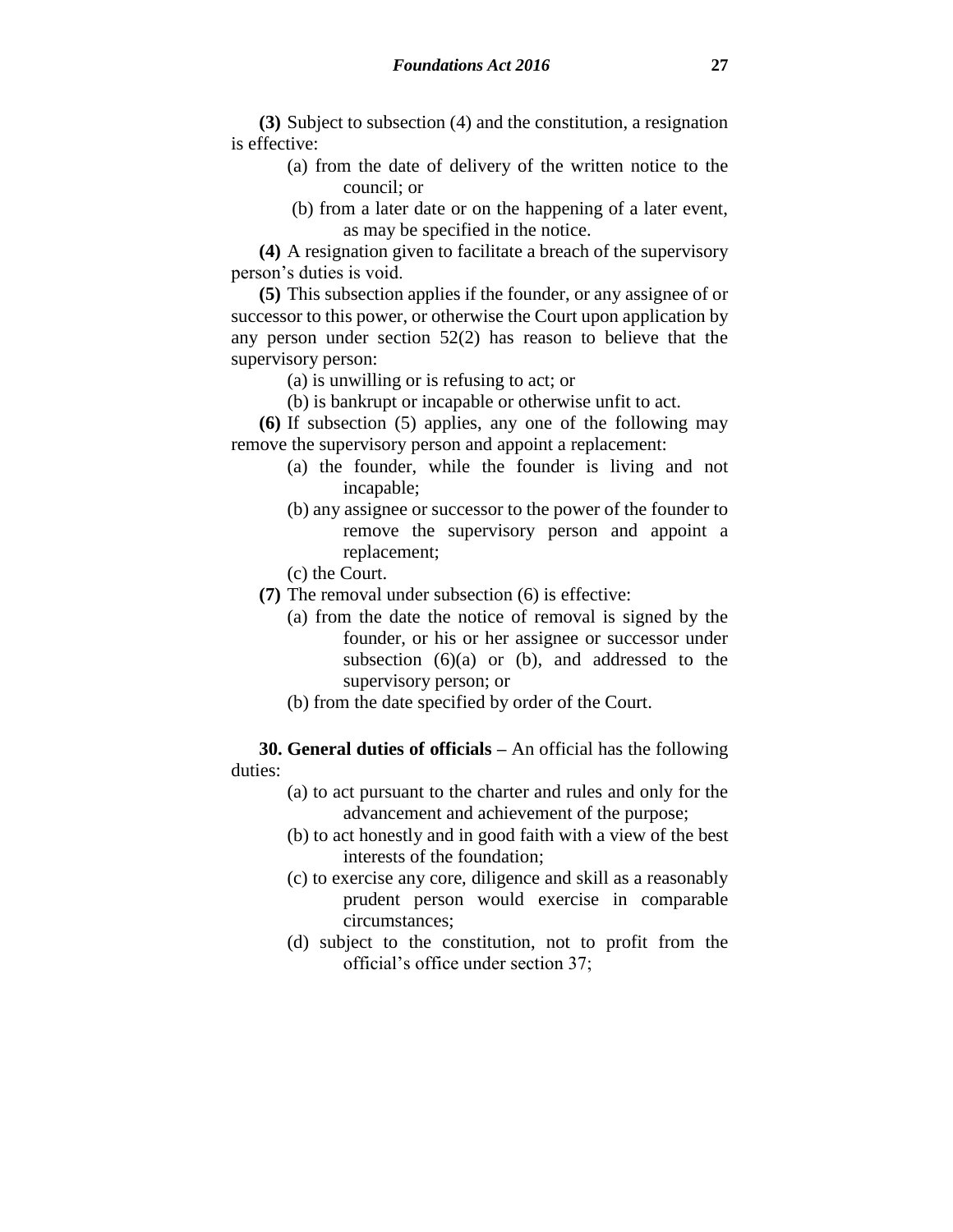(e) any other duty conferred on the official by the constitution or this Act.

**31. Specific duties of councils –** A council has the following specific duties:

- (a) subject to the constitution, to provide information, subject to sections 18, 30 and 44;
- (b) to keep and maintain records of the foundation, subject to section 39;
- (c) to act together as the council, subject to section 40;
- (d) to act impartially, subject to section 41;
- (e) any other duty conferred on it by the constitution or this Act.

**32. Specific powers of councils –** Subject to section 30, a council has the following powers:

- (a) subject to section 42, to delegate any of its functions to any person, including a member of the council;
- (b) if provided by the constitution, to pay remuneration to any supervisory person, guardian or officer;
- (c) to reimburse expenses properly and reasonably incurred by an official or officer acting on behalf of the foundation;
- (d) to appoint new or additional members of the council under section  $24(1)$  and  $(2)(a)$ :
- (e) to seek the removal of a member of the council under section  $25(5)$  and  $(6)$ ;
- (f) any other powers conferred on it by the constitution or this Act.

**33. Specific duties of supervisory persons –** In addition to section 30, a supervisory person has the following specific duties:

- (a) to take all steps as are reasonable in all the circumstances to ensure that the council carries out its functions;
- (b) any other duties as the supervisory person may have by reason of the constitution and this Act.

**34. Specific powers of supervisory persons** – Subject to sections 30 and 33, a supervisory person has the following specific powers: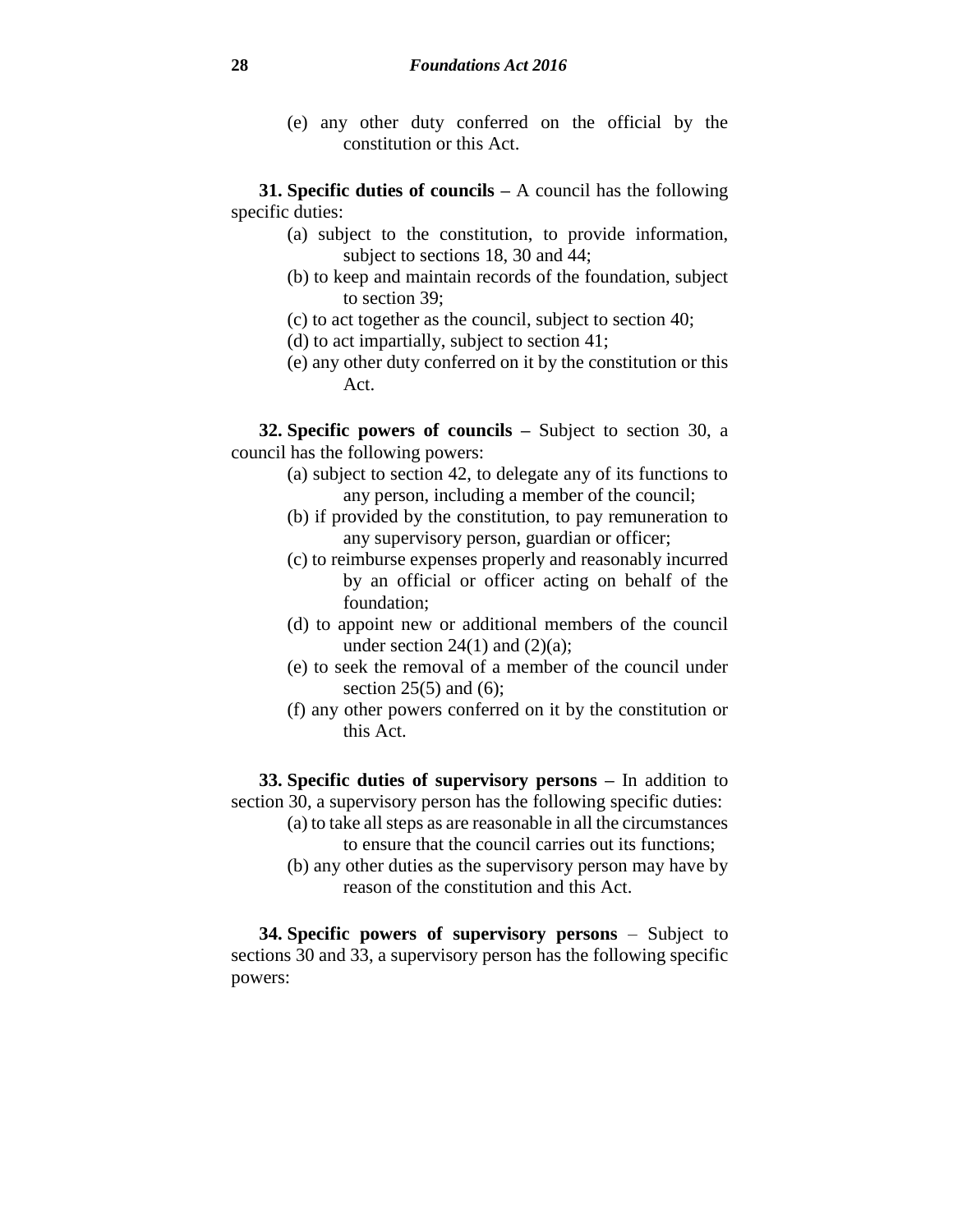(a) to require the council to account to the supervisory person as to the way in which the council has -

> (i) administered the foundation and managed its property;

(ii) acted in furtherance of the purpose;

- (b) unless the constitution provides otherwise, to approve or disapprove any specified actions of the council;
- (c) unless the constitution provides otherwise, to sanction or authorise any action taken, or to be taken, by the council that would not otherwise be permitted by the constitution and, in that event, the action so sanctioned or authorised is treated to have been taken under the constitution;
- (d) to appoint a new or additional member under section  $24(2)(c)$ ;
- (e) to appoint a replacement of a member under section  $25(6)(b)$ ;
- (f) any other powers which the supervisory person may have by reason of the constitution and this Act.

**35. Specific duties of guardians –** A guardian has the following specific duties:

- (a) if the purpose includes any other purpose, for which there are no beneficiaries, to protect and ensure that other purpose;
- (b) if there are non-notifiable beneficiaries, to protect and look after any interests of non-notifiable beneficiaries;
- (c) if the foundation has no supervisory person, to exercise the duty of the supervisory person to ensure that the council carries out its functions to the extent that the duties of guardians under paragraphs (a) and (b) are properly carried out;
- (d) any other duty conferred on the guardian by the constitution or this Act.

**36. Specific powers of guardians –** Subject to sections 30 and

- 35, a guardian has the following specific powers:
	- (a) all the powers necessary to achieve the specific duties of the guardian under section 35;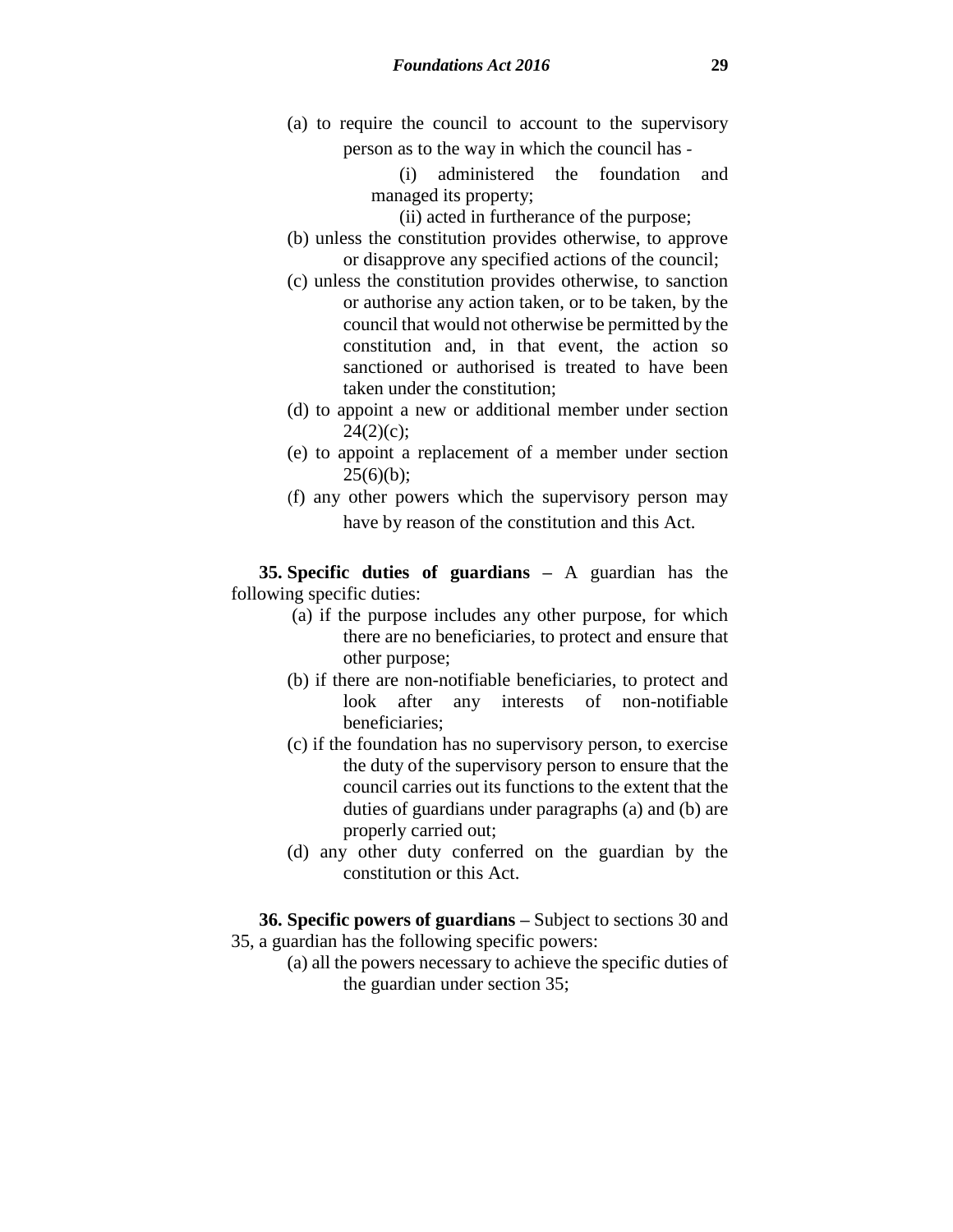- (b) if the constitution provides no provision for the addition, removal or exclusion of beneficiaries, to exercise the powers of addition, removal or exclusion under section  $17(1)$ ;
- (c) to appoint a new or additional member under section  $24(2)(d);$
- (d) to appoint a replacement of a member under section  $25(6)(c)$ ;
- (e) any other powers conferred on the guardian by the constitution or this Act.

**37. Duty not to profit from office –** Subject to section 32(b) and (c), an official must not:

- (a) derive, directly or indirectly, any profit from his or her appointment;
- (b) cause or permit any other person to so derive any profit; or
- (c) on his or her own account, enter into any transaction with the foundation, or relating to the property of the foundation, which may result in any profit, except -
	- (i) as expressly authorised by the constitution;
		- (ii) as authorised by this Act; or
		- (iii) with the approval of the Court.

**38. Duty to give information – (1)** The council must, at all reasonable times, at the written request of:

- (a) the guardian;
- (b) any notifiable beneficiary; or
- (c) subject to the constitution, the founder,

provide full and accurate information as to the state and amount of the foundation's property within three

(3) months from the date of the written request.

**(2)** If, because of subsection (1)(c), the constitution prohibits or restricts the providing of information required under subsection (1), the founder:

> (a) may apply to the Court for an order to authorise the information to be provided; and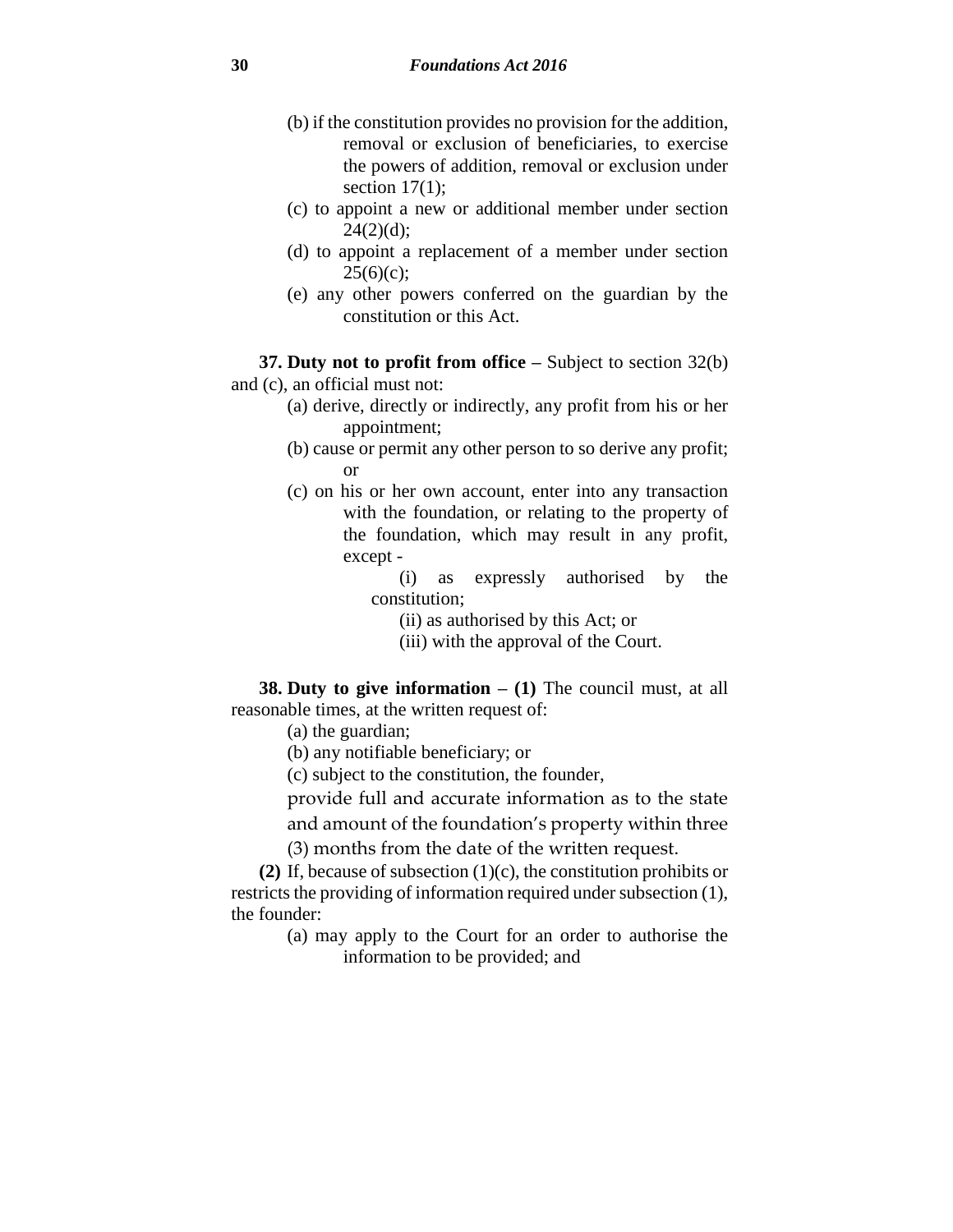(b) must show the Court that the information is necessary or expedient -

> (i) to properly dispose of any matter before the Court;

> (ii) to protect the entitlement of any beneficiary or to protect and for the furtherance of the purpose; or

> (iii) to properly administer or enforce the foundation.

**39. Duty to keep and maintain records – (1)** A council must ensure that the foundation keeps, at its registered office, any accounting and other information concerning the foundation as required under this Act.

**(2)** If no member is resident in Samoa, the resident agent must comply with subsection (1).

**(3)** The accounting records must:

- (a) sufficiently show and explain the foundation's transactions;
- (b) disclose with reasonable accuracy, at any time, the foundations' financial position at that time;
- (c) enable the officials to ensure that the foundation's accounts are prepared properly pursuant to any enactment relating to standards of accounting;
- (d) in particular, contain day to day entries of all sums of money received and expended by the foundation, the matters in respect of which the receipt and expenditure takes place and a record of the property and liabilities of the foundation; and
- (e) be kept and retained for seven (7) years after the end of the financial year or accounting period to which they relate.

**(4)** The guardian and resident agent may inspect any accounting records or information under subsection (3) upon two (2) working days' notice in writing to the council.

**(5)** A person commits an offence if the person fails to comply with subsection (1) or (2).

**40. Duty of members to act together** – **(1)** Subject to the constitution: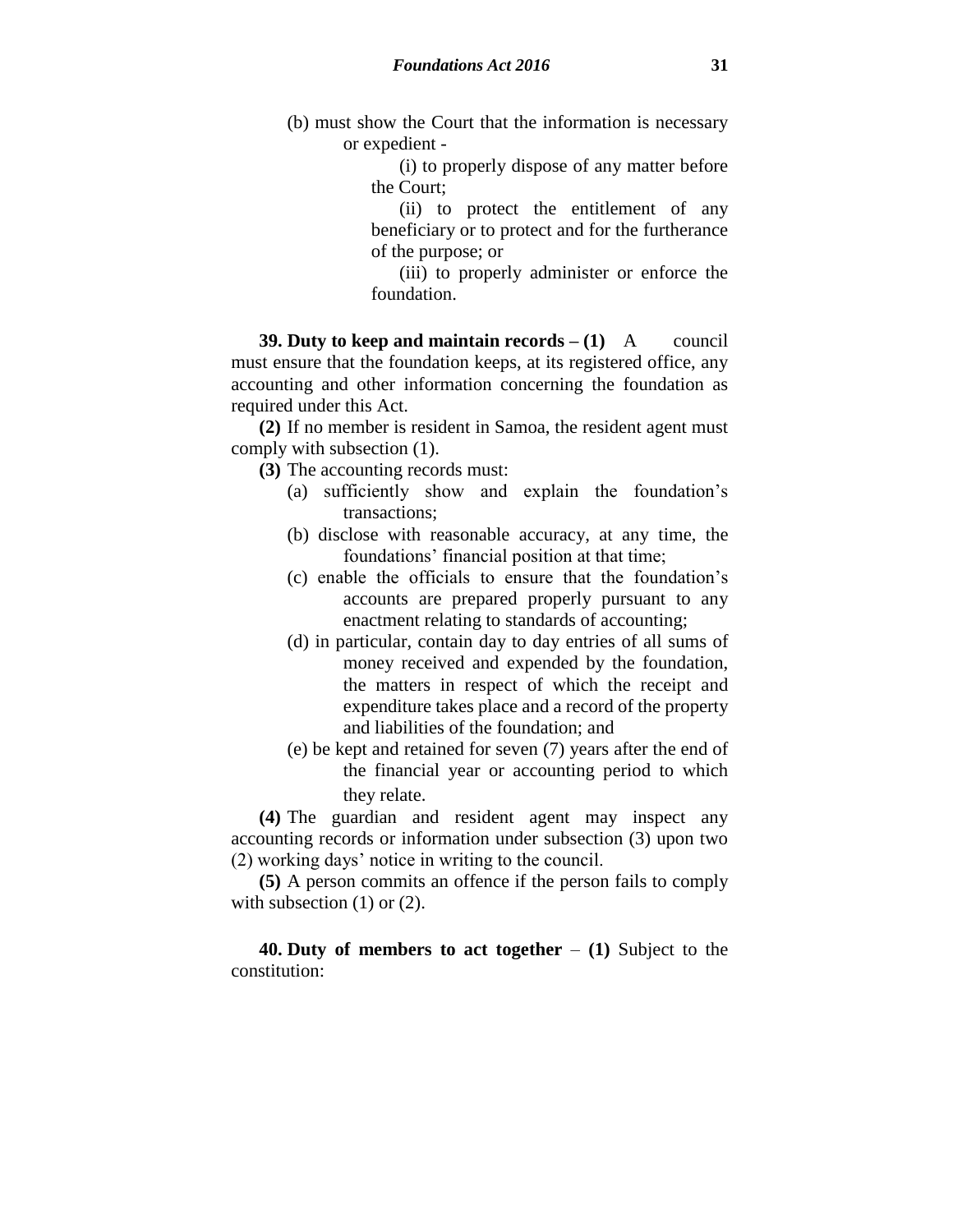- (a) all members must, act together as the council, to perform all matters relating to the foundation; and
- (b) subject to subsection (2), a function of the council must not be performed unless all the members agree to perform it.

**(2)** If the constitution empowers the council to act by majority of its members, a member who dissents from a majority decision may require the dissent to be recorded in writing.

**41. Impartiality of members – (1)** Subject to the constitution and to subsection (2), if a foundation has more than one (1) beneficiary or purpose, the council:

(a) must be impartial; and

(b) must not manage the foundation for the advantage of one at the expense of another.

**(2)** Subsection (1) does not apply when the council exercises any of its powers under the constitution.

**42. Delegation by council – (1)** Subject to subsection (2), the council must not delegate its functions unless permitted to do so by this Act.

- **(2)** If the constitution permits delegation, the council may:
	- (a) delegate the management of the foundation's property to, and appoint, persons whom the council reasonably considers to be competent and qualified to act as managers to manage the property of the foundation or the investment of the property;
	- (b) appoint professional persons to act on the affairs of the foundation or to hold any property of the foundation; and
	- (c) authorise a manager or person to retain any commission or other payment usually payable for services of the description rendered.

**(3)** A member who, without any breach of duty, makes or permits the continuation of a delegation or appointment under subsection (2), is not liable for any loss to the foundation arising from the delegation or appointment.

**43. Corporate members – (1)** A corporate member may: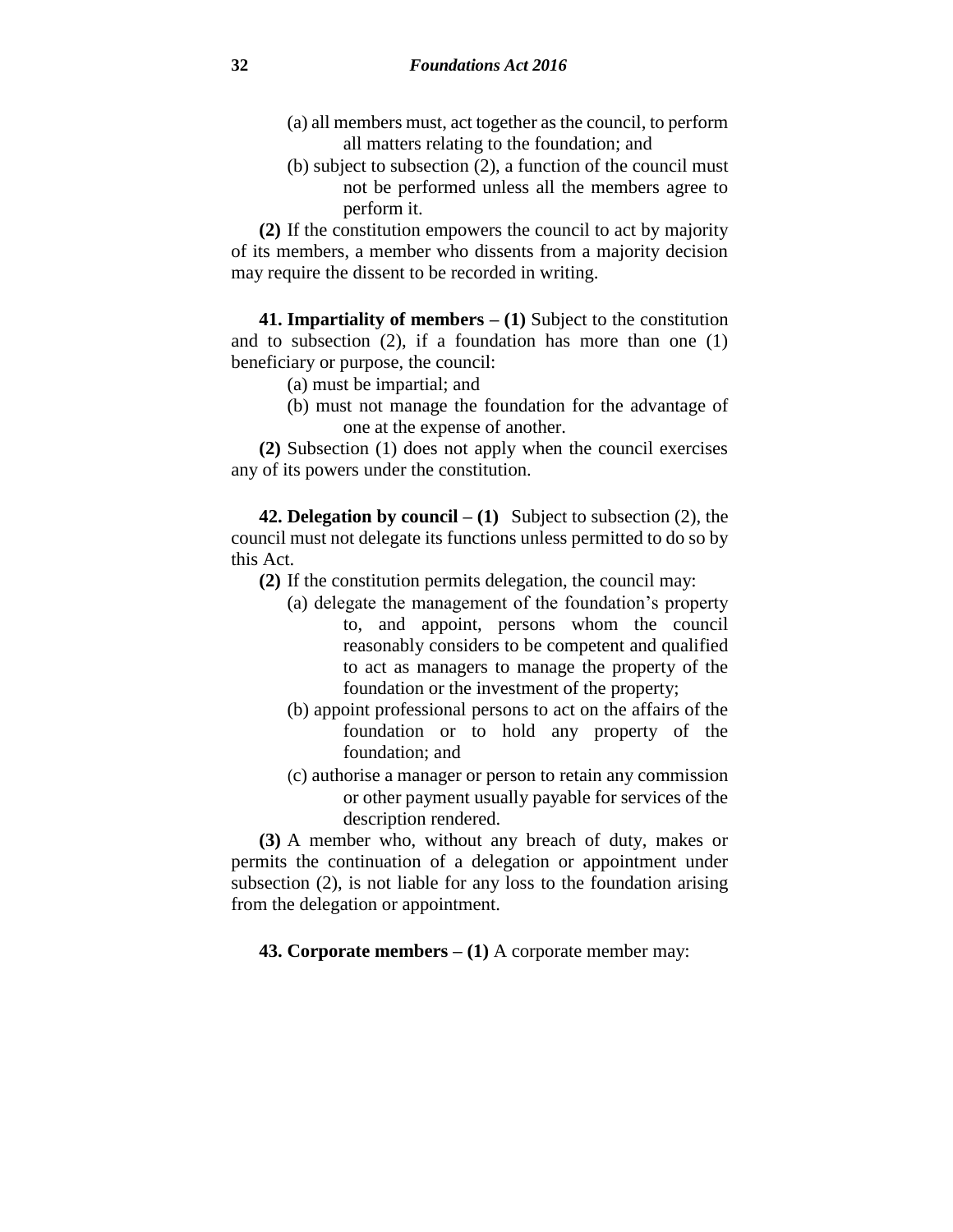- (a) act in connection with a foundation by resolution of the corporate member or of its board of directors or other governing body; or
- (b) by resolution, appoint an officer or employee, or a committee of officers or employees, or both, to act on its behalf for the foundation.

**(2)** The rights in action of a corporate member against its officers and employees are not property of the foundation.

**44. Non-disclosure of deliberations** – **(1)** As an exception to sections 18, 34(a) and 38, a member is not, subject to the constitution and to any order of the Court made pursuant to an application under this section by a participant, obliged to disclose documents which reveal:

- (a) the council's deliberations as to how it should exercise its functions;
- (b) the reasons for any decision made in the exercise of the council's functions; or
- (c) any material upon which the decision was or might have been based.

**(2)** A participant applying to the Court for an order under this section for the disclosure of any document must show that the disclosure is necessary or expedient:

- (a) to properly dispose of any matter before the Court;
- (b) to protect the entitlement of any beneficiary or the purpose; or
- (c) to properly administer or enforce the foundation.

**45. Liability for breach of duty – (1)** Subject to this Act and the constitution, an official who commits or connives in a breach of the official's duty is liable for any loss or depreciation in value of the property of the foundation resulting from the breach.

**(2)** An official is not liable for a breach of duty committed by another official unless the official:

- (a) becomes or ought to have become aware of the breach or of the intention to commit the breach; and
- (b) actively conceals the breach or intention, or fails within a reasonable time to take proper steps to protect or restore the property of the foundation or to prevent the breach.
- **(3)** A constitution may not: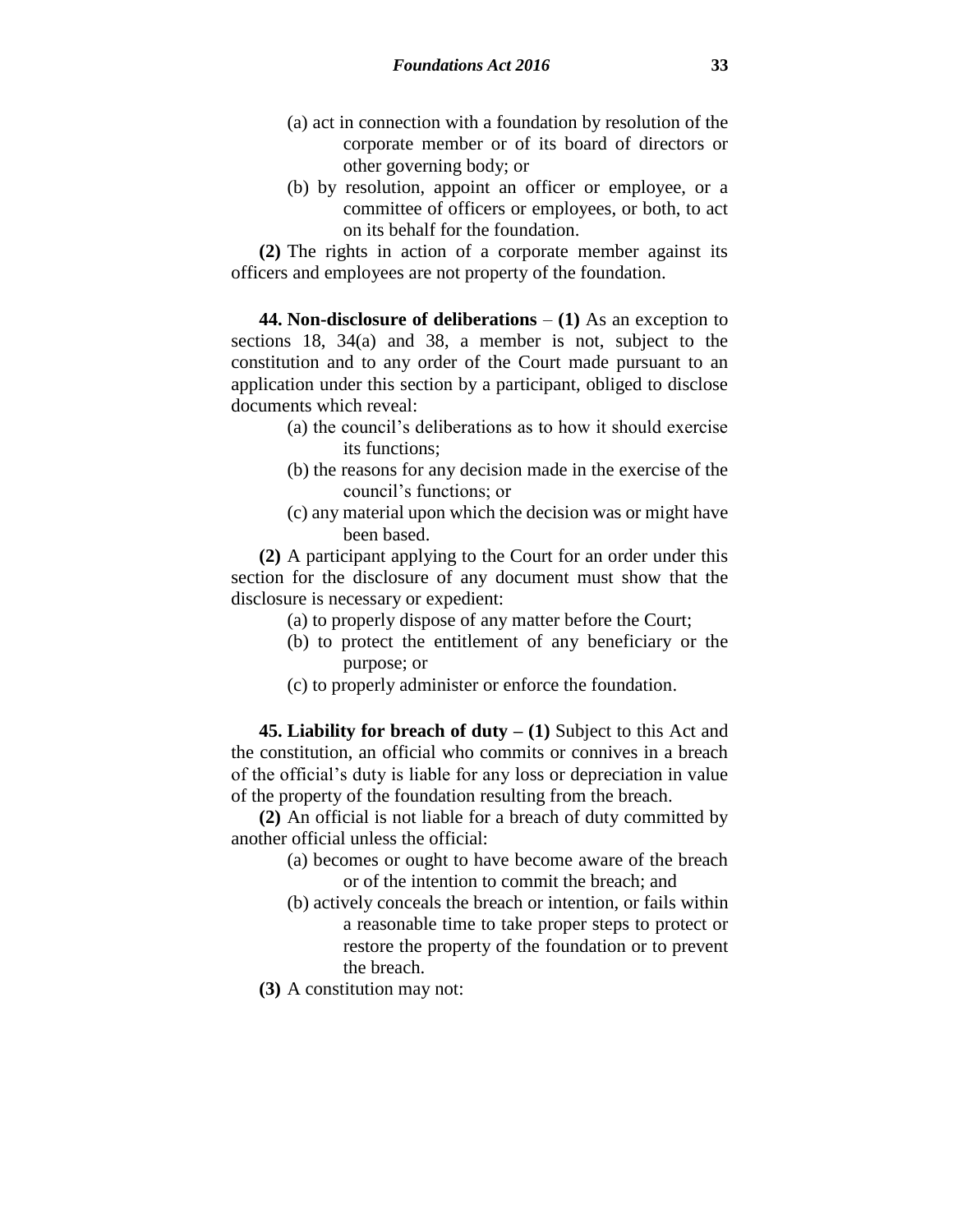- (a) relieve an official of liability for a breach of duty arising from that official's own fraud, wilful misconduct or gross negligence; or
- (b) grant the official any indemnity against the property of the foundation for that liability.

**(4)** As an exception to this Act, a provision of the constitution dealing with the matters in subsection (3) is void.

**46. Power to relieve officials from personal liability** – The Court may relieve an official wholly or partly of liability for a breach of duty, if it appears to the Court that the official:

- (a) has acted honestly and reasonably; and
- (b) ought fairly to be excused
	- (i) for breach of duty; or

(ii) for omitting to obtain the directions of the Court in the matter in which the breach arose.

# **PART 5 JURISDICTION AND POWERS OF THE COURT**

**47. Jurisdiction** – The Supreme Court has jurisdiction in respect of all matters relating to a Samoan foundation.

**48. Application of Samoan law to questions of validity** – **(1)** Unless the constitution provides otherwise, the laws of Samoa (except Samoan rules of private international law) apply to determine any question on a Samoan foundation or disposition of property to or upon that foundation, including (without limitation) any of the following questions:

- (a) the capacity of the founder;
- (b) the validity, interpretation or effect of the constitution or any variation or revocation of the constitution;
- (c) the validity of any endowment to the foundation;
- (d) the management of the foundation, whether it is conducted in Samoa or another country, including (without limitation) any question on the function, appointment or removal of officials;
- (e) the existence and extent of any functions of the Samoan foundation, including (without limitation) powers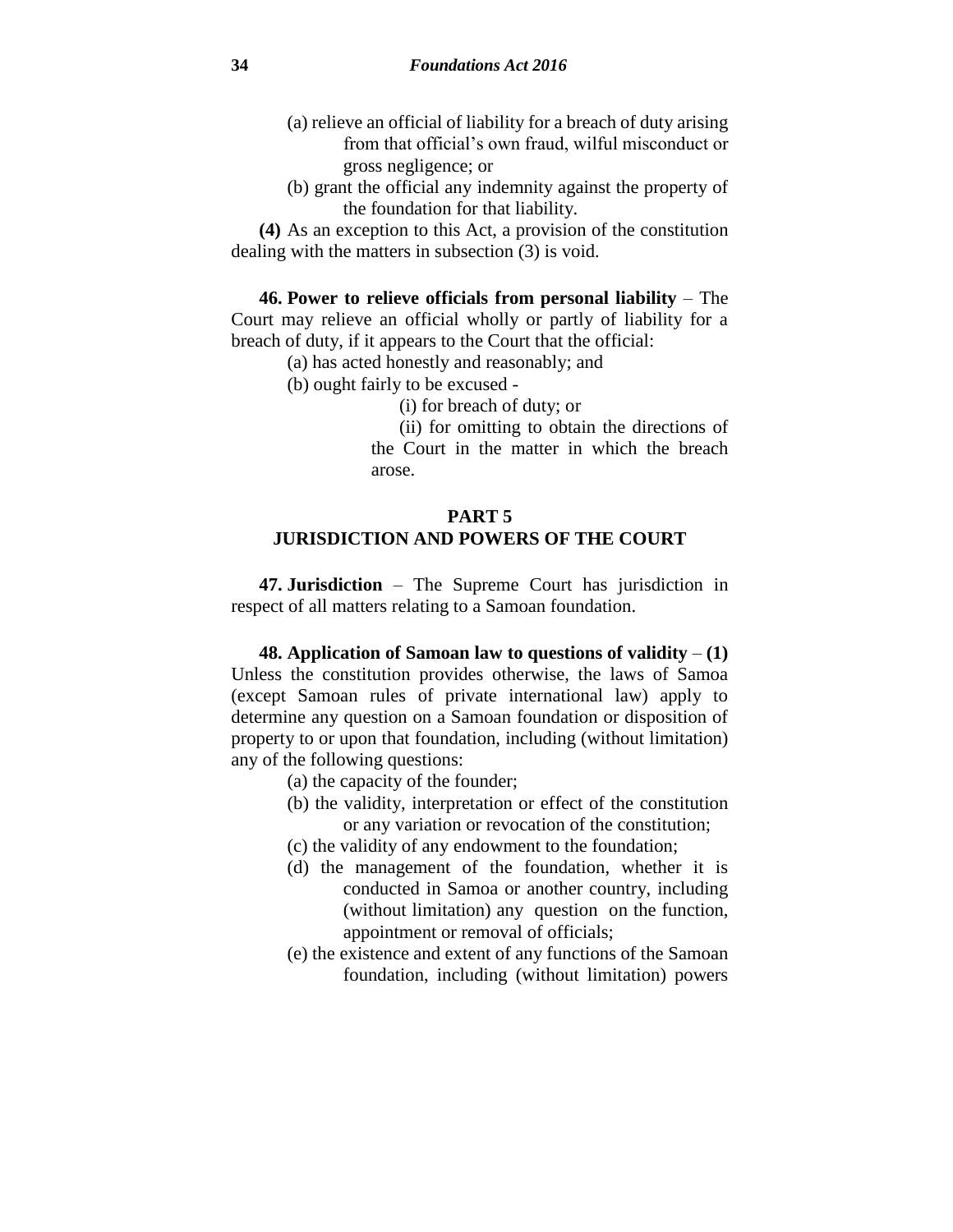of variation, revocation and appointment, and the validity of the exercise of any of those functions;

- (f) the distribution of the Samoan foundation's property.
- **(2)** Subsection (1):
	- (a) does not validate any endowment of property to the Samoan foundation by the founder, which is neither owned by the founder nor the subject of a power of disposition vested in the founder;
	- (b) does not affect the recognition of the law of any other jurisdiction in determining whether the foundation is the owner of any property;
	- (c) is subject to any express provision to the contrary in the constitution;
	- (d) does not, in determining the capacity of a legal person, affect the recognition of the law of its place of establishment;
	- (e) does not affect the recognition of the law of any other country prescribing the formalities for the disposition of property; and
	- (f) subject to subsection (3), does not validate–

(i) any disposition of real property situated in another country which is invalid under the law of that country; or

(ii) any testamentary disposition which is invalid under the law of the testator's domicile at the time of his or her death.

**(3)**No Samoan foundation, and no endowment of property upon the Samoan foundation, is void, voidable, liable to be set aside, invalid or subject to any implied condition, nor is the capacity of any official or participant to be questioned, nor is any official, participant or third party to be subjected to any obligation or liability or deprived of any right, claim or interest, by reason that:

(a) the laws of another country prohibit or do not recognise

a Samoan foundation; or

(b) the foundation or endowment upon the foundation -

(i) avoids or defeats or potentially avoids or defeats rights, claims, interests, obligations or liabilities conferred or imposed by the law of any other jurisdiction on any person: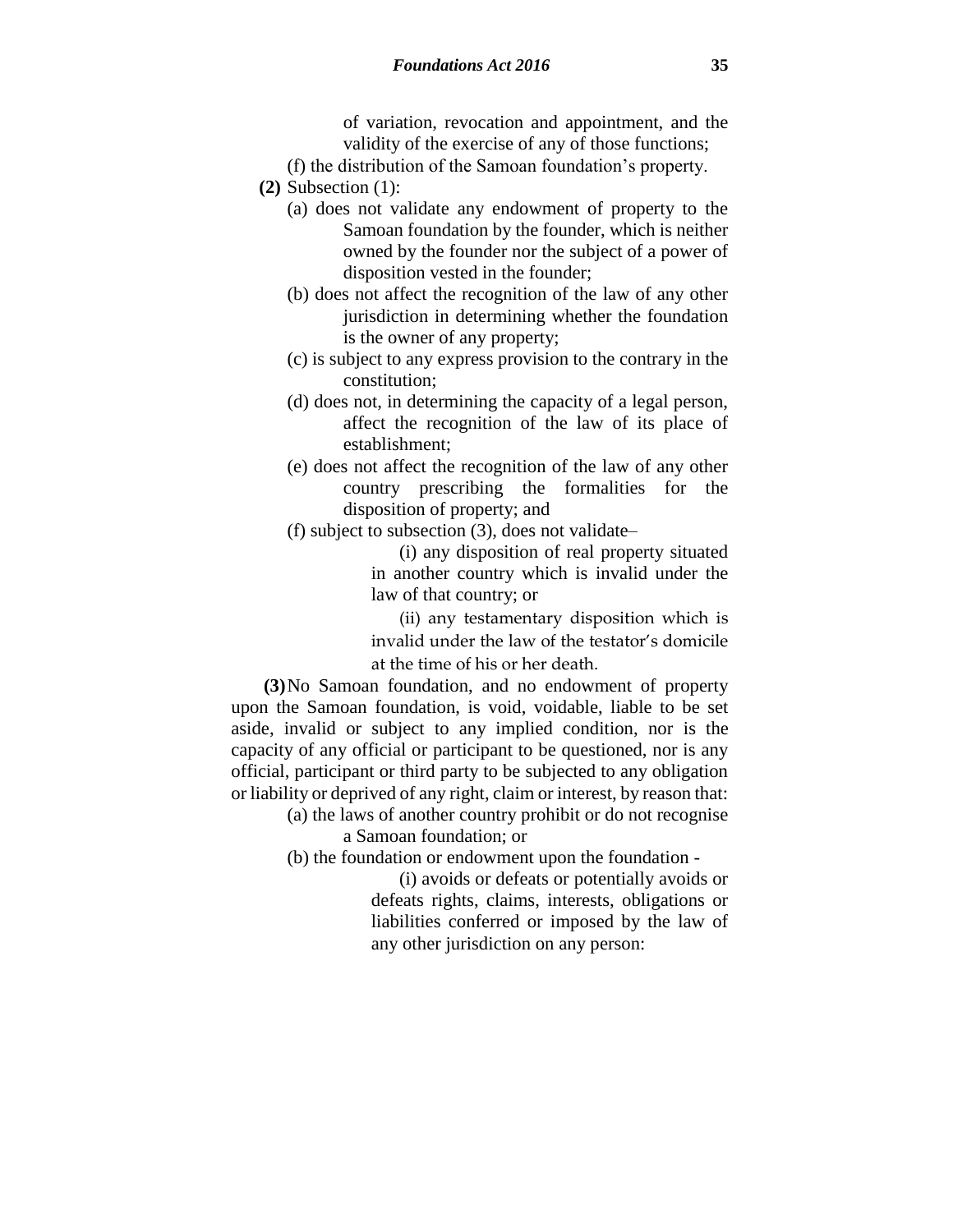- (A) by reason of a personal relationship to a founder or any beneficiary; or
- (B) by way of foreign heirship rights; or

(ii) contravenes or potentially contravenes any law, judgment, order or action of another country intended to recognise, protect, enforce or give effect to any of those rights, claims, an interest, obligations or liabilities.

**(4)** Despite any enactment on the recognition or enforcement of judgments, a judgment or order of a court of another country must not be recognised or enforced or give rise to any right, obligation or liability or raise any estoppel if and to the extent that:

(a) it is inconsistent with this Act;

(b) it concerns any of the following -

(i) the personal and proprietary consequences of marriage or the termination of marriage;

(ii) succession rights, whether testate or intestate, including the fixed shares or interests of spouses or relatives;

(iii) any claims or orders made by the court of another country on a matter under subparagraph (i) or (ii) concerning the law of another country relating to the founder or any beneficiary;

(iv) the claims of creditors in an insolvency, subject to section 13;

(v) any claims about the validity of any transfer or disposition of property into the Samoan foundation;

(vi) any claims about the capacity of the founder; or

(vii) any claims by reason that a law of another country prohibits or does not recognise the concept of a foundation,

and the law governing the foundation prevails over any law of another country on the founder or any beneficiary for any inconsistency between them; or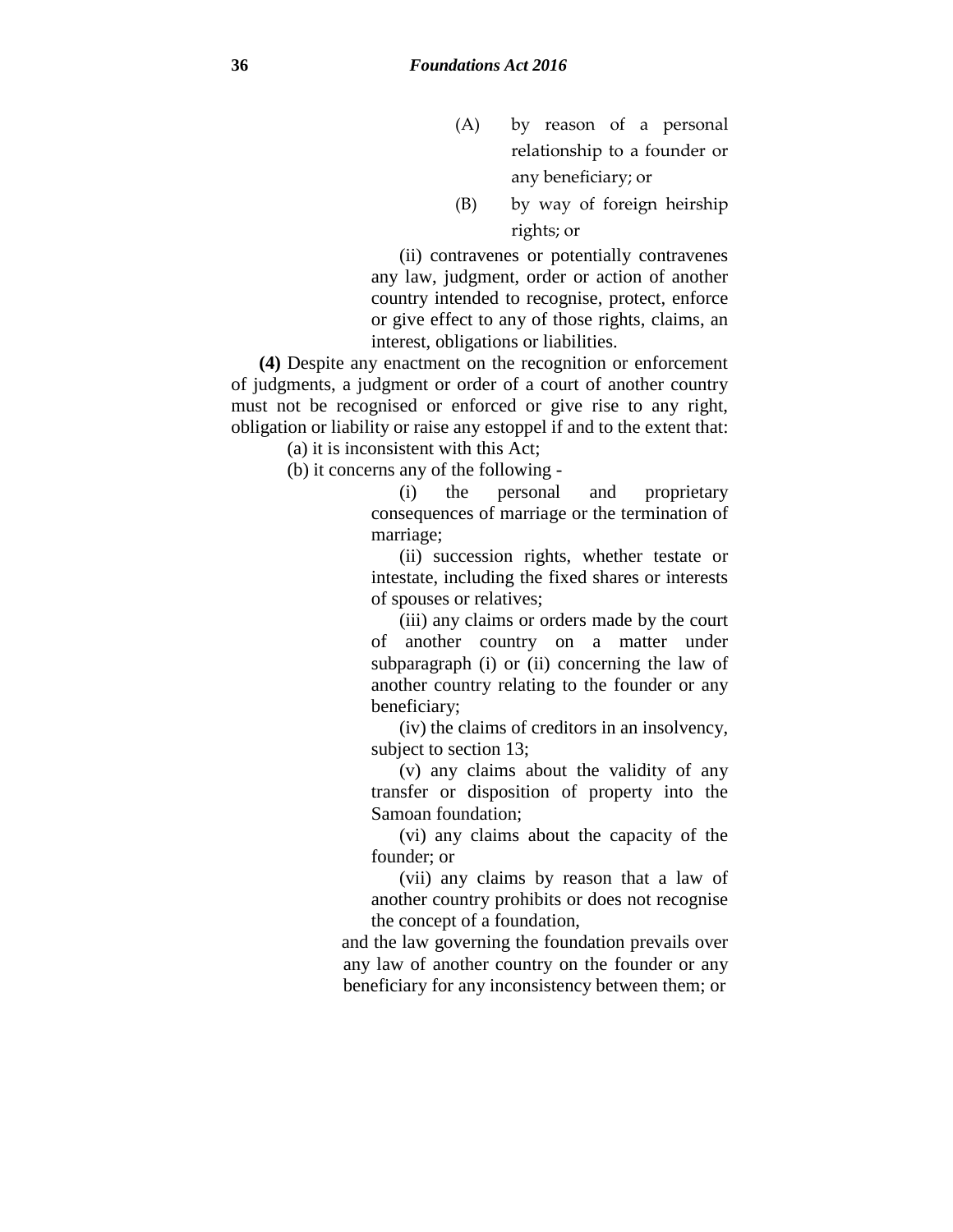(c) order by the Court, for the purposes of safeguarding the purpose of the foundation or the interests of the beneficiaries, or in the interests of the proper management of the foundation.

**(5)** This section applies whenever the foundation or endowment to it was created or made, despite any other law.

**(6)**For a Samoan foundation comprising personal property or any endowment of personal property upon that foundation, the law relating to the rights of a surviving spouse applies only if the founder is domiciled in Samoa at the time of the founder's death.

**49. Approval of particular transactions** – **(1)** This section applies if:

- (a) in the management of a foundation, a transaction is (in the opinion of the court) expedient but cannot be affected because the necessary power is not vested in the council by the constitution or this Act; and
- (b) either there is no supervisory person or there is a supervisory person who is unwilling or incapable of exercising the power under section 34(1)(c).

**(2)** If this section applies, the Court, on an application under section 52:

- (a) may confer on the council, generally or in any particular circumstances, the necessary power, on terms and conditions as the Court thinks fit; and
- (b) may direct the manner in which, and the property from which, any monies authorised to be expended, and the costs of any transaction, are to be paid or borne.

**50. Judgment against officials** – **(1)** An order, judgment or finding of law or fact of the Court in an action against an official founded on breach of duty is binding on:

(a) the foundation; and

(b) all participants and non-notifiable beneficiaries (whether or not yet ascertained or in existence, and whether or not minors or persons under legal disability).

**(2)** Subsection (1) applies to a participant or non-notifiable beneficiary only if: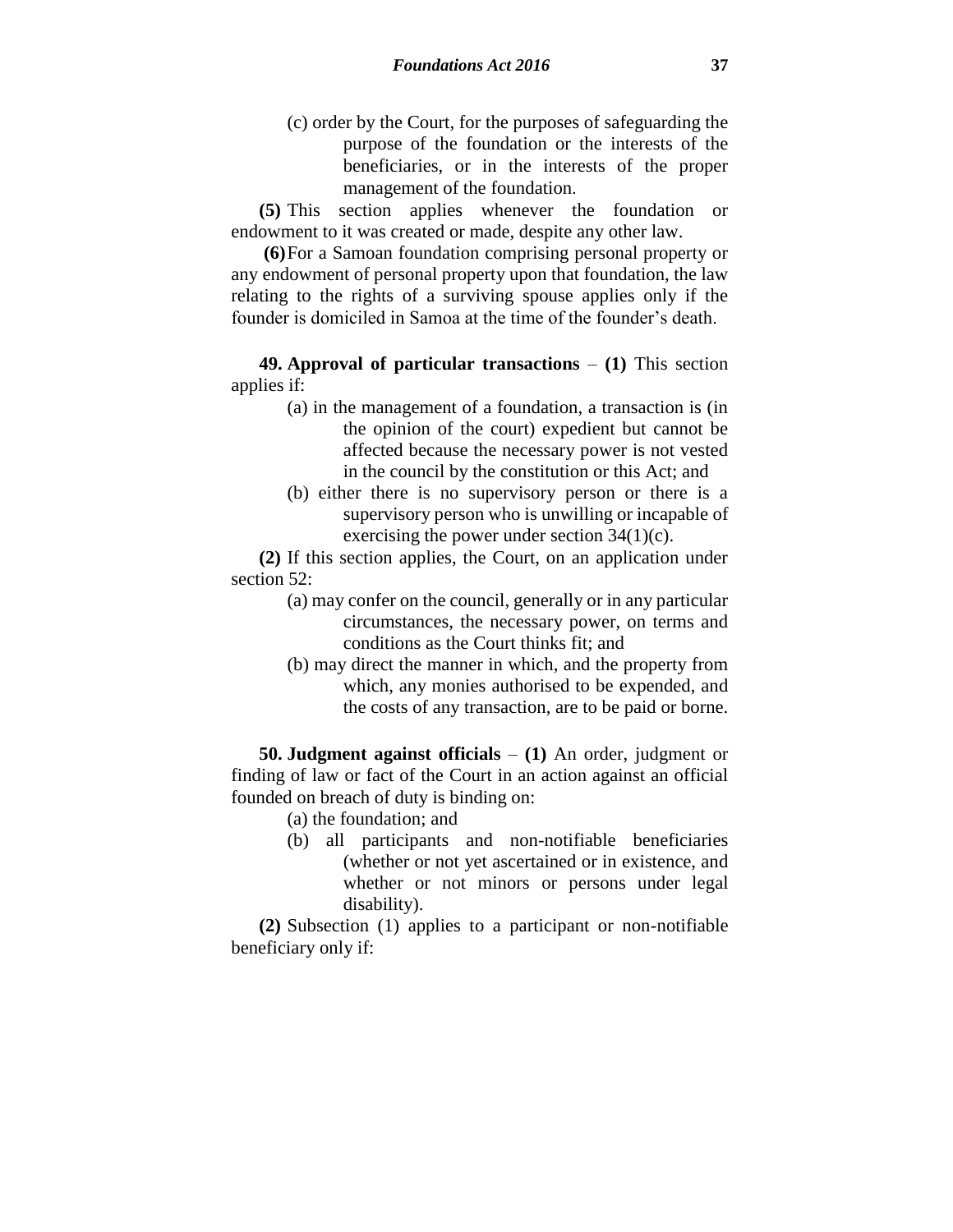- (a) he or she was represented in the proceedings (whether personally, or by the guardian, or as the member of a class, or otherwise); or
- (b) if not so represented, he or she had notice of the proceedings and a reasonable opportunity of being heard.

**(3)** This section does not affect the Court's powers on representative proceedings or class actions.

**(4)** In this section, "notice" means 14 days' notice or any other period ordered by the Court.

**51. Applications for directions –** An official may apply to the Court for directions as to how the official must or may act in any of the affairs of the foundation, and the Court may make directions as it thinks fit.

**52. General powers of the Court** – **(1)** On the application of any person mentioned in subsection (2), the Court may:

(a) make any of the following orders about -

(i) the execution, management or enforcement of a foundation;

(ii) an official, including an order as to the exercise of his or her functions, their appointment and removal, the remuneration or conduct of an official, the keeping and submission of accounts, the making of payments, whether into Court or otherwise, and the repayment to the foundation of any loss caused by an official's breach of duty;

(iii) a participant, or any person connected with a foundation;

(iv) any property of a foundation, including an order as to the vesting, preservation, application, distribution, surrender or recovery of such property;

- (b) make a declaration as to the validity or enforceability of the constitution;
- (c) rescind or vary an order or declaration under this Act or make a new or further order or declaration.
- **(2)** An application under subsection (1) may be made by:
	- (a) the Attorney General;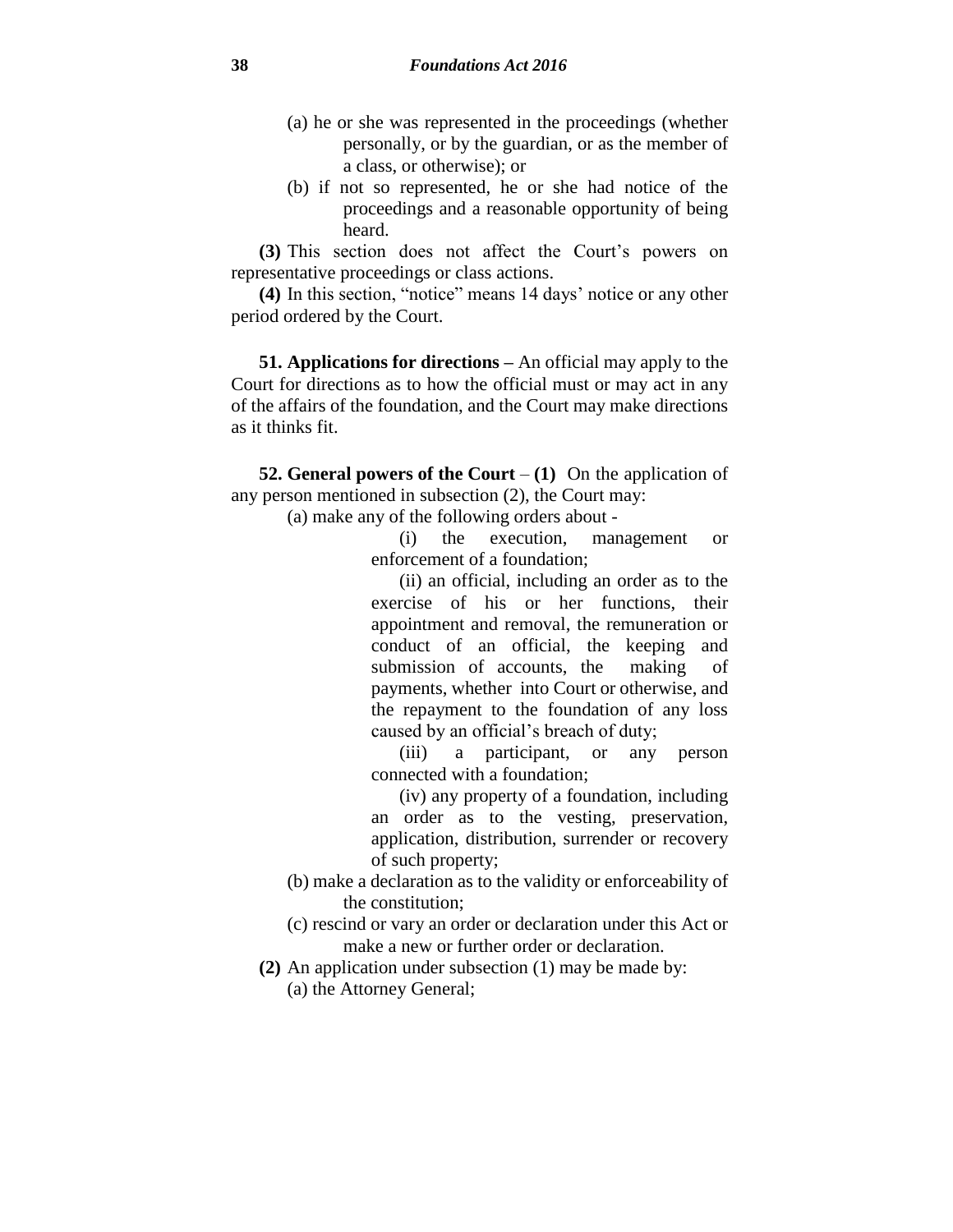(b) an official;

- (c) a participant;
- (d) the Registrar; or
- (e) any other person with leave of the Court.

**(3)** The Court that appoints or removes an official under this section may impose any requirements and conditions as it thinks fit.

**(4)** Subject to an order of the Court, an official appointed by the Court has the same functions, and may act in all respects, as an official appointed under the constitution.

**53. Powers of the Court for default – (1)** This section applies if a person does not comply with an order of the Court under this act requiring him or her to do anything.

**(2)** If this section applies, the Court may, on any terms and conditions as it thinks fit, order that the thing be done by another person, nominated for the purpose by the Court, at the expense of the person in default (or otherwise as the Court directs).

**(3)** Anything done pursuant to this section has effect in all respects as if done by the person in default.

**54. Payment of costs –** Without affecting the Court's powers arising otherwise than under this Act, the Court may order the costs and expenses of and incidental to an application to the Court under this Act to be paid by the foundation or by any persons, and in any manner and on any basis, as the Court thinks fit.

#### **PART 6 OFFENCES**

- **55. False or misleading information (1)** A person who:
	- (a) in connection with any application to, or otherwise in providing any information or document to, the Registrar about a foundation under this Act;
	- (b) in purported compliance with a requirement imposed by or under this Act; or
	- (c) otherwise than as mentioned in paragraph (a) or (b) but in circumstances in which the person intends, or could reasonably be expected to know, that the statement, information or document provided by the person would or might be used by the Registrar for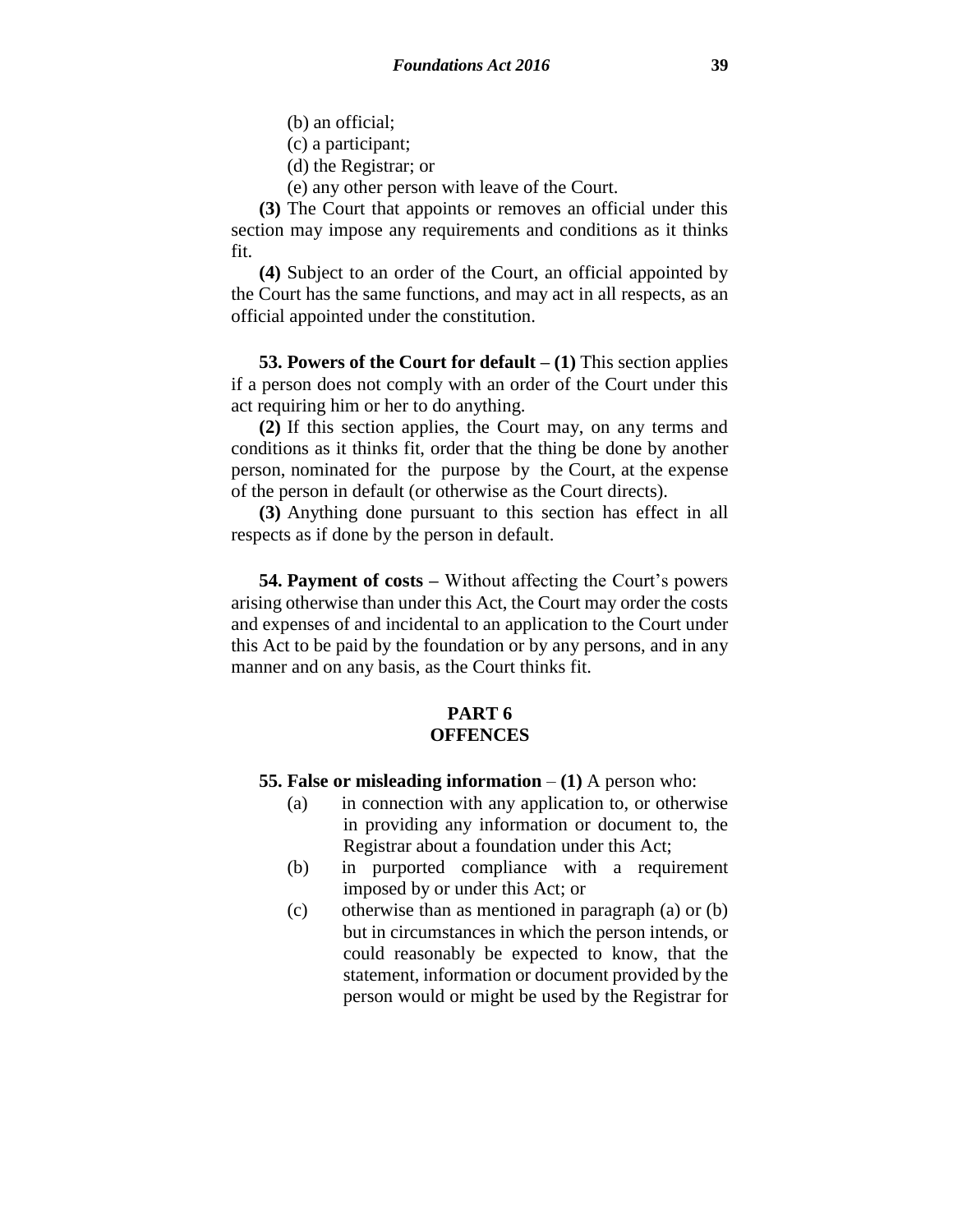the purpose of exercising the Registrar's functions under this Act,

commits an offence if the person:

- (aa) makes a statement which the person knows or has reasonable cause to believe to be false, deceptive or misleading in a material particular;
- (bb) dishonestly or otherwise, recklessly makes a statement which is false, deceptive or misleading in a material particular;
- (cc) produces or provides or causes or permits to be produced or provided any information or document which the person knows or has reasonable cause to believe to be false, deceptive or misleading in a material particular; or
- (dd) dishonestly or otherwise, recklessly produces or provides or recklessly causes or permits to be produced or provided any information or document which is false, deceptive or misleading in a material particular.

**(2)** An official commits an offence who fails to provide the Registrar with any information in the official's possession knowing or having reasonable cause to believe:

- (a) that the information is relevant to the exercise by the Registrar of the Registrar's functions under this Act; and
- (b) that the withholding of the information is likely to result in the Registrar being misled as to any matter which is relevant to and of material significance to the exercise of those functions in relation to the foundation or an official.

**56. Other offences and penalties – (1)** If an offence under this Act is committed by a person and is proved to have been committed with the consent or connivance of, or to be attributable to any neglect on the part of:

- (a) for a foundation, any member, official or officer;
- (b) for a body corporate, any director, manager, secretary or other similar officer, or any official, of the body corporate; or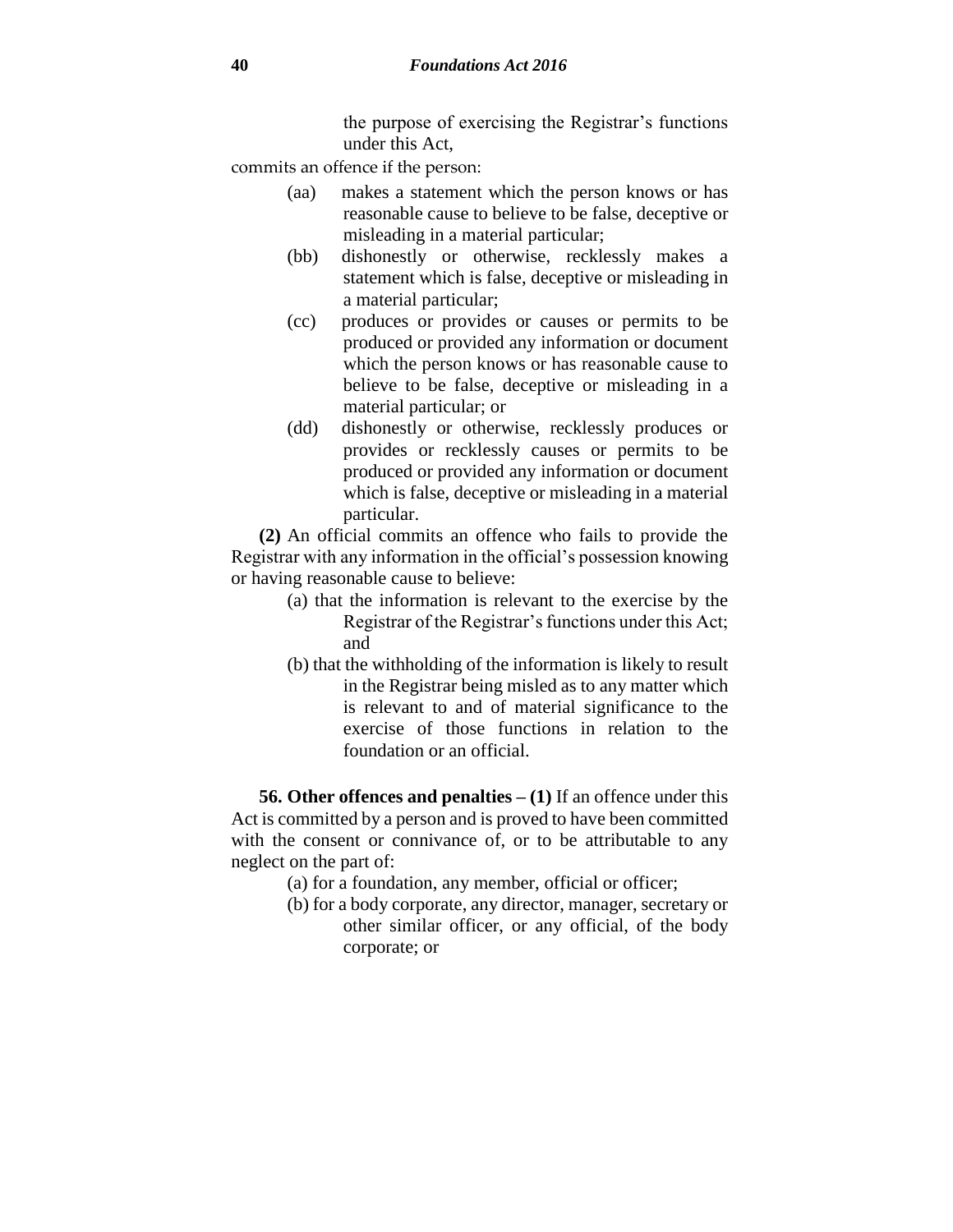- (c) for both a foundation and a body corporate, any person purporting to act in any capacity under paragraph (a) or  $(b)$ ,
- the foundation or the body corporate commits the same offence.

**(2)** If the affairs of a body corporate are managed by its members, subsection (1) applies to a member in connection with his or her functions of management as if he or she were a director.

**(3)** If an offence under this Act is committed by an unincorporated body and is proved to have been committed with the consent or connivance, of, or to be attributable to any neglect on the part of:

(a) a partner of a partnership;

- (b) an officer of any other unincorporated body, who is bound to fulfil any duty in respect of which the offence is a breach or, if there is no such officer, a member of the committee or other similar governing body; or
- (c) a person purporting to act in any capacity described in paragraph (a) or (b),

he or she as well as the unincorporated body commits an offence.

**(4)** If an offence under this Act is alleged to have been committed by an unincorporated body, proceedings for the offence must be brought in the name of that body and not in the name of any of its members.

**(5)** A fine imposed on an unincorporated body on its conviction of an offence under this Act is to be paid from the funds of that body.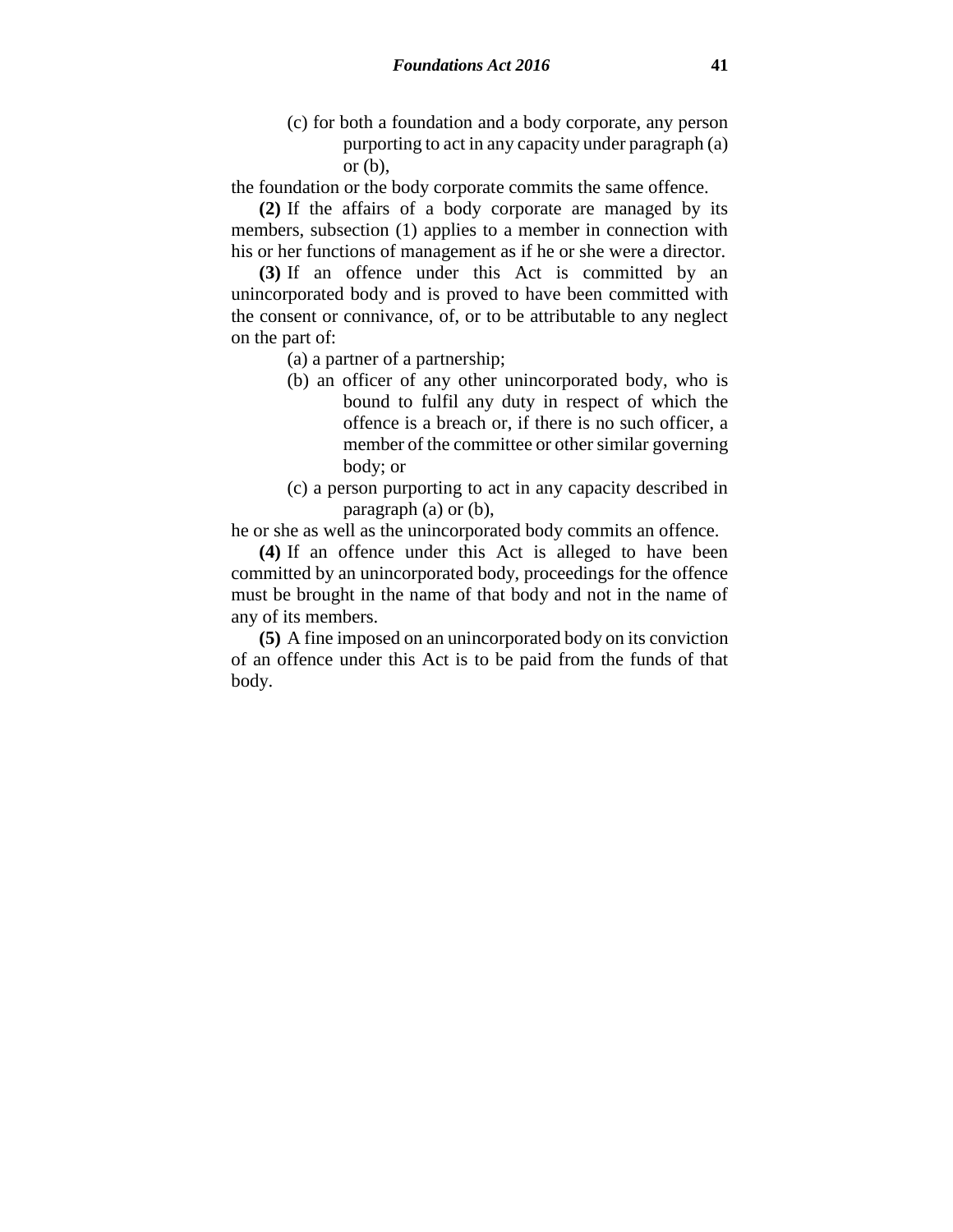#### **PART 7 MIGRATION**

### **57. Overseas foundations as Samoan foundations – (1)**

An overseas foundation may apply to the Registrar to be registered as a Samoan foundation under this Part.

**(2)** In this Part:

"country" includes a state or territory of the country;

"migration details" means the documentation and information (listed in Schedule 5) required to register the overseas foundation in Samoa;

"overseas foundation" means a foundation with legal personality currently established under the laws of another country; "registered as a Samoan foundation" means:

- (a) ceasing to be registered as a foundation in the country in which the foundation was established or where the foundation is now registered; and
- (b) becoming registered as a foundation in the Register.

"registration" as a Samoan foundation has a corresponding meaning.

**58. Registration must be authorised by law of another country –** An overseas foundation cannot be registered as a Samoan foundation unless:

- (a) the foundation is able under the law of the country in which the foundation is currently established to be registered as a Samoan foundation; and
- (b) the overseas foundation has complied with the requirements of that law for its registration as a Samoan foundation.

**59. Prohibition from registration** – An overseas foundation must not be registered as a Samoa foundation if:

- (a) the overseas foundation is bankrupt or is otherwise being wound-up;
- (b) a liquidator, receiver or administrator has been appointed, in relation to any property of the overseas foundation; or
- (c) an application has been made to the Court or a court of another country -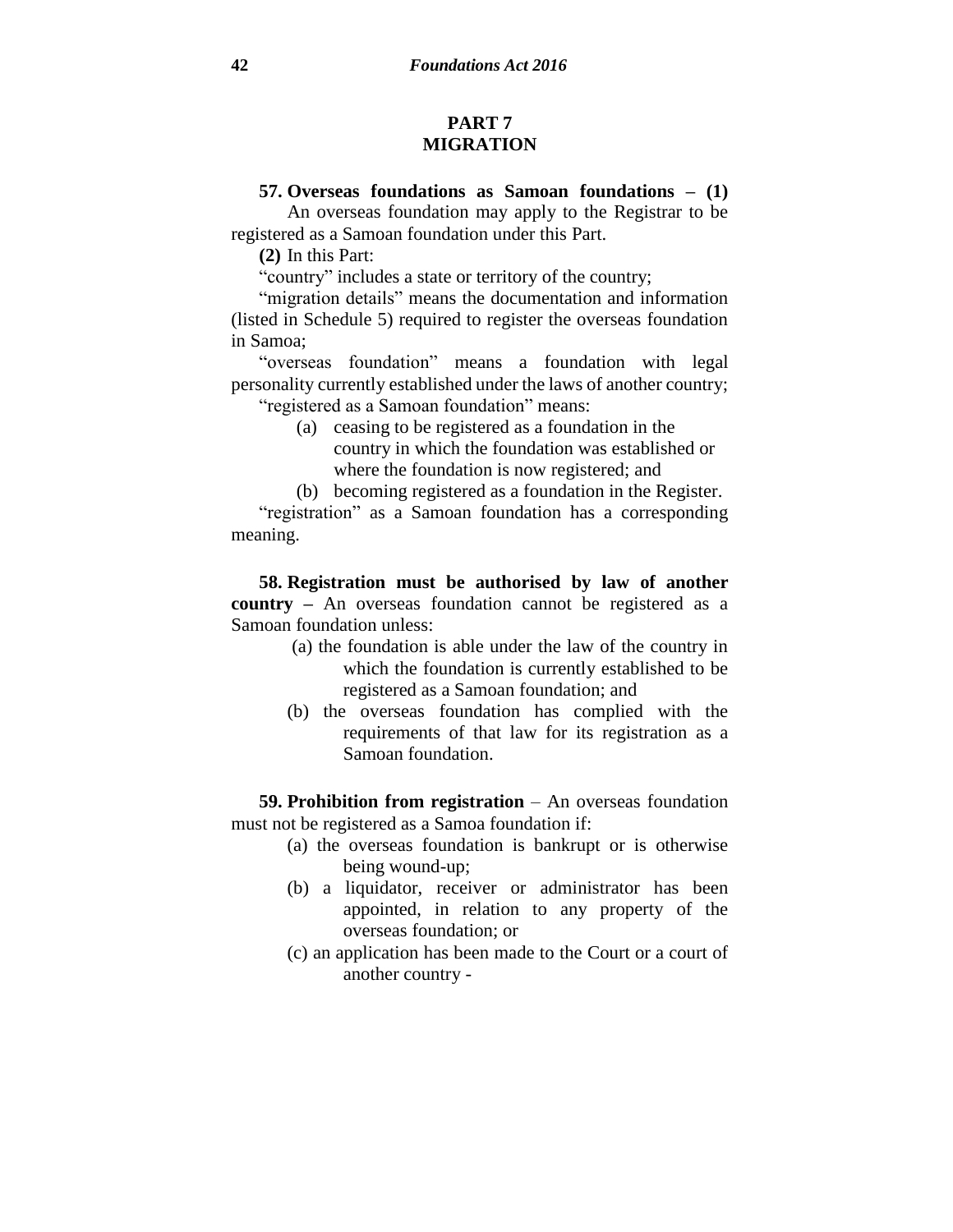(i) to put the overseas foundation into bankruptcy or to have it declared bankrupt;

(ii) to have the overseas foundation woundup;

(iii) for the approval of a composition, compromise or arrangement with creditors has been entered into so that its creditors will receive less than full repayment; or

(iv) for the appointment of a liquidator, receiver or administrator for any property of the overseas foundation,

and (in each case) the application has not been finally disposed of.

**60. Application – (1)** An application for registration as a Samoan foundation must be made to the Registrar.

**(2)** The application must be in a form approved by the Registrar and must include or be accompanied by:

(a) the migration details;

- (b) any other information and documents, verified in such manner, as the Registrar may require;
- (c) a declaration of compliance; and
- (d) any prescribed fee.

**(3)** The application may propose the date on which registration as a Samoan foundation must take effect, provided that that date is no later than three (3) months after the date of the application.

**(4)** An application for registration as a Samoan foundation may only be made by the resident agent of the new foundation.

**61. Effect of registration**  $- (1)$  **Upon receipt of the** application for registration as a Samoan foundation under section 60:

> (a) the Registrar must register the foundation in the Register  $by -$

> > (i) inscribing its name in the Register; and

(ii) allocating a registration number to the foundation;

(b) subject to this Part, the foundation is to be treated in all respects as a foundation established under this Act; and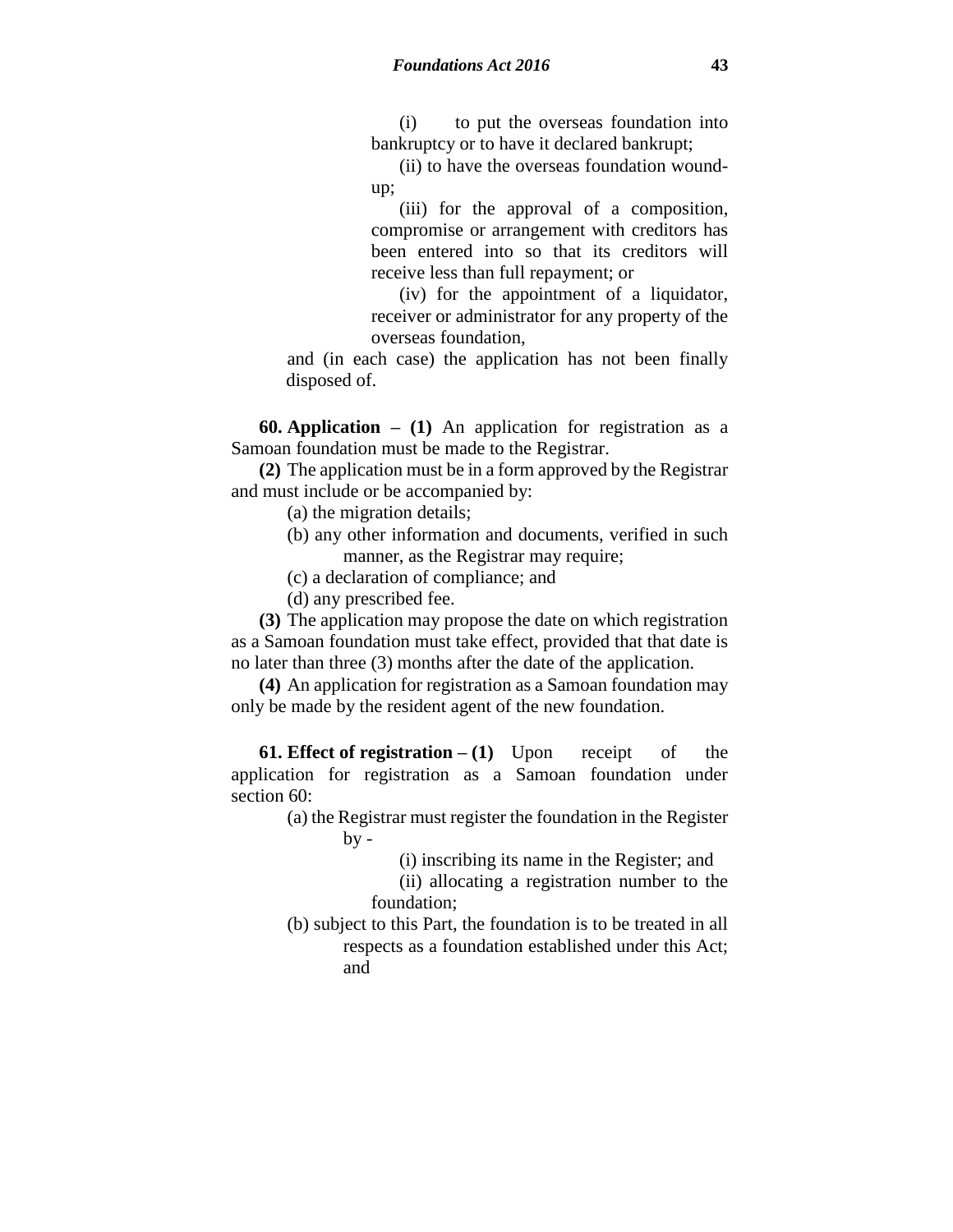(c) the Registrar must issue a certificate of registration of the foundation -

> (i) containing the matters in clause 7(2) of Schedule 4;

> (ii) stating the date on which the foundation was first established (in addition to the date on which it was established in Samoa);

> (iii) detailing any country in which the foundation was previously registered;

> (iv) detailing any name with which the foundation was previously registered; and

> (v) which is to be conclusive evidence that the foundation is registered under this Act.

**(2)** If the application proposed a date pursuant to clause 10(1) of Schedule 5, which date postdates the date of issue of the certificate of registration, then the foundation must be registered and established as a Samoan foundation on the proposed date (which must be the date stated on the certificate).

**(3)** When the certificate of registration is issued under subsection (1)(c) the situation must be as set out in section 73.

**62. Cancellation of registration – (1)** Upon registration as a Samoan foundation, the foundation must, as soon as possible, file with the Registrar any certificate or other document issued under the law of the country in which the foundation has ceased to be established and registered evidencing the fact that the foundation has ceased to be established and registered under that law.

**(2)** The Court may, on application, order that the Foundation's name be removed from the Register if the Court is satisfied that:

- (a) an overseas foundation has been registered as a Samoan foundation; and
- (b) the foundation continues to be established or registered under the law of another country.
- **(3)** The application under subsection (2) may be made by:
	- (a) the foundation or any of its participants or its creditors; or
	- (b) the Registrar.
- **(4)** An order made under subsection (2):
	- (a) may be made subject to such terms and conditions; and
	- (b) renders void the foundation's registration in Samoa unless the Court orders otherwise.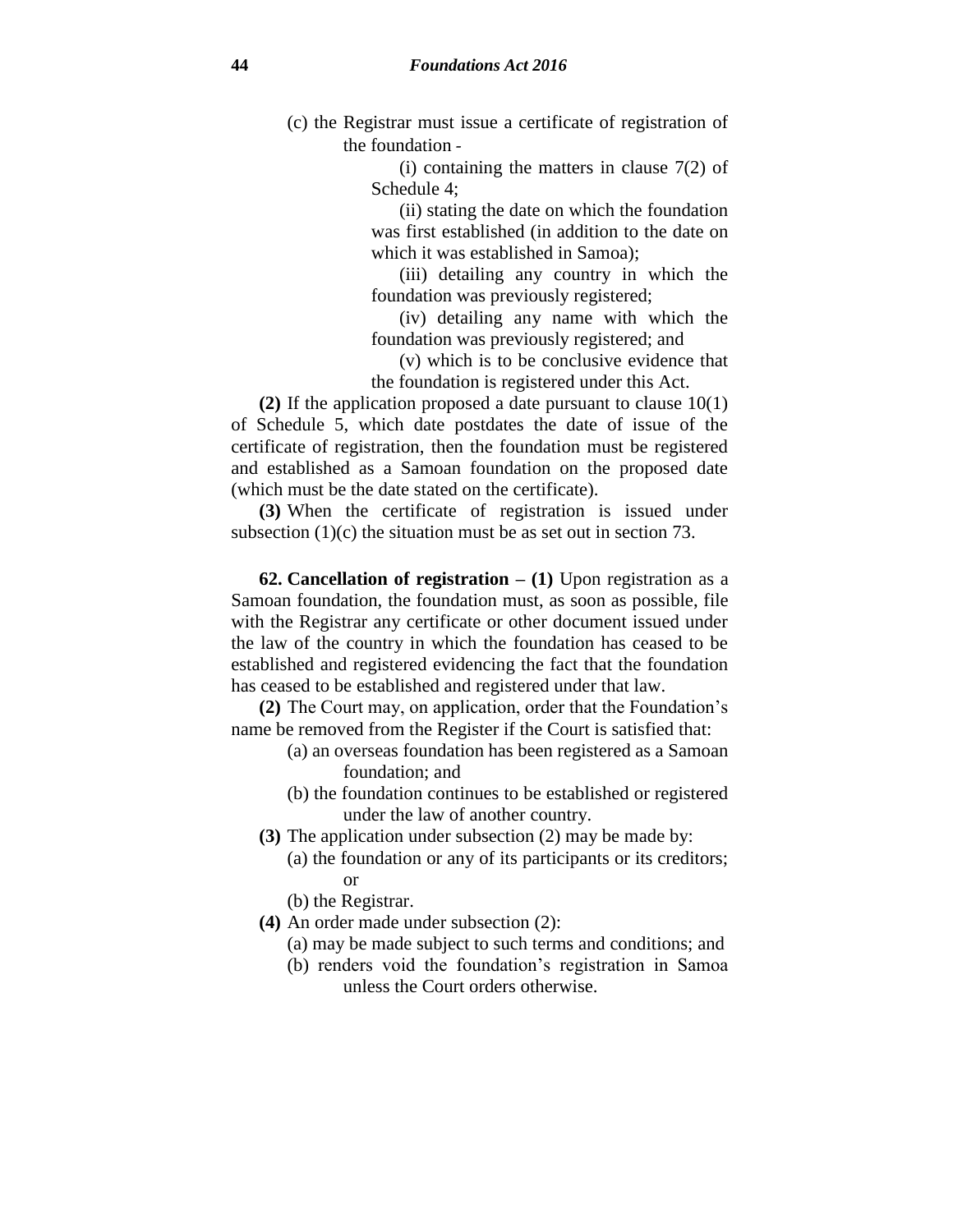**63. Removal of registration – (1)** A foundation may apply to the Registrar to be removed from the Register under this Part.

**(2)** In this Part, "removed from the Register" means removed from the Register for the purposes of becoming established as an overseas foundation with legal personality under the law of another country.

**64. Removal from Register if constitution provides –** A foundation is not to be removed from the Register unless the constitution provides for the removal.

**65. Other grounds for non-removal from Register –** A foundation is not to be removed from the Register if:

- (a) the foundation is bankrupt or wound-up;
- (b) a liquidator, receiver or administrator has been appointed, for any property of the foundation; or
- (c) an application has been made to the Court or a court in another country -

(i) to put the foundation into bankruptcy or to have it declared bankrupt;

(ii) to wound-up the foundation;

(iii) to approve a composition, compromise or arrangement with creditors entered into for the foundation so that its creditors will receive less than full repayment; or

(iv) to appoint a liquidator, receiver or administrator for any property of the foundation,

and (in each case) the application has not been finally disposed of.

**66. Notice to creditors and participants before removal –** A foundation is not to be removed from the Register unless, before the foundation applies for removal under section 63(1), the foundation gives written notice to all its creditors and participants stating that it intends to so apply.

**67. Application for removal from the Register – (1)** An application for removal from the Register is to be made in an approved form by a resident agent to the Registrar.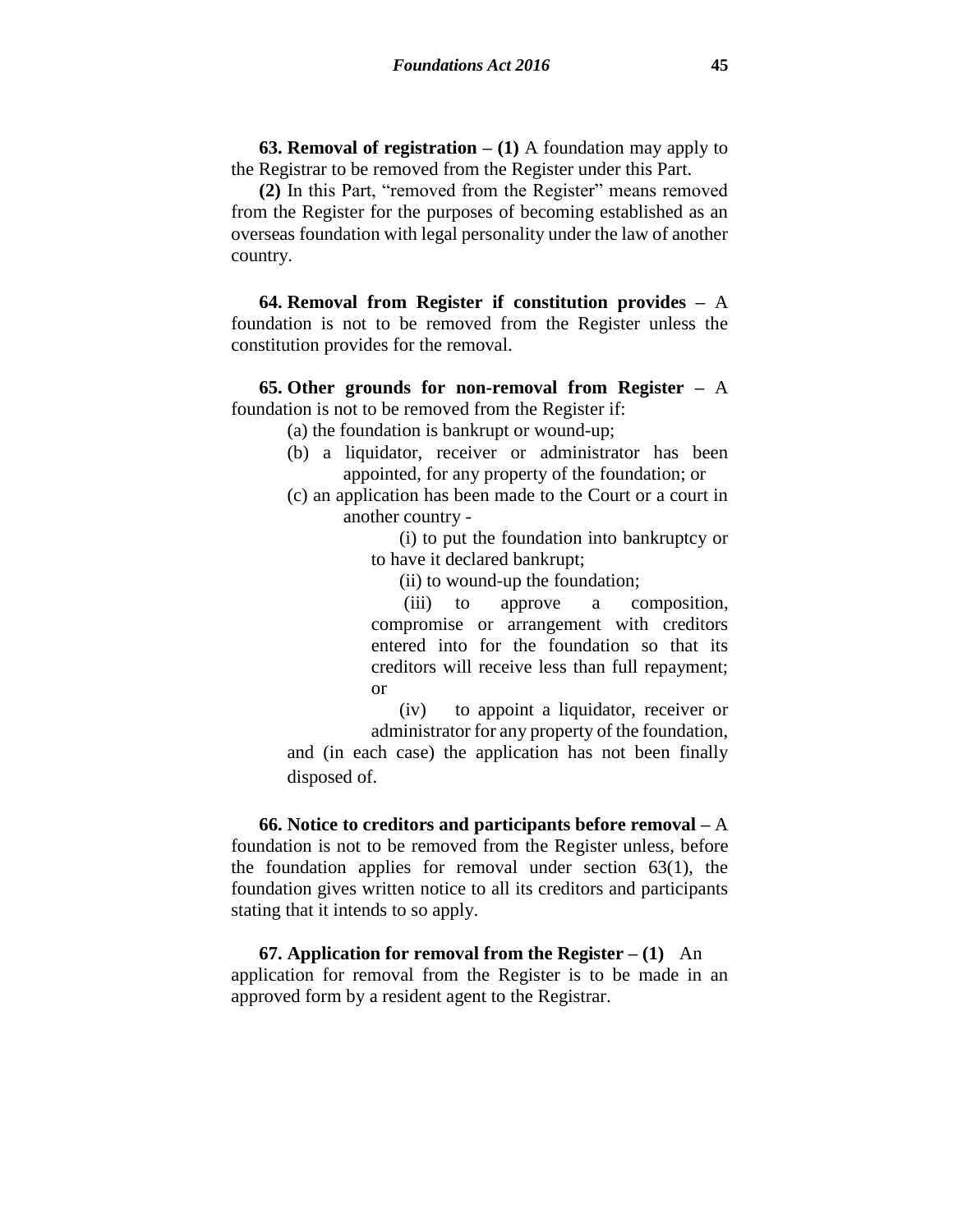- **(2)** The application is to be accompanied by:
	- (a) *repealed by Amendment Act 2019, No. 19*;
	- (b) any evidence acceptable to the Registrar that -

(i) the removal of the foundation from the Register complies with the requirements of this section and sections 68 and 69;

(ii) on the date of the removal of the foundation's name from the Register, the foundation will be established under the law of another country; and

(iii) the foundation will continue to have legal personality under the law of that country;

(c) any other information or documents, verified in a manner required by Registrar;

(d) a declaration of compliance pursuant to section 71; and (e) any prescribed fee.

**(3)** When the application is received, the Registrar must give notice of the proposed removal in a manner and for a period determined by the Registrar.

**68. Effect of removal –** Not less than 28 days after the day on which the Registrar gave notice under section 67(3):

- (a) any statement in the constitution that the registered office of the foundation is situated in Samoa is to be deleted;
- (b) the foundation's name must be removed from the Register;
- (c) the foundation must thereupon cease to be a Samoan foundation;
- (d) the Registrar must file in the Register a notice stating that the foundation's name has, pursuant to this section, been removed from the Register for the purpose of the foundation becoming established under the law of the country specified in the notice; and
- (e) the Registrar must publish the fact that the foundation has been removed from the Register in a manner and for a period as he or she thinks fit.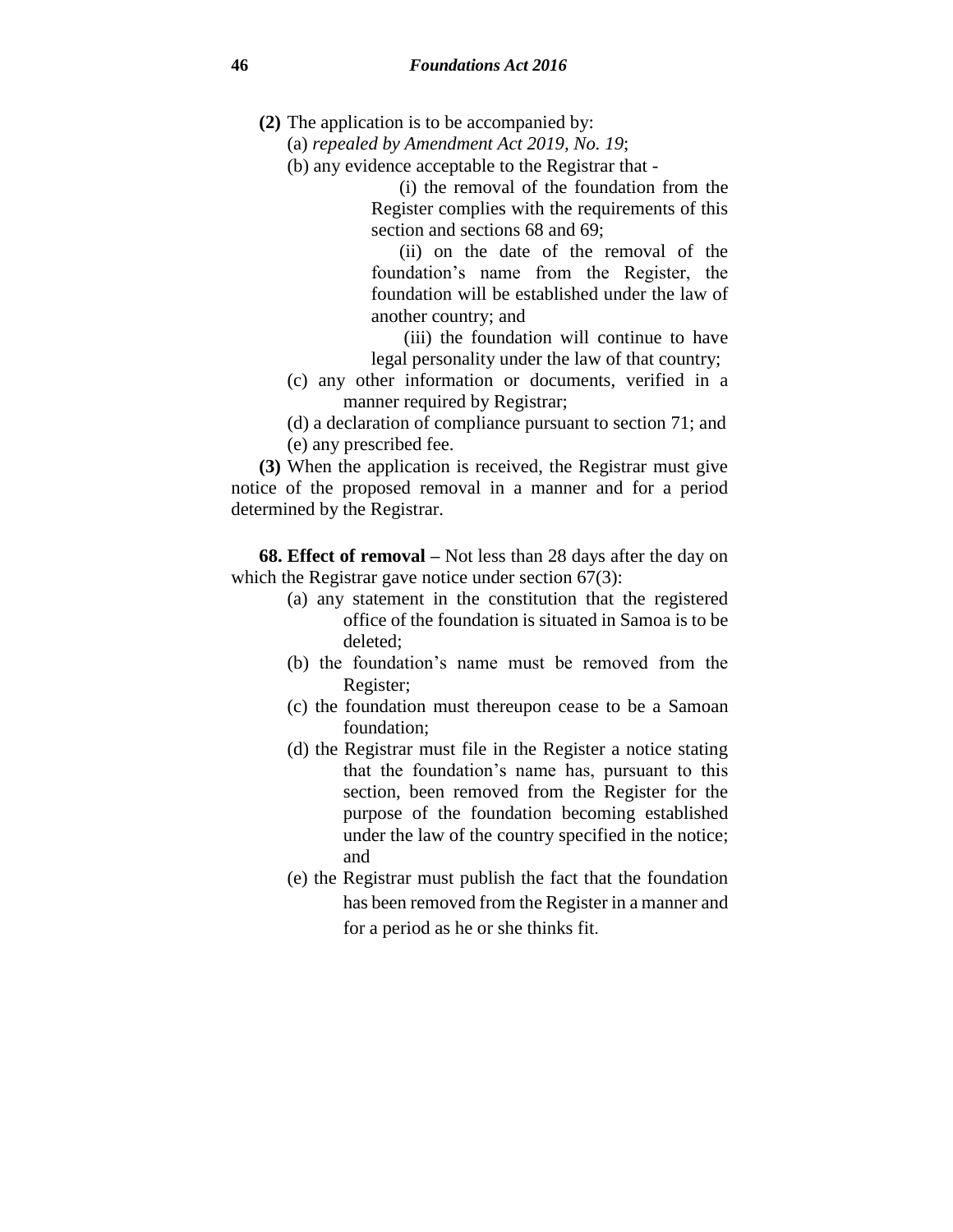**69. Cancellation of removal – (1)** A foundation that is removed from the Register under this Part must, as soon as possible, file with the Registrar any certificate or other document issued under the law of the country in which the foundation has become established evidencing the fact that the foundation has become established under the law of that country.

**(2)** The Court may, (on application) order the restoration of the foundation's name to the Register if the Court is satisfied that:

- (a) a foundation's name has been removed from the Register pursuant to this Part; and
- (b) the foundation has not become established under the law of another country.

**(3)** The application under subsection (2) is to be made by the foundation or any of its participants or creditors or the Registrar.

- **(4)** An order made under subsection (2):
	- (a) may be made subject to any terms and conditions as the Court thinks fit; and
	- (b) renders void the removal of the foundation's name from the Register.

**70. Power of the Court to remove from the Register – (1)** This subsection applies if the Court is satisfied that the removal of a foundation under section 67 would unfairly prejudice:

(a) a participant;

- (b) creditor of the foundation; or
- (c) any other person to whom the foundation is under any obligation or liability.

**(2)** If subsection (1) applies, the Court may make any of the following orders:

(a) an order relating to the removal;

- (b) an order directing that the removal of the foundation is not to take place, or only to take place, subject to the terms and conditions as the Court thinks fit;
- (c) an order modifying the proposal for the removal of the foundation in a manner specified in the order;
- (d) an order directing the foundation or its members to reconsider the proposal for the removal of the foundation or any part of the proposal.

**(3)** The application is to be made by a person under subsection  $(1)(a)$  to  $(c)$ :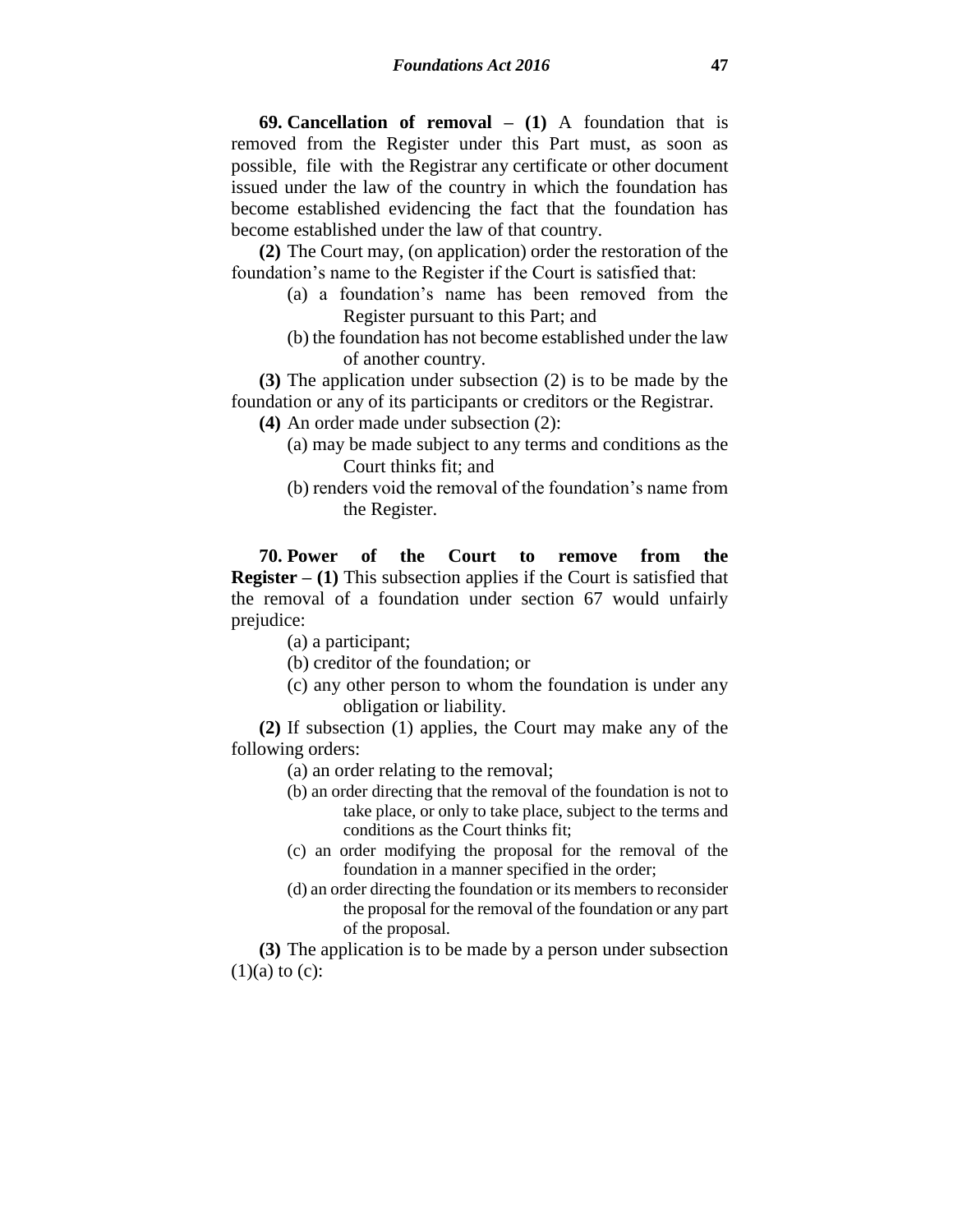- (a) at any time before the date on which the removal of the foundation takes place; or
- (b) within any further time, as the Court may in any particular case allow.

**(4)** An order under subsection (2) may be made subject to such terms and conditions as the Court thinks fit.

**71. Declaration of compliance – (1)** A declaration of compliance is a declaration, signed by the resident agent, that all the requirements of this Part have been fulfilled in respect of:

(a) registration as a Samoan foundation; or

(b) the removal of a foundation from the Register.

**(2)** The Registrar, when performing his or her functions under this Part, may rely upon a declaration of compliance (and accordingly is not bound to enquire further) as to whether this Part has been complied with in relation to an application:

(a) for registration as a Samoan foundation; or

(b) for the removal of a foundation from the Register.

**72. Documents in a language other than English** – **(1)** If a document provided to the Registrar under this Part is not in English, an English translation of it is to be provided to the Registrar unless waived by the Registrar.

**(2)** The translation is to be certified by an independent person competent to provide the translation.

**(3)** The resident agent must retain a copy of the English translation unless it has been waived by the Registrar.

**73. Registration or transfer does not affect continuity of foundation's existence** – **(1)** Registration as a Samoan foundation under this Part or removal of a foundation from the Register under this Part does not affect the identity or continuity of the foundation's legal personality which must be uninterrupted by the process of transfer.

**(2)** Upon registration as a Samoan foundation or removal from the Register:

- (a) all property and rights to which the foundation was entitled immediately before registration or removal remain its property and rights;
- (b) the foundation remains subject to all criminal and civil liabilities, and all contracts, debts and other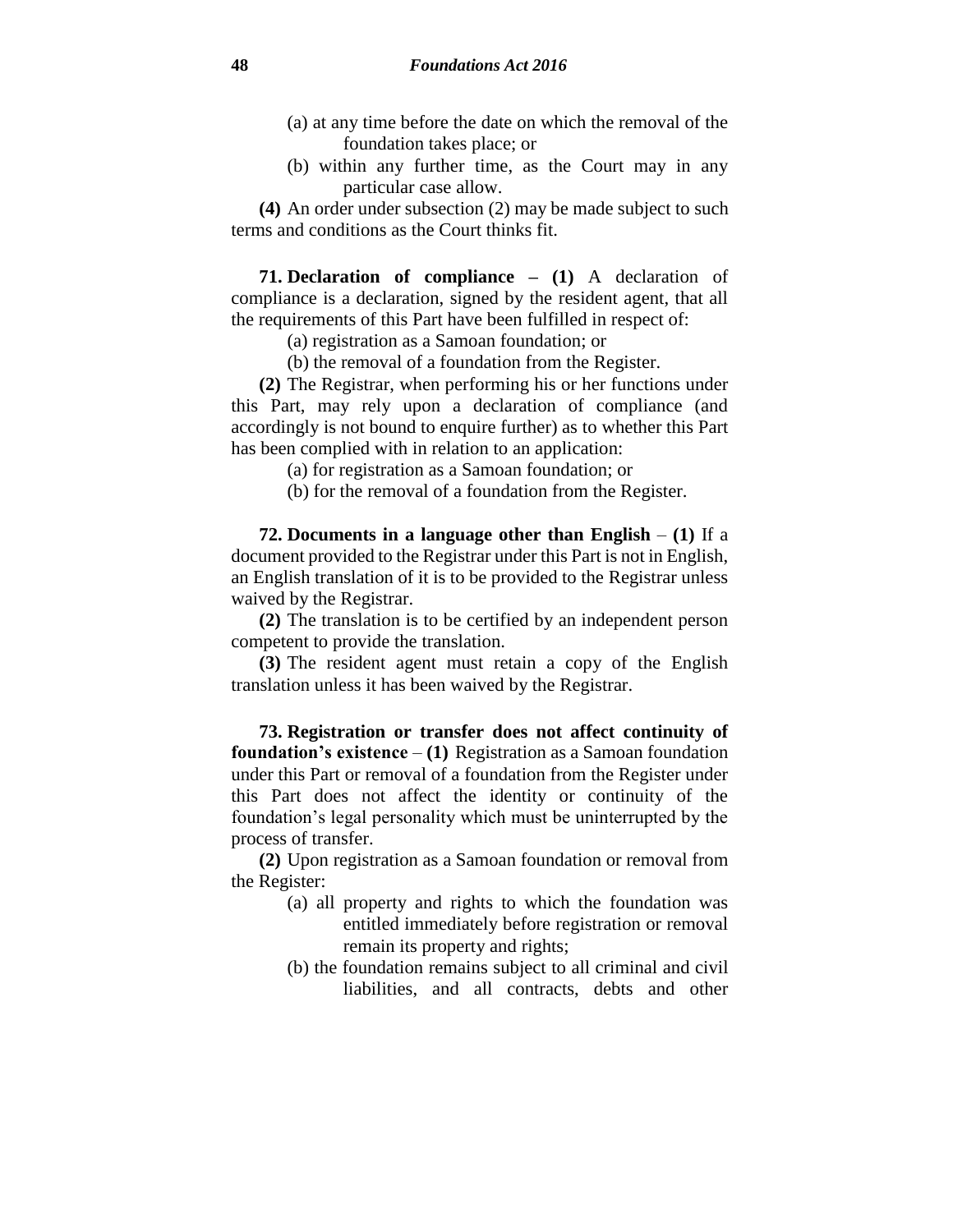obligations, to which it was subject immediately before registration or removal;

- (c) all actions and other legal proceedings which immediately before registration or removal could have been instituted or continued by or against the foundation may be instituted or continued by or against it after registration or removal; and
- (d) a conviction, ruling, order or judgment in favour of or against the foundation before registration or removal may be enforced by or against it after registration or removal.

**74. Terminology used in another country –** References in this Part to foundations, officials, participants, certificates of establishment, liquidation or any other matters concerning a foundation include references to their equivalents in the law of the country from which or to which a foundation is migrating.

# **PART 7A MERGER OF FOUNDATIONS**

**74A. Application** – This Part applies to the merger of any two or more existing foundations, which may include any former foreign foundation which has migrated to and domiciled in Samoa, and the words "merge" and "merger" shall be construed accordingly and the surviving entity following the merger, as the case may be, shall be referred to in this Part as "the surviving entity".

**74B. Written plan of merger** – **(1)** Foundations that intend to participate in a merger, must together approve a written plan of merger and must include the following:

- (a) the name of the resident agent of and the registered office of each foundation that is party to the proposed merger;
- (b) the name of, resident agent of and registered office of the proposed surviving entity;
- (c) the name and address of each member of the proposed surviving entity;
- (d) the name and address of any person who is the proposed supervisory person of the proposed surviving entity;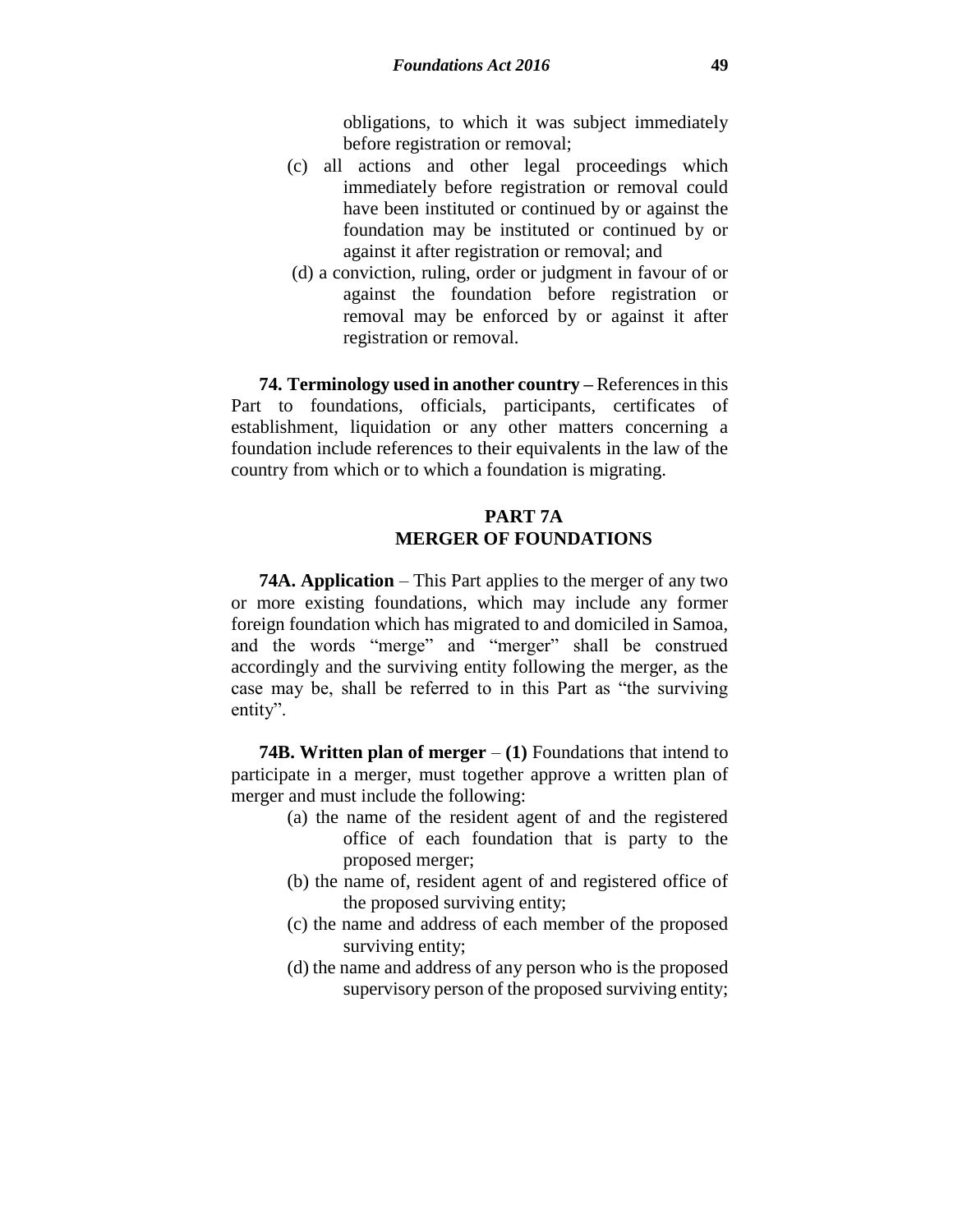- (e) the name and address of any person who is the proposed guardian of the proposed surviving entity;
- (f) the name and address of any founder or other person or persons who will be able to exercise reserved powers with regard to the proposed surviving entity;
- (g) whether or not the purpose of the proposed surviving entity will include beneficiaries and; if so, whether any of those beneficiaries will be non-notifiable beneficiaries;
- (h) whether any beneficiary has been given an interest in the proposed surviving entity;
- (i) a summary of:
	- (i) the reasons for the merger;

(ii) the material terms and conditions of the proposed merger;

(iii) the manner and basis of converting the purpose of each foundation, which is party to the proposed merger, into the purpose of the proposed surviving entity, including any consideration payable in cash or otherwise for such conversion;

(iv) the manner and basis of merging or removal of any beneficiaries of those foundations, which are party to the proposed merger, and whether or not any such beneficiary has an interest in any of those foundations, including any consideration payable in cash or otherwise for such merger or removal; and

(j) with reference to the charter and rules of each of the foundations, which is party to the proposed merger, the manner in which the merger is to be approved.

**74C. Application for a certificate of registration** – **(1)** When the plan in section 74D is approved by each of the foundations, which is party ("party foundation") to the proposed merger, the proposed resident agent for the surviving entity must apply to the Registrar for a certificate of registration.

- **(2)** An application for a certificate of registration must:
	- (a) be in the prescribed form; and
	- (b) include the following documents–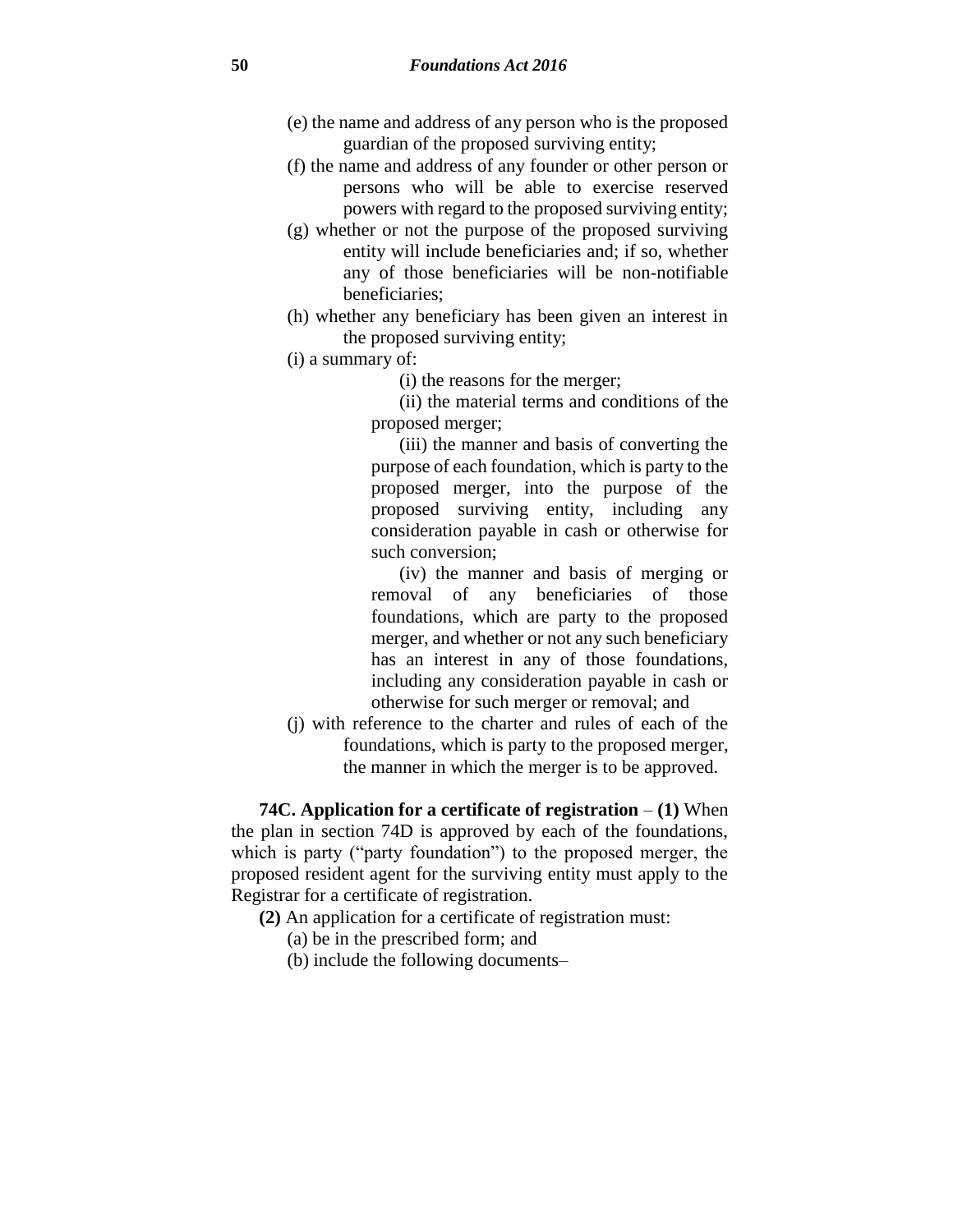(i) a declaration of merger, in a form prescribed by regulations, signed by the resident agent for the proposed surviving entity and setting out the position upon the completion of the proposed merger and in that respect annexing to the declaration the following;

(ii) a copy of the plan referred to in section 74D;

(iii) the proposed charter and rules of the surviving entity; and

(iii) evidence in writing by each party foundation, that it consents in accordance with its charter and rules to the proposed merger as set out in the declaration and with a copy of the declaration annexed to such evidence; and

(c) include the prescribed fee.

**(3)** The Registrar may issue a certificate of registration if he or she is satisfied that the applicant has complied with all requirements under subsection (2).

**(4)** The Registrar may refuse to issue a certificate of registration if he or she is satisfied that the applicant has not complied with all requirements under subsection (2).

**74D. Registrar to register surviving entity** – **(1)** Once the Registrar is satisfied that all the requirements of this Part have been met, the Registrar must register the surviving entity under this Act, and in substitution for any prior registration, if applicable, in accordance with the provisions of clause 7 of Schedule 4 of the Act.

**(2)** The Certificate of registration is conclusive evidence of the establishment of the surviving entity, upon the approved merger, and that it is duly registered as a foundation under this Act.

**74E. Effect of certificate of registration** – Once a certificate of registration has been issued for the surviving entity, the effect of such is:

- (a) the surviving entity, as far as it is consistent with its charter, has all the rights, privileges, immunities, powers and objects of each foundation, which participated in the merger;
- (b) the assets of each party foundation, immediately vests in, and become the assets of, the surviving entity;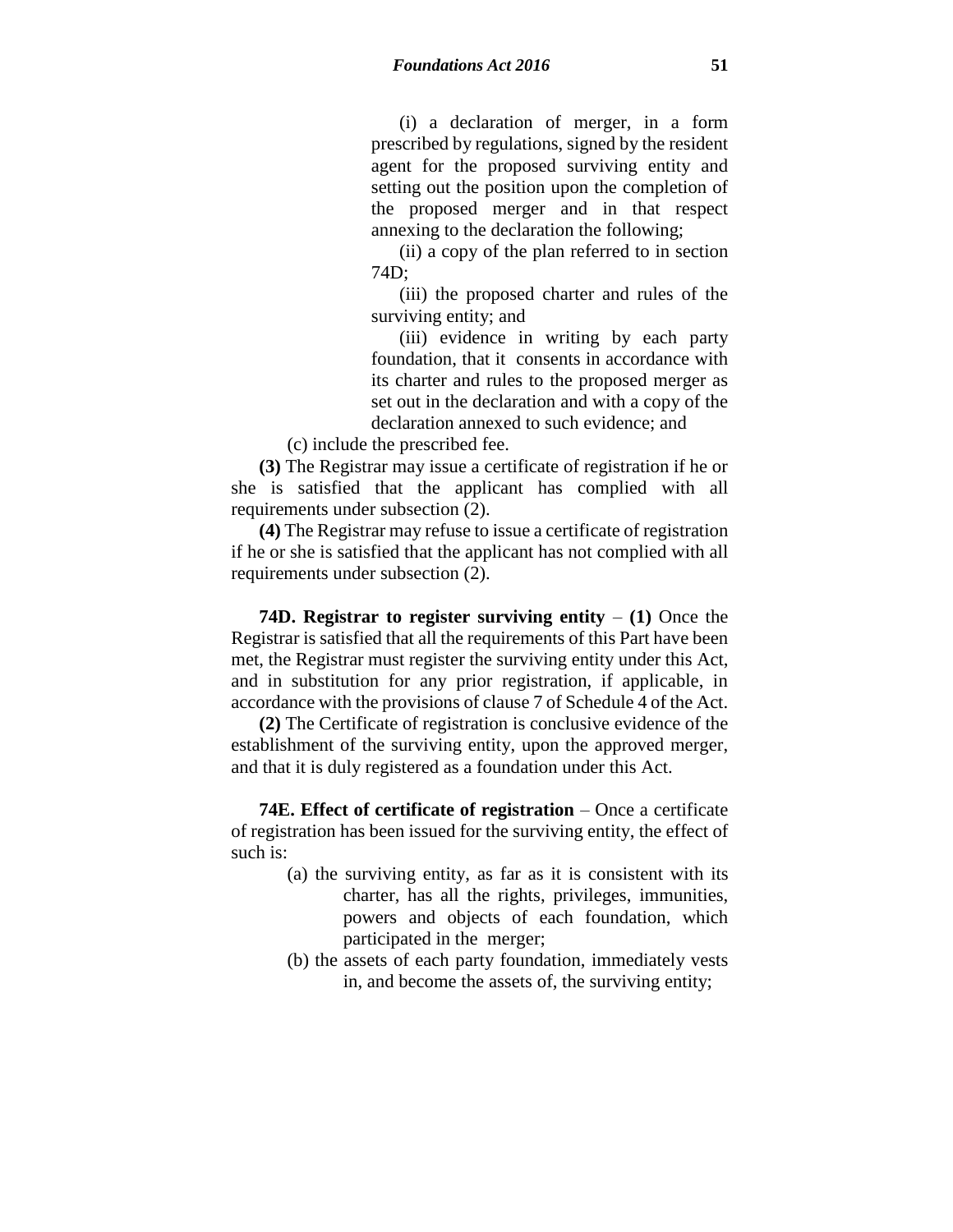- (c) the surviving entity is liable for all claims, debts, liabilities and other obligations of each foundation, which participated in the merger;
- (d) no conviction, judgment, ruling or order against a party foundation, or any of its members, is released or impaired by the merger, and is assumed by, and enforceable against, the surviving entity or the member, as the case may be, and in each case without further act or deed;
- (e) an existing cause of action or any other proceeding, pending at the time of the merger against a party foundation, or against any of its member, is not released, abated or discontinued and is assumed by, and may be continued, enforced or pursued against, the surviving entity or the member, as the case may be;
- (f) a ruling, an order or a judgment in favour of a constituent foundation may be enforced by the surviving Foundation, without further act or deed; and
- (g) an existing cause of action or any other proceeding, pending at the time of merger by a foundation, which participated in the merger, may be continued, enforced or pursued by the surviving entity.

**74F. Registrar's power to strike off** – The Registrar upon the issuance of a certificate of registration of the surviving entity, may strike off from the Register, each party foundation of the approved merger and which is not the surviving entity.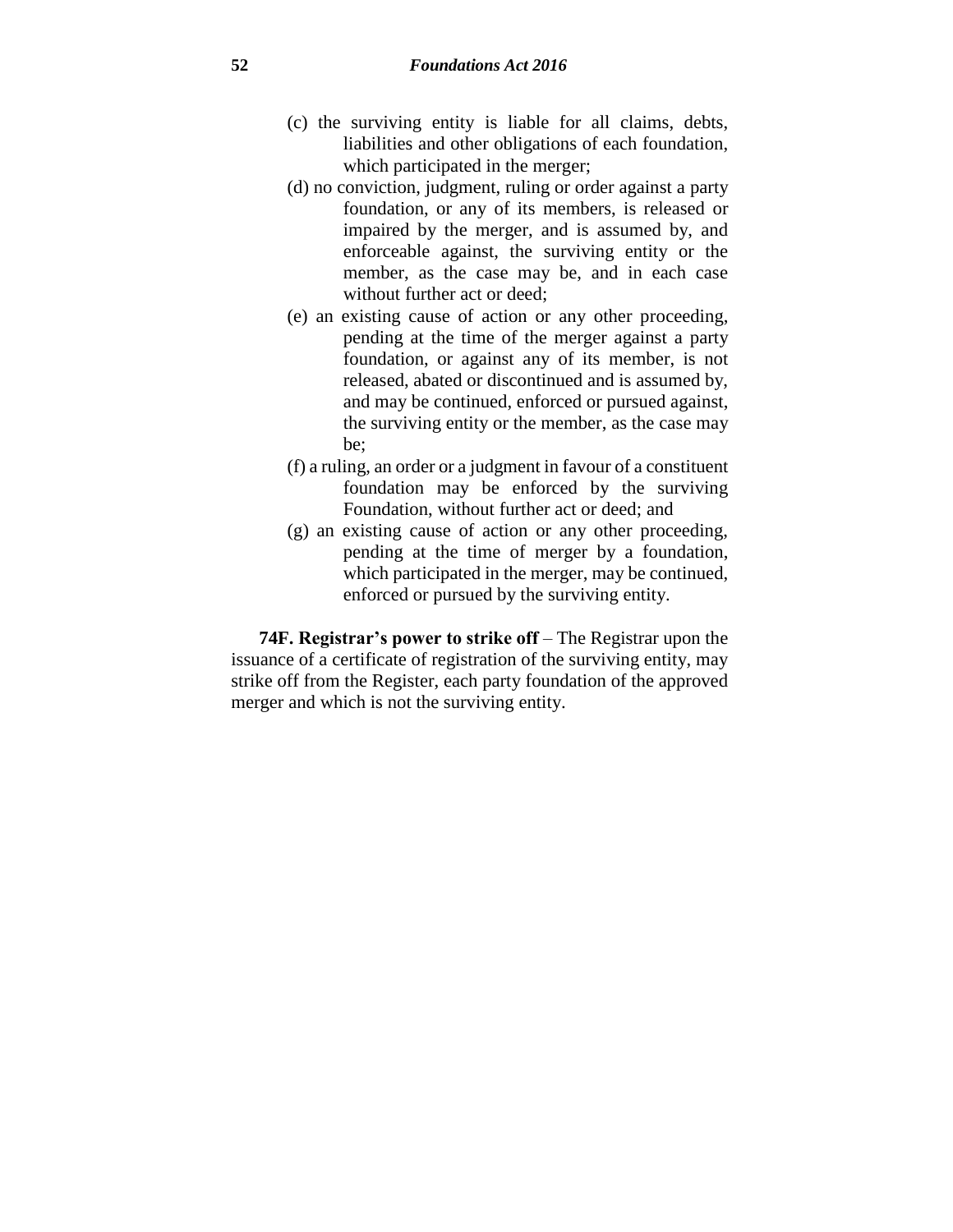#### **PART 8 AMENDMENT OF CONSTITUTION**

**75. Amendment of powers – (1)** Subject to section 11, the constitution may provide that any power or exercise of a power under the constitution may be amended.

**(2)** An amendment does not affect anything lawfully done by an official in relation to the foundation before the official receives notice of the amendment.

**76. Amendment by Court – (1)** The Court, on the application of the officials, may, by order, approve any arrangement to amend the constitution or the powers of management of the council, if it is satisfied that the arrangement:

- (a) is now suitable or expedient; and
- (b) is consistent with the original intention of the founder and the spirit in which the foundation was established.

**(2)** The Court may dispense with the consideration set out in subsection (1)(b) if satisfied that the original intention of the founder cannot be ascertained.

- **(3)** An application under subsection (1):
	- (a) is to be made by the officials; and
	- (b) must only be made upon notice to the participants.

#### **PART 8A**

# **REGISTER STRIKE OFF AND RESTORATION**

**76A. Strike off and restoration – (1)** The Registrar may strike off from the Register a foundation in the following circumstances:

- (a) sections  $12(3)$  and  $76B(8)$  apply; or
- (b) the foundation has failed to pay its prescribed annual renewal fees or penalties, as specified in regulations.

**(2)** Where the Registrar intends to strike off a foundation from the Register under this section, the Registrar shall give notice of such intention to the foundation at its last known registered office in Samoa.

**(3)** The Registrar must in writing notify a foundation that it is being struck off the Register for breaching subsection (1)(b), unless: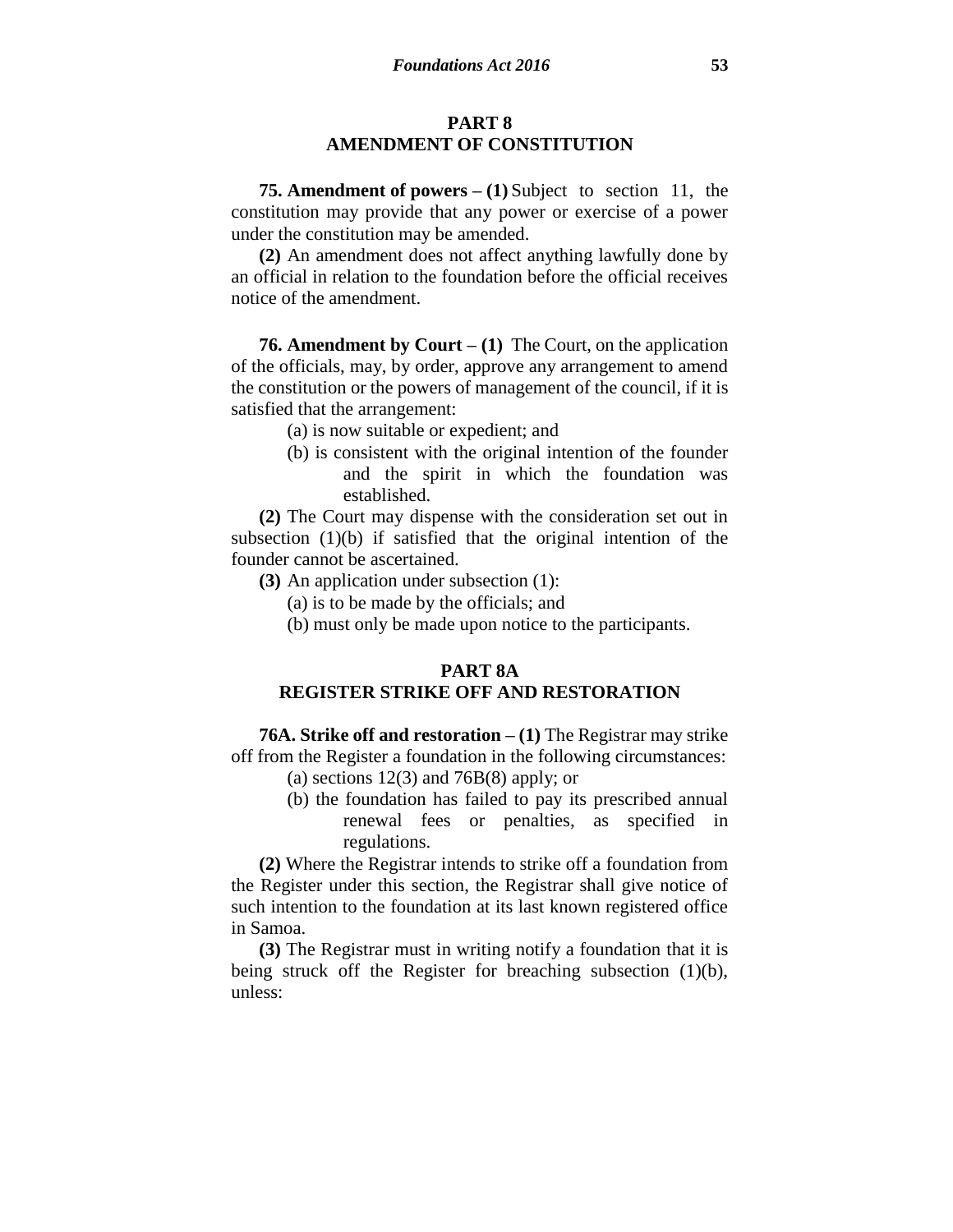- (a) a response is received within 2 months of the notice; and
- (b) the response provides reasons why the foundation should not be struck off from the Register.

**(4)** The Registrar may in writing notify a foundation that it is being struck off the Register if sections 12(3) or 93(8) apply, unless:

- (a) a response is received within 1 month of the notice: and
- (b) the response provides reasons why the foundation should not be struck off from the Register.

**(5)** Despite a foundation being struck of the Register due to the lapse of time set out in subsections (3) and (4):

- (a) the liabilities of the foundation, and the liabilities of any member or officer continues and enforceable as though the foundation had not been struck off; and
- (b) it does not affect the ability of the foundation to be wound-up.

**(6)** Where a foundation has been struck off the Register, the Registrar may restore the foundation to the Register if all of the following apply:

- (a) an application is received from the foundation or of its resident agent or the appointed individual on its behalf, or of the guardian of the foundation or a creditor or liquidator of the foundation; and
- (b) if the Registrar is satisfied that due cause has been shown and that it would be just for the foundation to be restored to the Register; and
- (c) payment of the prescribed fee and any outstanding fees and penalties has been made; and
- (d) filing of such document or information as prescribed by regulations or the taking of such actions as the Registrar may direct.

**(7)** A foundation restored to the Register, is treated as if it had never been struck off the Register.

**(8)** If a resident agent, different from the resident agent at the time the foundation was struck off the Register:

- (a) makes the application for restoration to the Register under subsection (6); and
- (b) provides a copy of the written consent of the foundation by resolution of the council specifying the reason for the change of resident agent,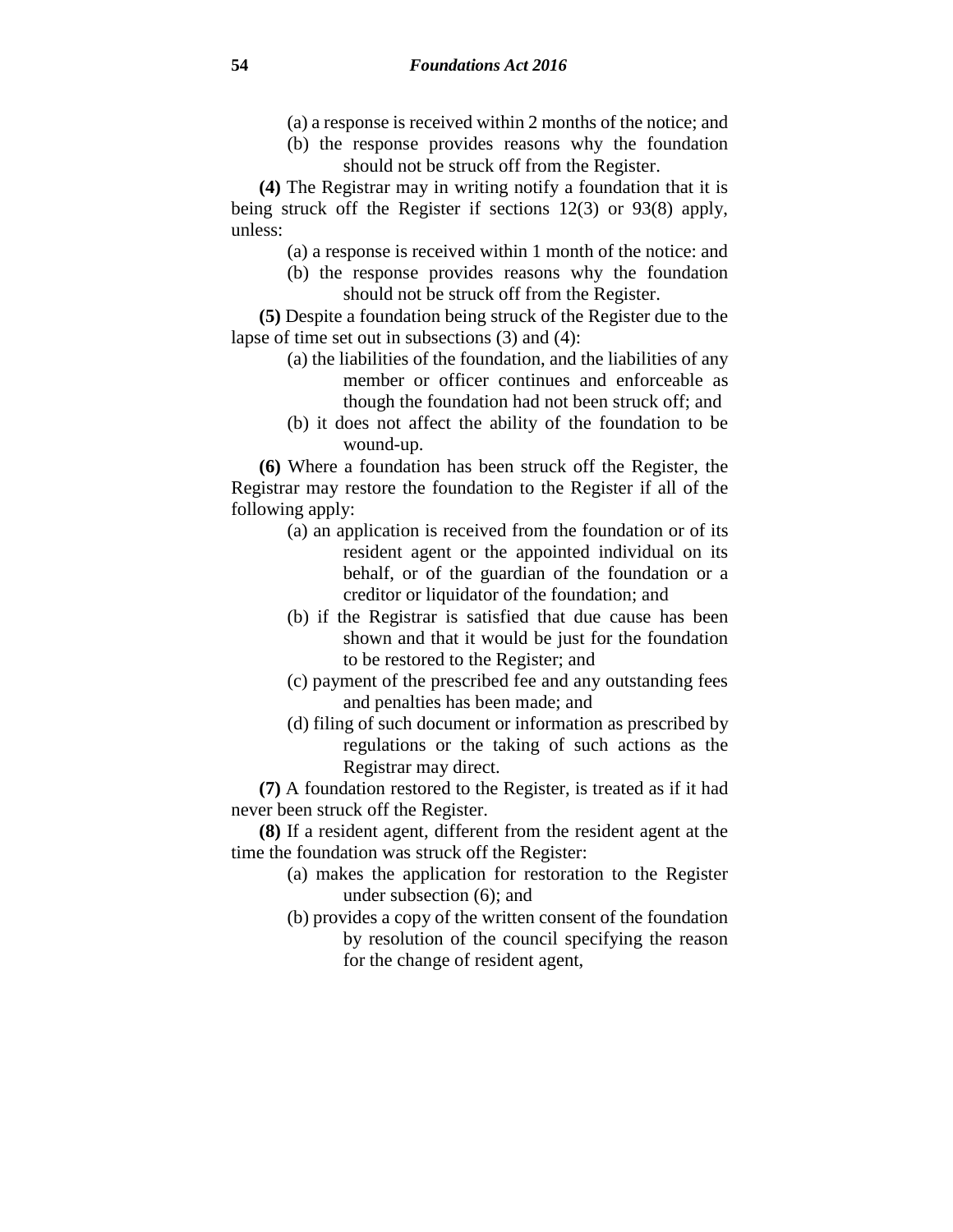the Registrar may, treat the resident agent or appointed individual acting when the foundation was struck off the Register, to have resigned and replaced by the new resident agent.

**(9)** Where costs, charges or fees or arrears, if any, are paid under subsection (6) in respect of a foundation which is being wound-up, such costs, charges, fees and arrears are considered to be costs of the winding-up.

**(10)** Despite this section, where a foundation, or its resident agent or the appointed individual on its behalf, notifies the Registrar in writing that the foundation does not intend to pay the prescribed annual renewal fee on the date when it next becomes due and payable, the Registrar may on that date strike off the foundation from the Register without having given to the foundation any notice of the Registrar's intention to do so and the striking off is taken to have been done under subsection (5).

**76B. Simplification where the foundation is not a foreign benefitting foundation**  $- (1)$  **This section applies to a** foundation that is not a "foreign benefitting foundation" under the definition of "foreign benefitting foundation" under section 2, if and so long as the foundation elects by notice in writing to the Registrar the appointed individual, and the Registrar approves.

**(2)** Reference to resident agent, instead of being to a Samoan licensed trustee company within the meaning of "resident agent" under section 2 of the Act, shall be to a named individual who is a full time resident of Samoa ("the appointed individual") under this section.

**(3)** The foundation shall propose in writing to the Registrar the person selected to be the appointed individual who may, at the Registrar's absolute discretion, require the foundation then, or at any other time, any documentation and information as the Registrar may require to be satisfied that the appointed individual is, in the view of the Registrar, a fit and proper person to be the appointed individual.

**(4)** If the Registrar approves the appointed individual in writing to the foundation, then the appointed individual shall fulfil in all respects the role which the resident agent would otherwise have had unless and until the Registrar notifies the foundation otherwise.

**(5)** The residential address in Samoa of the appointed individual shall be the registered office of the foundation, if an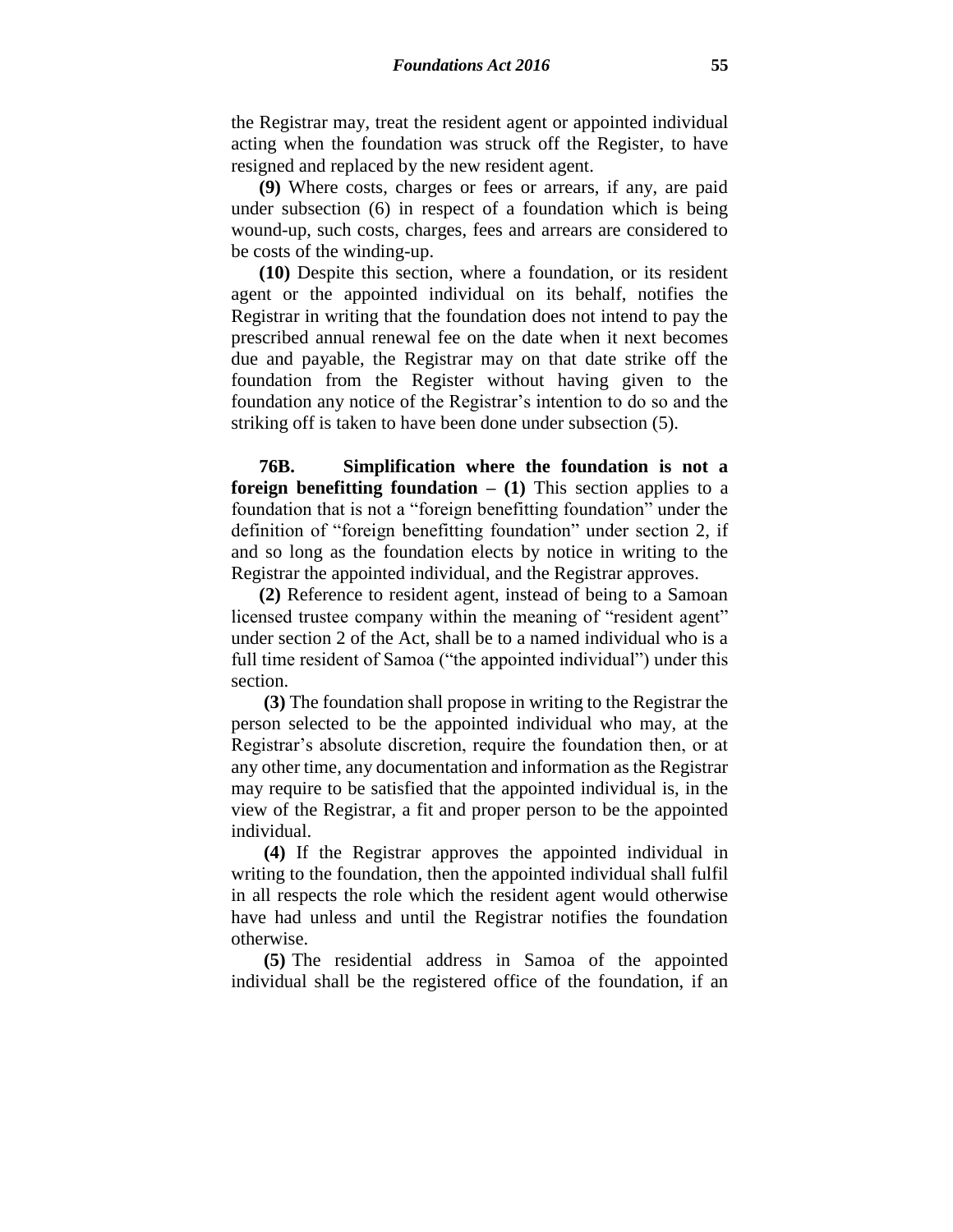appointed individual is approved by the Registrar under subsection (4).

**(6)** The appointed individual may at any time, with the prior written approval of the Registrar, resign in favour of another appointed individual, who shall require to be approved under this section, or in favour of a Samoan licensed trustee company as resident agent and the resignation shall not be effective until the appointed individual or the Samoan licensed trustee approved by the Registrar has been properly appointed.

**(7)** It shall be the duty of the appointed individual to notify the Registrar in writing of any change in his or her circumstances which would make him or her no longer a full time resident of Samoa or which might in the opinion of the Registrar render him or her no longer a fit and proper person to be the appointed individual and of any change in his or her residential address in Samoa.

**(8)** If the appointed individual fails to comply with subsection (7), the Registrar may notify the appointed individual that he or she no longer has that role and, if a Samoan licensed trustee company is not promptly appointed resident agent of the foundation in place of the appointed individual and with the address of such resident agent as the registered office of the foundation, the Registrar may strike off the foundation from the Register.

## **PART 9 WINDING-UP**

**77. Winding-up and termination**  $-(1)$  A foundation is terminated, and accordingly ceases to exists or to have legal personality, only if:

- (a) a council's winding-up event or the Court winding-up event has occurred;
- (b) after which, the winding-up has been completed and the property distributed under section 86;
- (c) after which, an application has been submitted to the Registrar for removal of the foundation from the Register under section 87; and
- (d) as a result of which, the Registrar has removed the foundation from the Register.

**(2)** A foundation is only terminated on the date of its removal from the Register under this Part.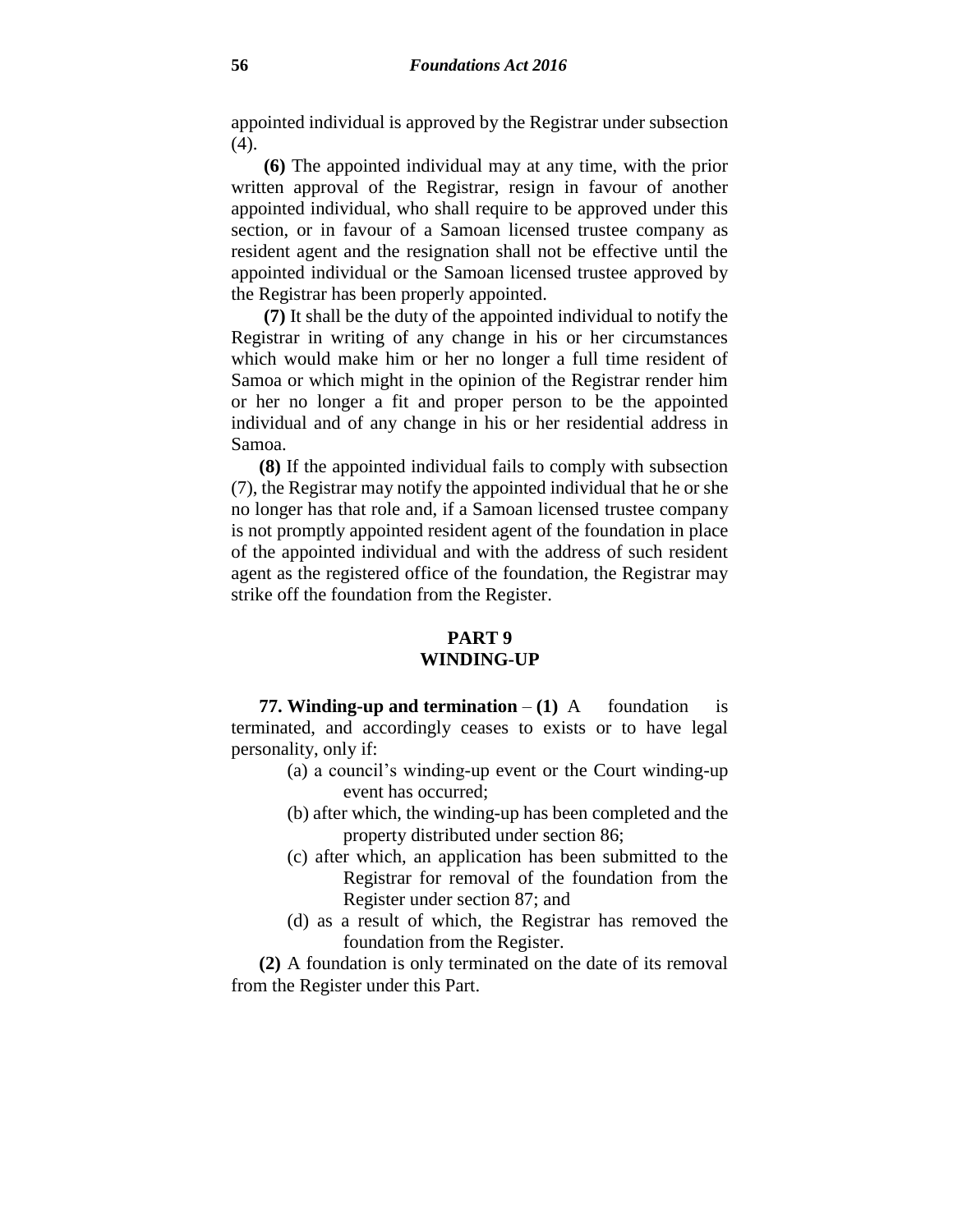**78. Official liquidators – (1)** The Registrar or the Court may, by notice in the Savali, appoint a person to be registered as an official liquidator for the purpose of winding-up under this Part, subject to payment of prescribed annual fee registration.

**(2)** The power under subsection (1) includes the power to revoke the appointment.

**(3)** A person must not be appointed or act as liquidator:

 $(a)$  if  $-$ 

(i) the person is not an official liquidator; or

(ii) the person or any other person related to the person or in which the person has any beneficial interest is indebted to the foundation in liquidation in an amount exceeding \$1000 or an equivalent amount in any other currency; and

(b) unless the person consents.

**(4)** The Registrar must keep a Register of official liquidators.

**(5)** If an official liquidator is appointed to be a liquidator of a foundation, the liquidator must forthwith notify the Registrar in writing of any interest, which the liquidator or any person with whom the liquidator has a personal relationship or any person in which the liquidator has a beneficial interest, has as a participant or official of the foundation in liquidation.

**79.** Winding-up on council's winding-up events  $- (1)$  If any of the council's winding-up events occurs, a foundation must be wound-up:

- (a) by the council; or
- (b) by a liquidator, appointed by the Registrar on a written request of the council made at any time.

**(2)** If a foundation is to be wound-up by the council, a copy of the resolution for the winding-up must be filed with the Registrar.

**(3)**Subject to the order of the Court and to this Act, following the occurrence of any of the council's winding-up events, the property of the foundation must be distributed by the council or by a liquidator appointed under subsection (1)(b) within a reasonable time under section 85.

**80. Winding-up on Court winding-up events** – **(1)** If the Court is of the opinion that any of the Court winding-up events has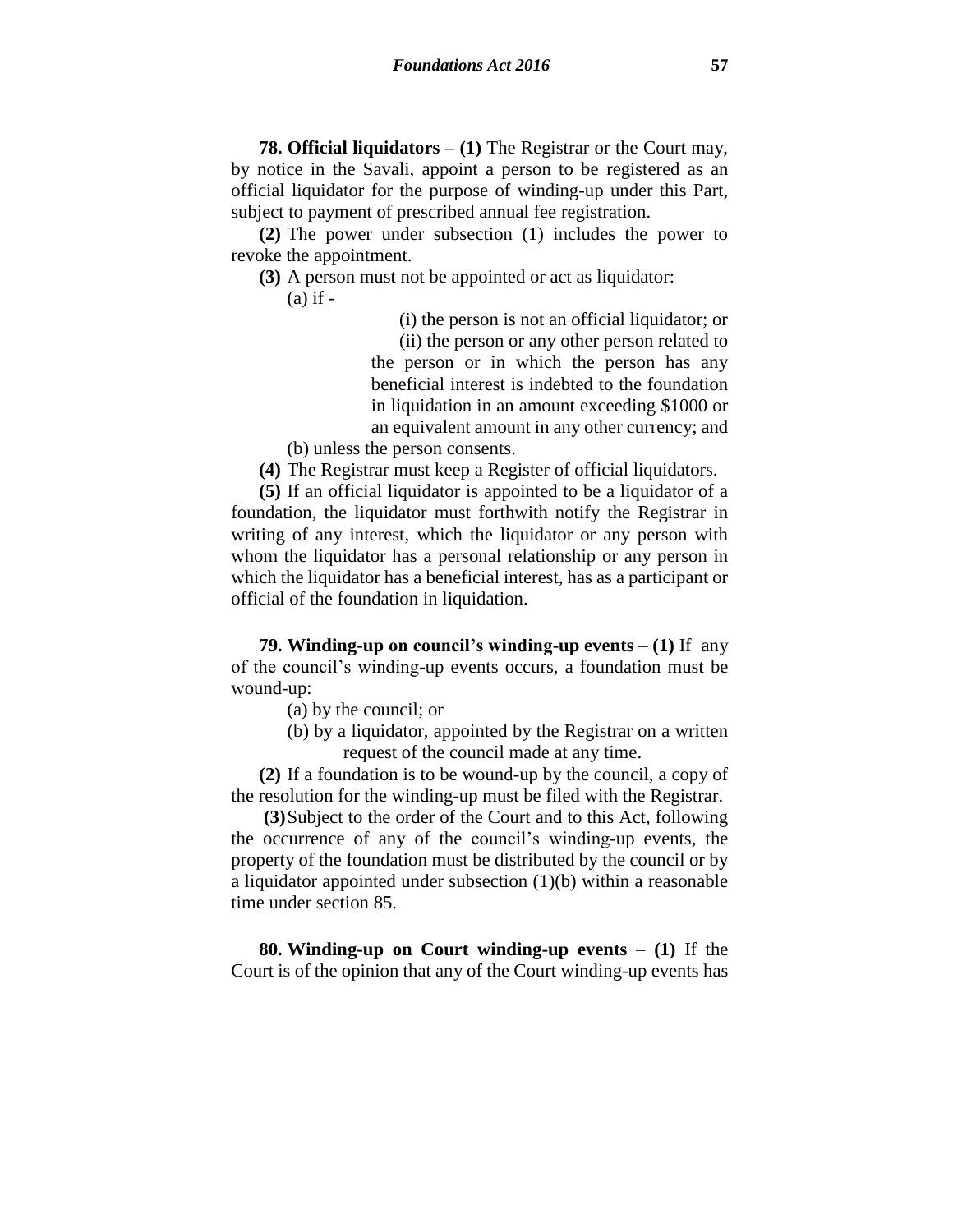occurred, the Court may, on application, order the winding-up of a foundation, including any of the following orders:

- (a) an order appointing an official liquidator to wind-up the foundation's affairs and distribute its property;
- (b) an order to apply to the Registrar for removal of the foundation from the Register;
- (c) any other order in relation to the winding-up, as the Court thinks fit.

**(2)** A person under section 52(2) or any creditor of the foundation:

(a) has the right to apply under subsection (1); and

(b) when a winding-up order is made must (as an applicant) -

> (i) forthwith file a copy of the order with the Registrar; and

> (ii) serve a copy of the order on the liquidator appointed under subsection (1)(a).

**(3)** An appeal filed against the winding-up order acts as a stay of the winding-up order, as if the foundation had not been woundup pending the final determination or withdrawal of the appeal.

**(4)**However, the Court, before which the appeal is instituted, may, on the application of a person concerned, order the reversal of stay under subsection (1), subject to the terms and conditions as the Court may direct.

**(5)** If an application is made under subsection (1), the Court may order that the foundation be struck off the Register instead of being wound-up, if it thinks just and equitable to do so in all the circumstances.

**81. General provisions on winding-up – (1)** When a foundation is required to be wound-up, its affairs must, unless a liquidator has been appointed by the Court under section  $80(1)(a)$ or under subsection (4), be wound-up by the council, or by a liquidator appointed by the Registrar under section 79(1)(b).

**(2)** Within two (2) weeks after the date of the council's winding-up event, the council, liquidator or resident agent, must:

(a) give notice to the participants of the winding-up; and

(b) publish a notice, in the Savali, that the foundation is being wound-up, or in any other manner and for a period as the Registrar thinks fit.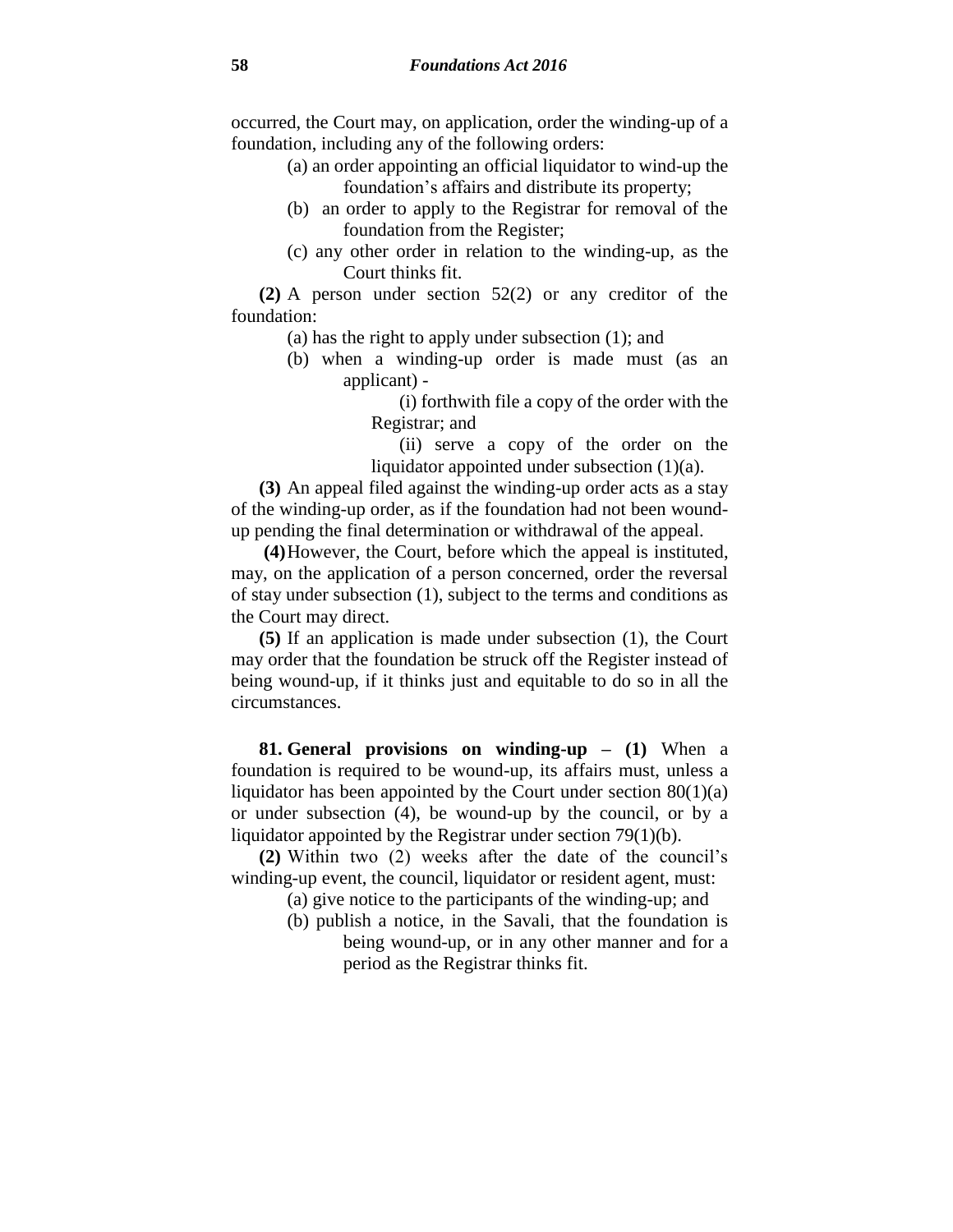**(3)** From the commencement of winding-up, an official may not, except under section 85, claim as a creditor of the foundation.

**(4)** Upon the commencement of winding-up or at any time after that, the Court may, on the application of any official, participant, assignee or creditor of the foundation, make:

- (a) an order to appoint one (1) or more liquidators to windup the Foundation's affairs and distribute its property; or
- (b) any other order relating to the winding-up as the Court thinks fit.

**(5)** On the appointment of a liquidator (whether under subsection  $(4)(a)$  or under section 80) all powers of the officials cease.

**(6)** From the commencement of winding-up, the foundation must cease to carry out any activities except to the extent necessary for its beneficial winding-up.

**(7)** All expenses properly incurred in the winding-up of a foundation, including the liquidator's remuneration, are payable from the foundation's property in priority to all other debts.

**(8)** From the commencement of winding-up, the persons winding-up the foundation's affairs, in the name of and for and on behalf of the foundation:

- (a) may, to the extent necessary for the beneficial windingup of the foundation, prosecute, defend or settle any civil or criminal action;
- (b) must dispose of the foundation's property and realise its property; and
- (c) must, under section 84 -

(i) discharge the foundation's debts; and

(ii) distribute any remaining property of the foundation under its constitution.

**(9)** As soon as a foundation's affairs are fully wound-up:

(a) any person who conducts the winding-up must -

(i) prepare an account of the winding-up, giving details of the conduct thereof and the disposal of the foundation's property, and stating whether or not any state of affairs described in this section has come to that person's attention;

(ii) provide all officials with a copy of the account; and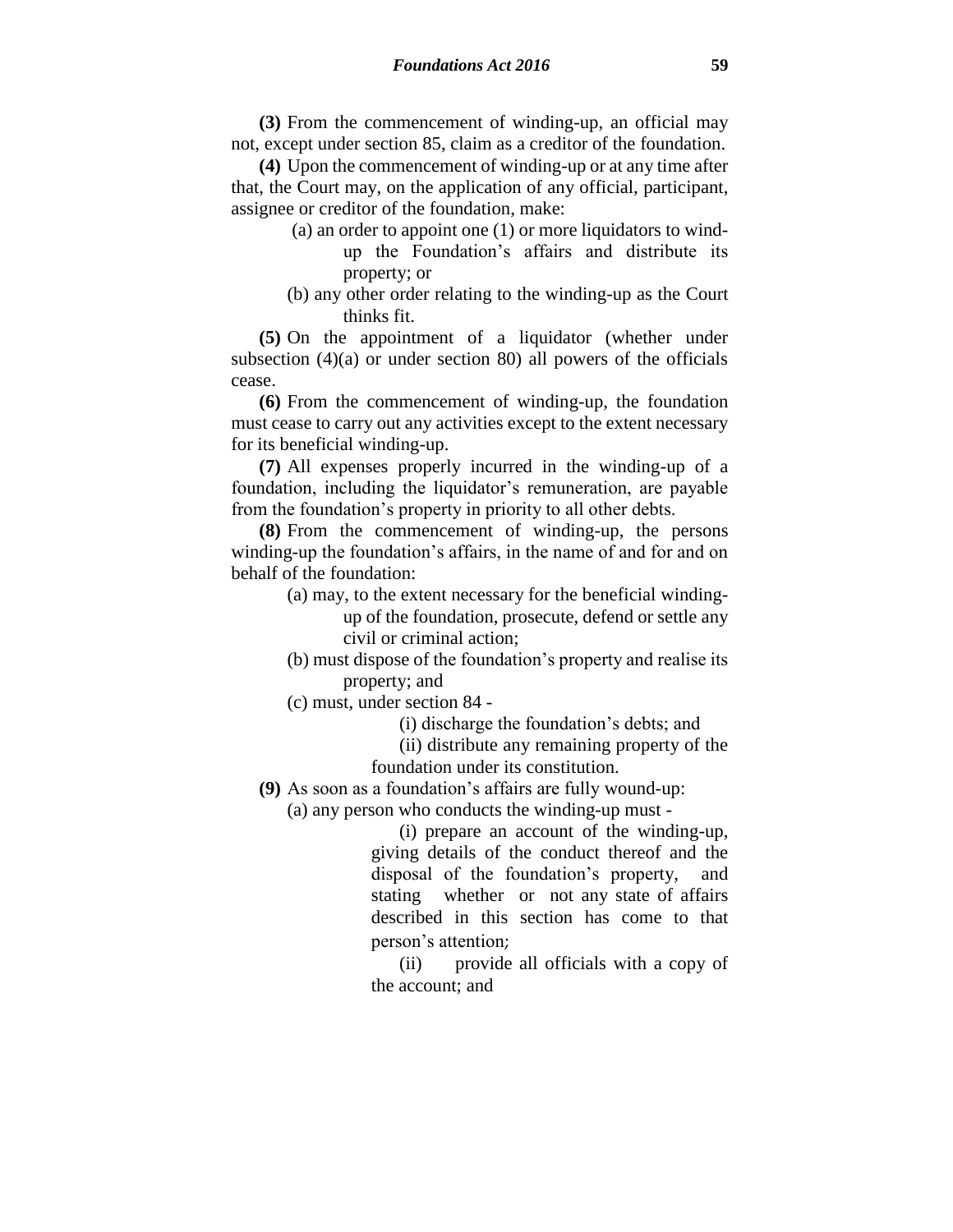(iii) within a period of seven (7) days beginning on the date of completion of the winding-up:

- (A) file with the Registrar, and publish in the Savali or in a manner and for a period as may be specified by the Registrar, a notice of completion of the winding-up; and
- (B) file with the Registrar a copy of the account (however, upon a council's winding-up, if no liquidator has been appointed, it is sufficient for the council to file with the Registrar a certificate as to the solvency of the foundation and as to the completion of the winding-up, instead of filing a copy of the account);
- (iv) upon filing of an auditor's certificate under subparagraph (iii)(B), permit the Registrar to obtain information as the Registrar may wish from the auditor and to inspect the account referred to in subparagraph (i) at the registered office of the foundation;
- (b) the Registrar must, as soon as is reasonably practicable after the filing under paragraph (a)(iii), delete any information about the foundation from the Register; and
- (c) the foundation's certificate of registration becomes invalid and the foundation is dissolved.

**(10)** A person conducting the winding-up may apply to the Court for any directions as to any matter relating to the windingup, and the Court may make any order as it thinks fit.

**(11)** It is an offence:

(a) for a person to exercise any power of an official ceased pursuant to subsection (5);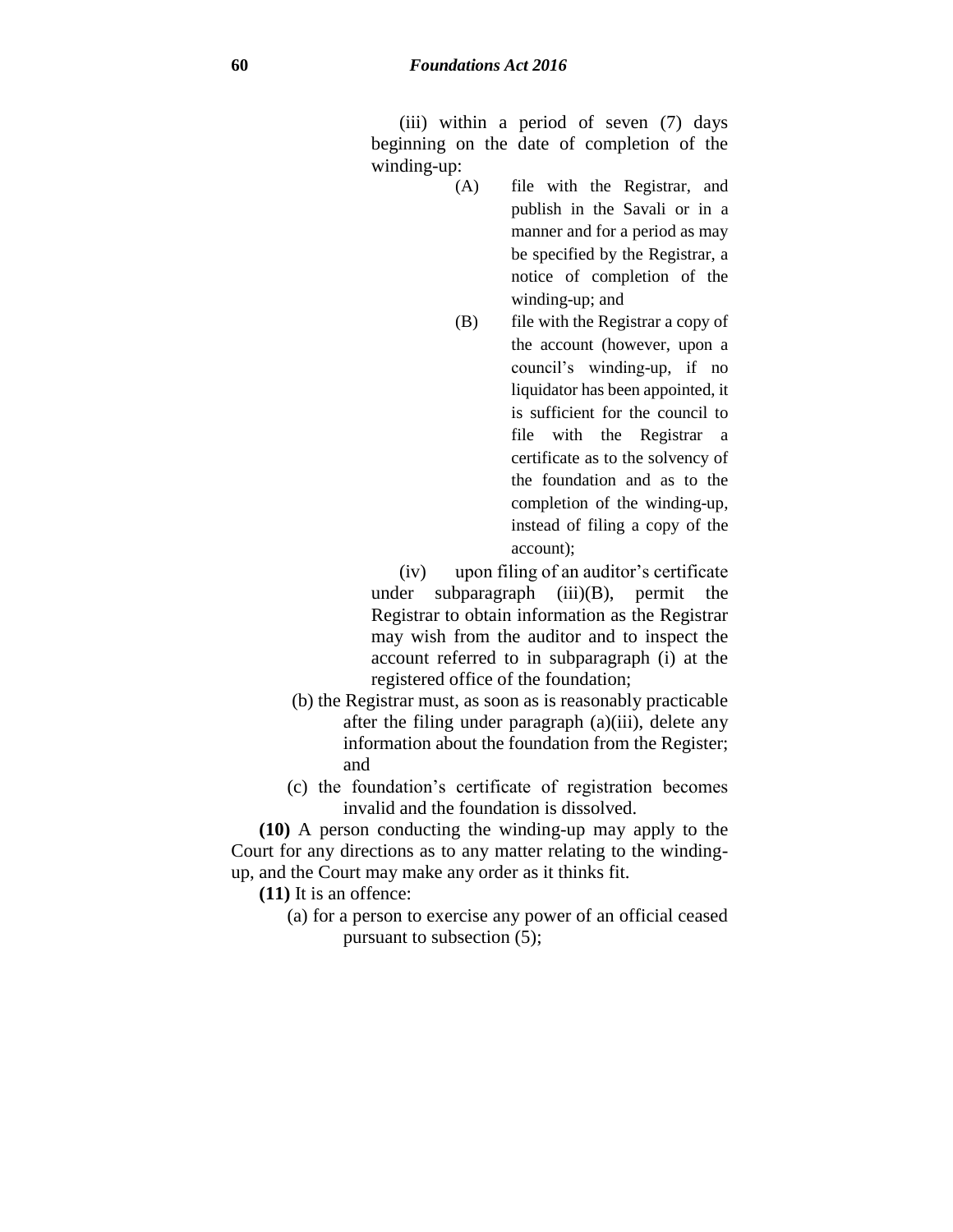- (b) for the foundation to contravene subsection (6), and the foundation and each member of the council are liable; or
- (c) to contravene subsection  $(9)(a)$ , and any person who conducted the winding-up is liable.

#### **82. Statement of affairs and reports of the liquidator and the council**  $- (1)$  This section applies if:

- (a) a liquidator is appointed by the Registrar on the written request of the council under section 79; or
- (b) a winding-up order is made under section 80.
- **(2)** If subsection (1) applies:
	- (a) a statement ("statement of affairs") is to be made (in the form approved by the Registrar and verified by affidavit) as to the affairs of the foundation as at the date of the happening of the relevant event showing –

(i) the particulars of its property, debts and liabilities:

(ii) the names and addresses of its creditors;

(iii) the securities held by them respectively;

(iv) the dates when the securities were respectively given; and

(v) any further information as is prescribed or as the Registrar or the liquidator may require; and

(b) the statement of affairs is to be submitted by a member of the council, within 25 working days after the happening of the relevant event, or within an extended time allowed for good reason by -

(i) the Registrar for paragraph  $(a)(i)$ ;

(ii) a liquidator for paragraph (a)(ii); or

(iii) the Court,

and the liquidator must, within 5 working days of receiving statement of affairs, file a copy of it with the Registrar.

**(3)** Subject to any regulations, a person who makes or concurs in making a statement of affairs is entitled to be paid by the council or the liquidator out of the property of the foundation such costs and expenses associated with preparing and making the statement of affairs as the council or the liquidator consider reasonable.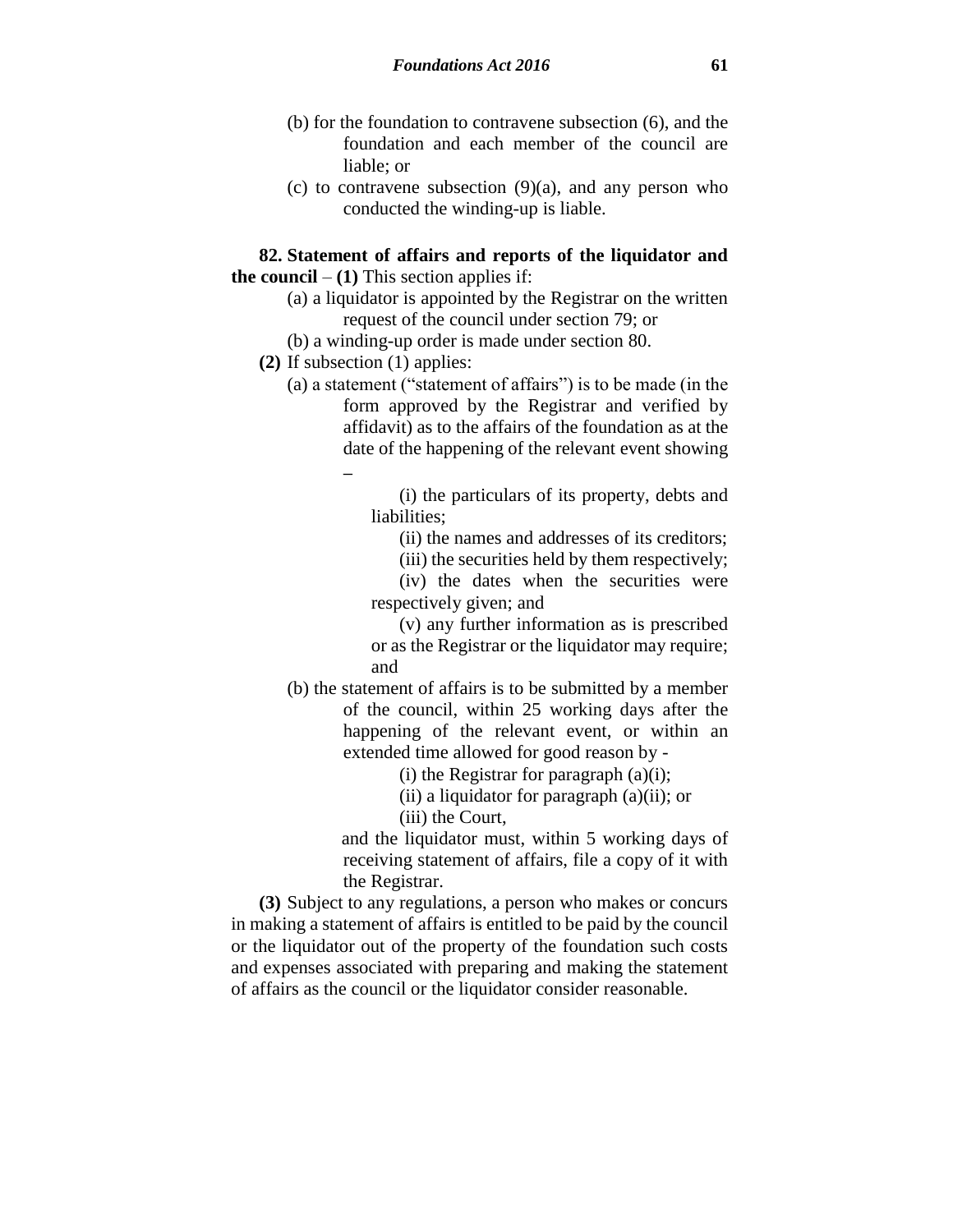**(4)** A person who, without reasonable cause, fails to comply with a requirement of this section commits an offence.

**(5)** The liquidator must (as soon as practicable after receiving the statement of affairs) submit a preliminary report to the Court:

- (a) as to the estimated property and liabilities of the foundation;
- (b) if the foundation has failed, as to the cause of failure; and
- (c) whether in the liquidator's opinion further enquiry is desirable as to any matter relating to the formation or failure of the foundation or the attainment of the purpose of the foundation.
- **(6)** The liquidator may make further reports stating:
	- (a) the manner in which the foundation was formed;
		- (b) whether, in his or her opinion
			- (i) any fraud has been committed; or
			- (ii) any material fact has been concealed by any person in the formation of the foundation or by any official relating to the foundation since its formation; and
		- (c) any other matter which, in his or her opinion, is desirable to bring to the notice of the Court.

**(7)** Before a statement of affairs is submitted under subsection (2) or a preliminary report is submitted under subsection (5) and the account is prepared and provided under section 81(9), the Court or the Registrar may require the liquidator or the council:

- (a) to provide any information about the liquidation; or
- (b) to provide the Court or the Registrar with a further statement or report as the Court or the Registrar may require.

**83. Liquidators – (1)** (*Vacancy in the office of liquidator*): If, in the course of winding-up, a vacancy occurs by death, resignation or otherwise in the office of liquidator:

(a) for a liquidator appointed by the Court, the Court –

- (i) must appoint another official liquidator to fill the vacancy; or
- (ii) may remove the liquidator and appoint replacement official liquidator; and

(b) for a liquidator appointed by the Registrar, the Registrar

-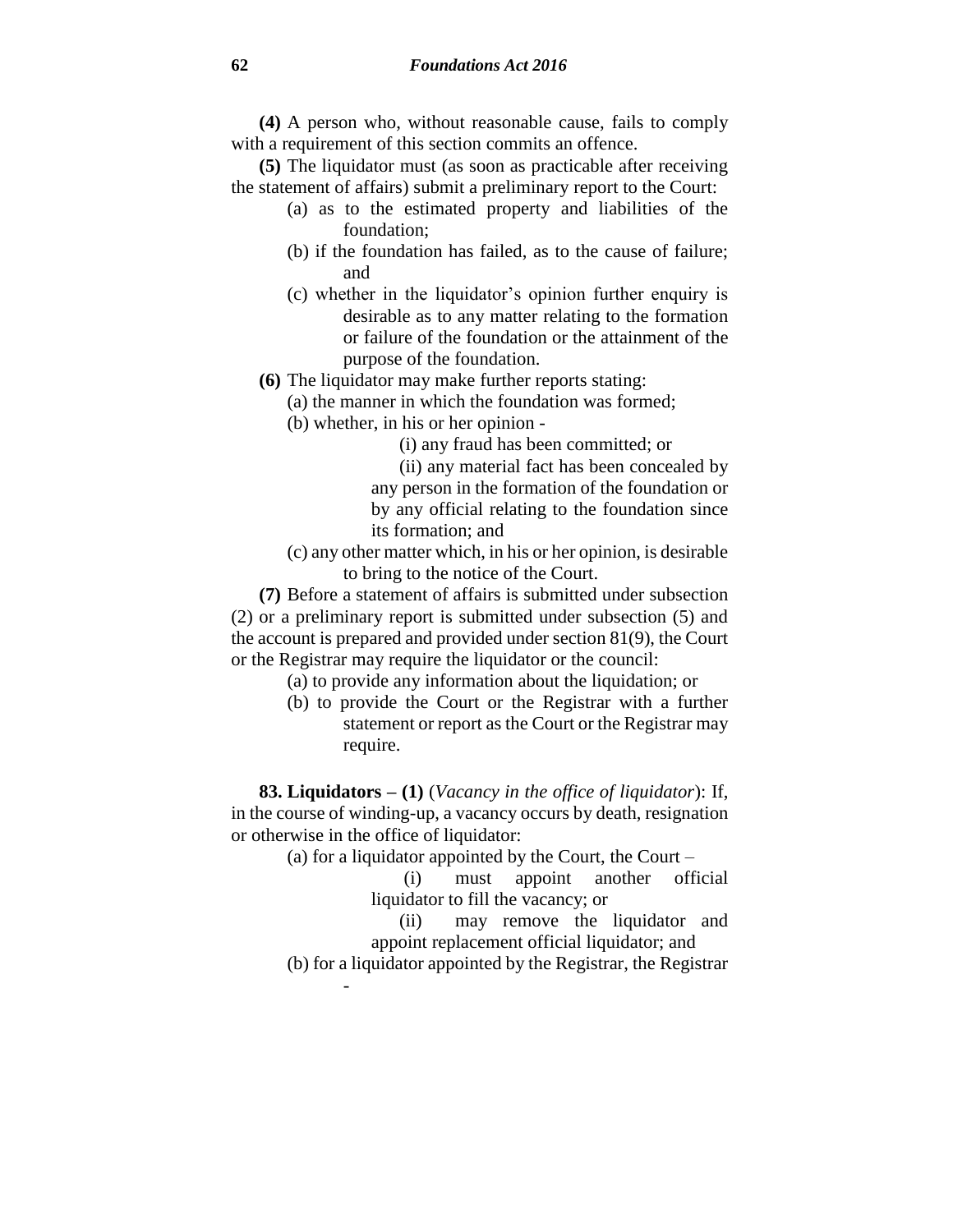(i) must appoint another liquidator to fill the vacancy; or

(ii) may remove the liquidator and appoint another replacement liquidator or apply to the Court for an order to remove the liquidator and to appoint another replacement liquidator.

**(2)** (*Validity of a liquidator's acts*): The following applies for the acts of a liquidator:

- (a) the acts are valid even if there is any defect in the appointment or qualification of the liquidator;
- (b) any conveyance, assignment, transfer, mortgage, charge or other disposition of a foundation's property made by a liquidator, despite any defect or irregularity affecting the validity of the winding-up or appointment of the liquidator, is valid in favour of a *bona fide purchaser for value without notice* of the defect or irregularity;
- (c) a person making or permitting any disposition of property to any liquidator is to be protected and indemnified in so doing, despite any defect or irregularity affecting the validity of the winding-up or the appointment of the liquidator not then known to that person;
- (d) for the purpose of this section, a disposition of property includes a payment of money.

**(3)**(*Other provisions*): The following sets out other provisions for liquidators:

(a) a liquidator may resign;

- (b) if a participant or official seeks to remove a liquidator (whether appointed by the Court or Registrar) which is opposed by the liquidator, the question must be referred to the Court and, upon cause being shown, the Court may order that the liquidator be removed and then the liquidator must cease to be the liquidator;
- (c) upon discovery of any defect in the appointment of a liquidator, the Registrar, upon an order of the Court to do so if the Court appointed the liquidator, may by public notice validate the appointment, and the liquidator is then taken to, for all purposes, to have been validly appointed on and from the date as may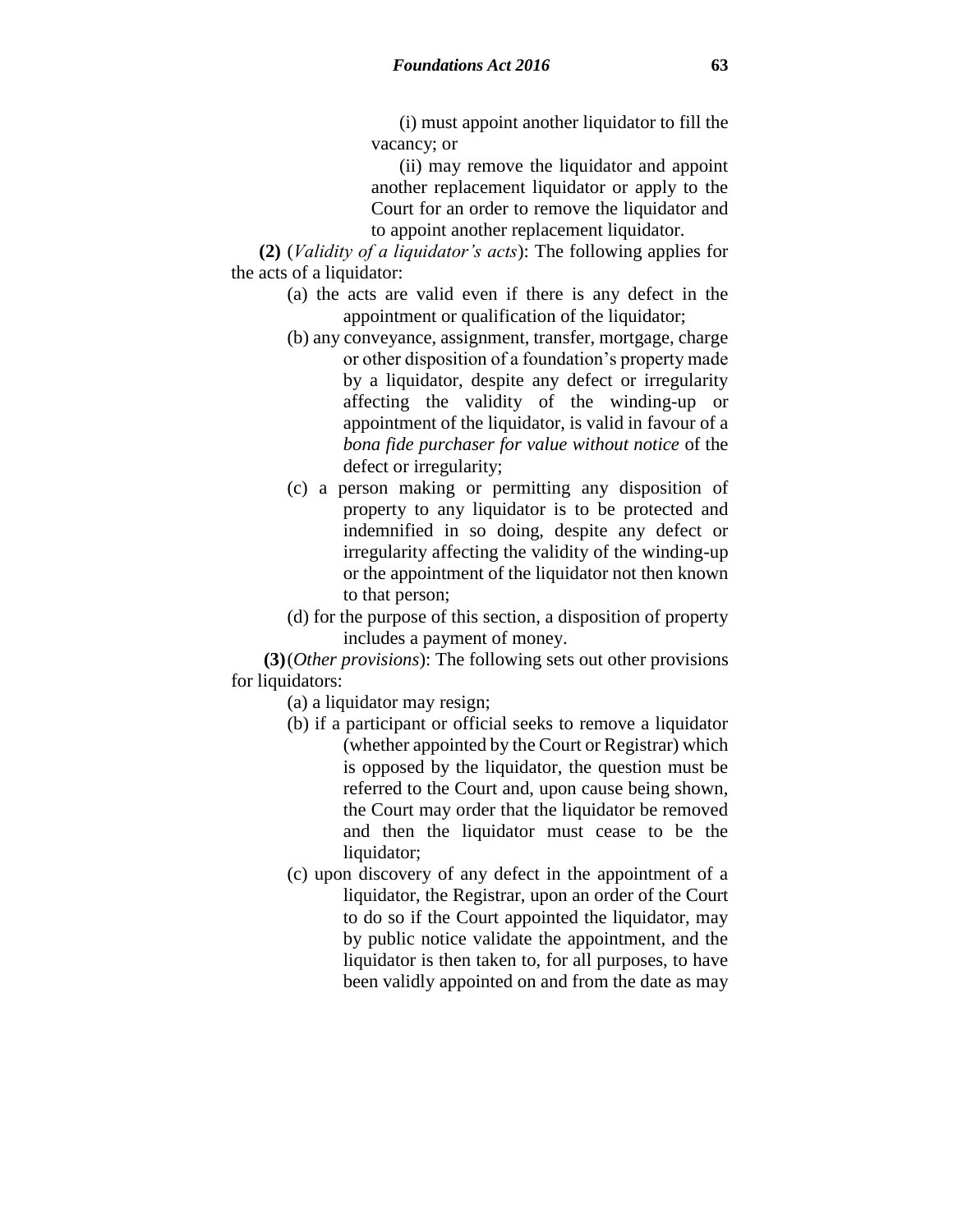be specified in the notice and otherwise upon the date of the notice.

**(4)** (*Powers of the liquidator*): A liquidator has the following powers:

> (a) a liquidator (including the council acting following the occurrence of a Council's winding-up event) may, subject to regulations and, where the liquidation is upon the Court winding-up event, subject to any order or rule of the Court -

> > (i) carry on the purpose so far as is necessary for the beneficial winding-up of the foundation;

> > (ii) subject to this Act, pay any class of creditors;

(iii) make any compromise or arrangement with creditors or persons claiming to be creditors or having, or alleging themselves to have, any claim present or future, certain or contingent, ascertained or sounding only in damage, against the foundation or whereby the foundation may be liable;

(iv) compromise:

- (A) any debts and liabilities capable of resulting in debts;
- (B) any claims present or future, certain or contingent, ascertained or sounding only in damages, subsisting or supposed to subsist between the foundation and a debtor or person apprehending liability to the foundation;
- (C) any questions in any way relating to or affecting the property or the winding-up of the foundation, on such terms as are agreed; and
- (D) taking of any security for the discharge of the debt, liability or claim, and give a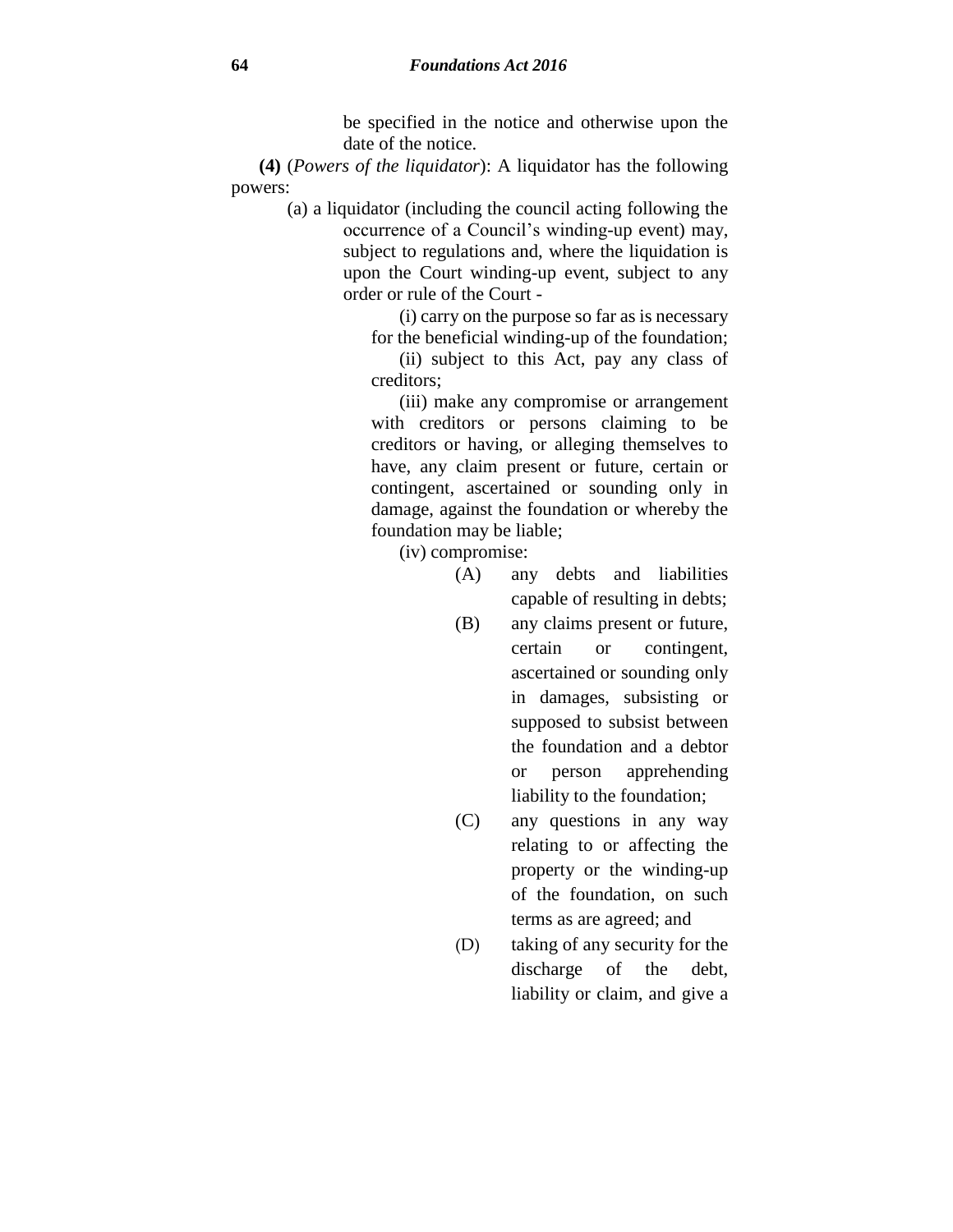complete discharge of those matters;

(vi) to the extent necessary for the beneficial winding-up of the foundation bring, defend or settle any civil or criminal action or other legal proceeding in the name of or on behalf of the Foundation;

(vii) appoint a barrister, solicitor, a trustee company, and an accountant or other expert to assist them in their duties;

(viii) sell the real and personal property and things in action of the foundation by public auction, public tender or private contract with power to transfer the whole to any person, foundation or company, or in parcels;

(ix) do all acts and execute in the name and on behalf of the foundation all deeds, receipts and other documents and for that purpose use when necessary the foundation's seal, if it has one;

(x) prove rank and claim in the insolvency, sequestration bankruptcy or liquidation of any debtor for any balance against his or her estate and receive dividends in the insolvency, sequestration bankruptcy or liquidation in respect of that balance as a separate debt due from the insolvency, bankruptcy or liquidation and rateably with other separate creditors;

(xi) draw, accept, make and endorse any bill of exchange or promissory note in the name and on behalf of the foundation with the same effect with respect to the liability of the foundation as if the bill or note had been drawn, accepted or made or endorsed by or on behalf of the foundation in the course of the fulfilment of the purpose;

(xii) raise on the security of the property of the foundation any money required;

(xiii) take out or cause to be taken out, probate or letters of administration of the estate of any deceased debtor, and do any other act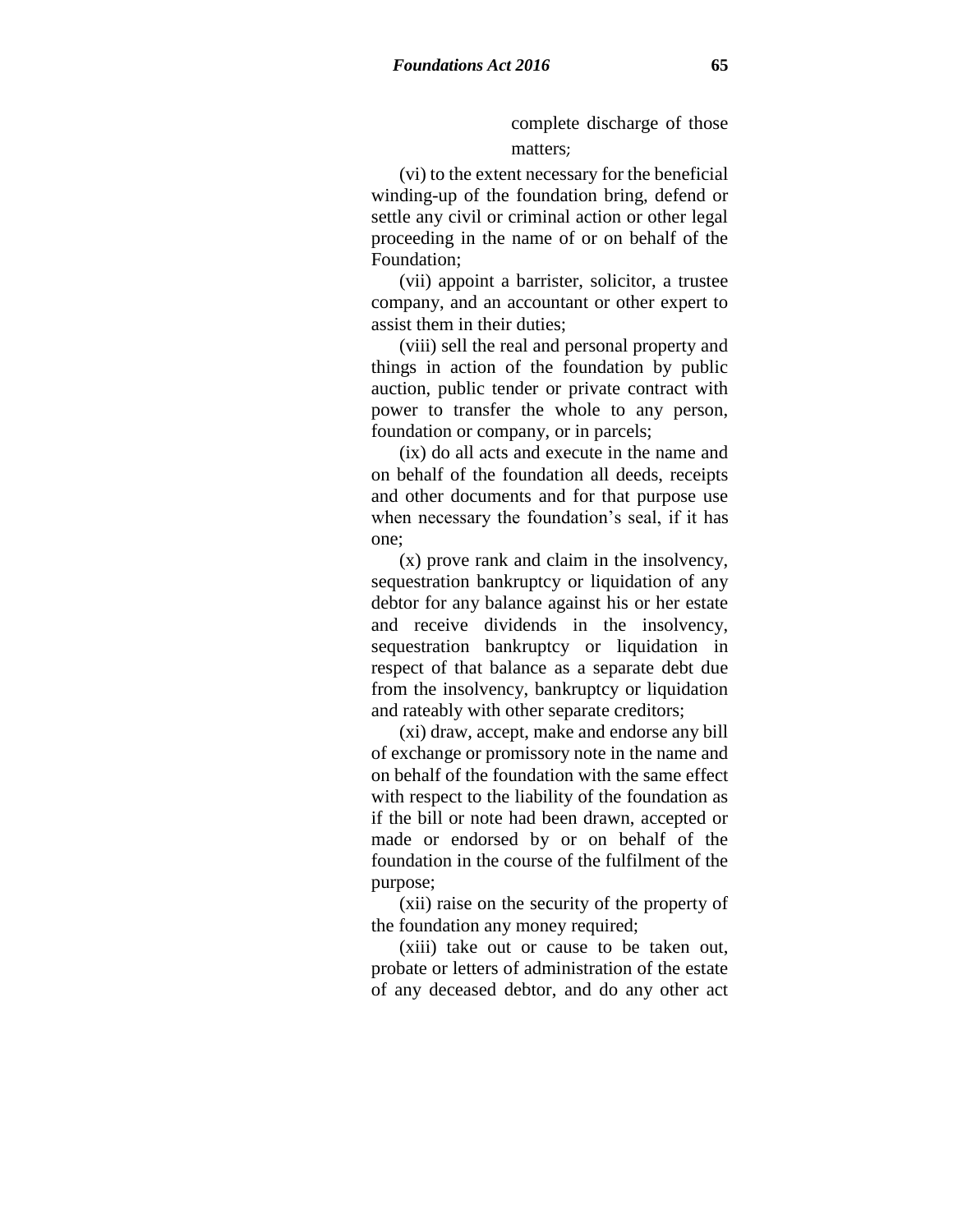necessary for obtaining payment of any money due from a debtor or from his or her estate which cannot be conveniently done in the name of the foundation, and in all such cases the money due is for the purposes of enabling the liquidator to take out or cause to be taken out the probate or letters of administration or recover the money, due to the liquidator himself or herself;

(xiv) appoint any agent or expert to do any business or carry out any work or give any recommendation or advice which the liquidator is unable or unqualified to do himself or herself and to pay the proper charges of the agents and experts for the doing of the work and to pay the proper expenses incurred in and incidental to the doing of the work; and

(xv) do any other things as are necessary or convenient and reasonable for winding-up the affairs of the foundation and distributing its property;

(b) if any creditor of a foundation -

contends that the liquidator should exercise or refrain from exercising any of the powers set out in section  $82(6)(a)$ ; or

is aggrieved by any act or omission of the liquidator arising for such exercise or failure to exercise such powers,

person may submit the contention to the Registrar, setting out the ground for it and, if the Registrar is of the opinion that the contention is one which might be reasonably sustained (whether the Registrar would sustain it himself or herself or not) the Registrar must inform that liquidator and the contention must then be referred to the Court by the Registrar on behalf of the applicant and the liquidator must comply with the order of the Court;

(c) unless the Court orders otherwise concerning a contention referred to it under paragraph (b) -

> (i) the liquidator is entitled to the costs and expenses of the proceedings out of the property of the foundation; and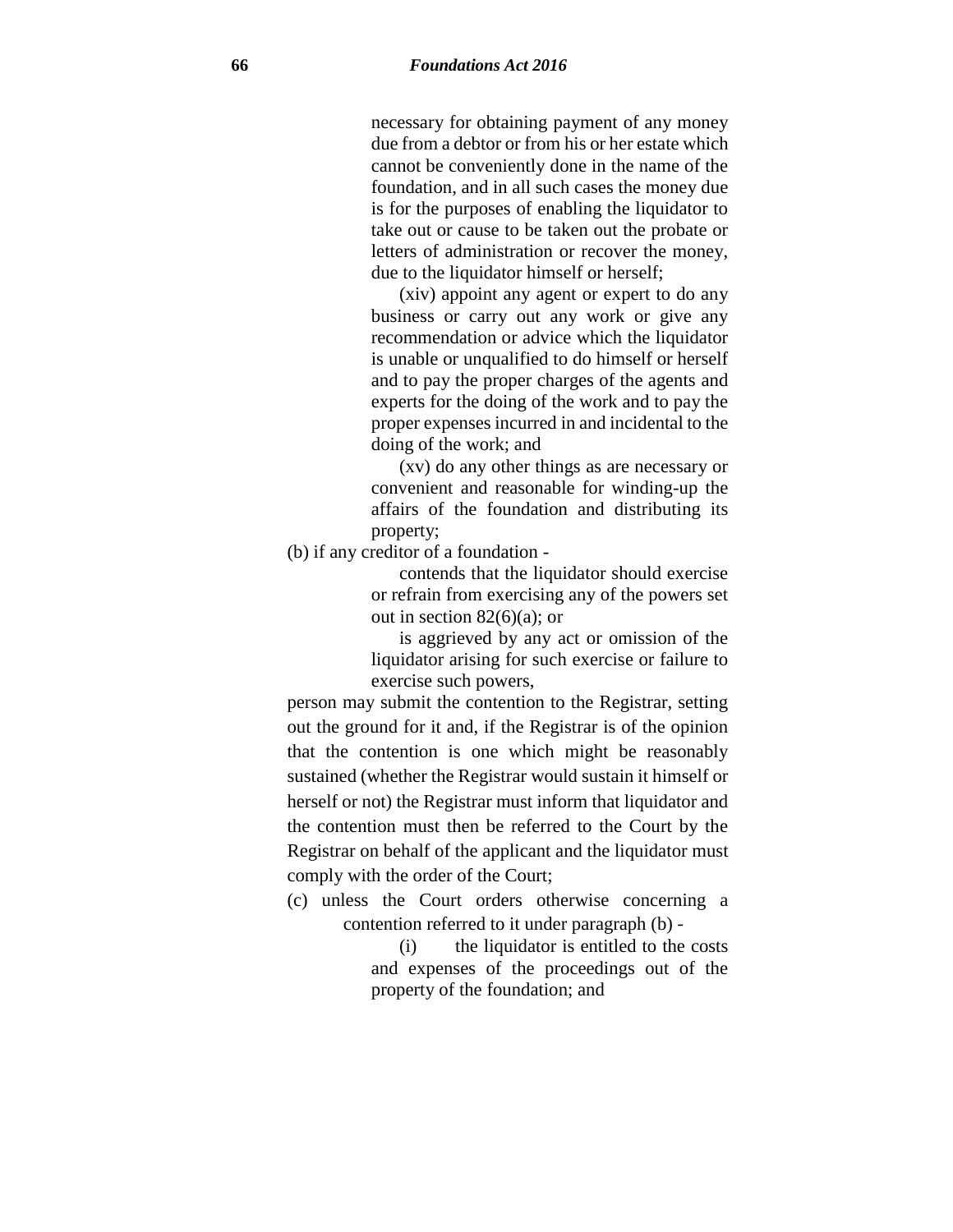(ii) if prior to the contention being referred to the Court, the liquidator certifies to the Court that there is a doubt whether the property of the Court will be sufficient to satisfy the costs after providing for all other then known expenses and outgoings, the Court:

- (A) must not then proceed with the hearing until full security for the costs and expenses has been provided by the applicant (including security to the extent of the
- (B) liquidators doubts as expressed); and
- (C) may order the applicant to pay to the liquidator the whole of the liquidator's costs and expenses or a part of them as the Court thinks fit;
- (c) all proper costs charges and expenses of and incidental to the winding-up, including the remuneration of the liquidator, are payable out of the property of the foundation in priority to all other claims of whatsoever nature and, if the property is insufficient to satisfy the costs, charges and expenses the Court may make an order as to the order of priority of payment.

**(5)** (*Exercise and control of liquidator's or council's powers*): The following sets out the exercise and control of the powers of the liquidator or the council:

> (a) subject to this Act and in the administration of the property of a foundation and the distribution of them amongst its creditors, the liquidator or the council must have regard to any directions given by creditors at any meeting or otherwise under this Act; (b) the liquidator -

> > (i) may summon a meeting of the creditors for the purpose of ascertaining their wishes; and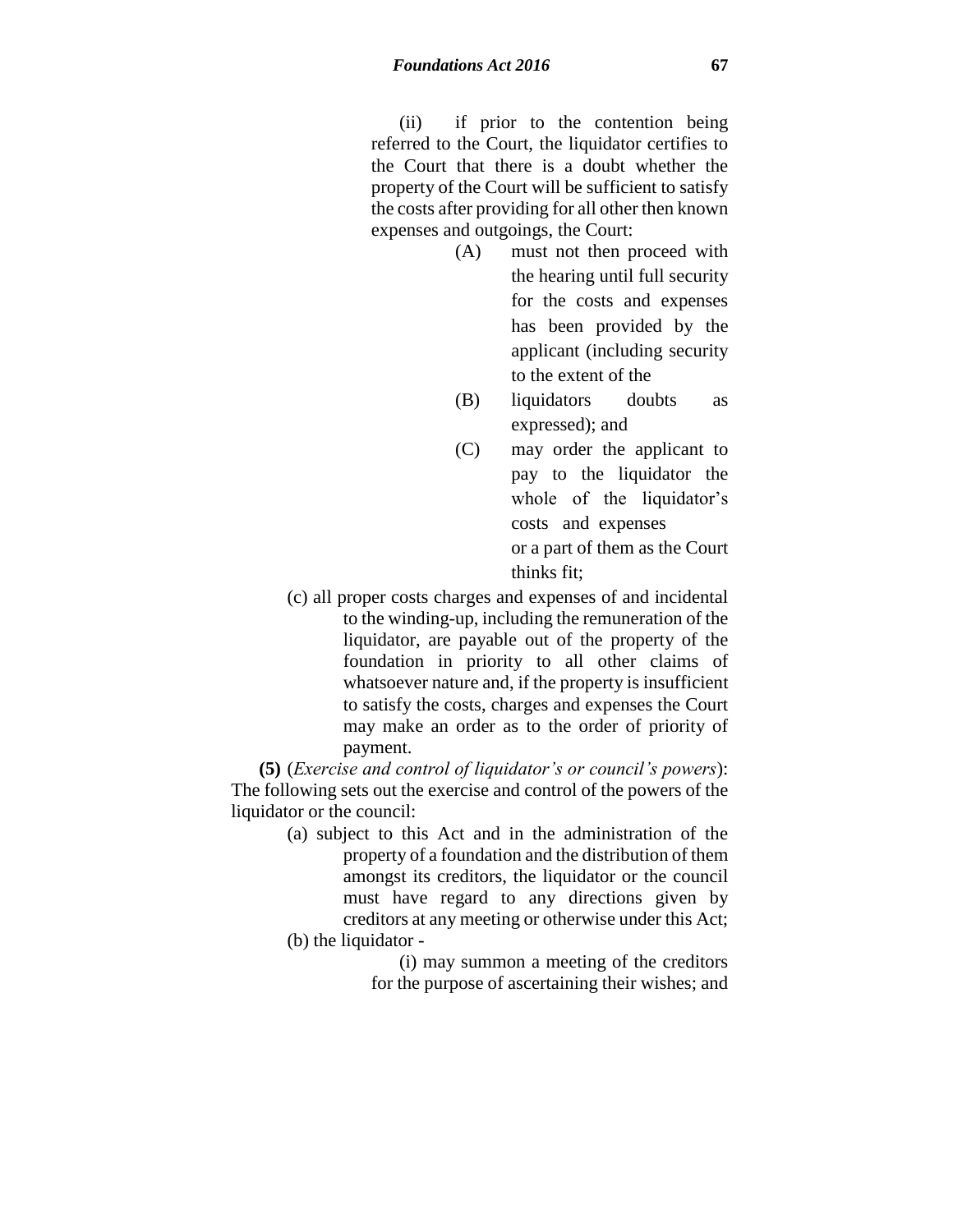(ii) must summon meetings if:

- (A) directed by a resolution of the creditors; or
- (B) requested by not less than one-tenth in value of the creditors,

and all those meetings are be summoned and held pursuant to any regulations;

(c) subject to this Act, the liquidator and the council must use their respective discretions when managing the affairs of the foundation and distributing its property.

**(6)** (*Payment by the liquidator or by the council*): The liquidator and the council must pay the monies received by them respectively into any bank account opened by them for the purposes of their activities as liquidator, and regulations may be issued prescribing the bank account approved for this purpose and the manner and terms under which the bank account is to be conducted. In this subsection "bank account" means an account in the name of the liquidator or in the name of the foundation in liquidation or in such other name as the Registrar directs, at such bank carrying on business in Samoa as is approved by the Registrar for the purpose of this section.

**(7)** (*Liquidator's or the council's books*): The liquidator or the Council must keep proper books in which they must cause to be made entries:

- (a) of minutes of proceedings at meetings and of resolutions by creditors; and
- (b) of any other prescribed matters,

and any creditor entitled to prove in the liquidation may, with the approval of the Registrar, personally or by his or her agent inspect the books.

**(8)** (*Liquidator's or the Council's returns*): Regulations may be made under section 89 to prescribe:

- (a) returns, accounts, reports and information to be lodged with the Registrar by a liquidator or the council, carrying out the liquidation; and
- (b) costs and fees for the purposes of paragraph (a).

**(9)** (*Invoices*): If a foundation is being wound-up, any invoice, order for goods or business letter issued by or on behalf of the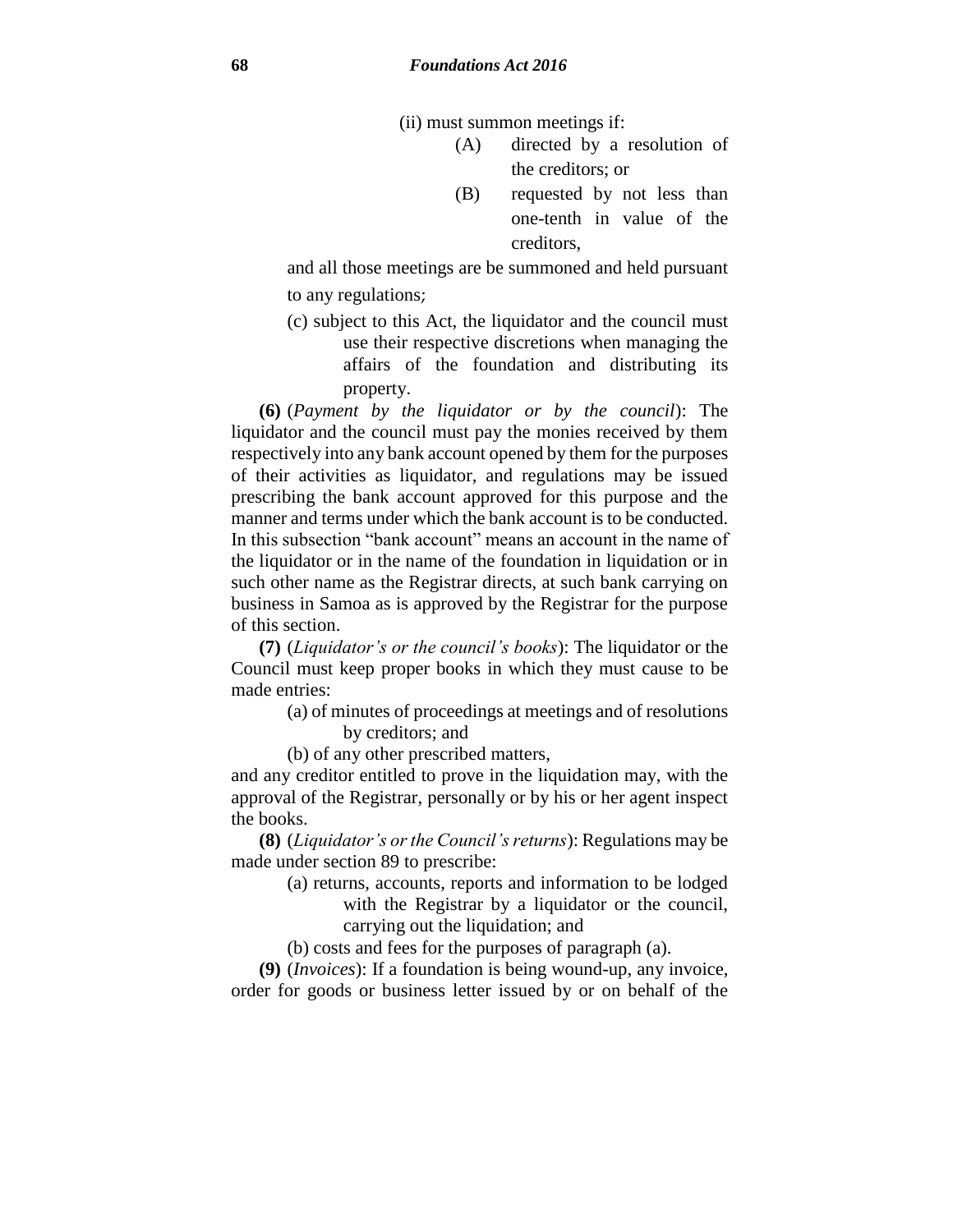foundation or a liquidator of that foundation, being a document on or in which the name of the foundation appears, must have the words "in liquidation" added after the name of the foundation, where it first appears in that document.

(9A) If a foundation contravenes subsection (9), the foundation and any of its official and its liquidator, who, knowingly and willfully, authorises or permits the contravention commits an offence.

**(10)** (*Books of liquidator and foundation*): The following apply to the books of the liquidator or foundation:

- (a) if a foundation is being wound-up or has been woundup, all books and papers of the foundation that are relevant to the affairs of the foundation at or subsequent to the commencement of the winding-up of the foundation as between the participants and the officials are *prima facie* evidence of the truth of all matters purporting to be recorded in those books and papers;
- (b) if a foundation has been wound-up, the liquidator or the council must deliver the books and papers referred to in paragraph (a) to the resident agent who must retain the books and papers for six (6) years from the commencement of the winding-up;
- (c) no responsibility rests on the liquidator or council, participants, officials or the Registrar by reason of any book or paper of the foundation being mislaid or not being forthcoming to a person claiming to be interested in the book or paper.

**(11)** (*Investment by the liquidator or the council*): If the cash balance standing to the credit of a foundation in liquidation is in excess of the amount which in the opinion of the liquidator is required to answer the demands relating to the foundation, the liquidator or the council may invest the excess or any part of the excess in any investment approved in writing by the Registrar.

**(12)** (*Liquidator's or council's expenses*): The following apply to expenses of the liquidator or council:

> (a) unless expressly directed by the Court to do so, the liquidator or the council must not incur any expense on the winding-up of the foundation unless there are sufficient available property to meet the expense;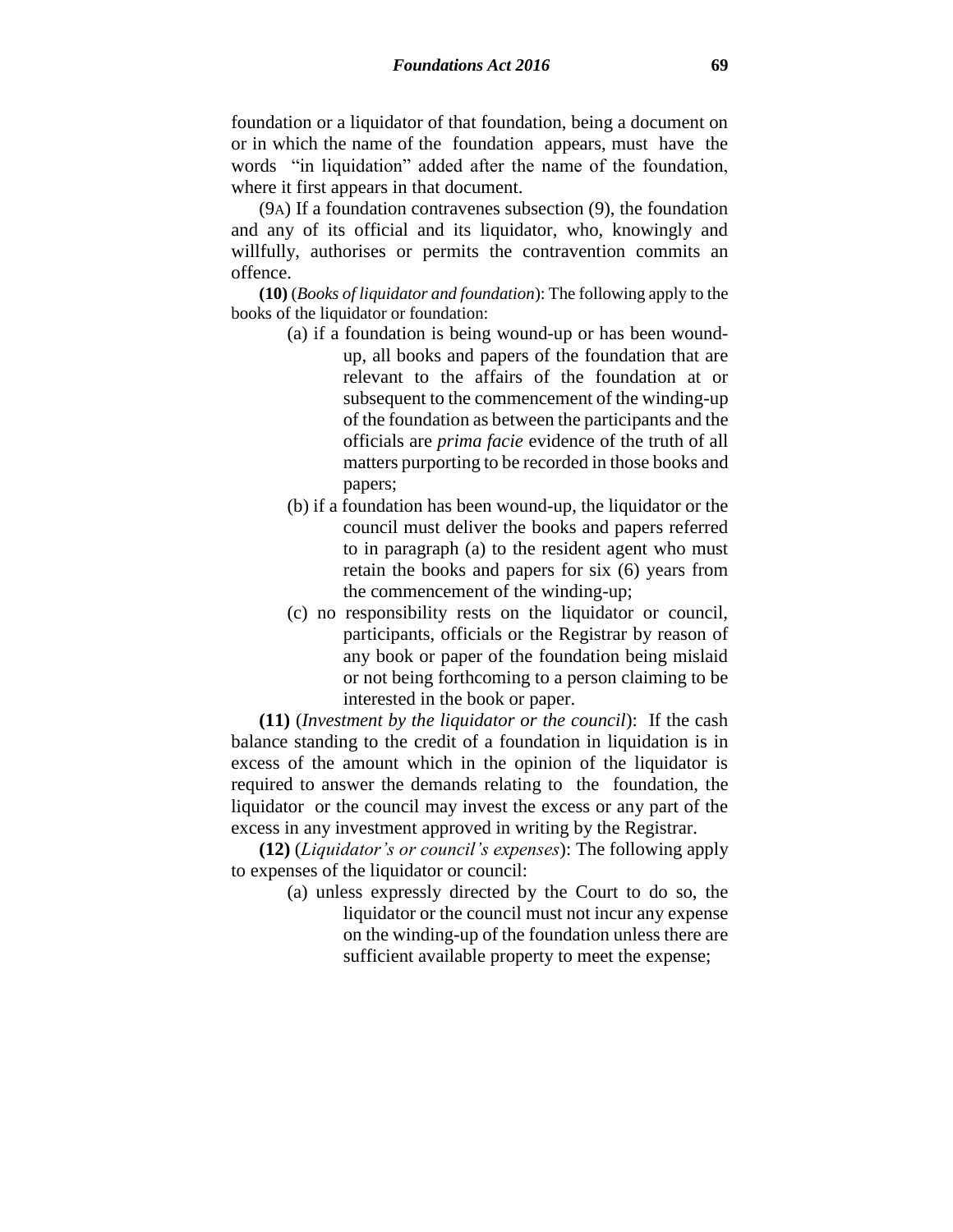- (b) on the application of a creditor, the Court may direct a liquidator or the council to incur a particular expense on condition that the creditor -
	- (i) indemnifies the liquidator or the council for the recovery of the amount expended; and

(ii) gives security for the amount of the indemnity in a form acceptable to the liquidator, council or Court.

**84 Further general matters about winding-up – (1)** (*Custody and vesting of foundation's property*): On the commencement of any winding-up, the liquidator must take into his or her custody or under their control:

- (a) all the property and things in action to which the foundation is or appears to be entitled; and
- (b) on an application by the liquidator to the Court, all or any part of any property of the foundation, of whatsoever description belonging to the foundation, or held by trustees on its behalf, may be vested in the liquidator in his or her official name.

**(2)** (*Delivery of property*): The Court may require any trustee, banker, agent, participant or official of a foundation to pay, deliver, convey, surrender or transfer to the council or to the liquidator forthwith or within a time as the Court directs, any money, property, books and papers in his or her hands to which the foundation is prima facie entitled.

**(3)** (*Avoidance of certain transactions*): Any attachment, sequestration, distress or execution put in force against the property or effects of a foundation after the commencement of its windingup is void, unless the Court otherwise orders.

**(4)** (*Pending proceedings*): After the commencement of the winding-up, any action or proceeding is not to be proceeded with or commenced and any judgment is not to be executed against a foundation, except with leave of the Court, subject to terms and conditions as the Court may impose.

**(5)** (*Power to stay winding-up*): A person:

- (a) may, at any time after the commencement of a winding
	- up, apply to the Court for an order that the windingup be stayed (either altogether or for a limited time and subject to section 80(3)), subject to terms and conditions as the Court may impose; and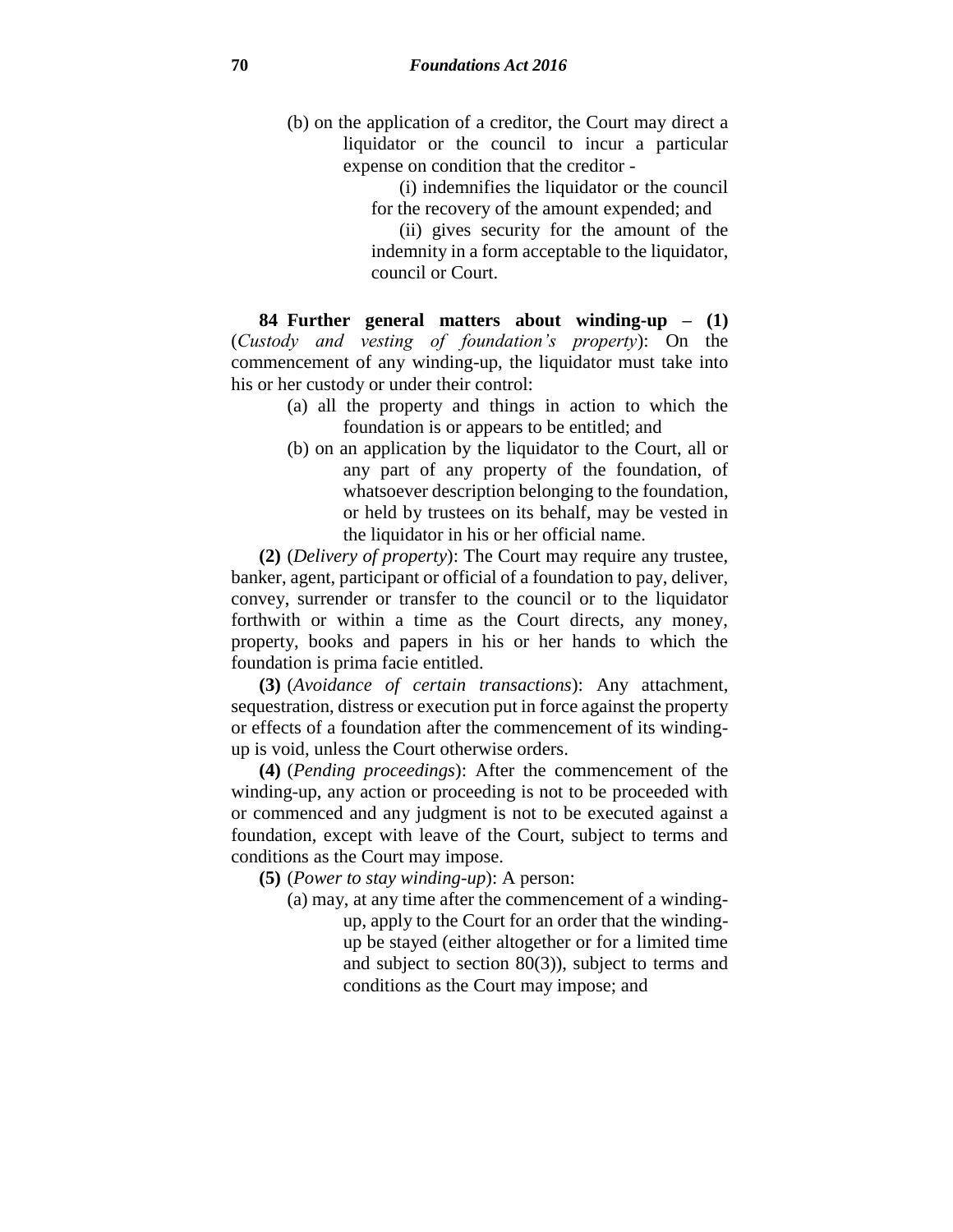(b) must forthwith lodge a copy of the order with the Registrar.

### **85. Personal liability for certain defaults after bankruptcy**  $-$  (1) If:

(a) a foundation has been wound-up and is unable to pay its debts; and

(b) there has been, for the foundation, a contravention of a provision which –

> (i) has contributed to the inability of the foundation to pay its debts;

> (ii) has materially misled or deceived any official, participant or creditor as to, or has resulted in substantial uncertainty as to, the property, liabilities or investment instruments of the foundation; or

> (iii) has substantially impeded the orderly winding-up of the foundation's affairs,

any official who is responsible for the contravention (without prejudice to any civil liability or order under subsection (3)) commits an offence.

**(2)** It is a defence for an offence under subsection (1) to show that the official:

- (a) took all reasonable steps to secure compliance by the foundation with the relevant provisions; or
- (b) had reasonable grounds for believing and did believe that a competent and reliable person, acting under the supervision or control of or appointed by the officials -

(i) was charged with the duty of ensuring that those provisions were complied with; and

(ii) was in a position to discharge that duty.

**(3)** If any circumstances set out in subsection (2)(a) and (b) exist, the Court may, on the application of any creditor, official, participant or person conducting the winding-up of the foundation, order that the official who contravenes subsection (2)(b) be personally liable, without limitation of liability, for the debts of the foundation or any part of the liability as may be specified by the Court.

**(4)** For a declaration under subsection (3) relating to any person, the Court may: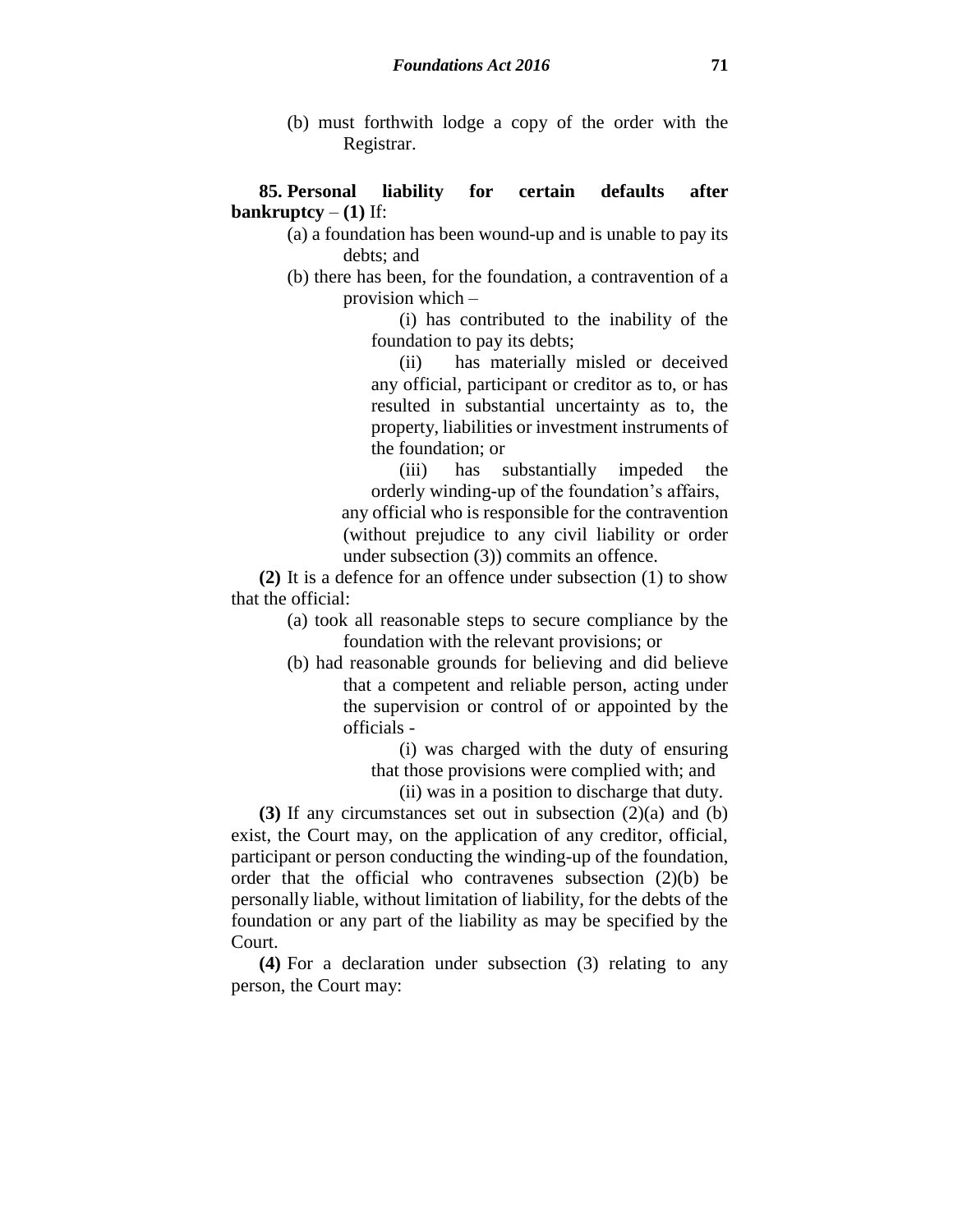- (a) give any other directions to give effect to the declaration;
- (b) direct that the liability of that person under the declaration be a charge on -

(i) any debt due from the foundation to that person, to any other person on that person's behalf, to any person claiming as assignee from or through the assignee or to any person acting on behalf of an assignee; or

(ii) any charge on any foundation property or any interest in any the charge held by or vested in that person or any other person; and

- (c) make any further orders as it thinks fit for the purpose of giving effect to any charge imposed under paragraph (b).
- **(5)** In subsection (4), "assignee":
	- (a) includes any person to whom or in whose favour, by the directions of the person liable, the debt, charge or interest was created, issued or transferred; but
	- (b) does not include an assignee for valuable consideration given in good faith and without notice of any of the grounds upon which the declaration might have been made.

**(6)** The Court must not make a declaration under subsection (3) on a person if it considers that the person:

- (a) took all reasonable steps to secure compliance by the foundation with the relevant provisions; or
- (b) had reasonable grounds for believing and did believe that a competent and reliable person, acting under the supervision or control of or appointed by the members of the council -

(i) was charged with the duty of ensuring that those provisions were complied with; and

(ii) was in a position to discharge that duty.

**(7)** Subsections (3) to (6) is without prejudice to any other penalty, remedy or proceedings, whether civil or criminal, in respect of the contravention.

**(8)** In this section:

(a) "relevant provision" means any provision of this section and any other prescribed provision; and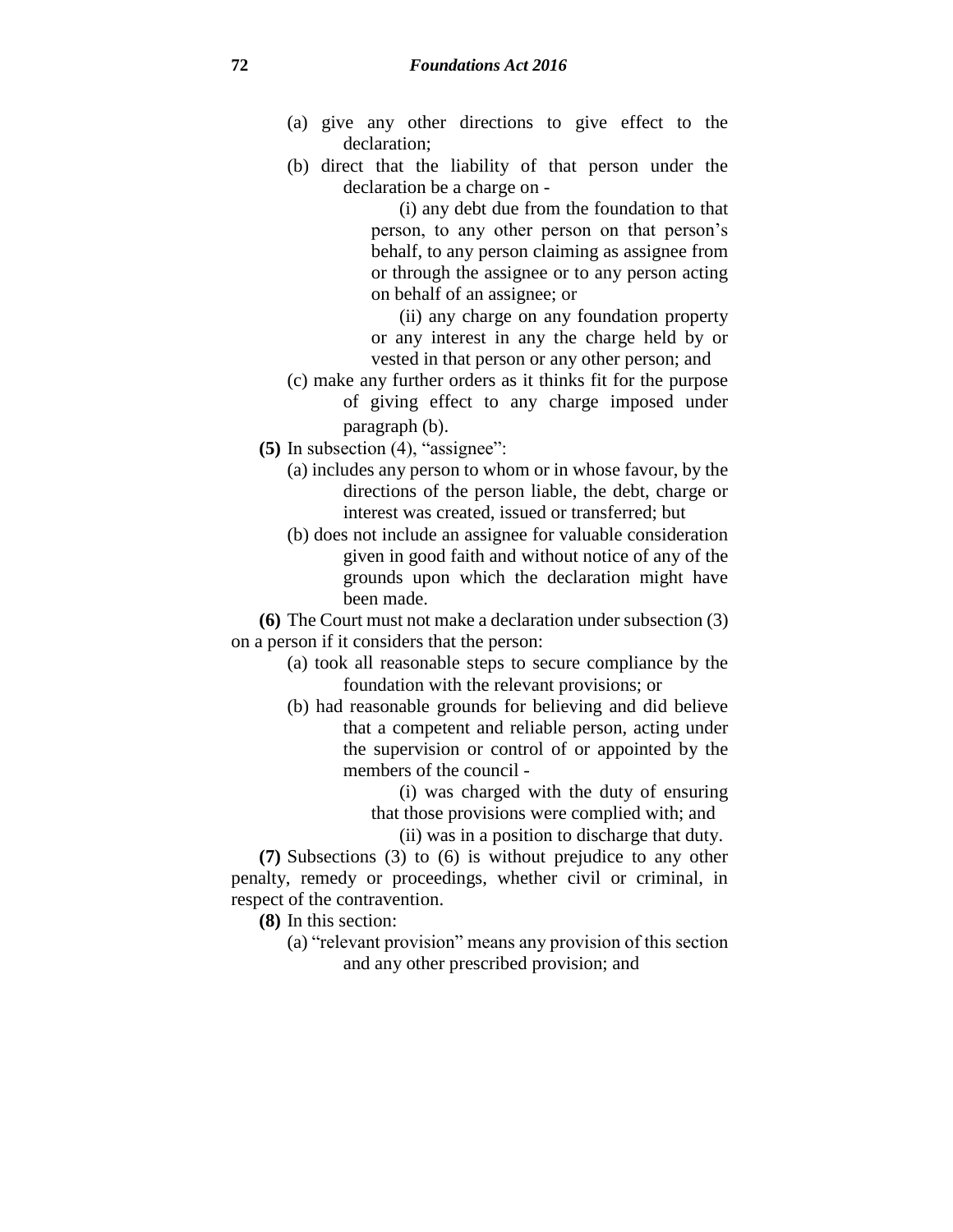(b) a person is considered to be responsible for a contravention of a relevant provision if the contravention -

> (i) was committed with the person's consent or connivance; or

> (ii) was attributable to or facilitated by any neglect on the person's part.

### **86. Distribution of property upon winding-up – (1)**

Subject to subsections (2) to (7), upon the winding-up of a foundation, the property are to be distributed in the following order:

- (a) firstly, to creditors other than officials, participants or non-notifiable beneficiaries, to the extent otherwise permitted by law, in satisfaction of the foundation's debts;
- (b) secondly, to officials, participants or non-notifiable beneficiaries who are creditors, to the extent otherwise permitted by law, in satisfaction of the foundation's debts;
- (c) finally, subject to the constitution, to the default recipient.

**(2)** Subject to any preferential payments under this section, the property of a foundation must, on its winding-up be applied in satisfaction of its liabilities equally, unless the constitution provides otherwise.

**(3)** A claim is not to be admitted to proof in a winding-up unless:

- a judgment of a court of another country on the claim could be registered and enforce in Samoa under the laws of Samoa; or
- the claim would be enforceable by proceedings of the Court.

**(4)** In the winding-up of a foundation which is bankrupt, the same rules prevail and be observed with regard to:

- (a) the respective rights of secured and unsecured creditors;
- (b) debts provable; and
- (c) the valuation of annuities and future and contingent liabilities,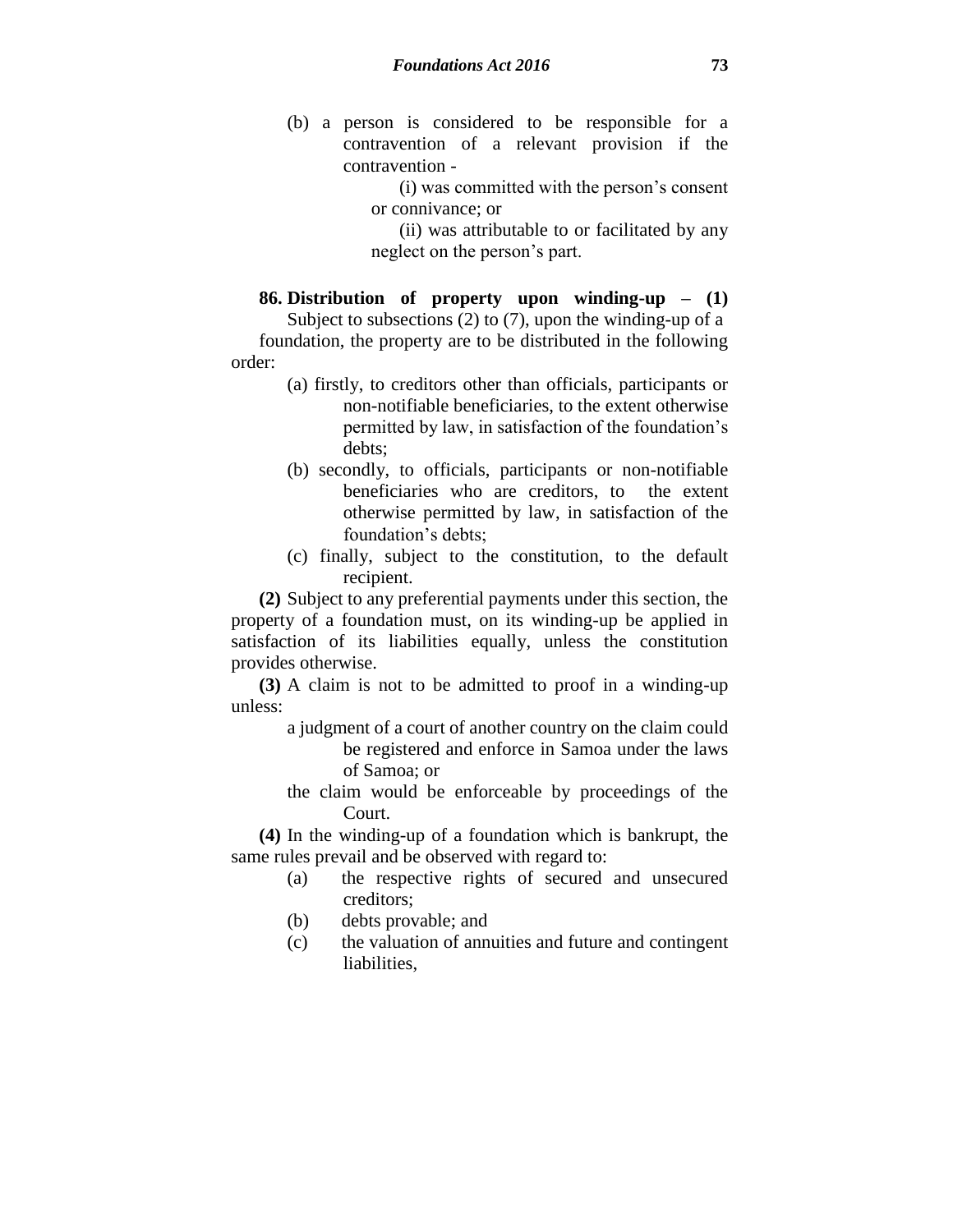as are in force or provided for the winding-up of a private company under the laws of Samoa.

**(5)** Regulations under section 89 may provide for the proof of claims in a winding-up of a foundation and if there are no regulations the procedure to be followed are those provided for proof of claims in the winding-up of a private company under the laws of Samoa.

- **(6)** Subject to subsection (7):
	- (a) the Court; or
	- (b) the Registrar, for a winding-up upon a council's winding-up event if the council is affecting the liquidation,

may fix a date:

- (aa) on or before which creditors are to prove their debts or claims; or
- (bb) after which the claims will be excluded from the benefit of any distribution made before those debts are proved.
- **(7)** The date in subsection (6) may be extended by:
	- (a) the liquidator; or
	- (b) the Registrar, for a winding-up upon a council's winding-up event.

**87. Removal from Register – (1)** Following the winding-up of a foundation and distribution of the property under this Part, an application for removal from the Register must be submitted to the Registrar.

- **(2)** An application for removal from the Register must:
	- (a) state the winding-up event that led to the winding-up of the foundation;
	- (b) confirm that the winding-up process had been completed under this Part;
	- (c) be provided by the council, liquidator or resident agent, or any other person as the Registrar may allow; and
	- (d) contain any further information that the Registrar may require.
- **(3)** If the conditions of subsection (2) are satisfied:
	- (a) the foundation's name is to be removed from the Register;
	- (b) the foundation ceases to exist and to have legal personality;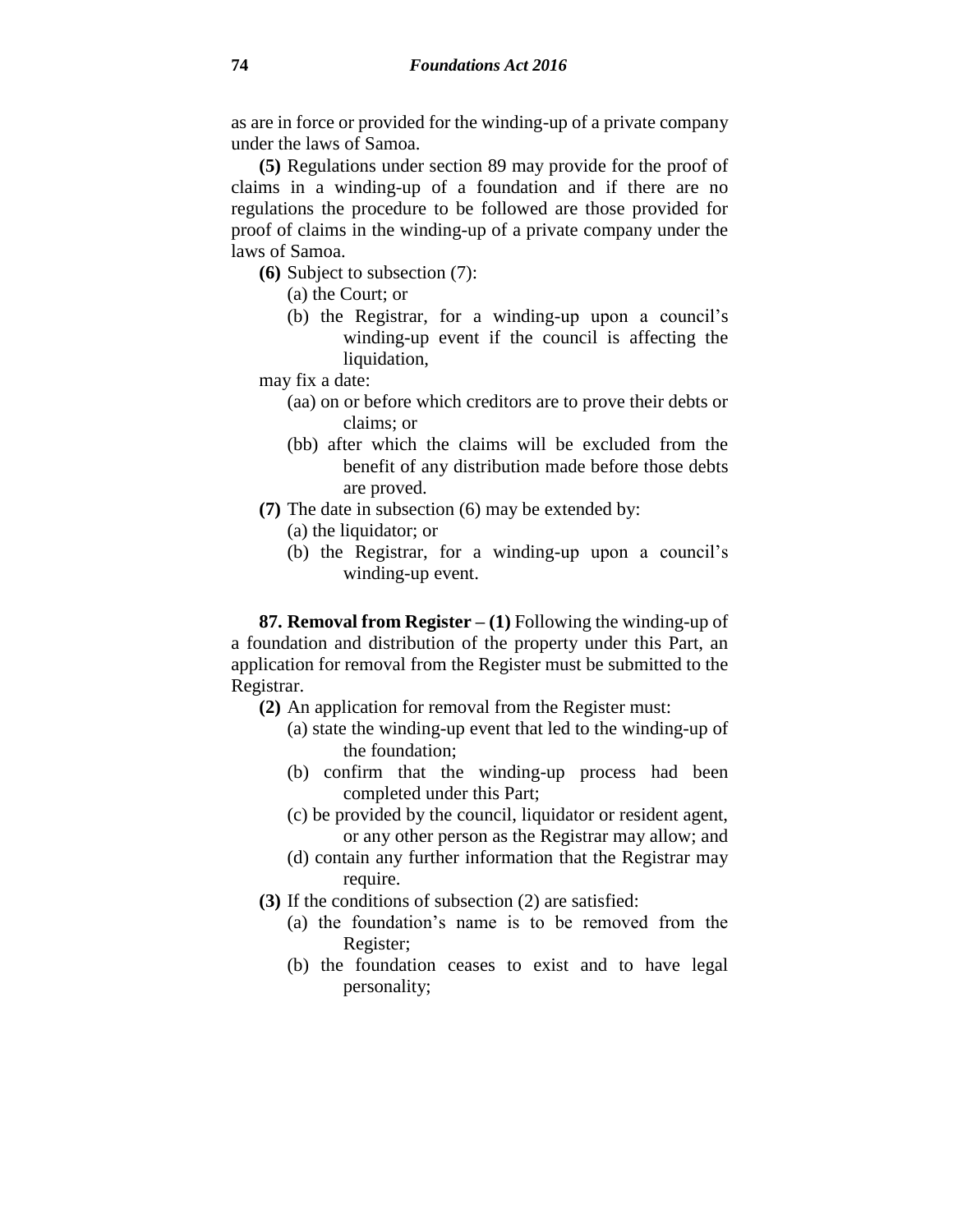- (c) the Registrar must file in the Register a notice stating that the foundation's name has, pursuant to this paragraph, been removed from the Register by virtue of its termination; and
- (d) the Registrar must publish the fact that the foundation has been terminated and removed from the Register in a manner and for a period as the Registrar thinks fit.

**88. Reinstatement following winding-up order – (1)** If a foundation has been removed from the Register under section 87 as a result of an administrative error, the Registrar may reinstate it to the Register, on the application of an official, participant or creditor if:

- (a) the application is made within six (6) months of the date of removal; or
- (b) within a greater time as the Registrar may allow, if the Registrar is satisfied that it was not possible for the application to be brought within time.

**(2)** If the Registrar refuses, or is unable, to reinstate a foundation to the Register, the Court may, on such terms and conditions as it thinks fit, on an application by or on behalf of any person under section 52(2), by order authorise the reinstatement of a foundation to the Register, if:

- (a) the application is made within six (6) months of the removal; or
- (b) within a greater time as the Court may allow, if it is satisfied that it was not possible for the application to be brought within time; and
- (c) if the Court thinks it just and equitable to do so in all the circumstances.
- **(3)**An order under subsection (2) may:
	- (a) contain any directions;
	- (b) make such provision as the Court thinks fit for placing the foundation and all other persons in the same position as nearly as may be as if the foundation had not been terminated; and
	- (c) without affecting paragraph (a) or (b), include provision for the return of the property of the foundation, which may include any property (or its value) which vested in the State upon termination.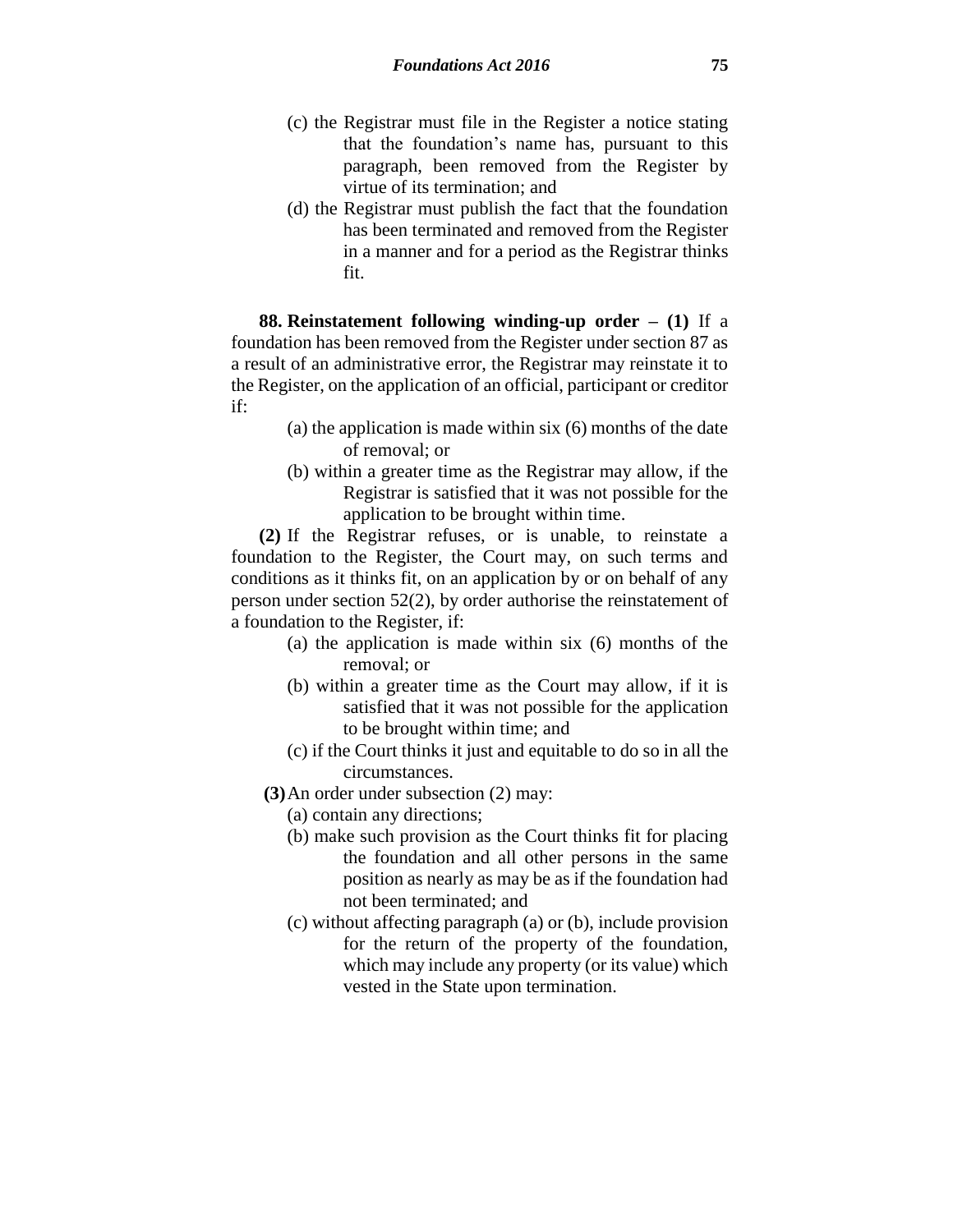**(4)** The reinstatement of a foundation's name pursuant to an order under subsection (2) must, unless the Court otherwise directs, and without prejudice to any other term of the order, be conditional upon the payment by the applicant to the Registrar of:

- (a) all sums which would have been payable by the foundation if it had not been dissolved; and
- (b) any cost incurred by Registrar, if appropriate.

**(5)** Upon the restoration of a foundation's name under this section, the foundation is taken to have continued in existence.

### **PART 10 MISCELLANEOUS**

**89. Regulations and forms – (1)** The Head of State, acting on the advice of Cabinet, may make regulation to give effect to or for the purposes of this Act, and in particular to make regulations:

(a) to regulate striking off from the Register;

(b) to prescribe fees for the purpose of the Act;

(c) to amend any Schedule except Schedule 8; and

(d) for matters required to be prescribed under this Act.

**(2)** The Registrar may approve forms for the purpose of this Act.

**90. Penalties –** The penalties for any offence under this Act are set out in Schedule 8.

**90A. Registrar may impose monetary sanctions –** Regulations may be made for monetary sanctions to be imposed by the Registrar for non-compliance with the provisions of this Act.

**91. Income Tax Act amended –** For Part A of Schedule 2 of the Income Tax Act 2012:

- (a) in subsection (1), replace the full stop with the semi colon at the end of paragraph (zc), and after paragraph (zc) insert:
- "(zd) the income and capital gains (other than prescribed exempt income and capital gains) of a foreign benefitting foundation";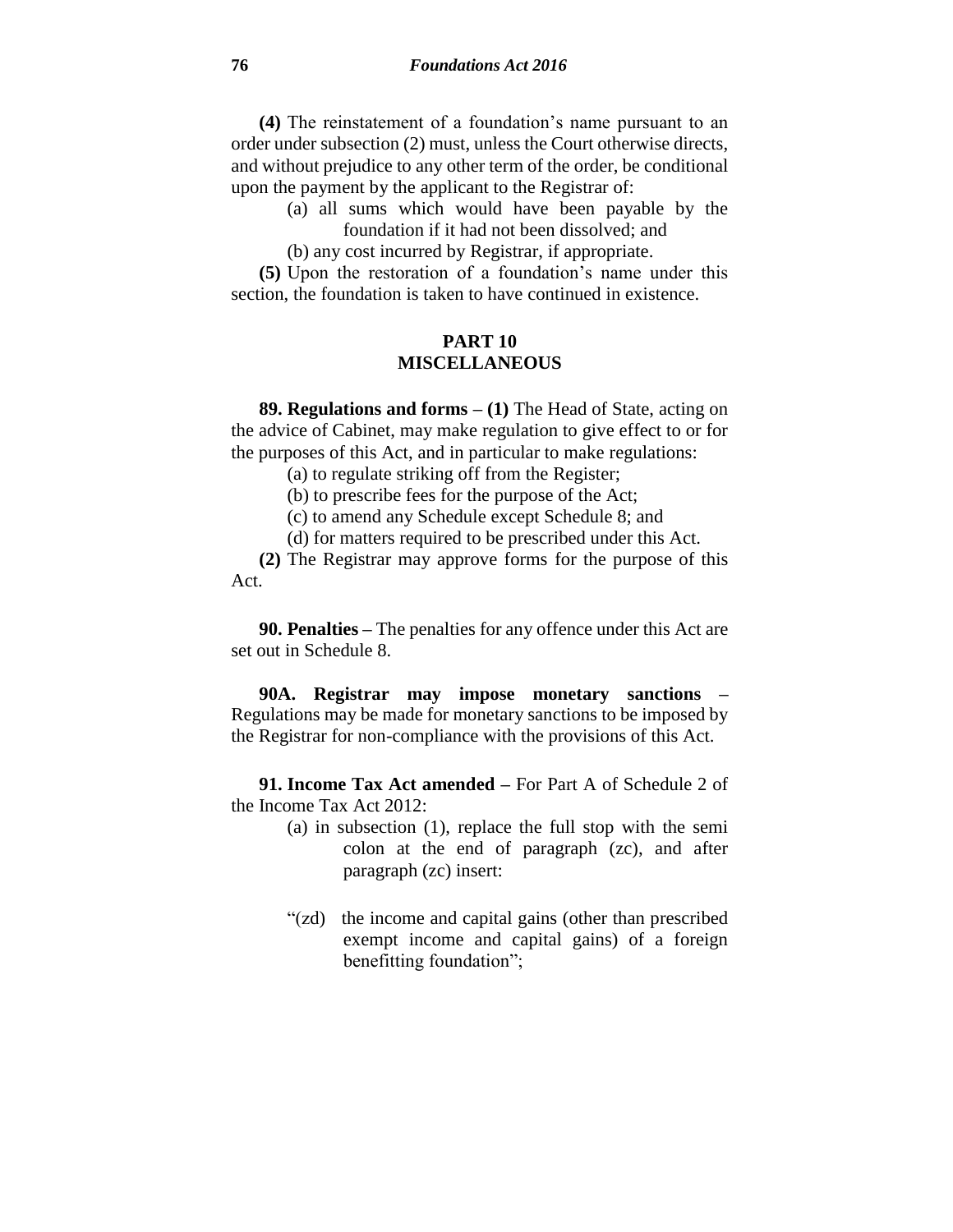- (b) in subsection (2) insert the following definition -
- ""foreign benefitting foundation" means a Samoan foundation:
	- (a) of which the founder or other person who has endowed the foundation directly or indirectly is not a resident person or resident trust; and
	- (b) where its purpose cannot benefit a resident person or resident trust;".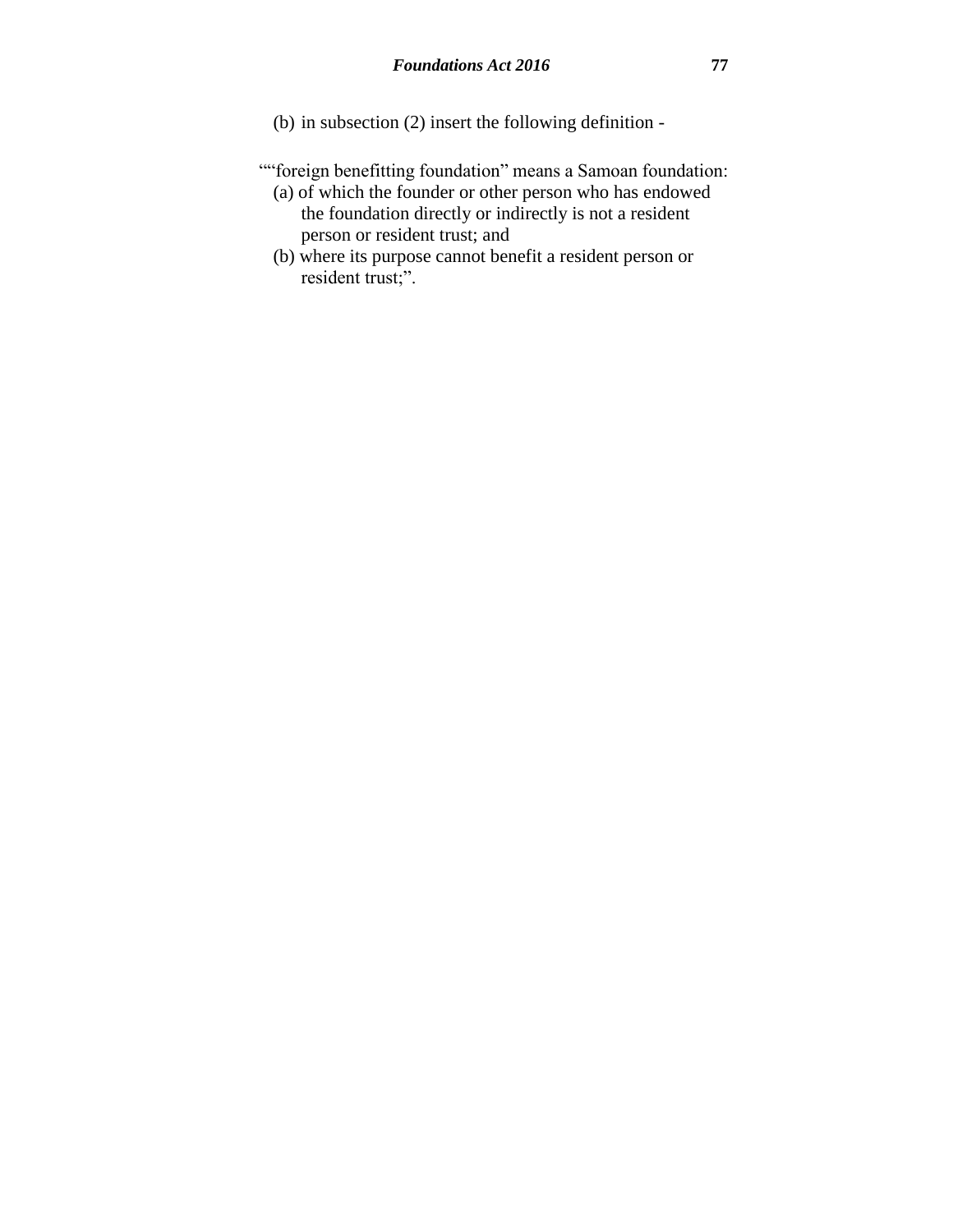### **SCHEDULES**

### **SCHEDULE 1 (Section 4)**

#### **The information required in charters**

- 1. A charter must:
	- (a) state the name of the foundation;
	- (b) state the purpose of the foundation;
	- (c) contain a description of the initial capital;
	- (d) state the duration of the foundation (if it is to subsist for a limited period only); and
	- (e) contain a declaration from the founder, or the resident agent, that the founder wishes the members of the council to comply the charter.
- 2. The name of a foundation must:
	- (a) end with the word "Foundation";
	- (b) not be the same as a name already appearing in the Register;
	- (c) not be such as to create a criminal offence or, in the opinion of the Registrar, be offensive, misleading or inappropriate;
	- (d) not be such as to induce the public to confuse the foundation with some other person or body previously established in Samoa or another country;
	- (e) not without the consent of the Registrar, contain a restricted word or phrase which must have been published by the Registrar under clause 1(2) of Schedule 4; and
	- (f) not be changed if the constitution so provides unless the Registrar requires that the name of the foundation to be changed.

### **SCHEDULE 2 (Section 5)**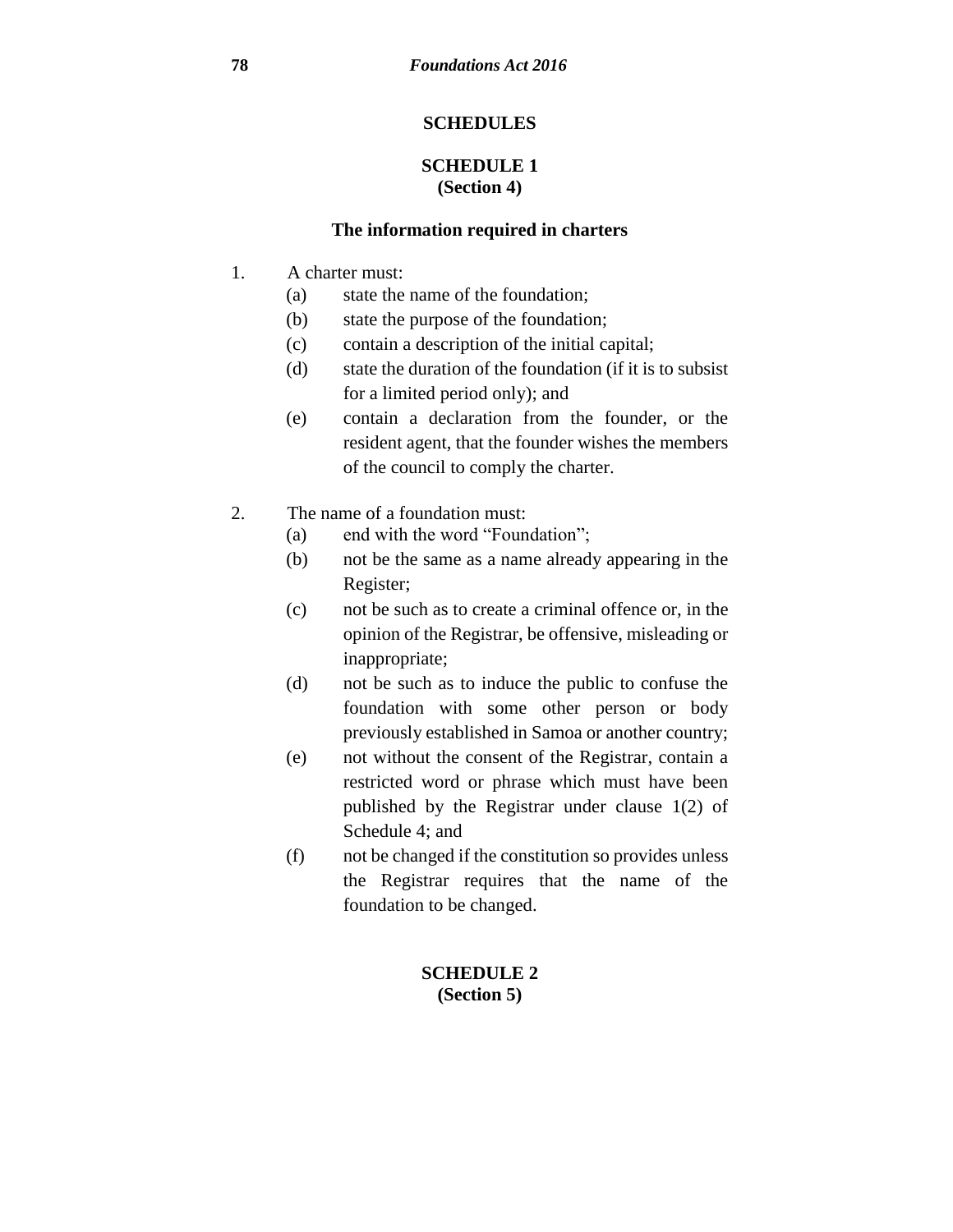#### **Matters to be provided by rules**

Rules must provide for the following matters:

- (a) the functions of the council and, if any functions are be delegated or exercised in conjunction with any other person, the extent to which the delegation may be done;
- (b) the appointment, resignation and removal of members of the council and the guardian;
- (c) the remuneration of the members of the council and the guardian, if they are to be remunerated;
- (d) the manner in which the decisions of the council are to be made and, if any of the decisions of the council requires the approval of a person other than a member of the council, specify which of the decisions and that other person.

### **SCHEDULE 3 (Sections 4 and 5)**

### **Provisions which will apply as part of the charter or the rules unless expressly excluded in either of them**

### **1. Amendment of the charter and rules:**

- (1) The charter or the rules may be amended by deed approved by resolution of the council with the prior written consent (which may be contained in the deed if the consent or is party to the deed) of the following persons in the following order of priority:
	- (a) the founder;
	- (b) the supervisory person;
	- (c) if there is no supervisory person, the guardian.
- (2) Without the need for any consent under subclause (1), if there are no such persons who are living and capable of acting, provided that the charter or the rules may not be amended or varied: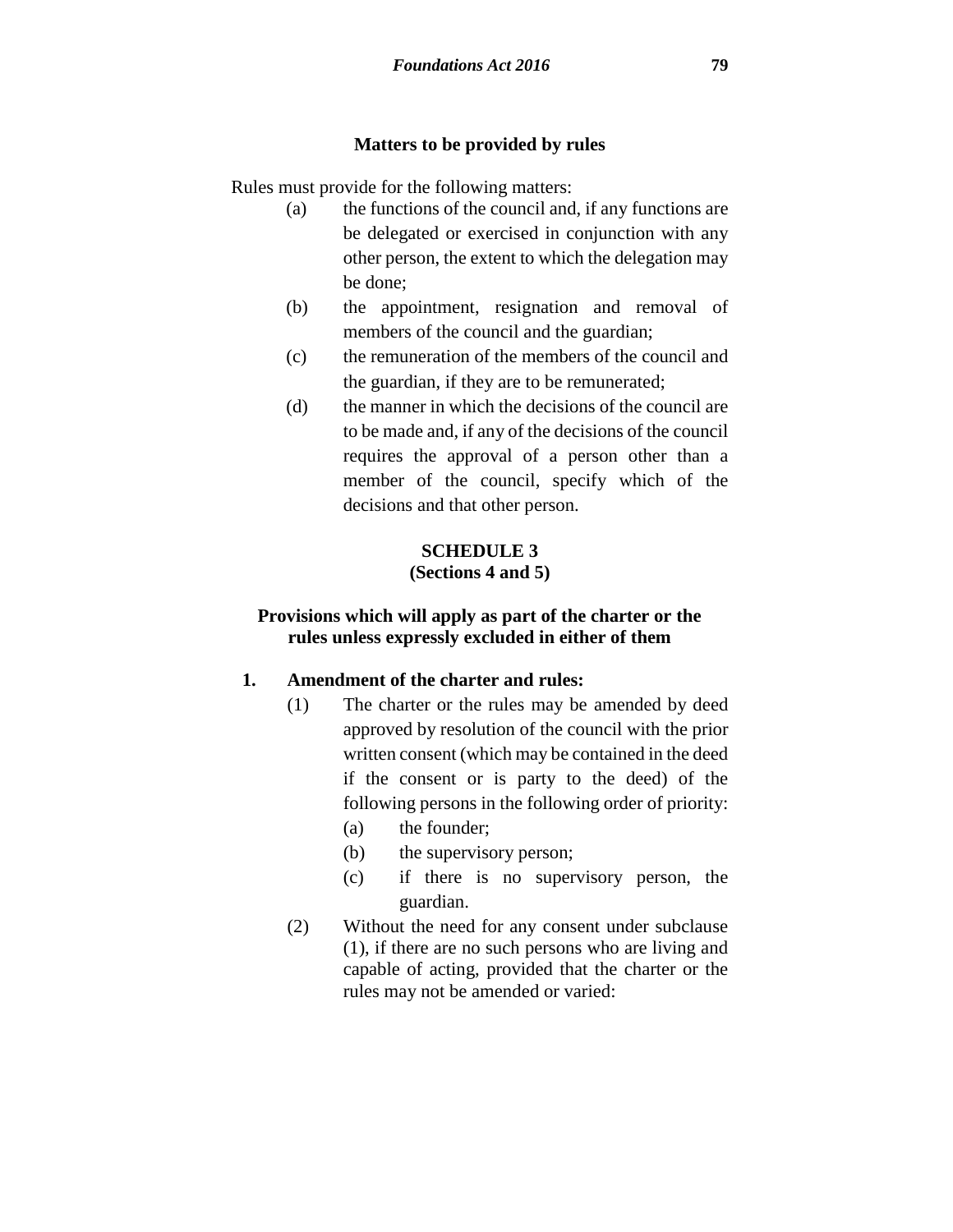- (a) to change the need for a guardian;
- (b) to amend, vary or add to the founder's rights and powers; or
- (c) to change the person in whom the rights or powers will vest, if the rights and powers are not appropriately assigned.
- (3) The deed does not take effect until it has been registered and copies of it have been delivered to the council and the resident agent.

#### **2. Successor supervisory person and successor guardian:**

- (1) A successor supervisory person (or persons in order of priority) and a successor guardian (or persons in order of priority) may be appointed by deed in order of priority by:
	- (a) the founder;
	- (b) a person having power of the appointment under the constitution;
	- (c) an assignee; or
	- (d) an assignee of any the assignee.
- (2) The deed does not take effect until it has been registered and copies of it have been delivered to the resident agent.

### **3. Amendment of the purpose:**

- (1) Clause 1 applies to the amendment of the purpose.
- (2) Subclause (1) is to be exercisable in priority to the requirement to obtain an order of the Court under section 7(2)(b) of this Act.
- (3) The priority person has the power by notice in writing to require the council to pay remuneration to either or both of the supervisory person and the guardian and to amend the remuneration.

### **4. Meetings of council:**

The following apply to a meeting of the council:

(a) subject to paragraph (b), a meeting may (by 7 days' notice to the members of the council (other than the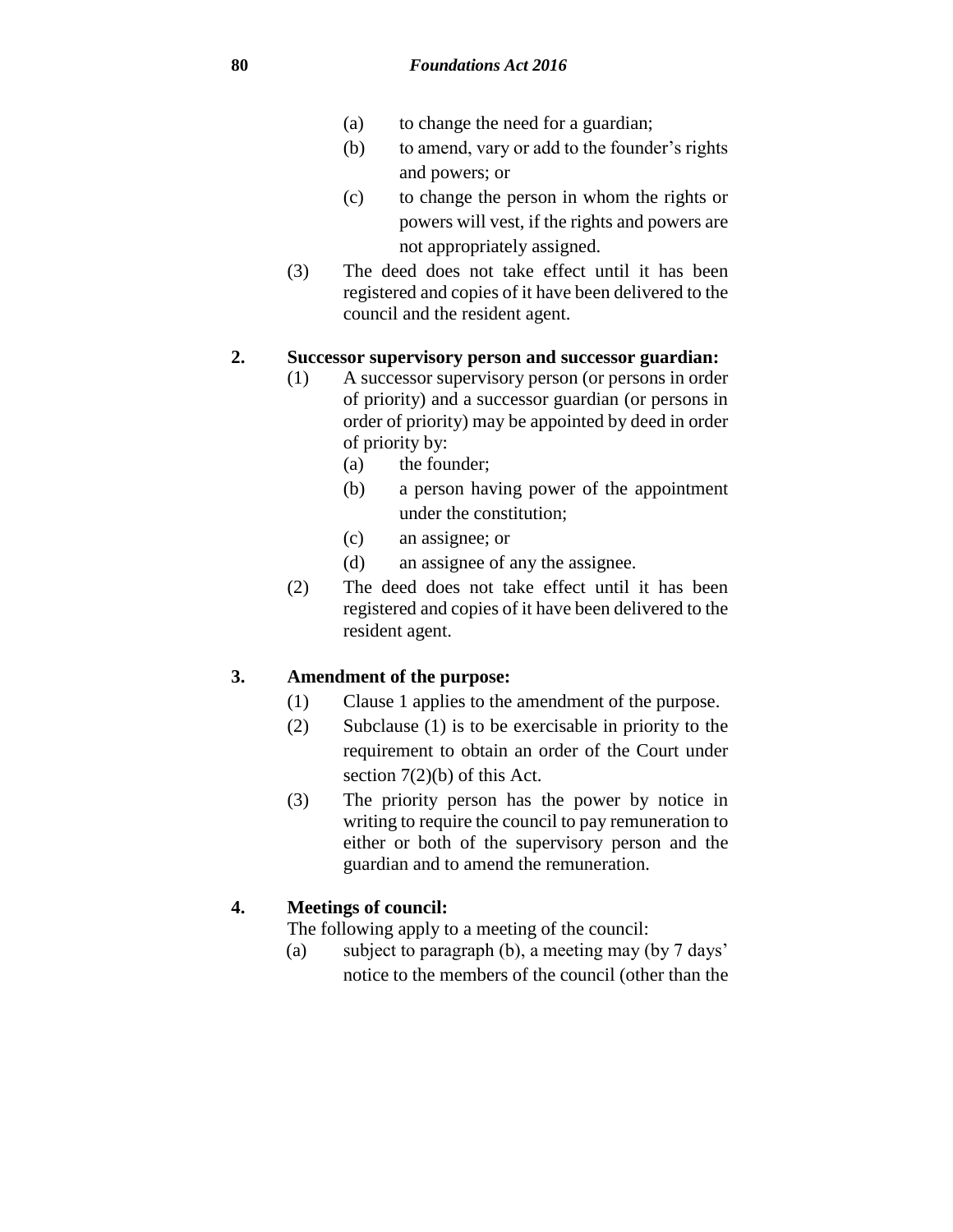member of the council giving the notice)) be called  $by -$ 

- (i) any member of the council;
- (ii) the supervisory person;
- (iii) the guardian, if acting as the supervisory person; or
- (iv) the resident agent;
- (b) a meeting may be called at short notice, if a consent to the short notice is signed by all members entitled to attend and vote at that meeting;
- (c) at the commencement of a meeting, the members must elect a chairperson of that meeting;
- (d) the council may meet in person or by telephone or by Skype or video link or any other method approved by the council or any combination of these methods;
- (e) despite paragraph (d), a resolution of the council signed by all members entitled to attend and vote at a meeting is as valid as a resolution of the council duly passed at a meeting if so signed (whether in one document or in a document in more than one part); and
- (f) at a meeting a member has one vote and, if the votes are tied, the chairperson has a casting vote.

### **5. Officers:**

The council may appoint and remove officers of the council on such terms as to remuneration and otherwise generally as the council must decide.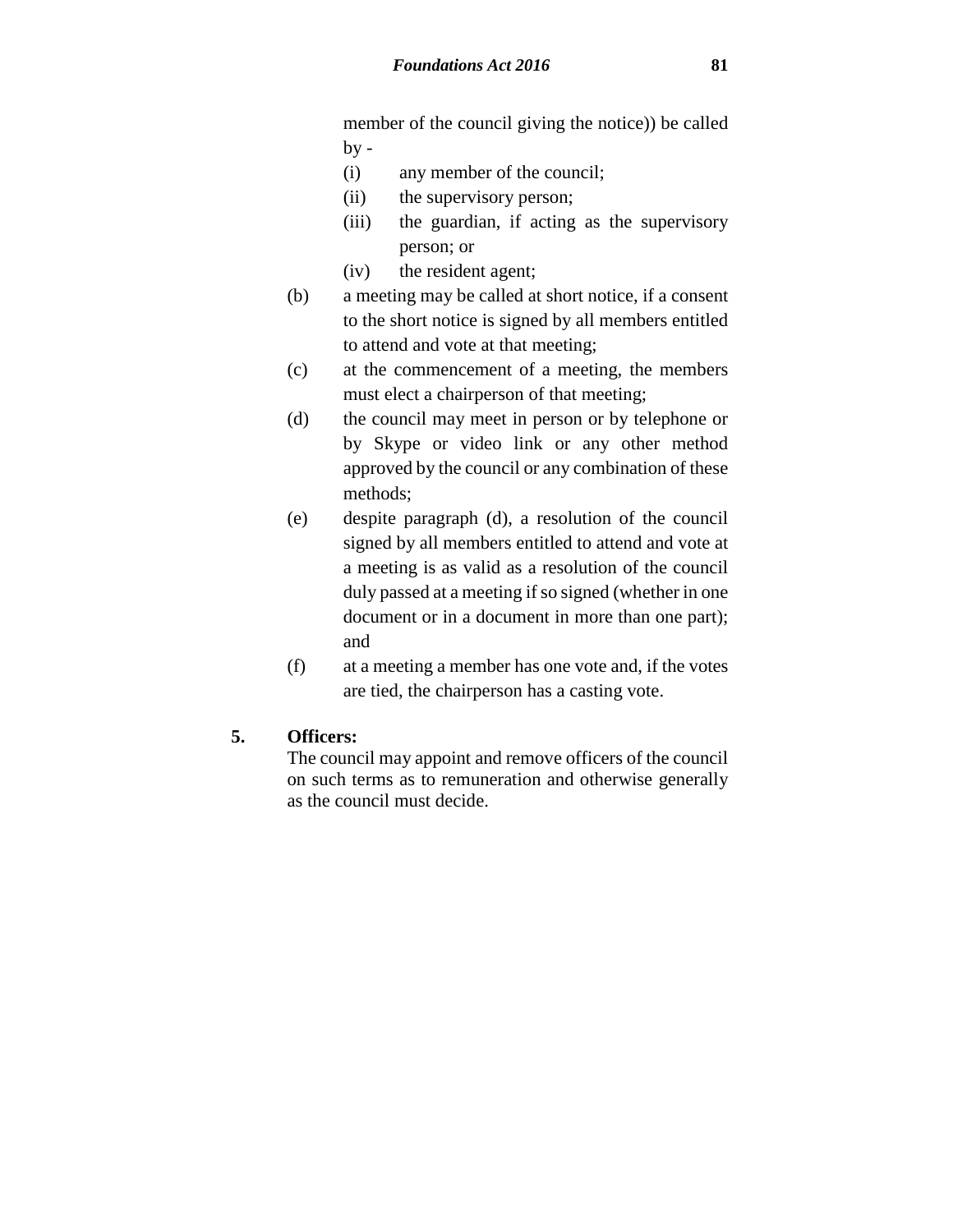### **6. Notice:**

A notice to be given under the Act is to be given in writing and delivered by hand to the recipient or by post addressed to the recipient at his or her last known address or by email or by any other electronic means.

### **SCHEDULE 4**

### **Registration, establishment and ancillary matters (including disqualification)**

### **1. Name of the foundation ("name"):**

- **(1)** The name must comply with clause 2 of Schedule 1.
- **(2)** For the purposes of clause 2(5) of Schedule 1, the Registrar may publish restricted words or phrases.
- **(3)** The Court may, if satisfied that subclause (1) has not been complied with, order that, within a time and subject to the terms and conditions as the Court thinks fit, the name must be changed.
- **(4)** If an order of the Court under subclause (3) is not complied with in any respect, the foundation may be wound-up under section 80.
- **(5)** The resident agent upon the direction of the council at any time may apply to the Registrar to change the name and the proposed change of the name must comply in all respects with clause 2 of Schedule 1 and clause 1 of Schedule 4.
- **(6)** If the proposed change of name complies in all respects with clause 1 of Schedule 4, the application is to be treated as a notice under clause 9(1) of Schedule 4 to the Registrar to rectify the Register accordingly.

## **2. Registered office:**

**(1)** A foundation must at all times have a registered office in Samoa, which must be the office of the resident agent and at which all records of the foundation (or copies of them) must be kept.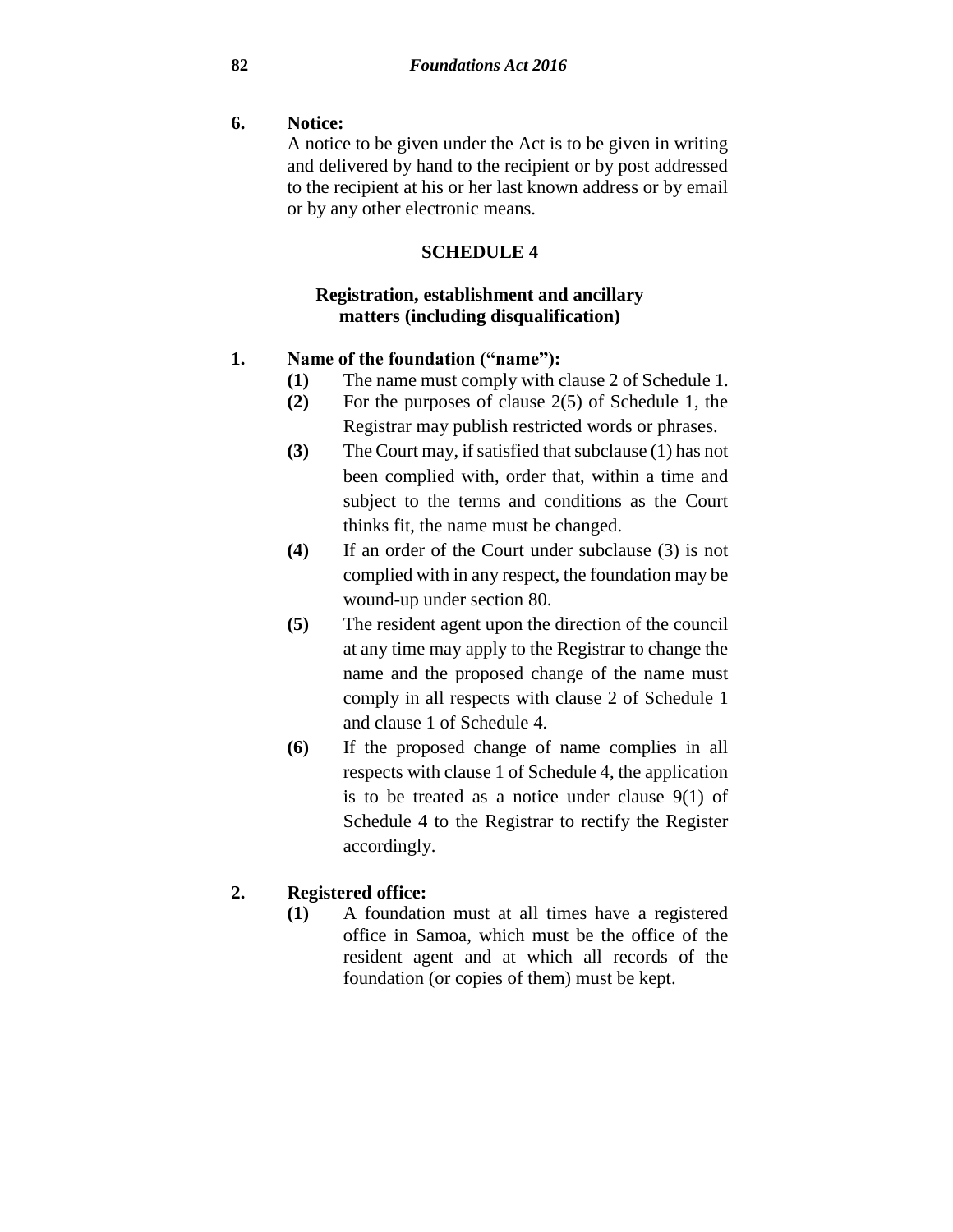- **(2)** The Registrar must be notified of any change in resident agent and in the registered office under clause 9(1) of Schedule 4.
- **(3)** The name and address of the registered office must be included in all correspondence sent by officials on behalf of the foundation, together with the registration number of the foundation, as referred to in clause  $3(1)(a)(i)$ .

#### **3 Register of foundation:**

- **(1)** The Registrar must establish and maintain a Register of Foundations comprising the following Parts:
	- (a) Part A setting out
		- (i) the name and registration number of the foundation;
		- (ii) the name and address of the members;
		- (iii) the name and address of any supervisory person;
		- (iv) the name and address of any guardian; and
		- (v) the name of the resident agent and the address of the registered office; and
	- (b) Part B setting out a statement of the purpose of the foundation, and all declarations and other documents filed with the Registrar under or for the purposes of this Act.
- **(2)** Part A of the Register provides public records pursuant to the Public Records Act 2011.

### **4. Use of Part B of the Register:**

**(1)** Subject to subclause (2), a person who under or for the purposes of this Act receives information comprised or intended to be comprised within Part B of the Register, must not disclose the information without the consent of the person to whom it relates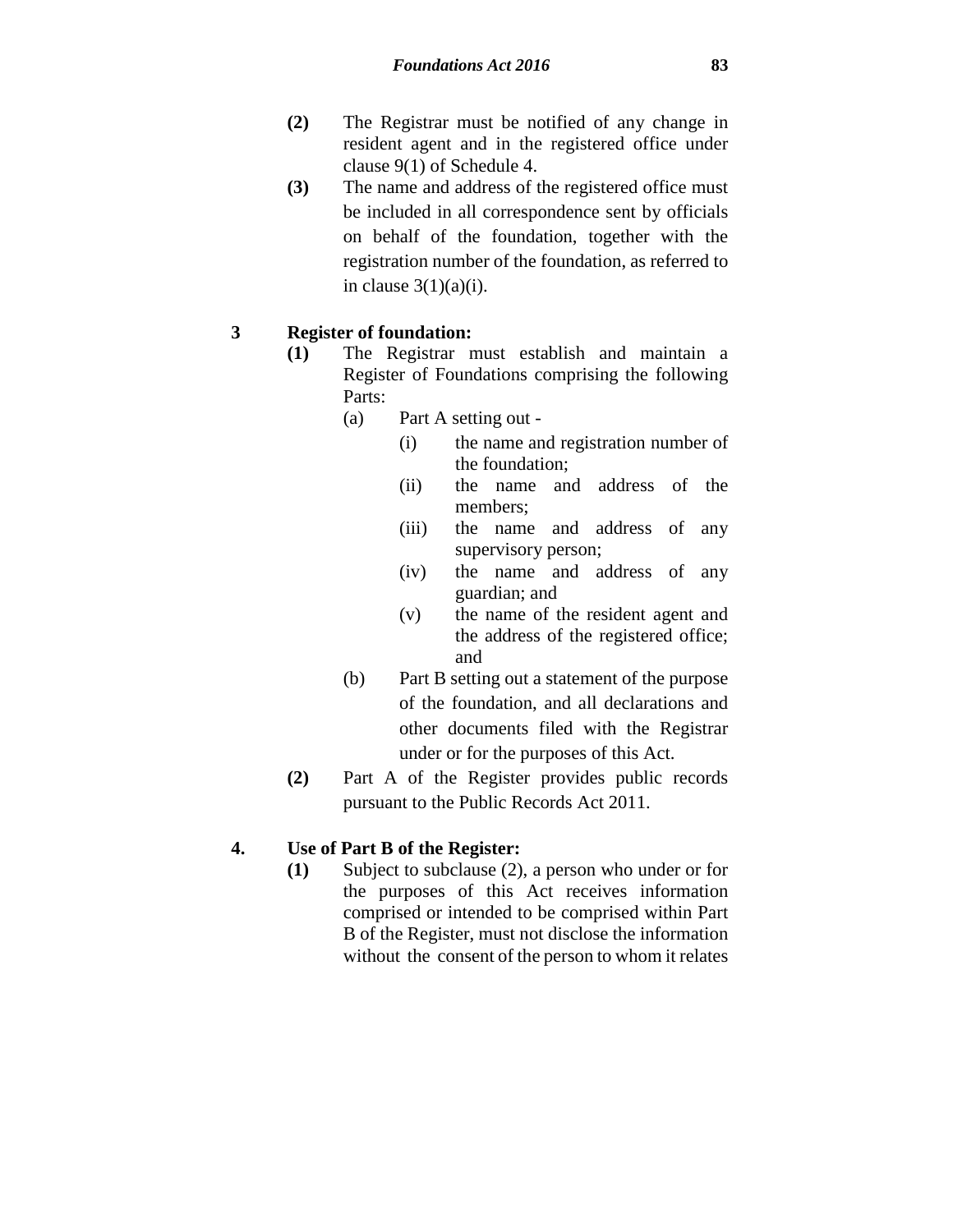and (if different) the person from whom it was so obtained.

- **(2)** Subclause (1) does not prevent:
	- (a) the disclosure of
		- (i) information which, at the time of disclosure, is or has already been made available to the public from other sources; or
		- (ii) information in the form of a summary or collection of information so framed so as not to enable information relating to any particular person to be ascertained from it;
	- (b) the disclosure of information for the purpose of enabling or assisting the Registrar to discharge his or her functions;
	- (c) if, in order to enable or assist him or her to discharge his or her functions conferred by or under this Act, the Registrar considers it necessary to seek advice from a qualified person on any matter of law, accountancy or valuation or any other matter requiring the exercise of professional skill, the disclosure by the Registrar to that person of any information as appears to the Registrar to be necessary to ensure that that person is properly informed as to the matter on which his or her advice is sought;
	- (d) the disclosure of information for the purpose of enabling or assisting an authority exercising, in another country, functions equivalent to those of the Registrar under this Act to exercise its functions;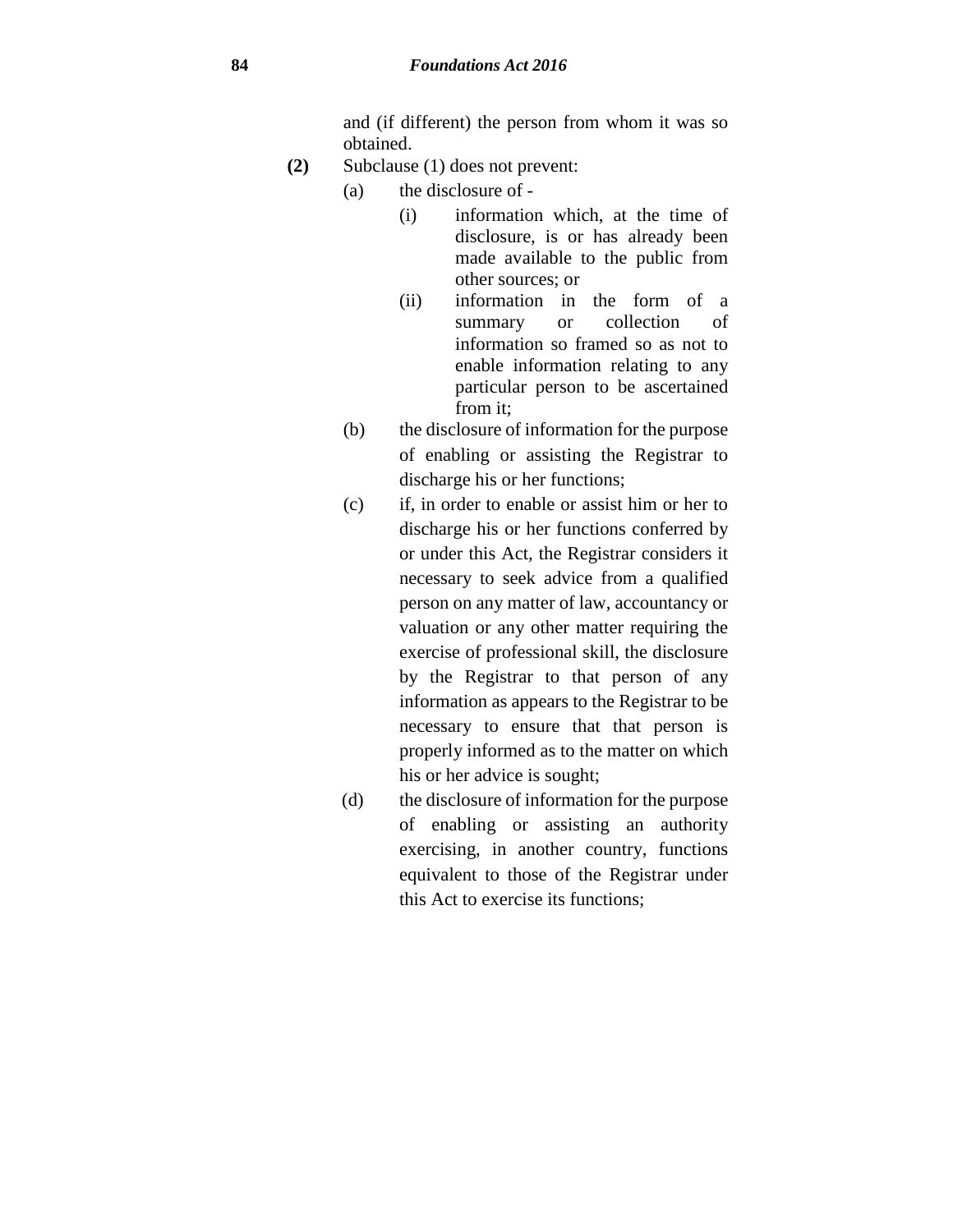- (e) the disclosure of information for the purposes of the investigation, prevention or detection of crime or with a view to the instigation of, or otherwise for the purposes of, any criminal proceedings in Samoa or another country;
- (f) the disclosure of information for the purposes of enabling or assisting the Attorney General to discharge his or her functions;
- (g) the disclosure of information for the purposes of enabling or assisting the Samoa Financial Services Authority to discharge its functions;
- (h) the disclosure of information in connection with any proceedings arising out of this Act;
- (*i*) the disclosure of information to comply with an order of a court; or
- (j) the disclosure of information which is authorised or required under this Act or any other enactment.
- **(3)** A person who contravenes subclause (1) commits an offence.

### **5. Establishment of foundation:**

- **(1)** A foundation must only be established if the requirements of this Act are satisfied.
- **(2)** A foundation is established:
	- (a) by the Registrar registering it on the Register and allocating to it a registration number; and
	- (b) with effect from the date of registration as stated in the certificate of registration.
- **(3)** Upon establishment under the name set out in the Register and for the purpose set out in the Register: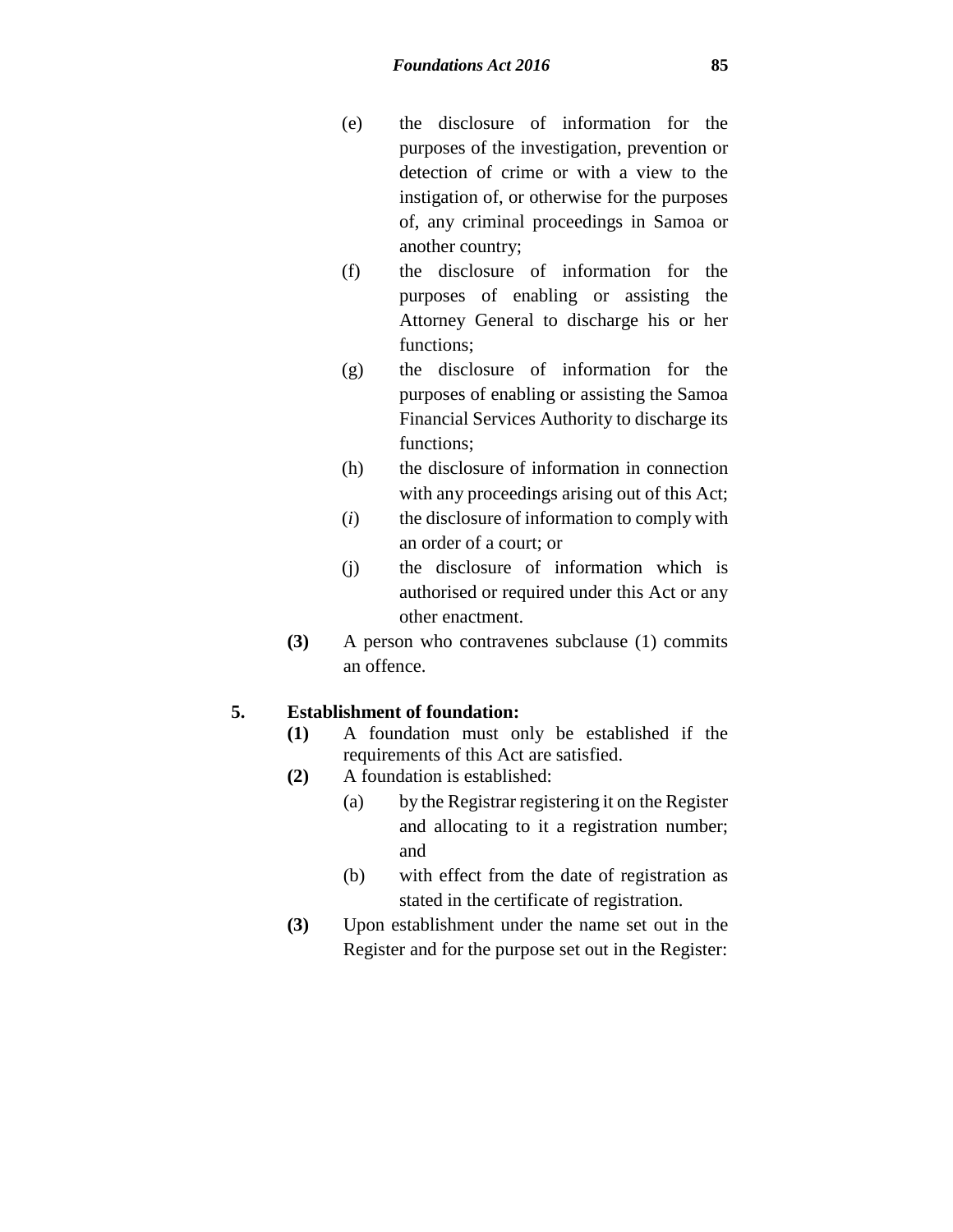- (a) a foundation has legal personality, separate from its founder, officials and beneficiaries with a continuous existence until its removal from the Register;
- (b) the persons named in the application as officials are taken to have been appointed to their respective offices;
- (c) the doctrine of *ultra vires* does not apply to a foundation and accordingly, the capacity of a foundation is not limited by anything in its charter or rules or by any act of its officials or officers.
- **(4)** When established, a foundation:
	- (a) may sue and be sued in its name and may exercise all the functions of a legal person, including the power to hold land; and
	- (b) may have a common seal as provided for in clause 13.

#### **6. Registration of foundation:**

- **(1)** A foundation must be registered and must continue to be registered under this clause.
- **(2)** Only the resident agent may apply to register a foundation under section 3(2) of this Act.
- **(3)** The application is to be made by filing with the Registrar the following documents and information:
	- (a) the charter as referred to in section 4 of this Act;
	- (b) the declaration under section 3(3) of this Act;
	- (c) the names and addresses of the proposed members, together with their written consents so to act;
	- (d) the name and address of any supervisory person, together with the supervisory person's written consent to act;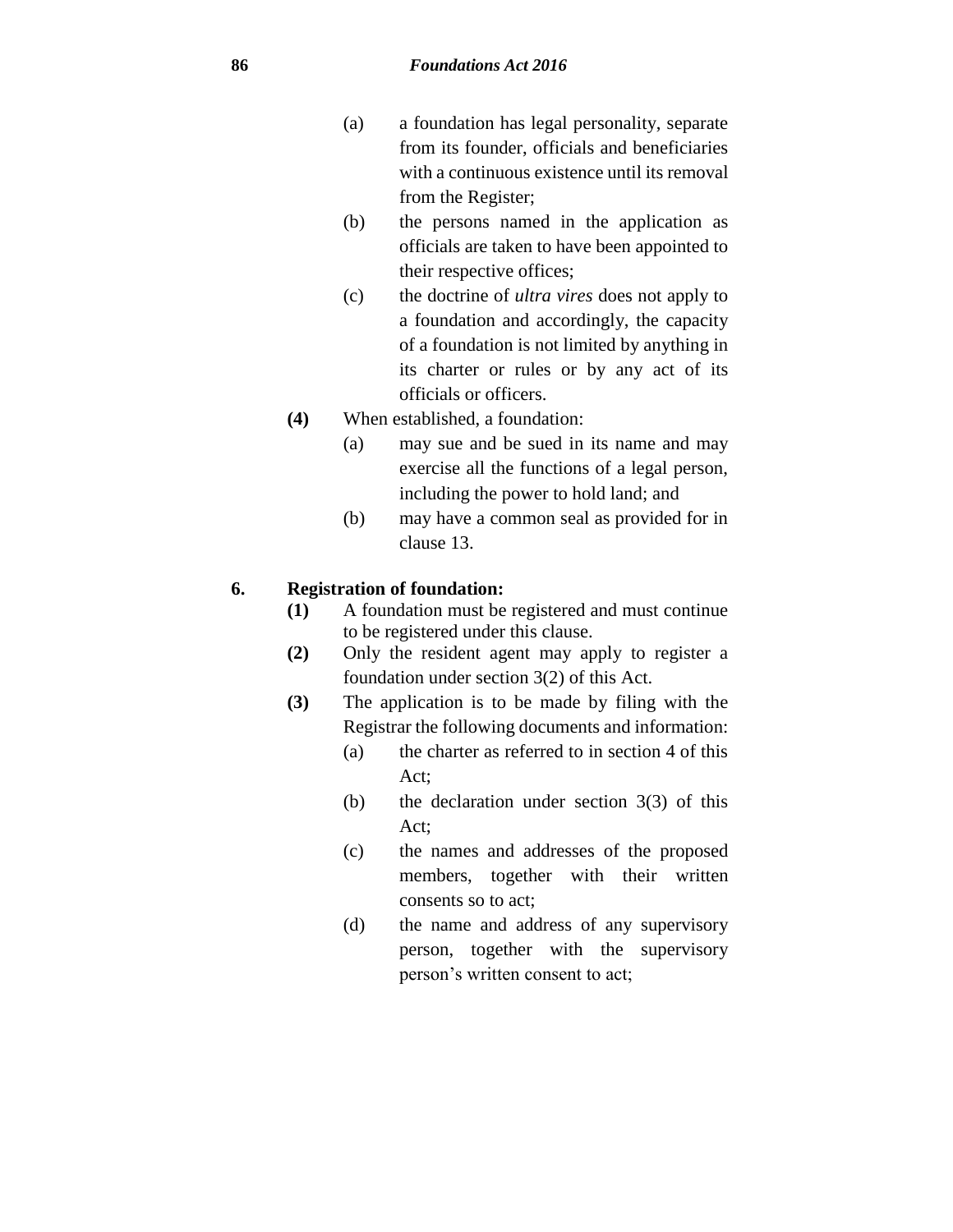- (e) the name and address of the proposed guardian (if this Act so requires or if otherwise appointed), together with the guardian's written consent so to act;
- (f) the name of the resident agent and the address of the registered office of the foundation;
- (g) any applicable prescribed fee; and
- (h) any other documents or information as the Registrar may require.
- **(4)** When the fees, documents and information specified in subclause (3) are received, the Registrar must, if is satisfied that the requirements of this Act are satisfied:
	- (a) register the foundation by inscribing its name in the Register; and
	- (b) allocate a registration number to the foundation,

and then the foundation is established for the purposes of this Act.

- **(5)** The Registrar may:
	- (a) when registering a foundation in the Register under this clause; and
	- (b) when issuing a certificate of registration under clause 7 or 9,

rely upon the documents filed with him or her in all respects and must not be bound to enquire further as to whether, in relation to the foundation, the formalities under this Act have been complied with.

- **(6)** The Registrar may determine that all registrations be subject to an annual renewal procedure; and if he or she does so, the Registrar must specify:
	- (a) what information and any prescribed fee are to be provided and in what form;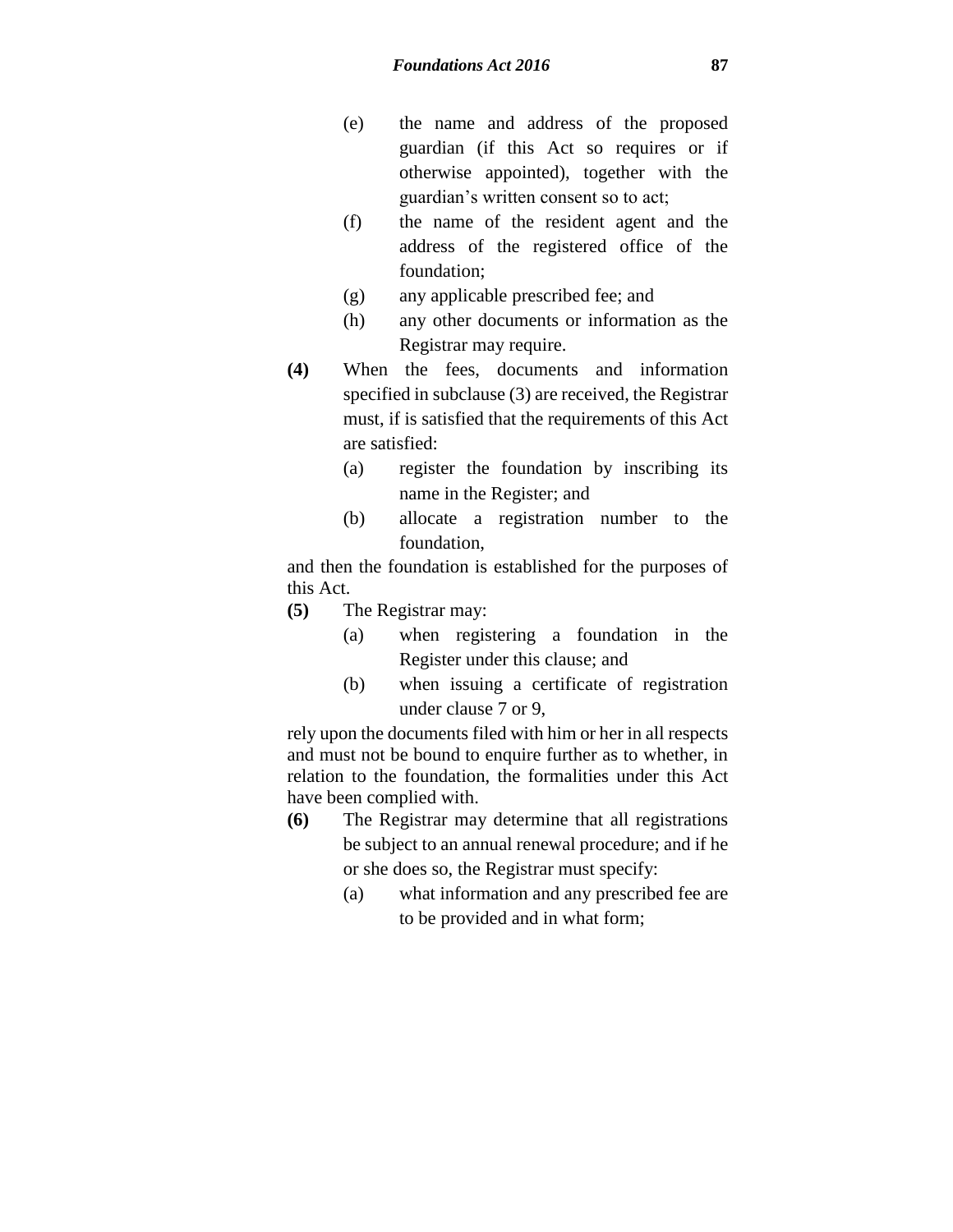- (b) what procedure is to be followed (including an appeals procedure if the Registrar thinks fit); and
- (c) as an exception to any other provision of this Act, what, if any, monetary sanctions shall be payable by those persons, as may be prescribed by the regulations for failure to comply with the renewal procedure.

### **7. Issue of certificate of registration:**

- **(1)** The Registrar must, on registration of a foundation, issue a certificate of registration to the foundation.
- **(2)** The certificate must:
	- (a) state
		- (i) the name and registered number of the foundation;
		- (ii) the registered office of the foundation;
		- (iii) the date of its establishment;
		- (iv) the duration of the foundation (if applicable); and
	- (b) be signed by the Registrar.
- **(3)** The certificate is, unless it has ceased to be valid, conclusive evidence of compliance with the requirements of this Act as to registration and of all matters stated in it.
- **(4)** A certificate of registration ceases to be valid in the circumstances under section 87 of this Act.
- **(5)** A certificate of registration, or a copy thereof issued and sealed by the Registrar, must be received in evidence in any legal proceedings.

## **8. Pre-establishment contracts and obligations:**

A contract or obligation that purports to be made by or on behalf of a foundation at a time when the foundation has not been established has effect, subject to any agreement to the contrary, as one made with the person purporting to act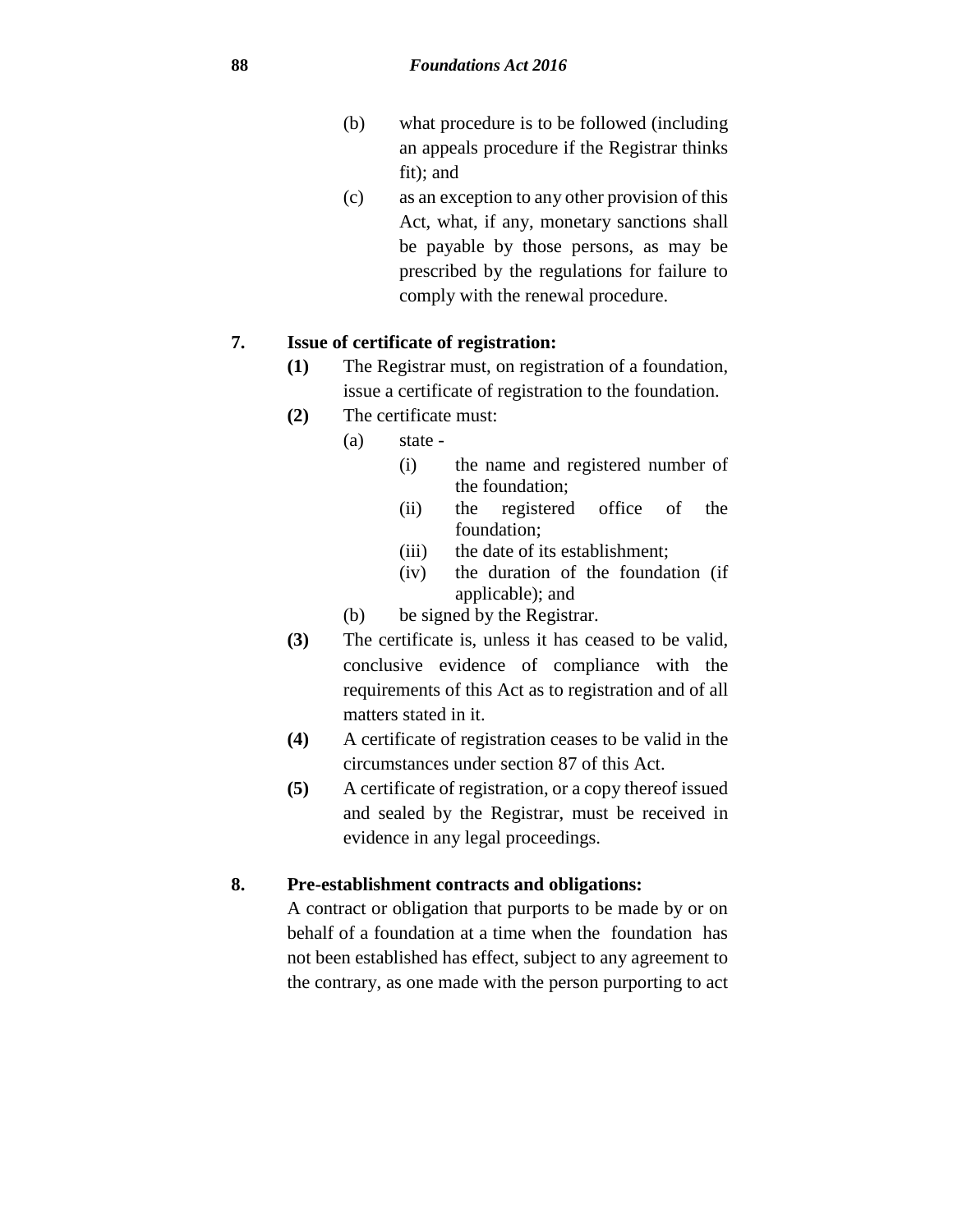for the foundation or as agent for it, and the person is personally liable on the contract accordingly until the time that the contract is ratified by the council on behalf of the foundation.

### **9. Change in and rectification of registered particulars:**

- **(1)** If during the continuance of a foundation:
	- (a) there is a change in any particular of the foundation referred to in clause 7(2); or
	- (b) a person becomes or ceases to be an official,

notice of the change signed by the resident agent must, within a period of 21 days from the date of the change, be filed with the Registrar, and, if the change is to the foundation's name or resident agent (and therefore to the registered office), the change is not effective until the Registrar has issued a new certificate of registration, upon the issue of which the existing certificate must cease to be valid.

- **(2)** In default of compliance with subclause (1):
	- (a) the foundation and official each commit an offence;
	- (b) the Registrar may impose a prescribed financial penalty to be paid by those persons; and
	- (c) the change may not be relied on by the foundation or by any official or former official of the foundation so as to affect adversely the rights of any third person.
- **(3)** When the notice under subclause (1) is received or as soon as is reasonably practicable after that, the Registrar must make the appropriate entry in the Register.
- **(4)** The Registrar may on the terms and conditions as he or she thinks fit, on an application by or on behalf of the founder or an official, by order authorise the rectification of any typographical error or formal defect or formal omission: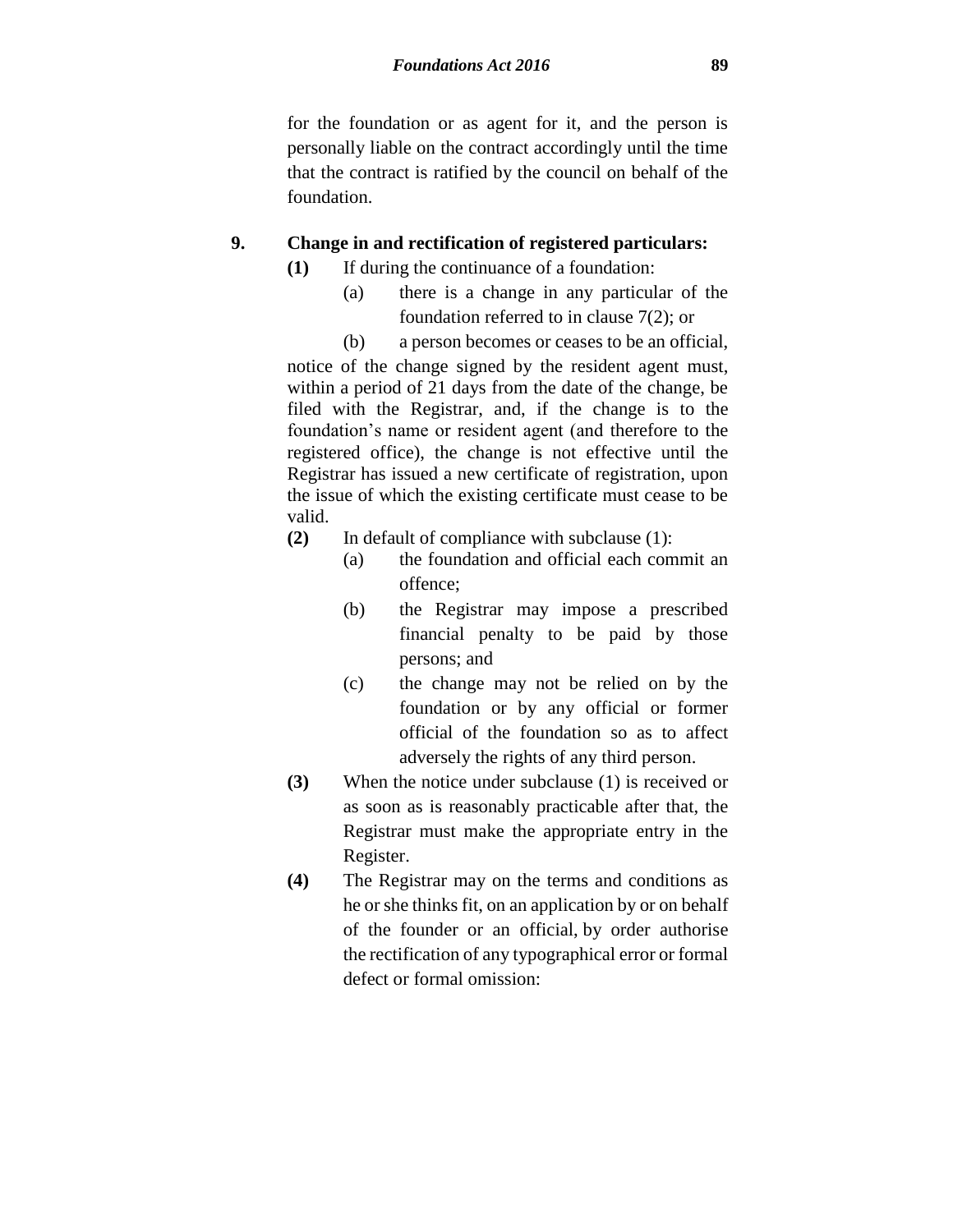- (a) in the entries relating to the foundation in the Register; or
- (b) in any declaration or other document of the foundation filed with the Registrar under this Act.
- **(5)** The Court may, on any terms and conditions as it thinks fit, on an application by or on behalf of the founder or an official, by order authorise the rectification of any error, defect or omission:
	- (a) in the entries relating to the foundation in the Register; or
	- (b) in any declaration or other document of the foundation filed with the Registrar under this Act.

## **10. Power of members to bind the foundation:**

- **(1)** In favour of a person dealing with a foundation in good faith, the power of the members to bind the foundation, or authorise others to do so, is taken to be free of any limitation under the constitution.
- **(2)** For this purpose:
	- (a) a person "deals with" a foundation if the person is a party to any transaction or other act to which the foundation is a party;
	- (b) a person dealing with a foundation
		- (i) is not bound to enquire as to any limitation on the powers of the members of the council to bind the foundation or to authorise others to do so; and
		- (ii) is presumed to have acted in good faith, unless the contrary is proved; and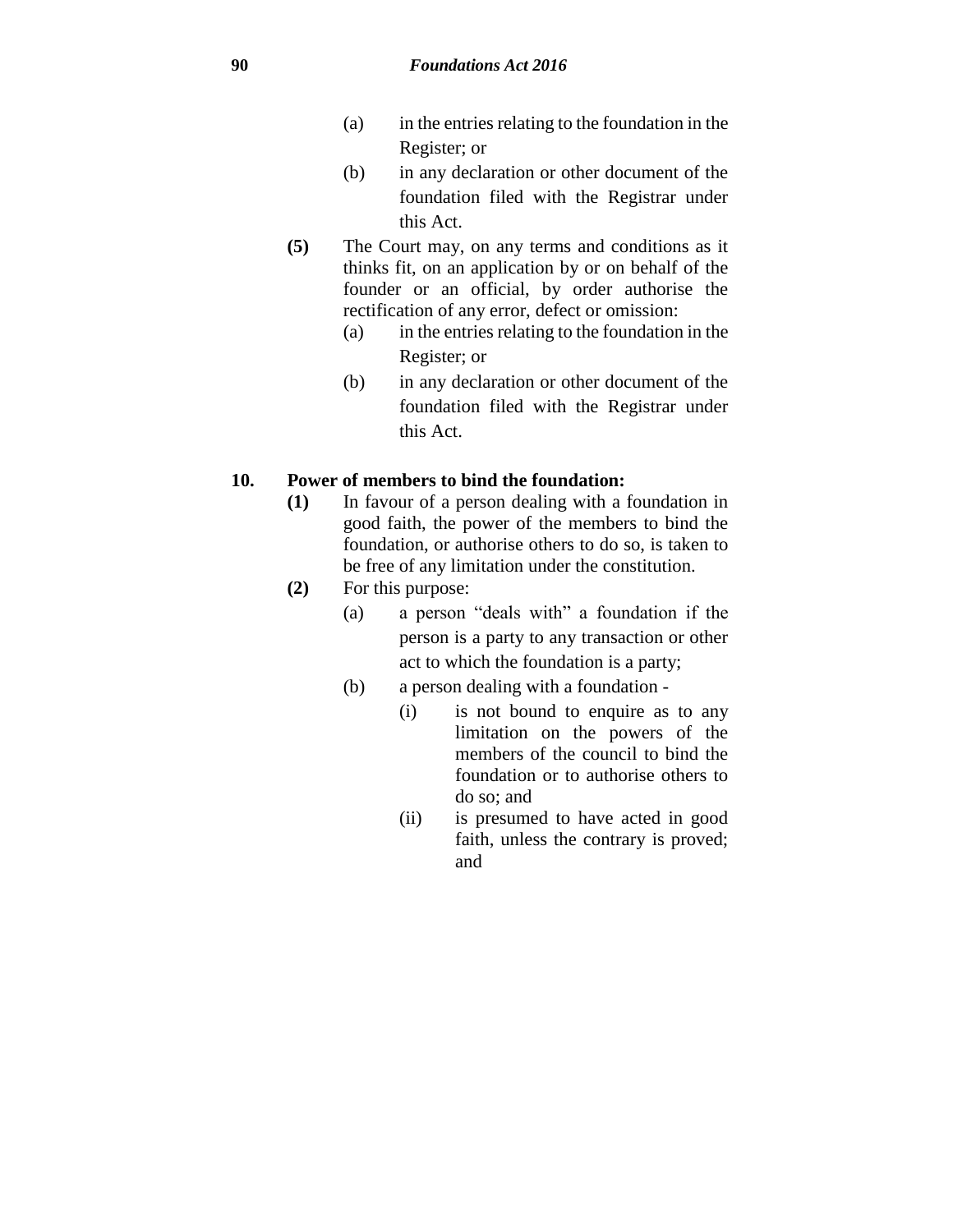- (c) a person is not to be regarded as acting in bad faith by reason only of his or her knowing that an act is beyond the powers of the members under the constitution.
- **(3)** This clause:
	- (a) does not affect any right of any participant of the foundation to bring proceedings to restrain the doing of an action that is beyond the powers of the members;
	- (b) does not affect any liability incurred by the members or any other person by reason of the members or that other person exceeding their powers; and
	- (c) has effect, subject to clause 11.
- **11. Constitutional limitations: transactions involving members:**
	- **(1)** This clause applies to a transaction if or to the extent that its validity depends on clause 10.
	- **(2)** Nothing in this clause excludes the operation of any other enactment or law by virtue of which the transaction may be called in question or any liability to the foundation may arise.
	- **(3)** If:
		- (a) a foundation enters into a transaction; and
		- (b) the parties to the transaction include
			- (i) a member; or
			- (ii) a person connected with the member,

the transaction is voidable at the instance of the foundation.

**(4)** Whether or not it is avoided, a party to the transaction under subclause (3)(b), and a member who authorised the transaction, is liable: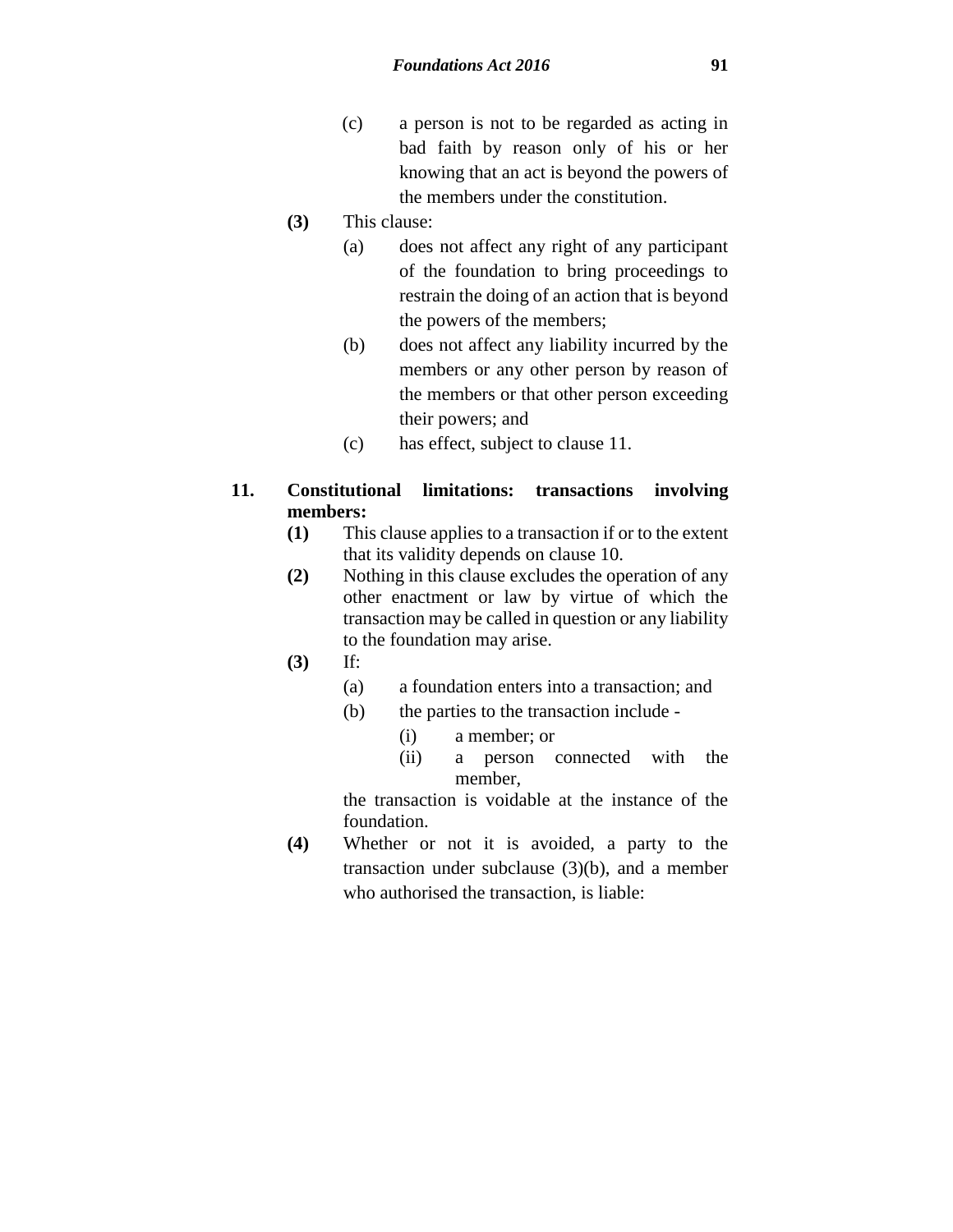#### **92** *Foundations Act 2016*

- (a) to account to the foundation for any gain he or she has made directly or indirectly by the transaction; and
- (b) to indemnify the foundation for any loss or damage resulting from the transaction.
- **(5)** The transaction ceases to be voidable if:
	- (a) restitution of any money or other asset which was the subject matter of the transaction is no longer possible;
	- (b) the foundation is properly indemnified for any loss or damage resulting from the transaction;
	- (c) rights acquired *bona fide* for value and without actual notice of the members of the council exceeding their powers by a person, who is not party to the transaction, would be affected by the avoidance;
	- (d) the transaction is affirmed by the foundation; or
	- (e) it is disclosed by the member mentioned in subclause (3)(b) to the other officials and not avoided by the foundation within a period of three (3) months after the date of disclosure.
- **(6)** A person (other than a member) is not liable under subparagraph (3) if the person shows that, at the time the transaction was entered into, the person did not know that the council was exceeding its powers.
- **(7)** Nothing in subclauses (1) to (6) affects the rights of any party to the transaction not within subclause (3)(b), but the Court may, on the application of the foundation or the party, make an order affirming, severing or setting aside the transaction on the terms as appear to the Court to be just.
- **(8)** In this clause, "transaction" includes any act.

### **12. Formal execution of documents:**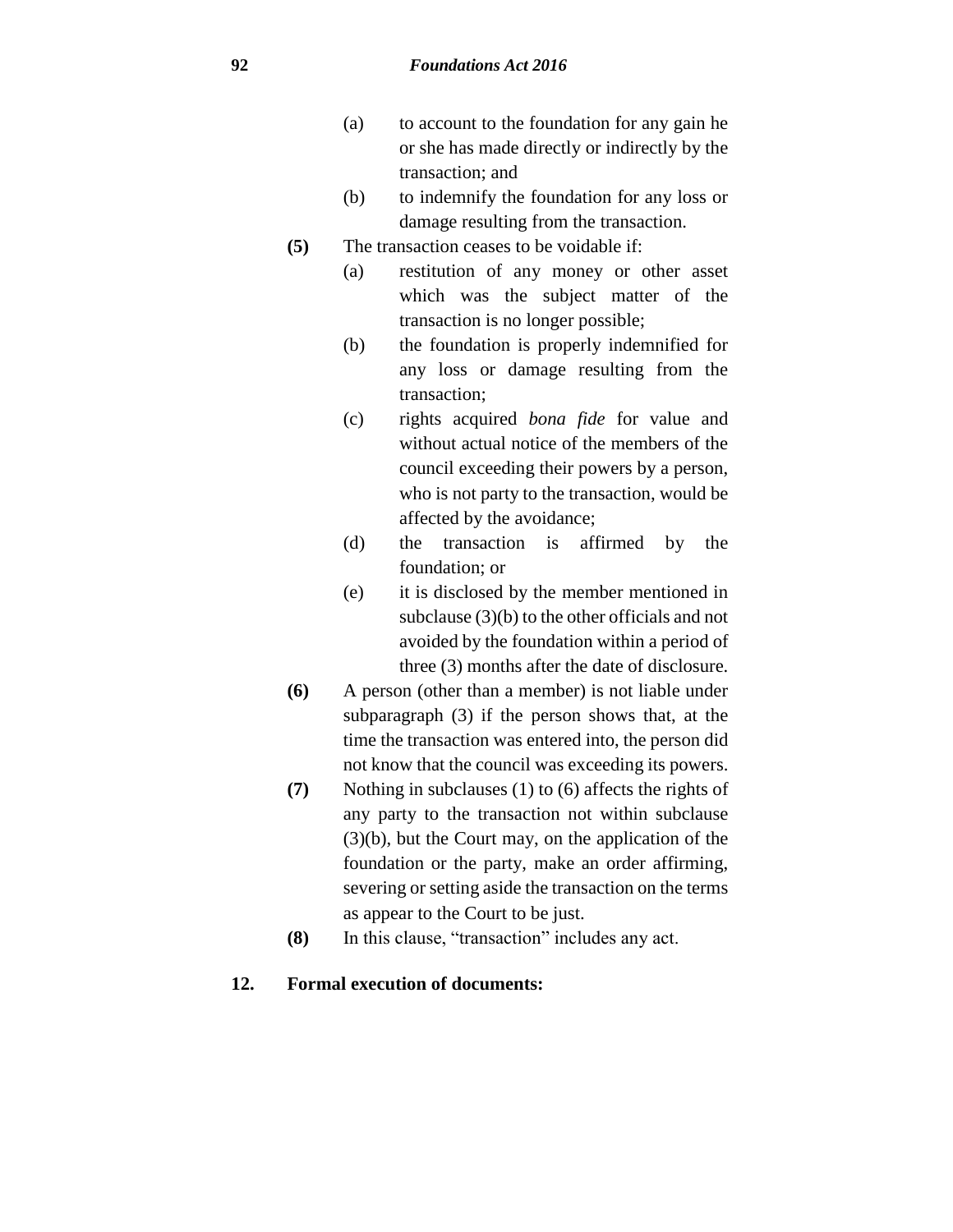- **(1)** A document is formally executed by a foundation:
	- (a) by affixing under writing of its common seal;
		- (b) if it is signed on behalf of the foundation
			- (i) by two (2) authorised signatories; or
			- (ii) by a member of the council in the presence of a witness who attests the signature;
		- (c) if it is signed by a person authorised by power of attorney under subclause (3); or
		- (d) by any other means specifically authorised by the constitution.
- **(2)** References in this clause to a document being signed by a member are to be read (if that office is held by a corporate member) as references to the document being signed by an individual authorised by the corporate member to sign on its behalf.
- **(3)** A foundation may, by power of attorney executed by the council, authorise a person, either generally or in respect of specified matters, as its attorney to execute documents on its behalf.
- **(4)** A document signed under subclause (1)(c), whether in Samoa or another country, has effect as if executed by the foundation.

### **13. Common seal:**

- **(1)** A foundation may but need not have a common seal.
- **(2)** A foundation's name must be engraved in legible characters on the seal.
- **(3)** The foundation commits an offence if is fails to comply with subclause (2).
- **(4)** An official, or a person acting on behalf of a foundation, who uses, or authorizes the use of, a seal purporting to be a seal of the foundation on which its name is not engraved as required by subclause (2) commits an offence.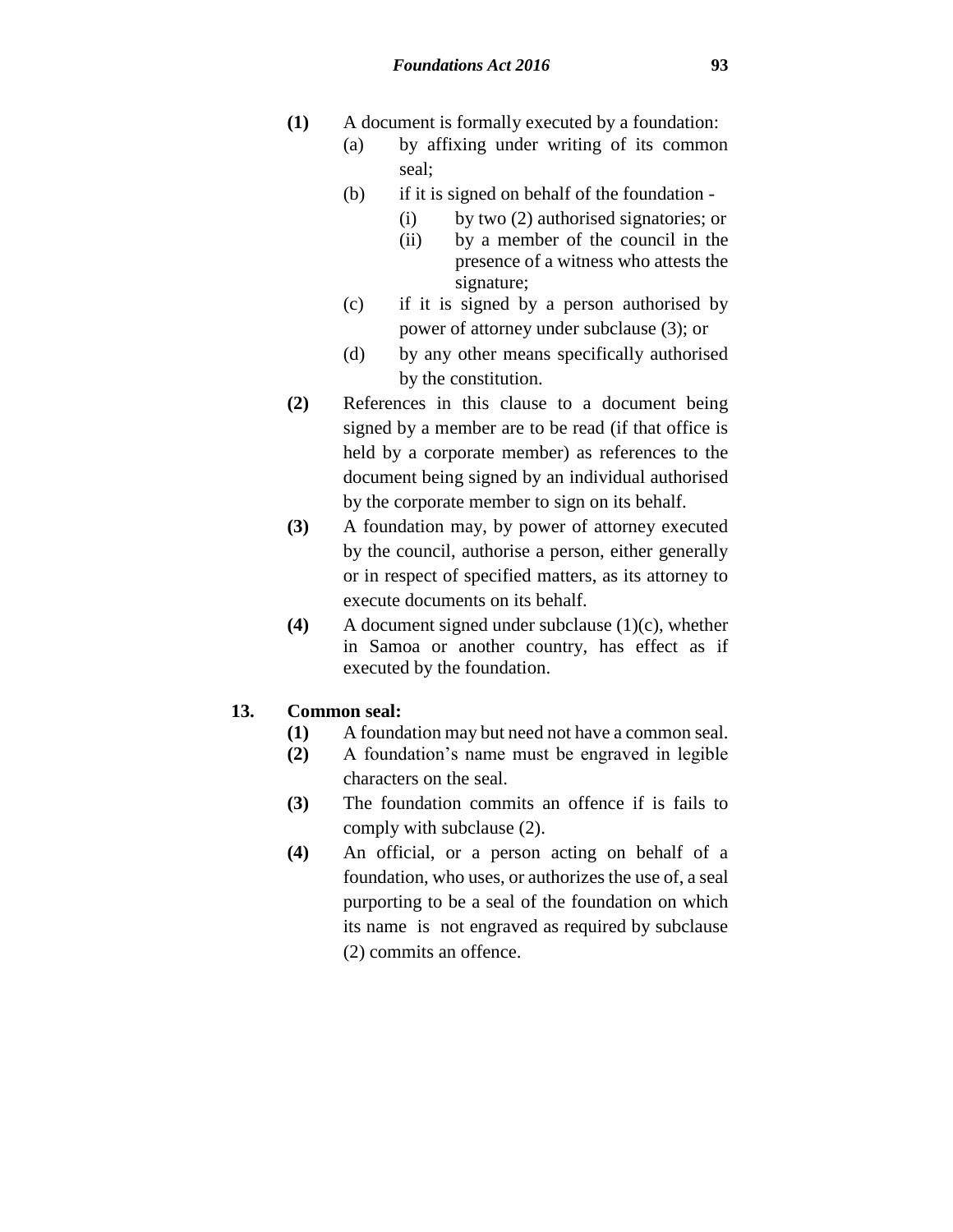## **14. Disqualification orders:**

- **(1)** This subclause applies if the Court considers that, by reason of a person's conduct in relation to any foundation or otherwise, that person is unfit to be concerned in the management of a foundation.
- **(2)** If subclause (1) applies the Court may, if satisfied that it is desirable in the public interest to do so, make and subsequently renew (on one or more occasions) an order against him or her (a "disqualification order") prohibiting him or her, without the leave of the Court:
	- (a) from being an official of any foundation or any specified foundation;
	- (b) from participating in, or being in any way concerned in, directly or indirectly, the management, formation or promotion of any foundation or any specified foundation.
- **(3)** A disqualification order (and any renewal of it):
	- (a) may, with the agreement of the parties, and in the Court's discretion, be granted by consent;
	- (b) must have effect for a period, not exceeding 15 years, as specified in the order; and
	- (c) may contain any incidental and ancillary terms and conditions as the Court thinks fit;
	- (d) must be provided (a copy of it) by the Court to the Registrar.
- **(4)** An application for a disqualification order, or for a renewal of it, may be made by:
	- (a) the Registrar;
	- (b) the Attorney General;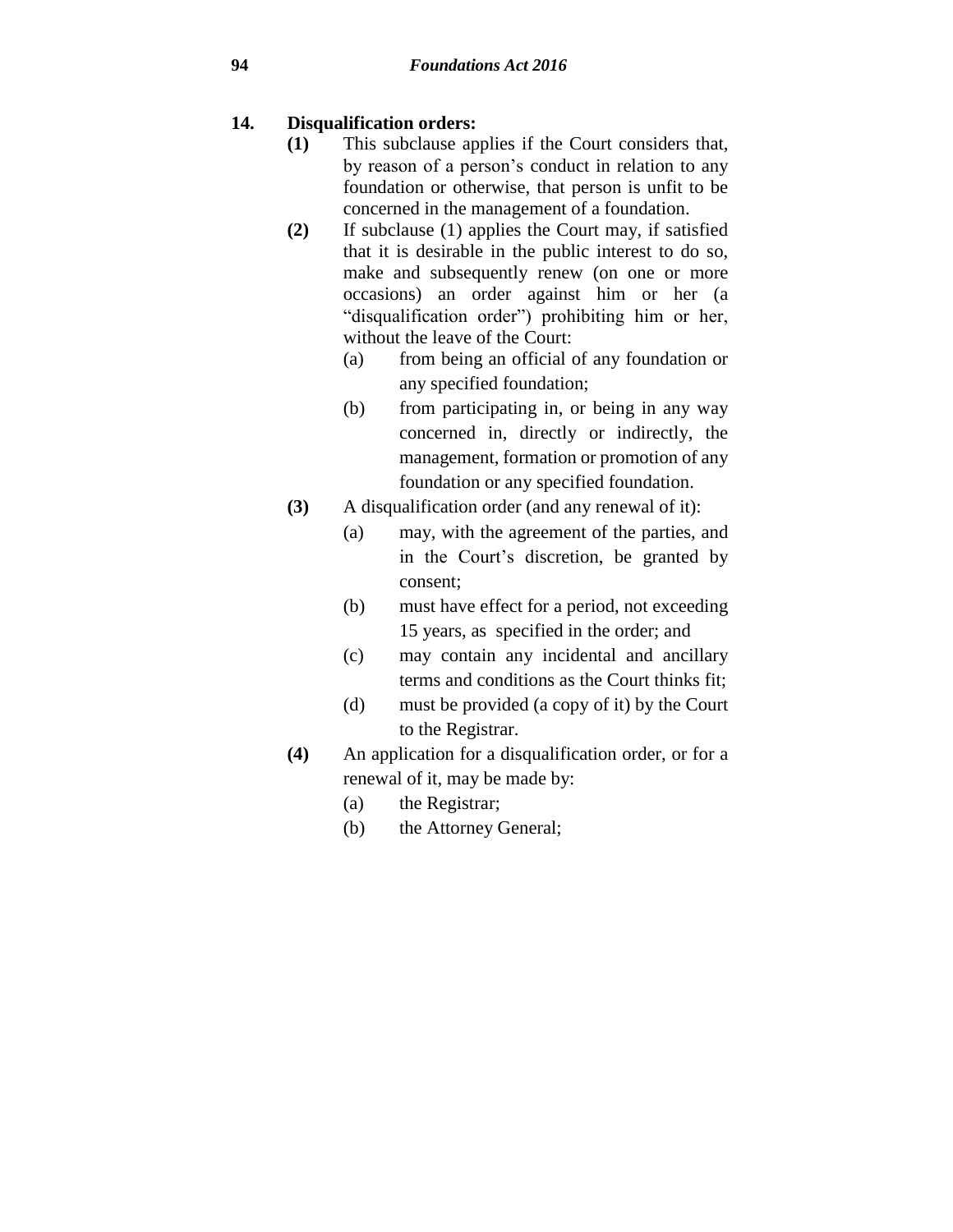- (c) a foundation of which the person in question is, or has been, an official, by any liquidator, participant or official; or
- (d) with the leave of the Court, by any other interested party.
- **(5)** A person who contravenes a disqualification order, or a renewal of it:
	- (a) commits an offence; and
	- (b) on conviction, is liable to penalty units for up to the amount of any debts and liabilities of the foundation for which the contravention was committed which were incurred at any time when he or she was acting in contravention of the disqualification order or the renewal of it.
- **(6)** A person's liability under subclause (5) is joint and several with that of the foundation and of any other person so liable in relation to the foundation.
- **(7)** In determining whether or not a person is unfit to be concerned in the management of a foundation, the Court must have regard to clause 16.
- **(8)** A disqualification order may be renewed at any time before, or within a period of 1 month immediately succeeding, the date of the expiration of the order.

### **15. Revocation of disqualification order:**

- **(1)** A person subject to a disqualification order, or renewal of it, may apply to the Court for a revocation of the order, or renewal of it ("application"), on the ground that the person is no longer unfit to be concerned in the management of a foundation.
- **(2)** The Court may grant the application if satisfied that:
	- (a) it would not be contrary to the public interest to do so; and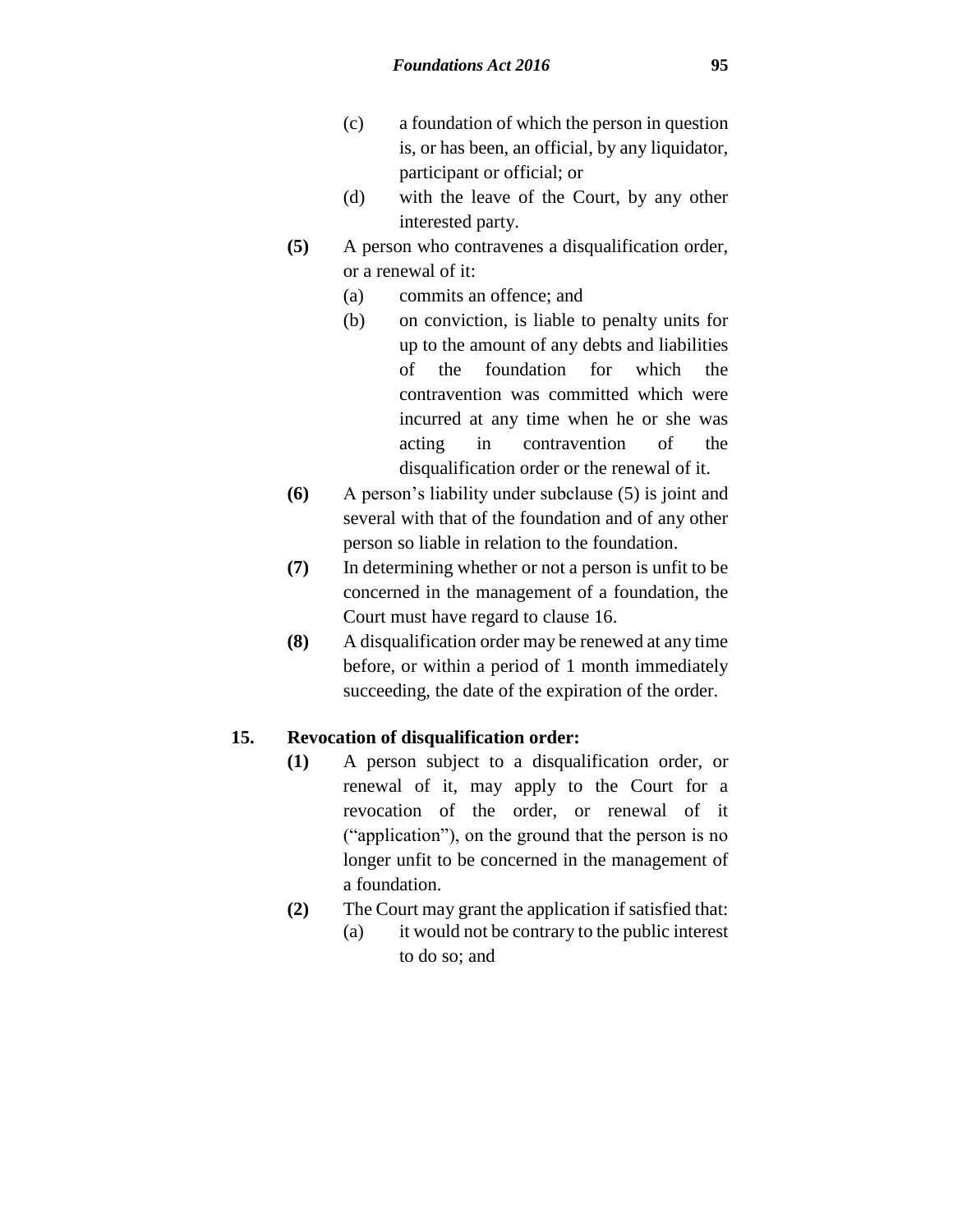- (b) the applicant is no longer unfit to be concerned in the management of a foundation.
- **(3)** The application must not be heard, unless the person upon whose application the disqualification order, or the renewal of it, was made, has been served with notice of the application to revoke not less than 28 days (or such other period as the Court may direct) before the date of the hearing.
- **(4)** Despite subclauses (1) to (3), the Court may:
	- (a) direct that notice of the application to revoke must also be served on any other persons as the Court thinks fit; and
	- (b) for that purpose, adjourn the hearing of the application.
- **(5)** An application under this clause may, with the agreement of the parties, and in the Court's discretion, be granted by consent.

## **16. Fit and proper person:**

- **(1)** A person who is, or is to be, an official must be a fit and proper person to hold that position.
- **(2)** In determining whether a person is a fit and proper person to be an official, regard must be had to:
	- (a) the person's probity, competence, solvency and soundness of judgment for fulfilling the responsibilities of that position;
	- (b) the diligence with which the person is fulfilling or likely to fulfil those responsibilities;
	- (c) whether the interests of participants or nonnotifiable beneficiaries are, or are likely to be, in any way threatened by the person holding that position;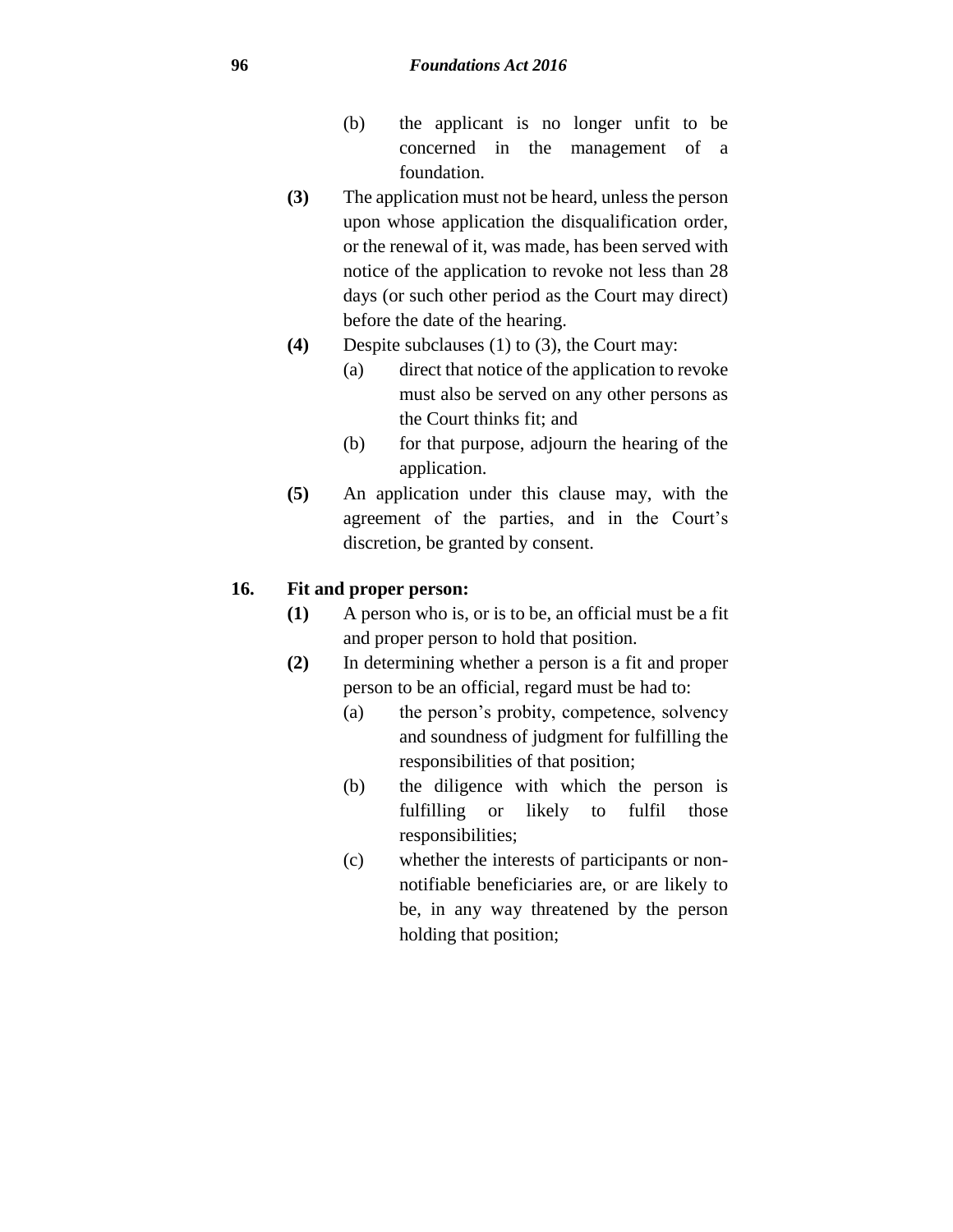- (d) the rules, standards and guidelines of any relevant professional, governing, regulatory or supervisory authority;
- (e) the person's record of compliance with this Act as an official or resident agent; and
- (f) the person's record of compliance with this Act.
- **(3)** Despite subclauses (1) and (2), regard may be had to the previous conduct and activities in business or financial matters of the person.

### **17. Registrar to keep register of disqualification orders:**

- **(1)** The Registrar must keep a register of all disqualification orders, and all renewals and revocations of them, made by the Court under clauses 14 and 15.
- **(2)** The register is public record under the Public Records Act 2011.

## **18. Service of documents:**

- **(1)** Any document to be served on a foundation may be served:
	- (a) by being left at, or sent by post or transmitted to, its registered office; or
	- (b) by being delivered to a member of its council or by being left at, or sent by post or transmitted to, the member's address shown in the Register.
- **(2)** A document required to be served under this Act may be served on:
	- (a) an individual, by being delivered to him or her by hand, or by being left at, or sent by post or transmitted to, his or her usual or last known place of residence;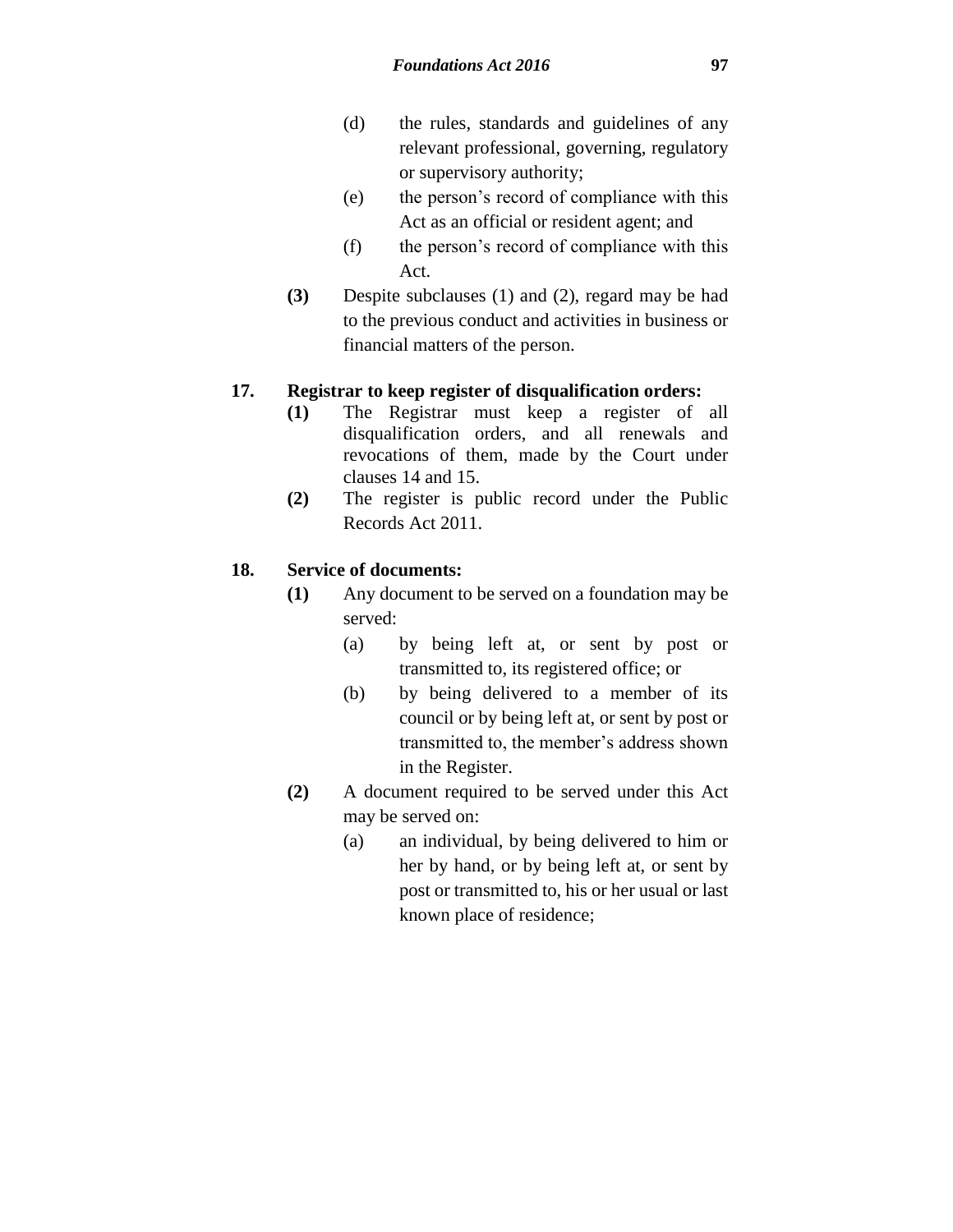- (b) a body corporate with a registered office in Samoa, by being left at, or sent by post or transmitted to, that office,
- (c) a body corporate without a registered office in Samoa, by being left at, or sent by post or transmitted to, its principal or last known principal place of business in Samoa or, if there is no place of business in Samoa, its registered office or principal or last known principal place of business in another country;
- (d) an unincorporated body
	- (i) by being served pursuant to paragraph (a) on any of its partners, members of the committee or other similar governing body, managers, directors or other similar officers; or
	- (ii) by being left at, or sent by post or transmitted to, the body's principal or last known principal place of business in Samoa or, if there is no place of business in Samoa, its principal or last known principal place of business in another country;
- (e) the Attorney General, by being left at, or sent by post or transmitted to, the principal office of the Attorney General; and
- (f) on the Registrar, by being left at, or sent by post or transmitted to, the principal office of the Registrar.
- **(3)** If a person notifies the Registrar of an address for service within Samoa for the purposes of this Act, any document to be served on that person under those provisions may be served by being left at, or sent by post to or transmitted to, that address.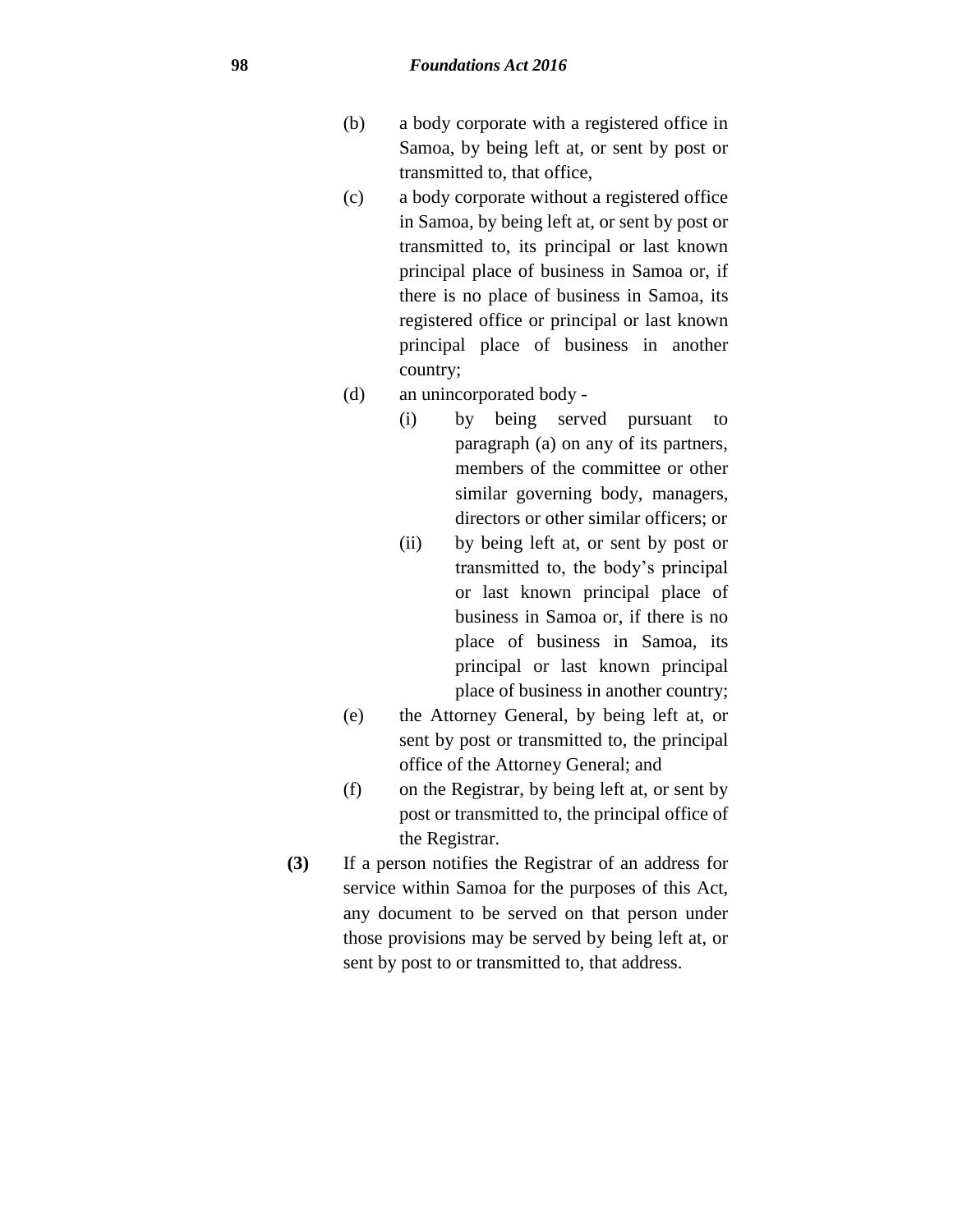- **(4)** If this Act authorises or requires a document to be served on a person who is:
	- (a) a minor; or
	- (b) a person under legal disability,

the document may be served on that person's guardian and, if that person has no guardian, the party wishing to effect service may apply to the Court for the appointment of a person to act as guardian for the purposes of those provisions.

- **(5)** If service of a document cannot, after reasonable enquiry, be effected under this clause, the document may be served by being published on 2 occasions in a newspaper in Samoa.
- **(6)** Subclauses (2) to (5) are without prejudice to subclause  $(1)$ ; and subclauses  $(1)$  to  $(5)$  are without prejudice to any other lawful method of service or clause 19.
- **(7)** If a document is sent by post it, unless the contrary is shown, is taken, for the purposes of this Act, to have been received:
	- (a) for a document sent to an address in the Samoa, on the  $3<sup>rd</sup>$  after the day of posting; or
	- (b) for a document sent to another country, on the  $7<sup>th</sup>$  day after the day of posting,

excluding in each case a non-business day.

- **(8)** For the purposes of this Act, service of any document sent by post is to be proved by showing the date of posting, the address thereon and the fact of prepayment.
- **(9)** As an exception to this clause and any other law on service of documents, no document to be served on the Registrar under this Act or any other law is taken to have been served until it is received.
- **(10)** In this clause and clause 19: "by post" means by registered post, recorded delivery service or ordinary letter post; "document" does not include a summons;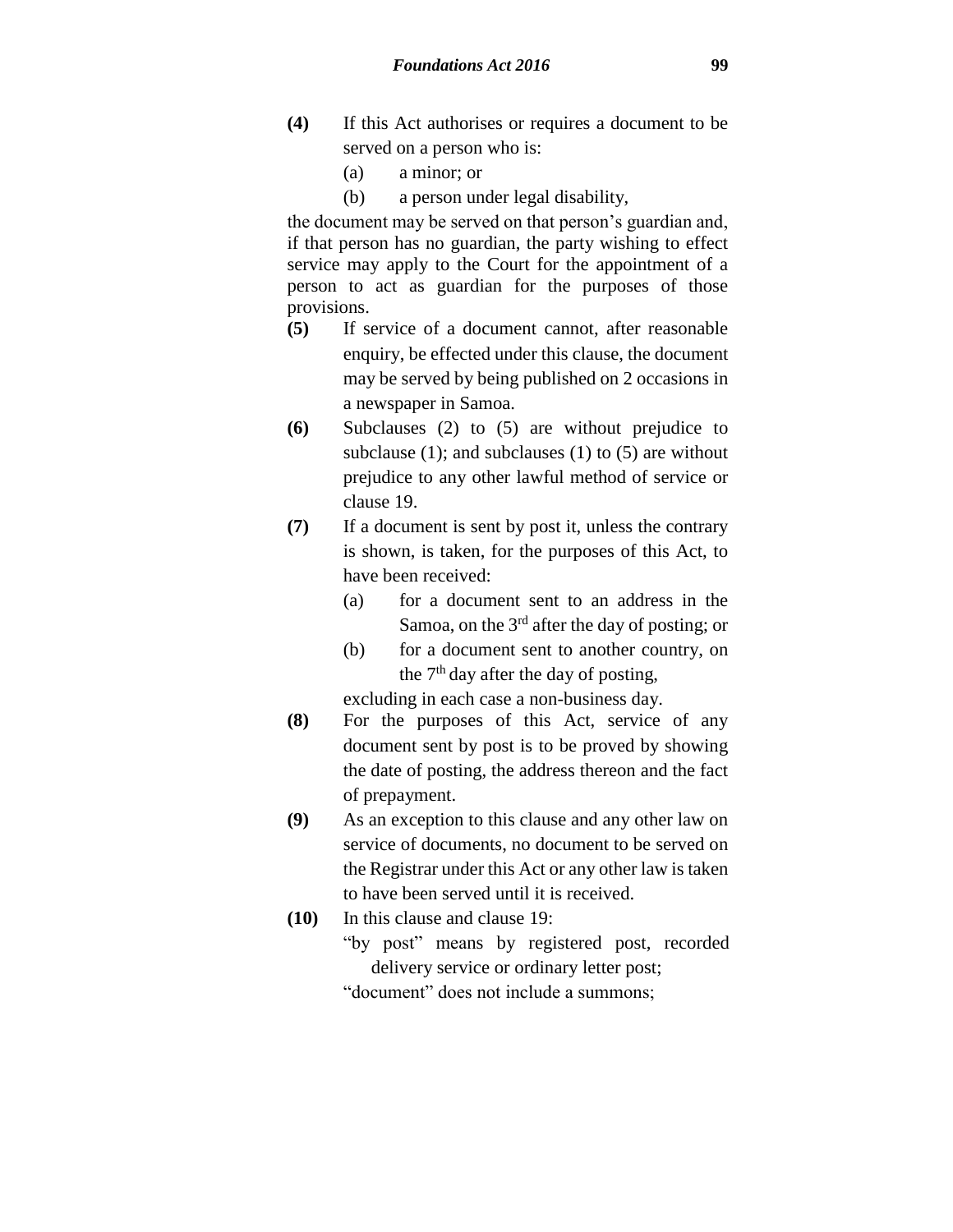"non-business day" means:

- (a) a Saturday, a Sunday, Christmas Day and Good Friday; and
- (b) any day declare as a public holiday under the Public Holidays Act 2008.

"served' includes given and submitted;

- "summons" includes any document compelling a person's attendance before a court;
- "transmitted" means transmitted by electronic communication, facsimile transmission or other similar means which produce or enable the production of a document containing the text of the communication (in which event the document must be regarded as served when it is received).

### **19. Documents to be submitted, etc., in electronic form:**

- **(1)** Any document required to be served on the Registrar under this Act must or, as the case may be, may be in such electronic form and served by any electronic means as the Registrar may require or, as the case may be, permit, whether in any particular case or class of cases or generally; and, without limitation, this clause applies to any, and to anything accompanying any, application, statement, consent, declaration or signature.
- **(2)** Accordingly, if, under this Act, any information or document is required to be in any form or to be served by any means, or anything is required to be done in the manner, as (in whatever words) the Registrar may require, the Registrar may, without limitation, require the information or document to be in or to be served, or the thing to be done, by electronic means.
- **(3)** This clause is without prejudice to:
	- (a) clause  $18(9)$ ; and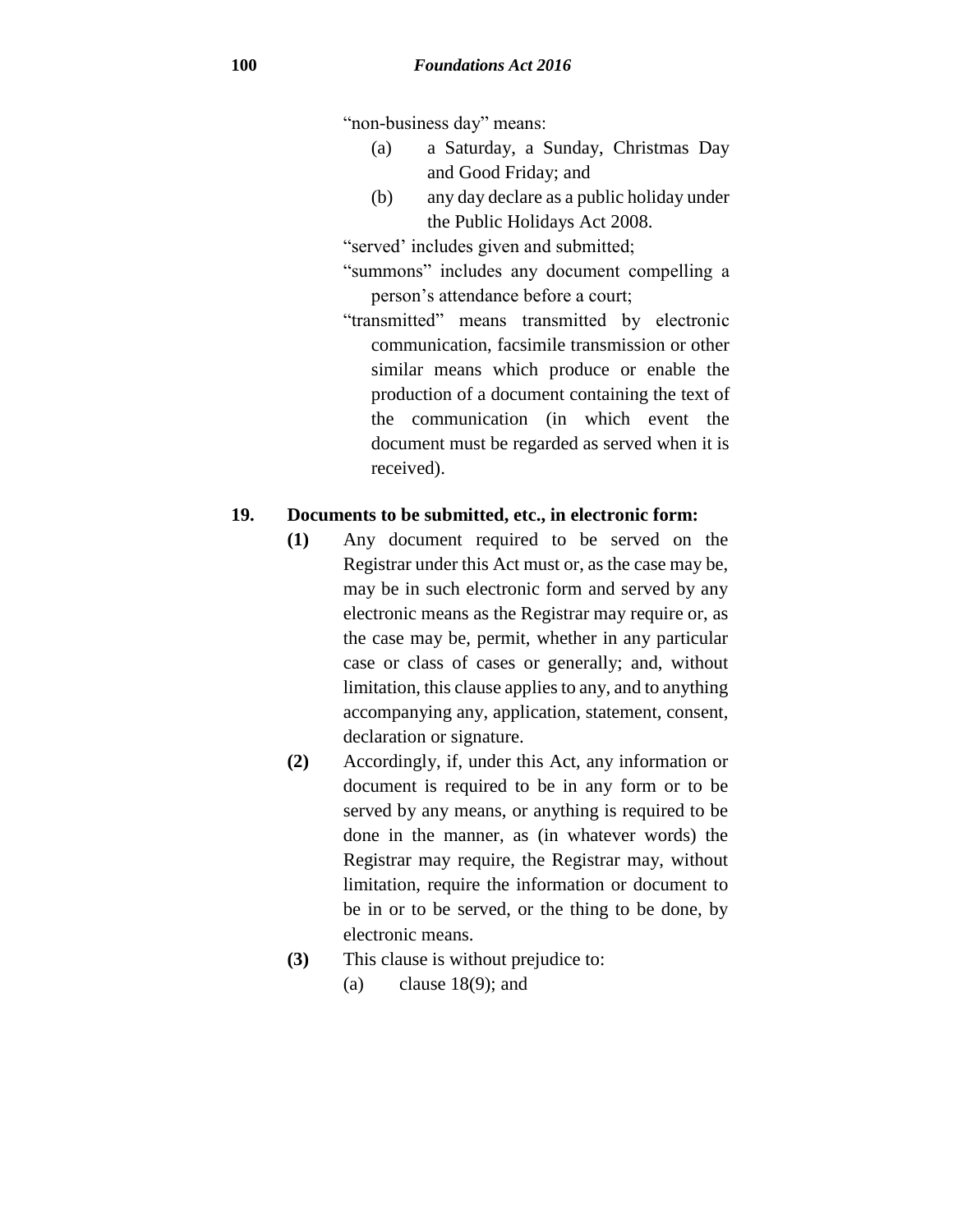(b) any prescribed practice and procedure of the office of Registrar.

### **20. Recovery of fees:**

A fee to be paid under this Act is recoverable as a civil debt from the person liable to pay them.

### **21. Resident agent requests:**

- **(1)** A resident agent may apply to Registrar to be removed as resident agent if:
	- (a) the resident agent requests information under section 12 of this Act; and
	- (b) on receipt of the request, the council refuses to provide the resident agent with the information requested.
- **(2)** When the Registrar receives the application, the Registrar must, if satisfied that it is properly made:
	- (a) grant the application, on 1 month's notice to the council; and
	- (b) if no other resident agent is appointed
		- (i) the Registrar may impose a financial penalty prescribed by regulations under section 89;
		- (ii) an application may be made to the Court under clause 6 of Schedule 6 by any person under section 52(2) of this Act; and
		- (iii) if regulations are made for the purposes of this clause, the foundation may be struck off the Register.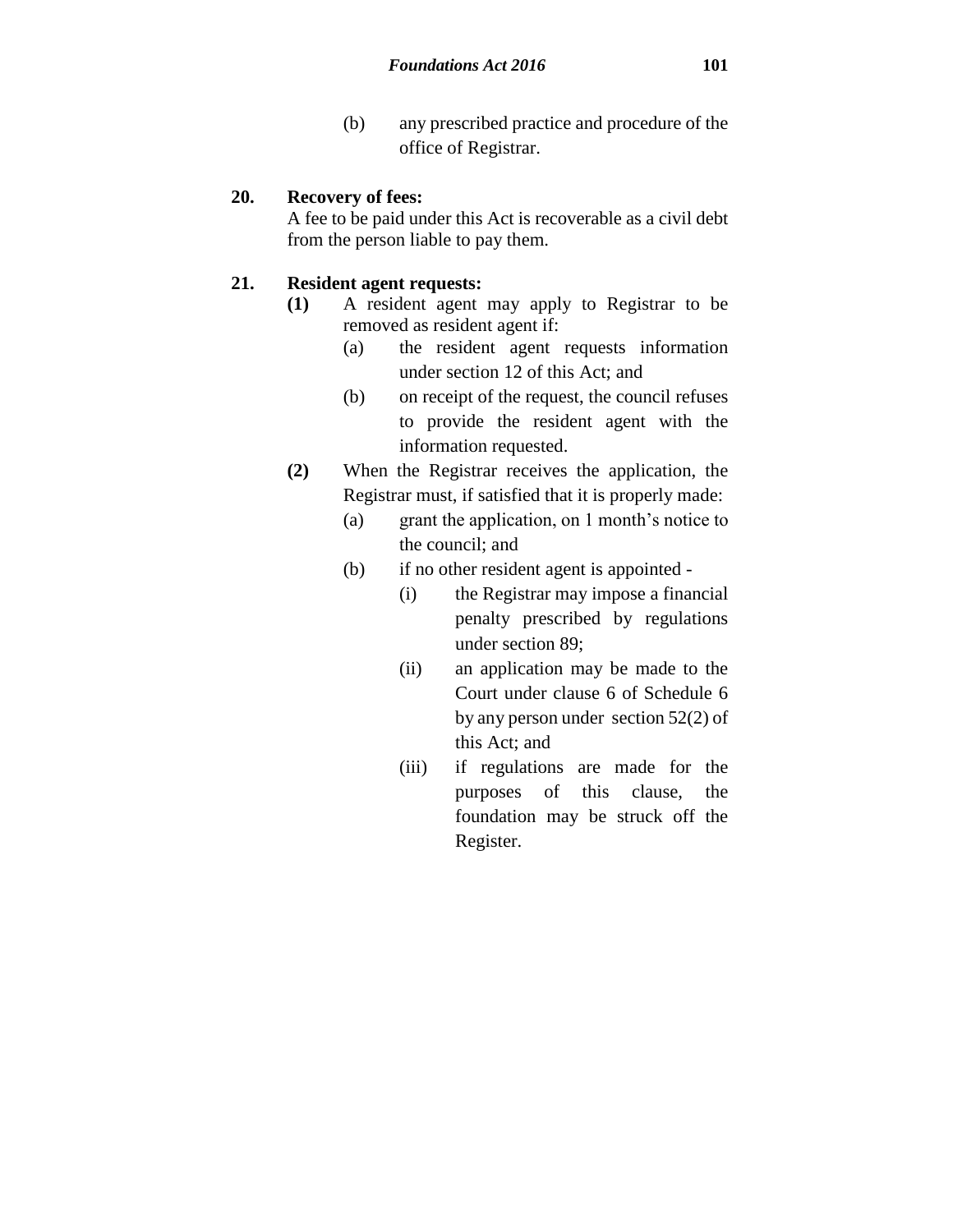### **SCHEDULE 5 (Part 7)**

#### **Migration information**

### **1. Certificate of registration:**

A copy of the overseas foundation's registration certificate or similar document (if any) in the country in which it is currently registered or established.

### **2. Constitution, charter and rules:**

A copy of the constitution which is to be binding on the overseas foundation immediately after its registration in Samoa, which must comply with the requirements of this Act, together with, if different, a copy of the overseas foundation's current charter and rules or equivalent documents forming its current constitution.

### **3. Officials:**

A statement of the overseas foundation's current officials which must comprise the full name of any official and his or her address (being, for a body corporate or a partnership, the address of its registered office, or, if none, its principal office).

### **4. Registered office:**

A statement of the address of the overseas foundation's registered office in the country in which it is currently registered or established.

### **5. Resident agent:**

A statement of the full name and business address of the resident agent (such address being the new registered office in Samoa).

### **6. Guardian:**

A statement of the full names and address of the guardian (if required by this Act or if otherwise appointed).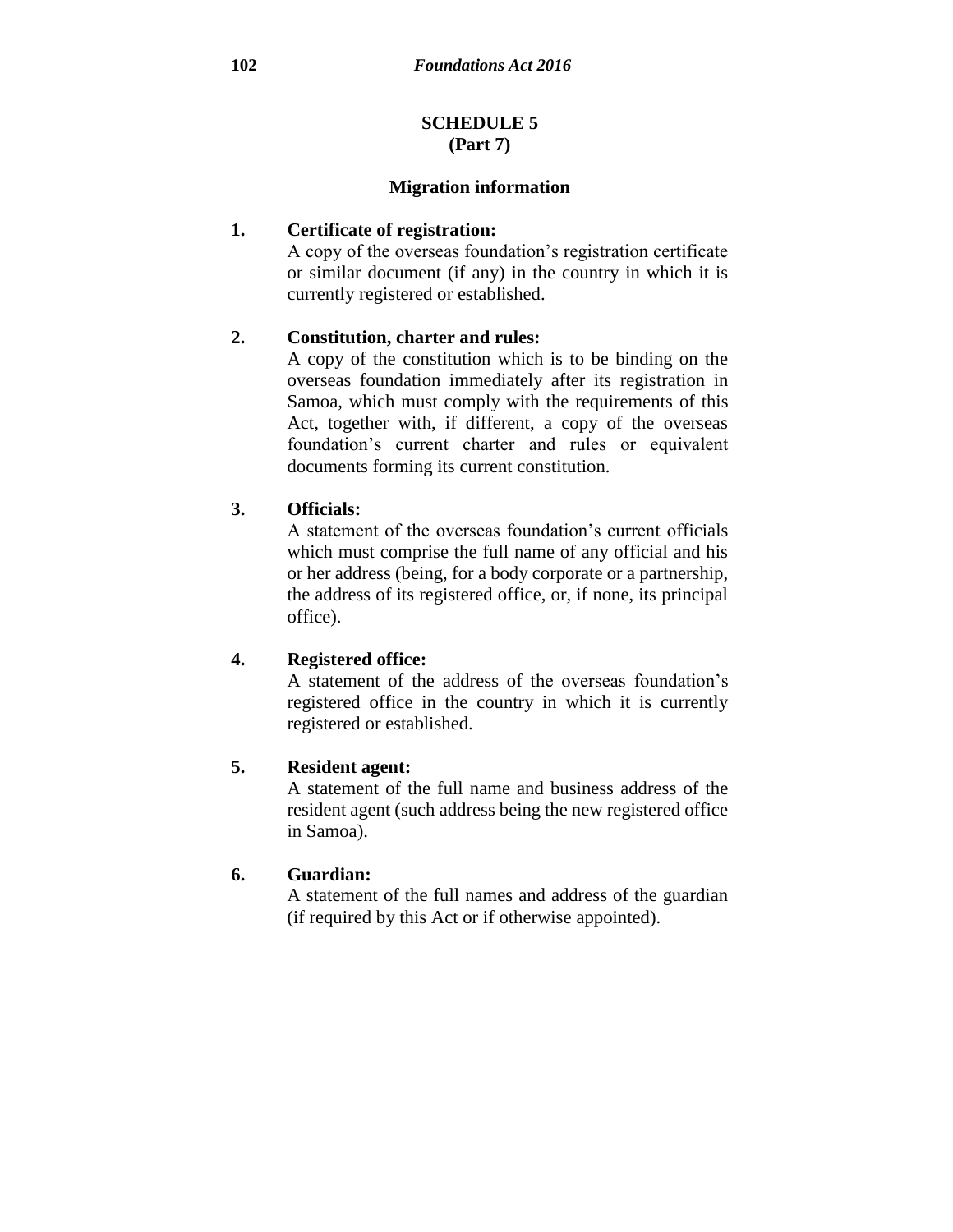A statement of the full names and address of the supervisory person (if any).

# **8. Proposed registered name in Samoa:**

The proposed name under which the overseas foundation is to be registered in Samoa, which name must comply with Schedule 1.

# **9. Other information:**

All other information and documents:

- (a) that would be required to be filed under Schedule 3 to effect the registration of a foundation in Samoa; and
- (b) as the Registrar may require.

# **10. Other evidence:**

Evidence acceptable to the Registrar that:

- (a) the overseas foundation complies with sections 58 and 59 of this Act;
- (b) on the date of registration or, if later the date proposed under section 61(2) of this Act as the date on which registration must take effect in Samoa, the overseas foundation will cease to be established and registered under the law of another country; and
- (c) the overseas foundation will cease to have legal personality in the country in which it is registered or established and will have legal personality in Samoa from the date referred to in paragraph (b).

# **SCHEDULE 6 (Part 9)**

# **Council's winding-up events**

1. The expiry of duration of the foundation (if it is limited in duration).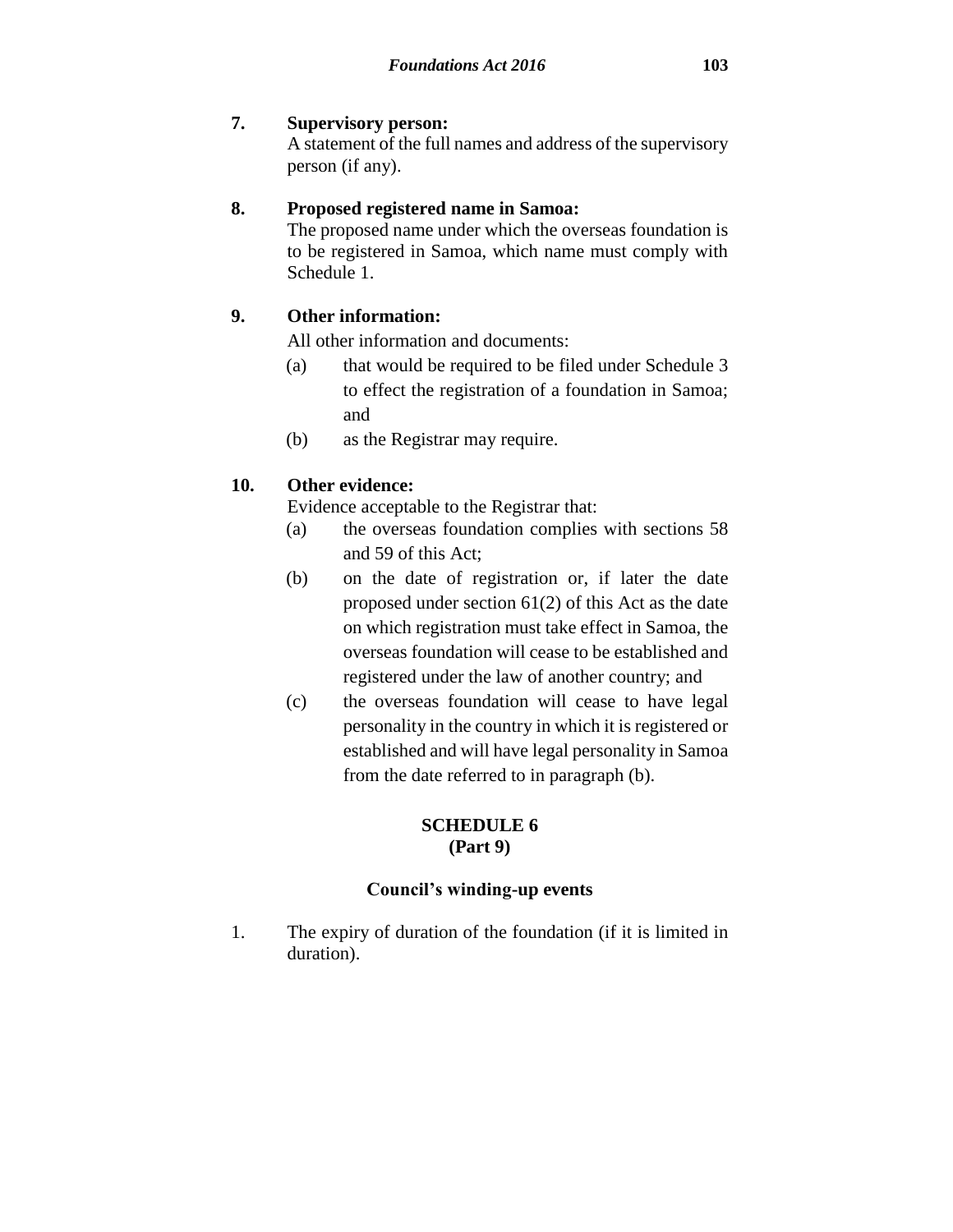- 2. The happening of any event or the exercise of any power specified in that behalf in the constitution, including a power exercised under section 11 of this Act.
- 3. The foundation no longer has any property.
- 4. The bankruptcy of the foundation.
- 5. The completion, failure or lapse of the purpose:
	- (a) by order of the Court, on the application of the members or participants; or
	- (b) with the consent of the participants.
- 6. The making of a winding-up order under section 80 of this Act.

### **SCHEDULE 7 Court's winding-up events**

- 1. It is not reasonably practicable to carry on the foundation in conformity with the constitution.
- 2. The foundation was established by duress, fraud, mistake, undue influence or misrepresentation or in breach of fiduciary duty.
- 3. The foundation is, or is being conducted, in a way that is, immoral or contrary to public policy.
- 4. The purpose is so uncertain that the performance of the purpose is impossible.
- 5. The foundation is bankrupt.
- 6. Without prejudice to clause 5 of Schedule 6, the following conditions are satisfied:
	- (a) the foundation is indebted to a creditor in a sum exceeding an amount prescribed by regulations;
	- (b) the creditor has taken action against the foundation demanding payment of the debt; and
	- (c) the foundation does not, within a period of 21 days immediately following the date of service of any proceedings, pay the debt or give security for it to the creditor's satisfaction.
- 7. For the foundation, there has been a failure to comply with an order of the Court having regard to the requirements set out in Schedule 1.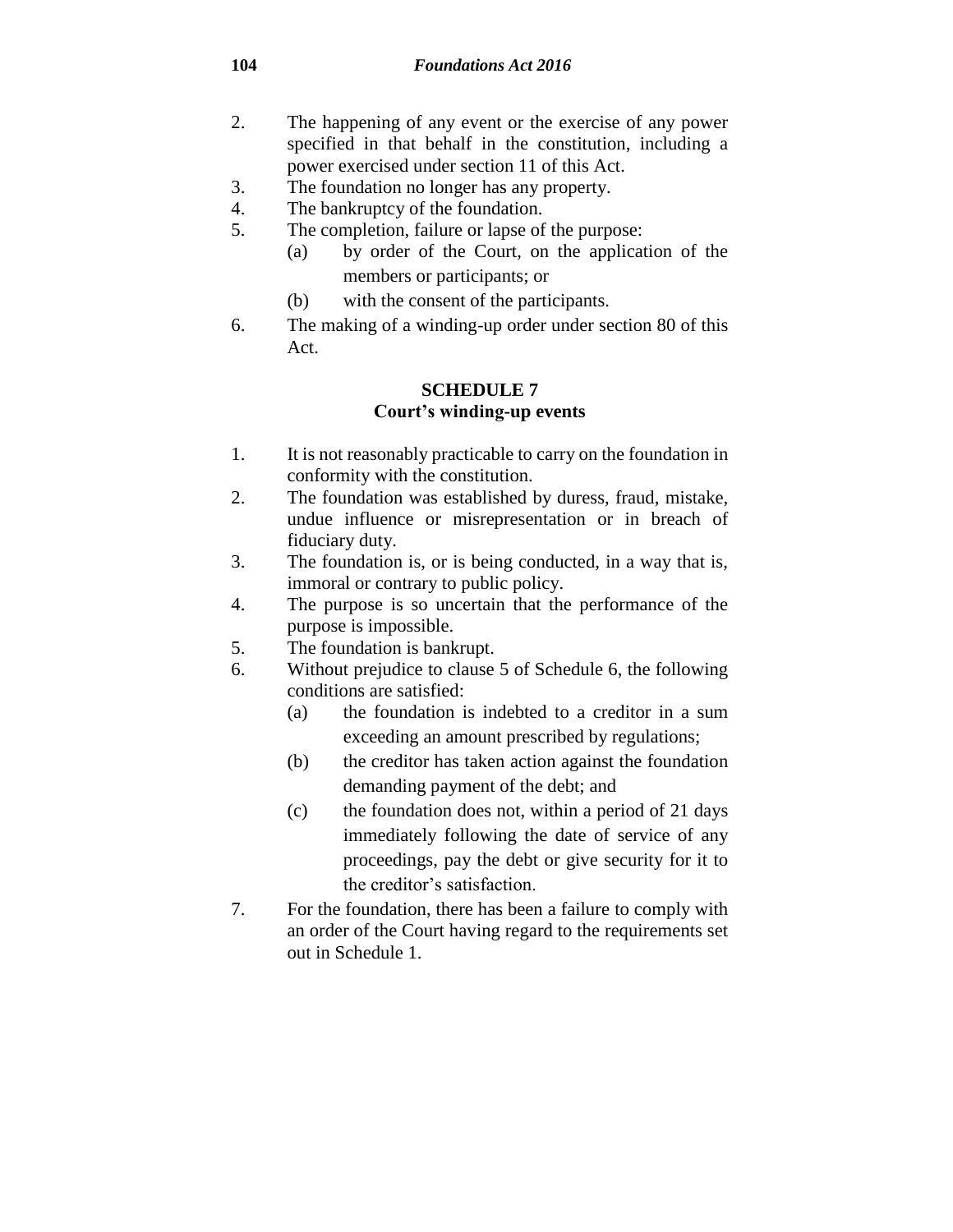- 8. The supervisory person or the guardian or resident agent has been denied access to the documents to which he or she is entitled.
- 9. The resident agent has been refused information requested under clause 22 or Schedule 1, or there is no resident agent where one is required.
- 10. The affairs of the foundation are being conducted in such a way as to defraud creditors (whether of the foundation or of any other person) or in an unlawful manner.
- 11. There has been persistent default by the foundation in complying with the requirements or conditions imposed by or under this Act.
- 12. The founder or members of the council have, in connection with the formation or management of the foundation, been guilty of fraud, misfeasance, breach of duty or other misconduct in relation to the foundation.
- 13. The Court considers that it is just and equitable to do so.

### **SCHEDULE 8 (Section 90)**

### **Penalties**

| <b>Sections</b> | <b>Penalties</b>                            |  |  |
|-----------------|---------------------------------------------|--|--|
| 39              | 100 penalty units                           |  |  |
| 55              | 100 penalty units or 3 months imprisonment  |  |  |
| 56              | first offence 50 penalty units, second or   |  |  |
|                 | subsequent offence 100 penalty units        |  |  |
| 81              | 100 penalty units or 3 months imprisonment  |  |  |
| 82              | first offence 500 penalty units or 2 years  |  |  |
|                 | imprisonment, second or subsequent offence  |  |  |
|                 | 1000 penalty units or 5 years imprisonment  |  |  |
| 83              | first offence 500 penalty units or 2 years  |  |  |
|                 | imprisonment, second or subsequent offence  |  |  |
|                 | 1000 penalty units or 5 years imprisonment  |  |  |
| 85              | 100 penalty units or 3 months imprisonment  |  |  |
| Schedule 4      | first offence 500 penalty units or 2 years  |  |  |
|                 | imprisonment, second or subsequent offence  |  |  |
|                 | 1000 penalty units or 5 years imprisonment. |  |  |